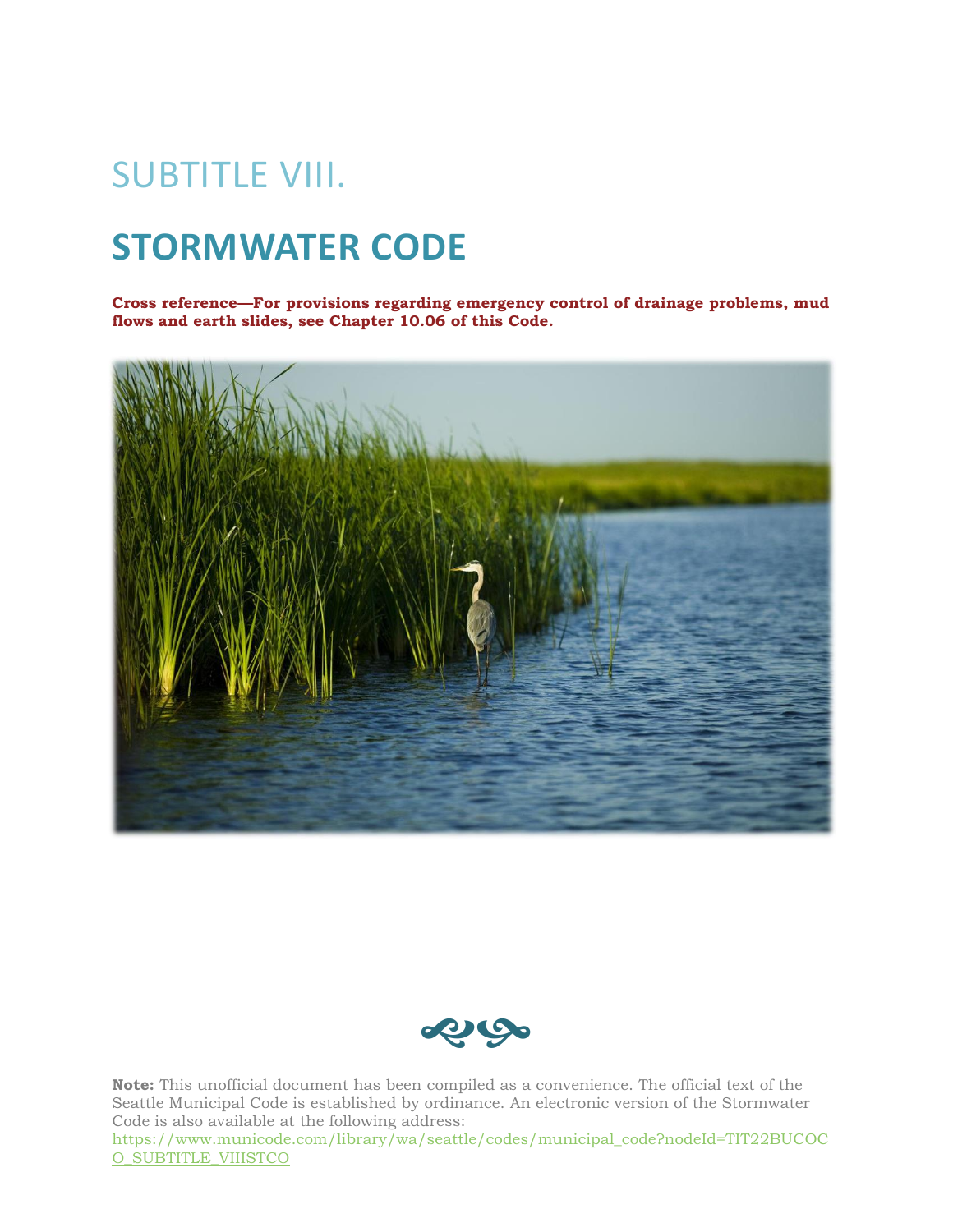# **CONTENTS**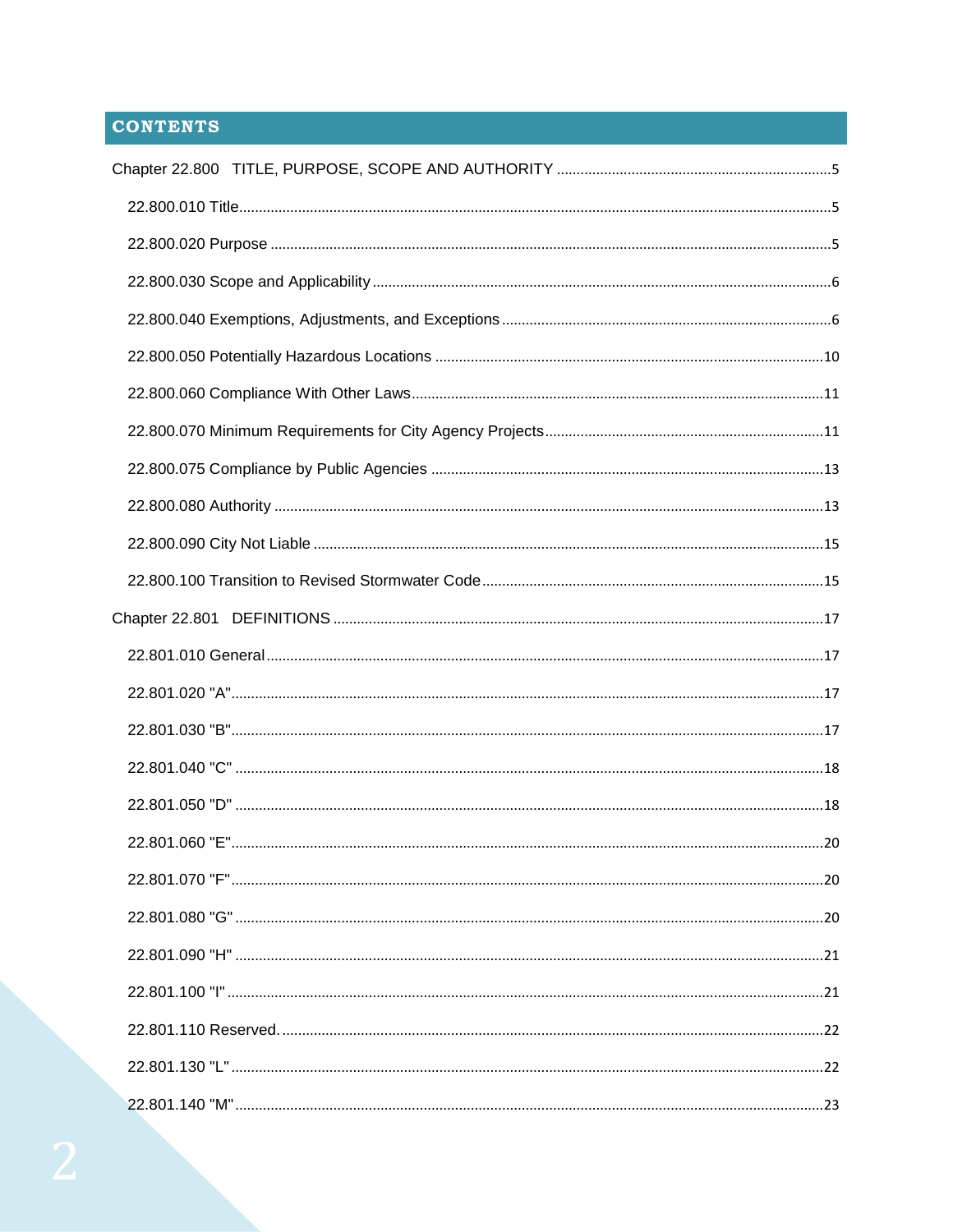| Chapter 22.803 MINIMUM REQUIREMENTS FOR ALL DISCHARGES AND ALL REAL PROPERTY 34                     |  |
|-----------------------------------------------------------------------------------------------------|--|
|                                                                                                     |  |
|                                                                                                     |  |
|                                                                                                     |  |
| 22.803.040 Minimum Requirements for Source Controls For Businesses and Public Entities for Specific |  |
|                                                                                                     |  |
|                                                                                                     |  |
|                                                                                                     |  |
|                                                                                                     |  |
|                                                                                                     |  |
|                                                                                                     |  |
|                                                                                                     |  |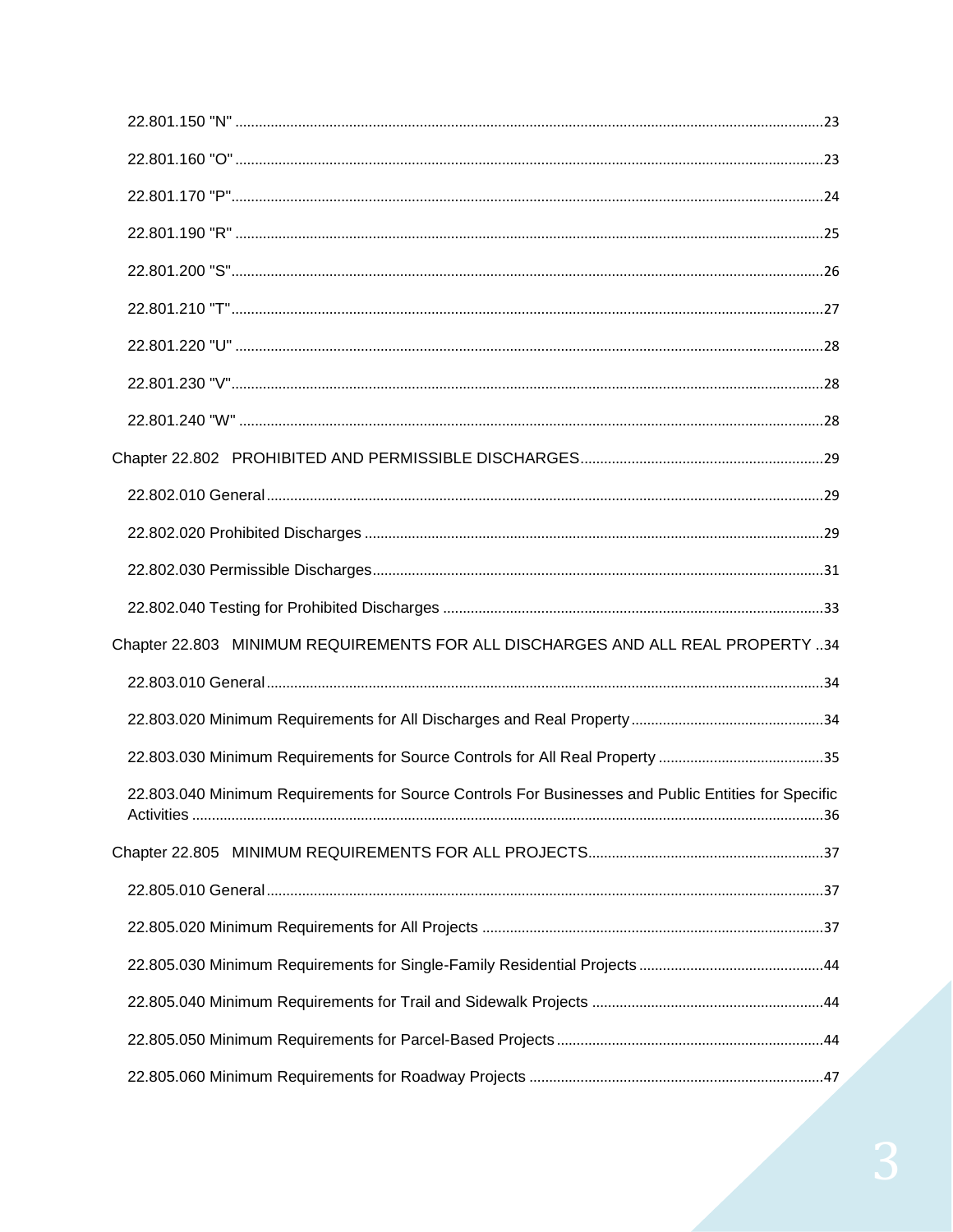| Chapter 22.807 DRAINAGE CONTROL REVIEW AND APPLICATION REQUIREMENTS 63 |  |
|------------------------------------------------------------------------|--|
|                                                                        |  |
|                                                                        |  |
|                                                                        |  |
|                                                                        |  |
|                                                                        |  |
|                                                                        |  |
|                                                                        |  |
|                                                                        |  |
|                                                                        |  |
|                                                                        |  |
|                                                                        |  |
|                                                                        |  |
|                                                                        |  |
|                                                                        |  |
|                                                                        |  |
|                                                                        |  |
|                                                                        |  |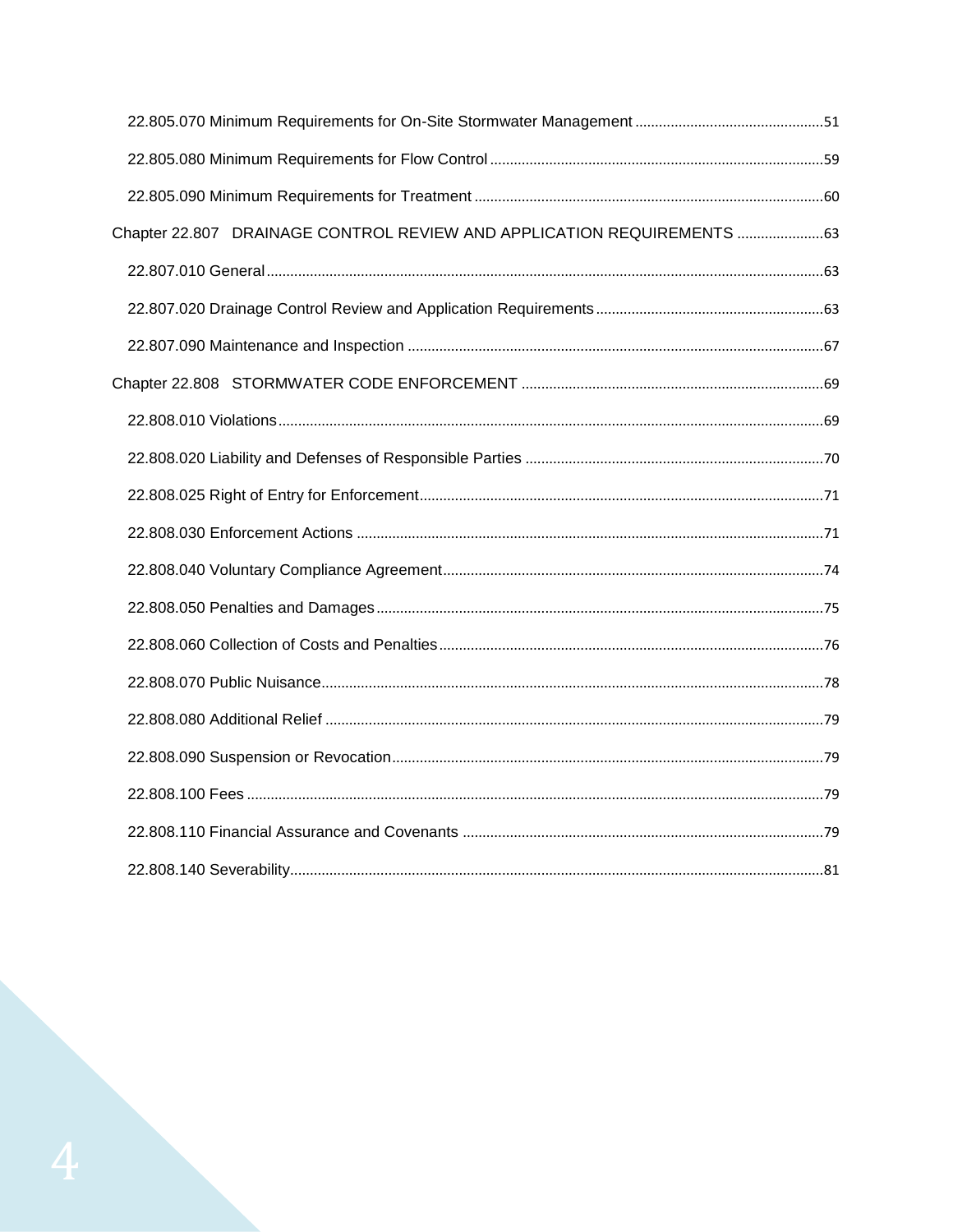## <span id="page-4-0"></span>**CHAPTER 22.800 TITLE, PURPOSE, SCOPE AND AUTHORITY**

#### <span id="page-4-1"></span>22.800.010 TITLE

This subtitle, comprised of Chapters 22.800 through 22.808, shall be known as the "Stormwater Code" and may be cited as such.

(Ord. 123105, § 2, 2009.)

#### <span id="page-4-2"></span>22.800.020 PURPOSE

- A. The provisions of this subtitle shall be liberally construed to accomplish its remedial purposes, which are:
	- 1. To protect, to the greatest extent practicable, life, property and the environment from loss, injury and damage by pollution, erosion, flooding, landslides, strong ground motion, soil liquefaction, accelerated soil creep, settlement and subsidence, and other potential hazards, whether from natural causes or from human activity;
	- 2. To protect the public interest in drainage and related functions of drainage basins, watercourses and shoreline areas;
	- 3. To protect receiving waters from pollution, mechanical damage, excessive flows and other conditions in their drainage basins which will increase the rate of downcutting, streambank erosion, and/or the degree of turbidity, siltation and other forms of pollution, or which will reduce their low flows or low levels to levels which degrade the environment, reduce recharging of groundwater, or endanger aquatic and benthic life within these receiving waters and receiving waters of the state;
	- 4. To meet the requirements of state and federal law and the City's municipal stormwater National Pollutant Discharge Elimination System (NPDES) permit;
	- 5. To protect the functions and values of environmentally critical areas as required under the state's Growth Management Act and Shoreline Management Act;
	- 6. To protect the public drainage system from loss, injury and damage by pollution, erosion, flooding, landslides, strong ground motion, soil liquefaction, accelerated soil creep, settlement and subsidence, and other potential hazards, whether from natural causes or from human activity; and
	- 7. To fulfill the responsibilities of the City as trustee of the environment for future generations.
- B. It is expressly the purpose of this subtitle to provide for and promote the health, safety and welfare of the general public. This subtitle is not intended to create or otherwise establish or designate any particular class or group of persons who will or should be especially protected or benefited by its terms.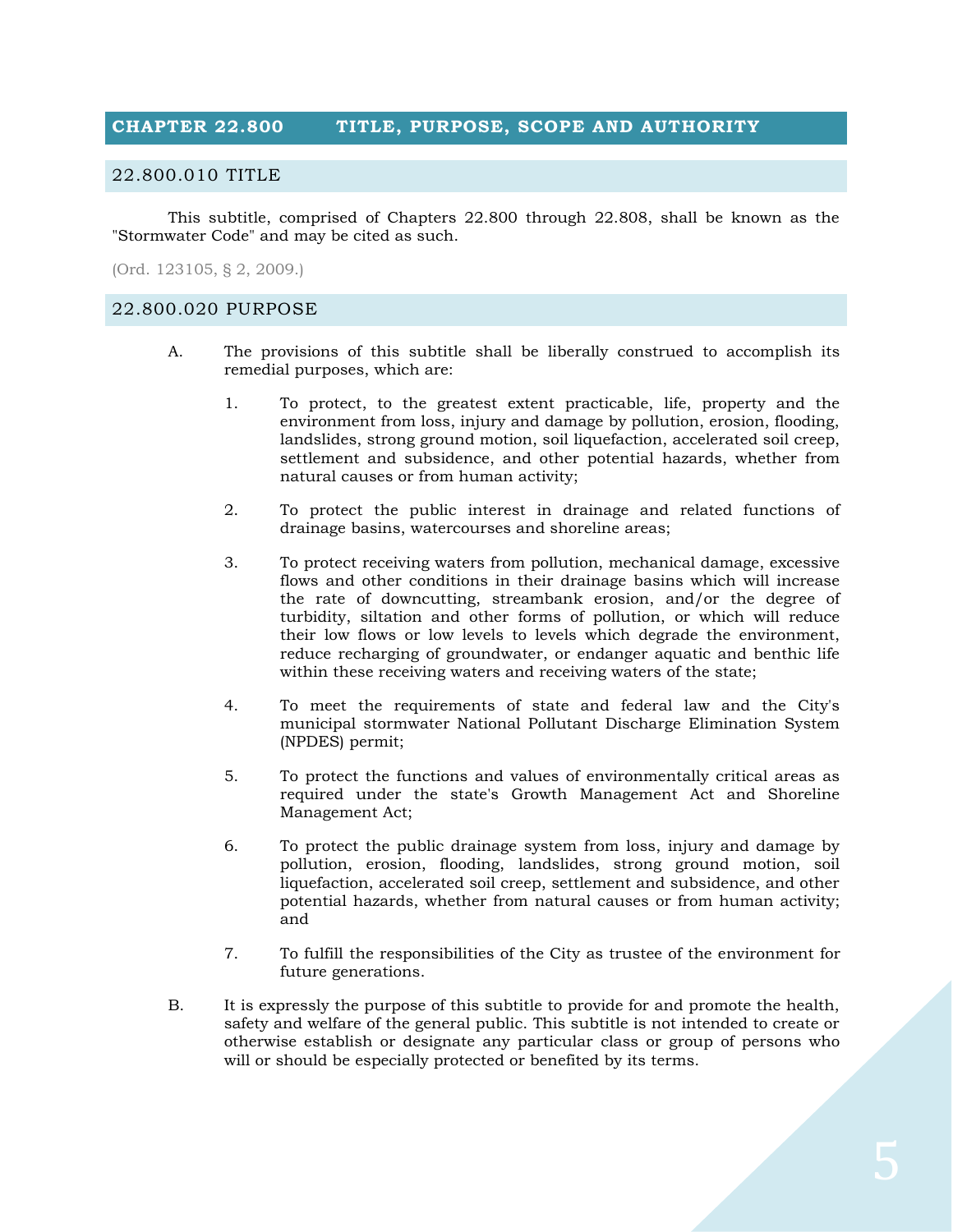C. It is expressly acknowledged that water quality degradation can result either directly from one discharge or through the collective impact of many small discharges. Therefore, the water quality protection measures in this subtitle are necessary to protect the health, safety and welfare of the residents of Seattle and the integrity of natural resources for the benefit of all and for the purposes of this subtitle. Such water quality protection measures are required under the federal Clean Water Act, 33 U.S.C. Section 1251, et seq., and in response to the obligations of the City's municipal stormwater discharge permit, issued by the State of Washington under the federal NPDES program.

(Ord. 124872, § 1, 2015; Ord. 123105, § 2, 2009.)

#### <span id="page-5-0"></span>22.800.030 SCOPE AND APPLICABILITY

This subtitle applies to:

- A. All grading and drainage and erosion control, whether or not a permit is required;
- B. All land disturbing activities, whether or not a permit is required;
- C. All discharges directly or indirectly to a public drainage system or a public combined sewer;
- D. All discharges directly or indirectly into receiving waters within or contiguous to Seattle city limits;
- E. All new and existing land uses; and
- F. All real property.

(Ord. 124872, § 2, 2015; Ord. 123105, § 2, 2009.)

### <span id="page-5-1"></span>22.800.040 EXEMPTIONS, ADJUSTMENTS, AND EXCEPTIONS

- A. Exemptions
	- 1. The following land uses are exempt from the provisions of this subtitle:
		- a. Commercial agriculture, including only those activities conducted on lands defined in RCW 84.34.020(2), and production of crops or livestock for wholesale trade; and
		- b. Forest practices regulated under Title 222 Washington Administrative Code, except for Class IV general forest practices, as defined in WAC 222-16-050, that are conversions from timber land to other uses.
	- 2. The following land disturbing activities are not required to comply with the specific minimum requirements listed below.
		- a. Maintenance, repair, or installation of underground or overhead utility facilities, such as, but not limited to, pipes, conduits and vaults, and that includes replacing the ground surface with inkind material or materials with similar runoff characteristics are not required to comply with Section 22.805.070 (Minimum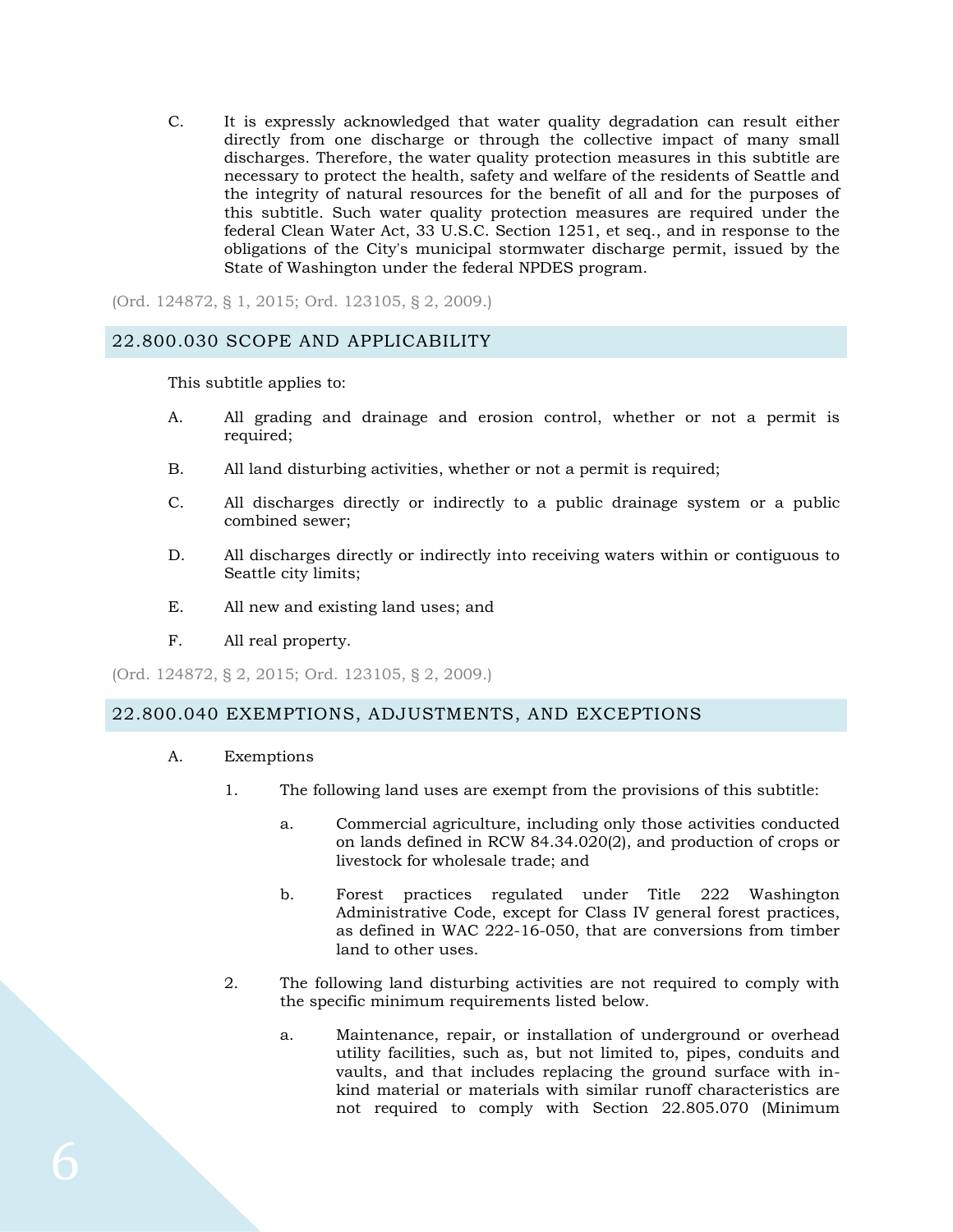Requirements for On-site Stormwater Management), Section 22.805.080 (Minimum Requirements for Flow Control), or Section 22.805.090 (Minimum Requirements for Treatment), except as modified as follows:

- 1) Installation of a new or replacement of an existing public drainage system, public combined sewer, or public sanitary sewer in the public right-of-way shall comply with Section 22.805.060 (Minimum Requirements for Roadway Projects) when these activities are implemented as publicly bid capital improvement projects funded by Seattle Public Utilities; and
- 2) Installation of underground or overhead utility facilities that are integral with and contiguous to a road-related project shall comply with Section 22.805.060 (Minimum Requirements for Roadway Projects).
- b. Pavement maintenance practices limited to the following activities are not required to comply with Section 22.805.060 (Minimum Requirements for Roadway Projects), Section 22.805.070 (Minimum Requirements for On-site Stormwater Management, Section 22.805.080 (Minimum Requirements for Flow Control), or Section 22.805.090 (Minimum Requirements for Treatment):
	- 1) Pothole and square cut patching;
	- 2) Overlaying existing asphalt or concrete or brick pavement with asphalt or concrete without expanding the area of coverage;
	- 3) Shoulder grading;
	- 4) Reshaping or regrading drainage ditches;
	- 5) Crack sealing; and
	- 6) Vegetation maintenance.
- 3. Sites that produce no runoff as determined by a licensed civil engineer using a continuous runoff model approved by the Director are not required to comply with Section 22.805.080 (Minimum Requirements for Flow Control).
- 4. When a portion of the site being developed discharges only to the public combined sewer, that portion is not required to comply with the provision of subsection 22.805.020.I (Install Source Control BMPs) unless the Director determines that these activities pose a hazard to public health, safety or welfare; endanger any property; adversely affect the safety and operation of city right-of-way, utilities, or other property owned or maintained by the City; or adversely affect the functions and values of an environmentally critical area or buffer.
- 5. Residential activities are not required to comply with the provision of subsection 22.805.020.I (Install Source Control BMPs) unless the Director determines that these activities pose a hazard to public health,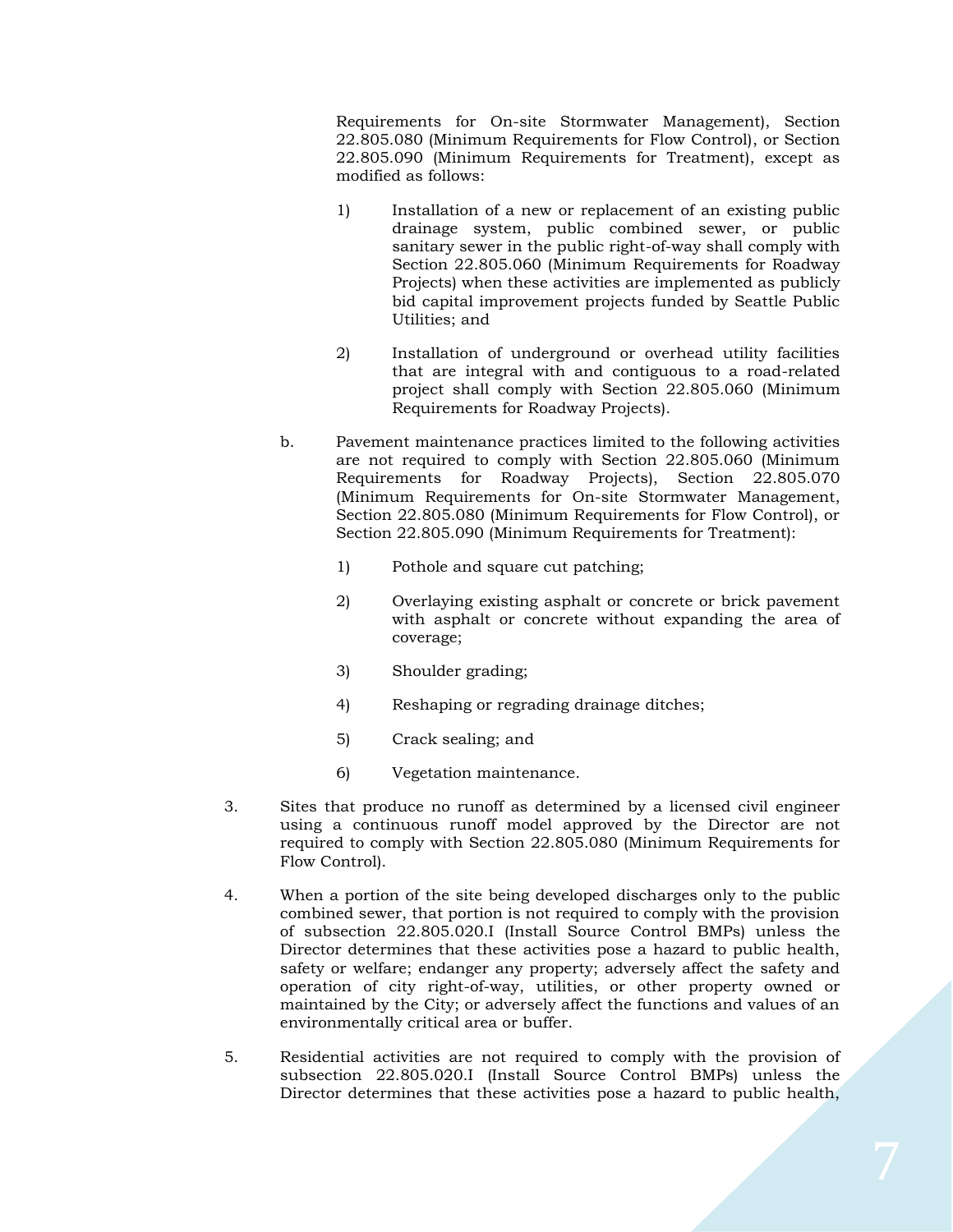safety or welfare; endanger any property; adversely affect the safety and operation of city right-of-way, utilities, or other property owned or maintained by the City; or adversely affect the functions and values of an environmentally critical area or buffer.

- 6. With respect to all state highway right-of-way under Washington State Department of Transportation (WSDOT) control within the jurisdiction of the City of Seattle, WSDOT shall use the current, approved Highway Runoff Manual (HRM) for its existing and new facilities and rights-of-way, as addressed in WAC 173-270-030(1) and (2). Exceptions to this exemption, where more stringent stormwater management requirements apply, are addressed in WAC 173-270-030(3)(b) and (c).
	- a. When a state highway is located in the jurisdiction of a local government that is required by Ecology to use more stringent standards to protect the quality of receiving waters, WSDOT shall comply with the same standards to promote uniform stormwater management.
	- b. WSDOT shall comply with standards identified in watershed action plans for WSDOT rights-of-way, to the extent required by state law.
	- c. Other instances where more stringent local stormwater standards apply are projects subject to tribal government standards or to the stormwater management-related permit conditions imposed under Chapter 25.09 to protect environmentally critical areas and their buffers (under the Growth Management Act), an NPDES permit, or shoreline master programs (under the Shoreline Management Act). In addition, WSDOT shall comply with local jurisdiction stormwater standards when WSDOT elects, and is granted permission, to discharge stormwater runoff into a municipality's drainage system or combined sewer system.

#### B. Adjustments

- 1. The Director may approve a request for adjustments to the requirements of this subtitle when the Director finds that:
	- a. The adjustment provides substantially equivalent environmental protection; and
	- b. The objectives of safety, function, environmental protection, and facility maintenance are met, based on sound engineering practices.
- 2. During construction, the Director may require, or the applicant may request, that the construction of drainage control facilities and associated project designs be adjusted if physical conditions are discovered on the site that are inconsistent with the assumptions upon which the approval was based, including but not limited to unexpected soil and/or water conditions, weather generated problems, or changes in the design of the improved areas.
- 3. A request by the applicant for adjustments shall be submitted to the Director for approval prior to implementation. The request shall be in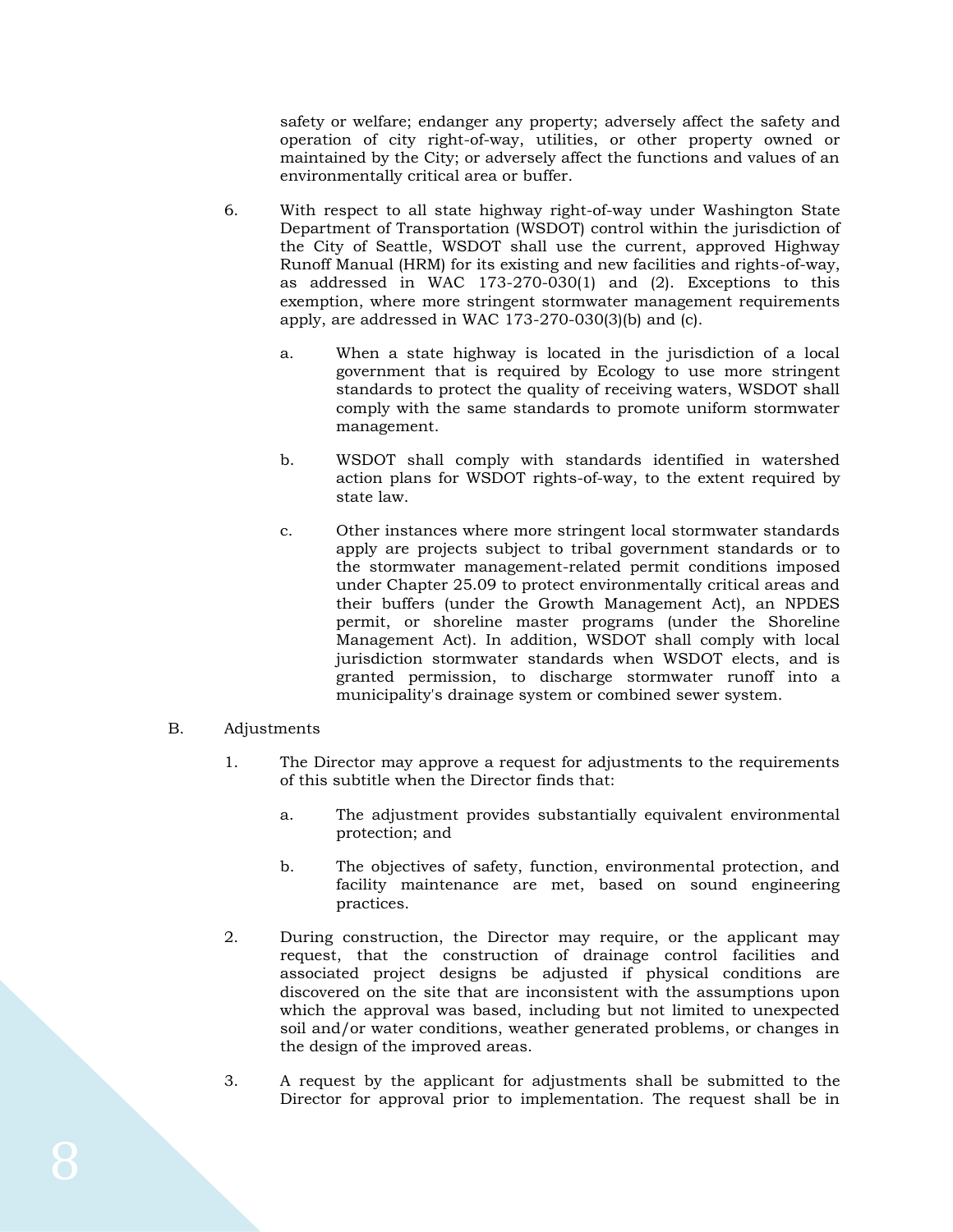writing and shall provide facts substantiating the requirements of subsection 22.800.040.B.1 and, if made during construction, the factors in subsection B.2. Any such modifications made during the construction of drainage control facilities shall be recorded on the final approved drainage control plan, a revised copy of which shall be filed by the Director.

- C. Exceptions
	- 1. The Director may approve a request for an exception to the requirements of this subtitle when the applicant demonstrates that the exception will not increase risks in the vicinity and/or downstream of the property to public health, safety and welfare, or to water quality, or to public and private property, and:
		- a. The requirement would cause a severe and unexpected financial hardship that outweighs the requirement's benefits, and the criteria for an adjustment cannot be met; or
		- b. The requirement would cause harm or a significant threat of harm to public health, safety and welfare, the environment, or public and private property, and the criteria for an adjustment cannot be met; or
		- c. The requirement is not technically feasible, and the criteria for an adjustment cannot be met; or
		- d. An emergency situation exists that necessitates approval of the exception.
	- 2. An exception shall only be granted to the extent necessary to provide relief from the economic hardship, to alleviate the harm or threat of harm, to the degree that compliance with the requirement becomes technically feasible, or to perform the emergency work that the Director determines exists.
	- 3. An applicant is not entitled to an exception, whether or not the criteria allowing approval of an exception are met.
	- 4. The Director may require an applicant to provide additional information at the applicant's expense, including, but not limited to, an engineer's report or analysis.
	- 5. When an exception is granted, the Director may impose new or additional requirements to offset or mitigate harm that may be caused by granting the exception, or that would have been prevented if the exception had not been granted.
	- 6. Public notice of an application for an exception and of the Director's decision on the application shall be provided in the manner prescribed for Type II land use decisions, as set forth in Chapter 23.76.
	- 7. The Director's decision shall be in writing with written findings of fact. Decisions approving an exception based on severe and unexpected economic hardship shall address all the factors in subsection 22.800.040.C.8.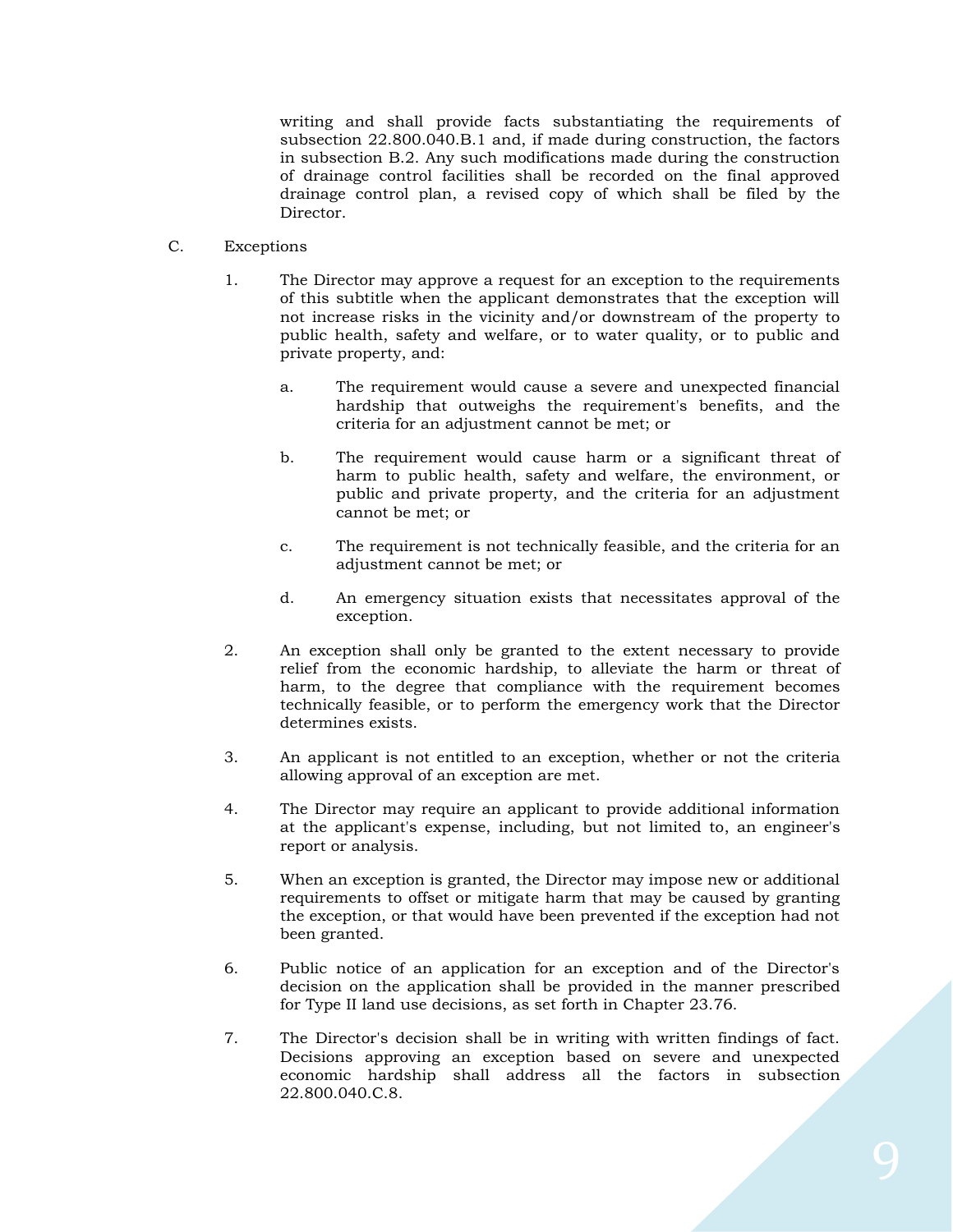- 8. An application for an exception on the grounds of severe and unexpected financial hardship must describe, at a minimum, all of the following:
	- a. The current, pre-project use of the site; and
	- b. How application of the requirement(s) for which an exception is being requested restricts the proposed use of the site compared to the restrictions that existed prior to the adoption of this current subtitle; and
	- c. The possible remaining uses of the site if the exception were not granted; and
	- d. The uses of the site that would have been allowed prior to the adoption of this current subtitle; and
	- e. A comparison of the estimated amount and percentage of value loss as a result of the requirements versus the estimated amount and percentage of value loss as a result of requirements that existed prior to adoption of the requirements of this subtitle; and
	- f. The feasibility of the owner or developer to alter the project to apply the requirements of this subtitle.
- 9. In addition to rights under Chapter 3.02, any person aggrieved by a Director's decision on an application for an exception may appeal to the Hearing Examiner's Office by filing an appeal, with the applicable filing fee, as set forth in Section 23.76.022. However, appeals of a Notice of Violation, Director's order, or invoice issued pursuant to this subtitle shall follow the required procedure established in Chapter 22.808.
- 10. The Hearing Examiner shall affirm the Director's determination on the exception unless the examiner finds the determination is clearly erroneous based on substantial evidence. The applicant for the exception shall have the burden of proof on all issues related to justifying the exception.
- 11. The Director shall keep a record, including the Director's written findings of fact, on all approved requests for exceptions.

(Ord. 124872, § 3, 2015; Ord. [124758,](http://newords.municode.com/readordinance.aspx?ordinanceid=709638&datasource=ordbank) § 1, 2015; Ord. 123105, § 2, 2009.)

## <span id="page-9-0"></span>22.800.050 POTENTIALLY HAZARDOUS LOCATIONS

- A. Any site on a list, register, or database compiled by EPA or Ecology for investigation, cleanup, or other action regarding contamination under any federal or state environmental law shall be a potentially hazardous location under this subtitle. When EPA or Ecology removes the site from the list, register or database, or when the Director of SDCI or the Director of SPU determines the owner has otherwise established the contamination does not pose a present or potential threat to human health or the environment, the site will no longer be considered a potentially hazardous location.
- B. The following property may also be designated by the Director of SDCI or the Director of SPU as potentially hazardous locations: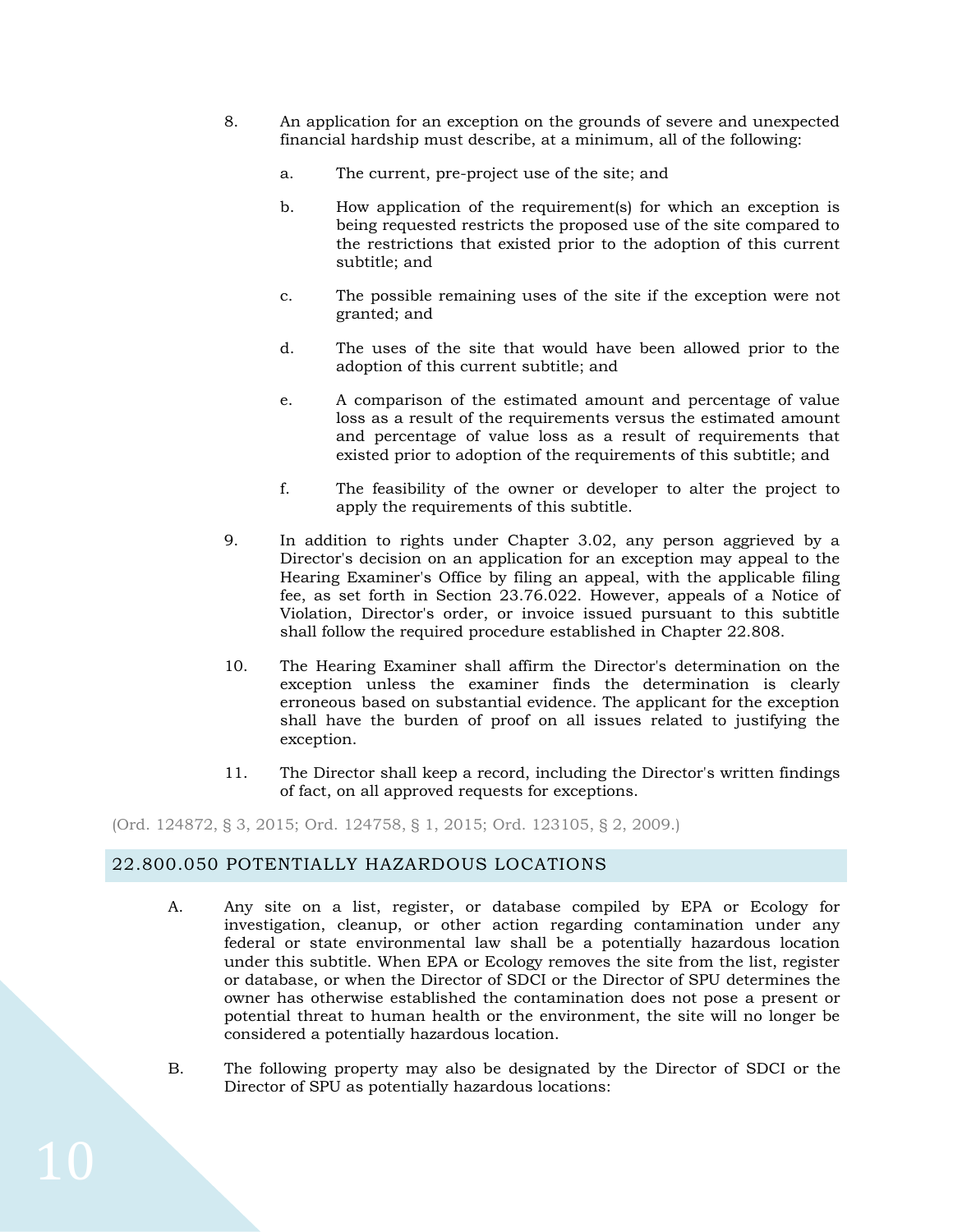- 1. Existing and/or abandoned solid waste disposal sites;
- 2. Hazardous waste treatment, storage, or disposal facilities, all as defined by the federal Solid Waste Disposal Act, 42 U.S.C. Section 6901, et seq.

(Ord. 124919 § 88, 2015; Ord. 124872, § 4, 2015; Ord. 123105, § 2, 2009.)

## <span id="page-10-0"></span>22.800.060 COMPLIANCE WITH OTHER LAWS

- A. The requirements of this subtitle are minimum requirements. They do not replace, repeal, abrogate, supersede or affect any other more stringent requirements, rules, regulations, covenants, standards, or restrictions. Where this subtitle imposes requirements that are more protective of human health or the environment than those set forth elsewhere, the provisions of this subtitle shall prevail. When this subtitle imposes requirements that are less protective of human health or the environment than those set forth elsewhere, the provisions of the more protective requirements shall prevail.
- B. Approvals and permits granted under this subtitle are not waivers of the requirements of any other laws, nor do they indicate compliance with any other laws. Compliance is still required with all applicable federal, state and local laws and regulations, including rules promulgated under authority of this subtitle.
- C. Compliance with the provisions of this subtitle and of regulations and manuals adopted by the City in relation to this subtitle does not necessarily mitigate all impacts to the environment. Thus, compliance with this subtitle and related regulations and manuals should not be construed as mitigating all drainage water or other environmental impacts, and additional mitigation may be required to protect the environment. The primary obligation for compliance with this subtitle, and for preventing environmental harm on or from property, is placed upon responsible parties as defined by this subtitle.

(Ord. 123105, § 2, 2009.)

## <span id="page-10-1"></span>22.800.070 MINIMUM REQUIREMENTS FOR CITY AGENCY PROJECTS

- A. Compliance. City agencies shall comply with all the requirements of this subtitle except as specified below:
	- 1. City agencies are not required to obtain permits and approvals under this subtitle, other than inspections as set out in subsection B of this Section 22.800.070 and review and approval when applying roadway project infeasibility as provided in subsection 22.805.060.E, for work performed within a public right-of-way or for work performed for the operation and maintenance of park lands under the control or jurisdiction of the Department of Parks and Recreation. Where the work occurs in a public right-of-way, it shall also comply with Title 15, Street and Sidewalk Use, including the applicable requirements to obtain permits or approvals.
	- 2. A City agency project, as defined in Section 22.801.170, that is not required to obtain permit(s) and approval(s) pursuant to subsection 22.800.070.A.1 and meets all of the conditions set forth below, is not required to comply with the amendments to 22.800.020 through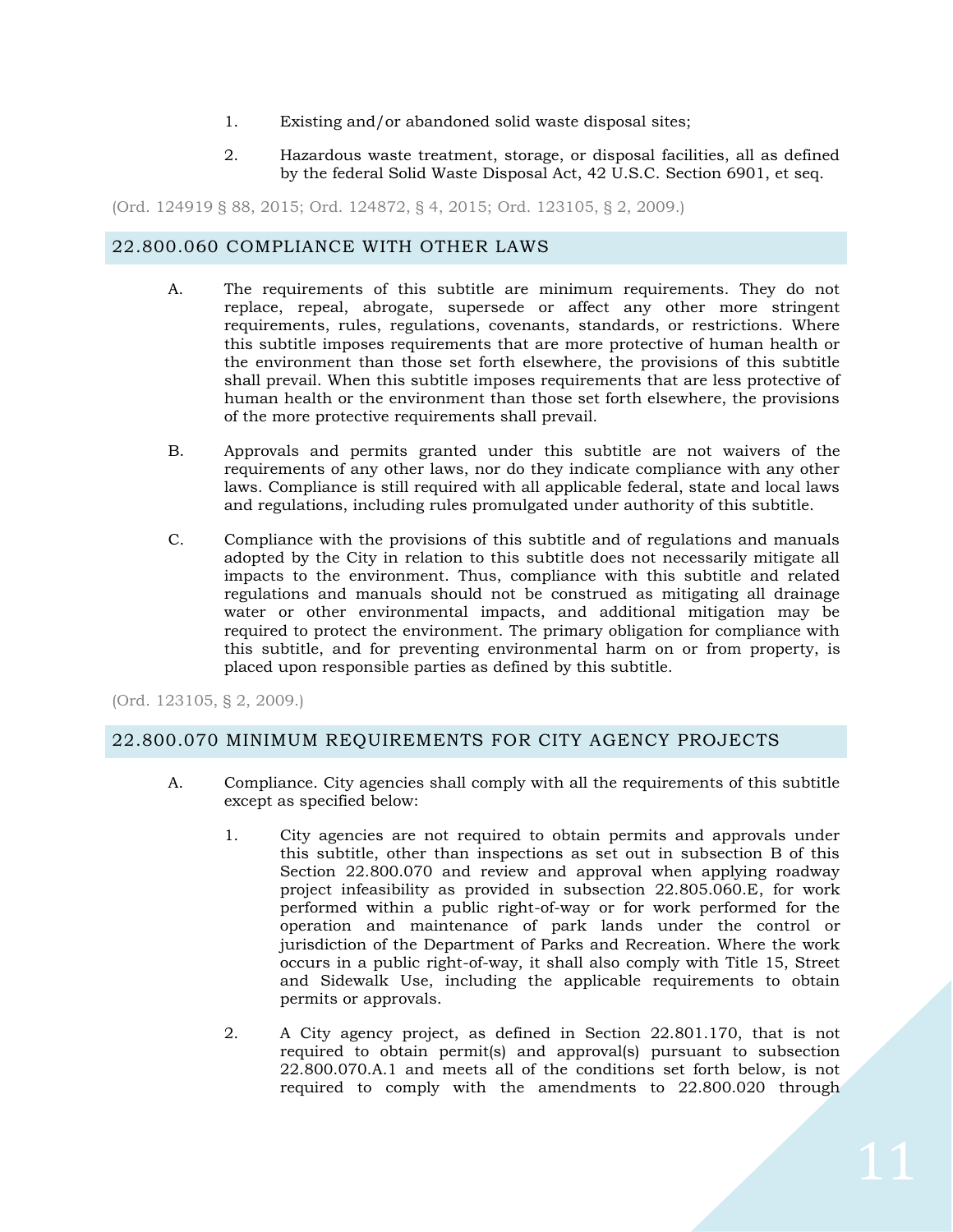22.808.110 that take effect on January 1, 2016, except the amendments to this subsection 22.800.070.A.2.

- a. The project begins land disturbing activities within 18 months of the effective date of this subtitle, and;
- b. The project complies with the Stormwater Code that was made effective November 30, 2009, by Ordinance 123105 which requires compliance with Directors' Rules 15-2012/DWW 201.1 and 16-2012/ DWW 201.2 effective March 1, 2013, as amended by Ordinance 124758; and
- c. The project meets one or more of the following criteria:
	- 1) Project funding was appropriated as identified in Ordinance 124648 titled, "An ordinance adopting a budget, including a capital improvement program and position modifications, for the City of Seattle for 2015"; or
	- 2) Project received or will receive voter approval of financing before January 1, 2015; or
	- 3) Project received or will receive funds based on grant application(s) submitted before January 1, 2015.
- B. Inspection
	- 1. When the City conducts projects for which review and approval are required under Chapter 22.807 (Drainage Control Review and Application Requirements) the work shall be inspected by the City agency conducting the project or supervising the contract for the project. The inspector for the City agency shall be responsible for ascertaining that the drainage control is done in a manner consistent with the requirements of this subtitle.
	- 2. A City agency need not provide an inspector from its own agency provided either:
		- a. The work is inspected by an appropriate inspector from another City agency; or
		- b. The work is inspected by an appropriate inspector hired for that purpose by a City agency; or
		- c. The work is inspected by the licensed civil or geotechnical engineer who prepared the plans and specifications for the work; or
		- d. A permit or approval is obtained from the Director of SDCI, and the work is inspected by the Director.
- C. Certification of Compliance. City agencies shall meet the same standards as non-City projects, except as provided in subsection 22.800.070.A, and shall certify that each individual project meets those standards.

(Ord. 124919 § 89, 2015; Ord. 124872 , § 5, 2015; Ord. 123105, § 2, 2009.)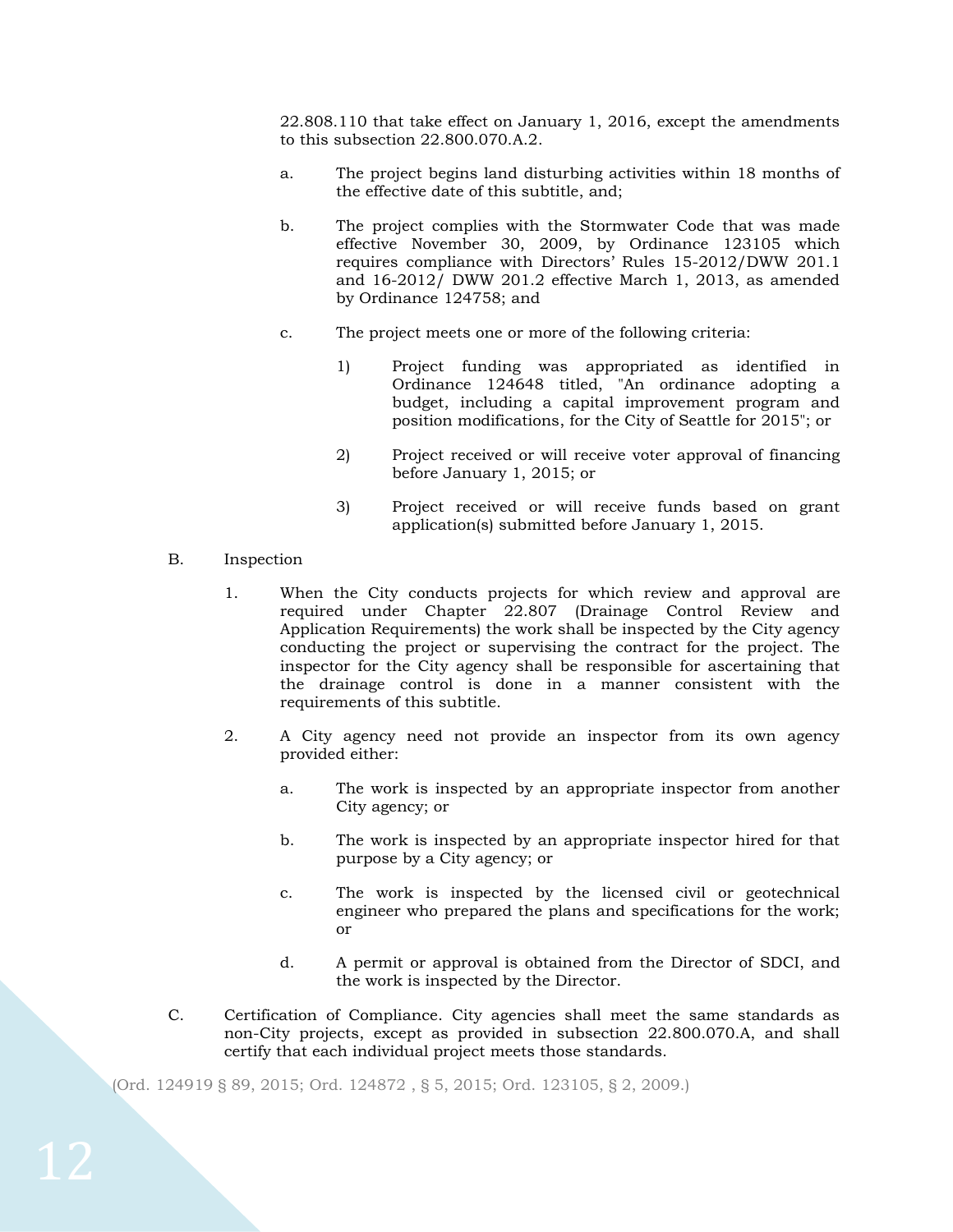#### <span id="page-12-0"></span>22.800.075 COMPLIANCE BY PUBLIC AGENCIES

Whether or not they are required to obtain permits or submit documents, public agencies are subject to the substantive requirements of this subtitle, unless adjustments or exceptions are granted as set forth in Section 22.800.040 (Exemptions, Adjustments, and Exceptions) or the requirements have been waived under subsection 22.807.020.A.3.

(Ord. 123105, § 2, 2009.)

### <span id="page-12-1"></span>22.800.080 AUTHORITY

- A. For projects not conducted in the public right-of-way, the Director of SDCI has authority regarding the provisions of this subtitle pertaining to grading, review of drainage control plans, and review of construction stormwater control plans, and has inspection and enforcement authority pertaining to temporary erosion and sediment control measures.
- B. The Director of SPU has authority regarding all other provisions of this subtitle pertaining to drainage water, drainage, and erosion control, including inspection and enforcement authority. The Director of SPU may delegate authority to the Director of SDCI or the Director of SDOT regarding the provisions of this subtitle pertaining to review of drainage control plans, inspection of drainage control facilities, review of construction stormwater control plans, and inspection and enforcement authority pertaining to temporary erosion and sediment control measures for projects conducted in the public right-of-way.
- C. The Directors of SDCI, SDOT, and SPU are authorized to take actions necessary to implement the provisions and purposes of this Subtitle VIII in their respective spheres of authority to the extent allowed by law, including, but not limited to, the following: promulgating and amending rules and regulations, pursuant to the Administrative Code, Chapter 3.02; establishing and conducting inspection programs; establishing and conducting or, as set forth in Section 22.802.040, requiring responsible parties to conduct monitoring programs, which may include sampling of discharges to or from drainage control facilities, the public drainage system, or receiving waters; taking enforcement action; abating nuisances; promulgating guidance and policy documents; and reviewing and approving, conditioning, or disapproving required submittals and applications for approvals and permits. The Directors are authorized to exercise their authority under this Subtitle VIII in a manner consistent with their legal obligations as determined by the courts or by statute.
- D. The Director of SPU is authorized to develop, review, or approve drainage basin plans for managing receiving waters, drainage water, and erosion within individual basins. A drainage basin plan may, when approved by the Director of SPU, be used to modify requirements of this subtitle, provided the level of protection for human health, safety and welfare, the environment, and public or private property will equal or exceed that which would otherwise be achieved. A drainage basin plan that modifies the minimum requirements of this subtitle at a drainage basin level must be reviewed and approved by Ecology and adopted by City ordinance.
- E. The Director of SPU is authorized, to the extent allowed by law, to develop, review, or approve an Integrated Drainage Plan as an equivalent means of complying with the requirements of this subtitle, in which the developer of a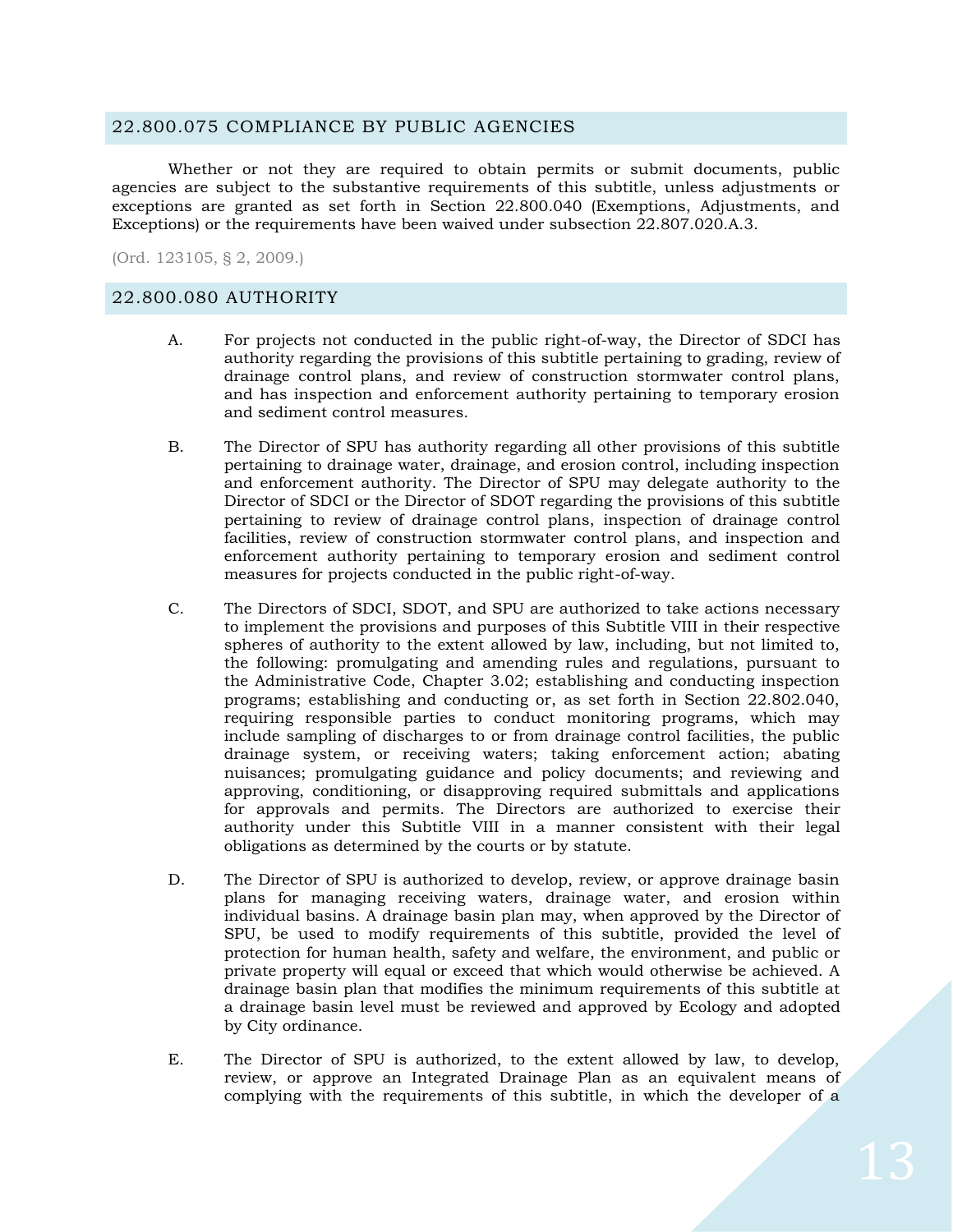project voluntarily enters into an agreement with the Director of SPU to implement an Integrated Drainage Plan that is specific to one or more sites where best management practices are employed such that the cumulative effect on the discharge from the site(s) to the same receiving water is the same or better than that which would be achieved by a less integrated, site-by-site implementation of best management practices.

- F. The Director of SPU is authorized, to the extent allowed by law, to enter into an agreement with the developer of a project for the developer to voluntarily contribute funds toward the construction of one or more drainage control facilities that mitigate the impacts to the same receiving water that have been identified as a consequence of the proposed development.
- G. The Director of SPU is authorized, to the extent allowed by law, to enter into an agreement with the developer of a project for the developer to voluntarily construct one or more drainage control facilities at an alternative location, determined by the Director, to mitigate the impacts to the same receiving water that have been identified as a consequence of the proposed development.
- H. If the Director of SPU determines that a discharge from a site, real property, or drainage control facility, directly or indirectly to a public drainage system, a private drainage system, or a receiving water within or contiguous to Seattle city limits, has exceeded, exceeds, or will exceed water quality standards at the point of assessment, or has caused or contributed, is causing or contributing, or will cause or contribute, to a prohibited discharge or a known or likely violation of water quality standards in the receiving water or a known or likely violation of the City's municipal stormwater NPDES permit, and cannot be adequately addressed by the required best management practices, then the Director of SPU has the authority, to the extent allowed by law, to issue an order under Chapter 22.808 requiring the responsible party to undertake more stringent or additional best management practices. These best management practices may include additional source control or structural best management practices or other actions necessary to cease the exceedance, the prohibited discharge, or causing or contributing to the known or likely violation of water quality standards in the receiving water or the known or likely violation of the City's municipal stormwater NPDES permit. Structural best management practices may include but shall not be limited to: drainage control facilities, structural source controls, treatment facilities, constructed facilities such as enclosures, covering and/or berming of container storage areas, and revised drainage systems. For existing discharges as opposed to new projects, the Director may allow 12 months to install a new flow control facility, structural source control, or treatment facility after the Director notifies the responsible party in writing of the Director's determination pursuant to this subsection 22.800.080.H and of the flow control facility, structural source control, or treatment facility that must be installed.
- I. Unless an adjustment pursuant to subsection 22.800.040.B or an exception pursuant to subsection 22.800.040.C is approved by the Director, an owner or occupant who is required to connect, or who chooses to connect, to a public drainage system shall be required to extend the public drainage system if a public drainage system is not accessible within an abutting public area across the full frontage of the site.
- J. The Director of SDCI or the Director of SPU has the authority, to the extent allowed by law, to require sites with addition or replacement of less than 5,000 square feet of hard surface or with less than one acre of land disturbing activity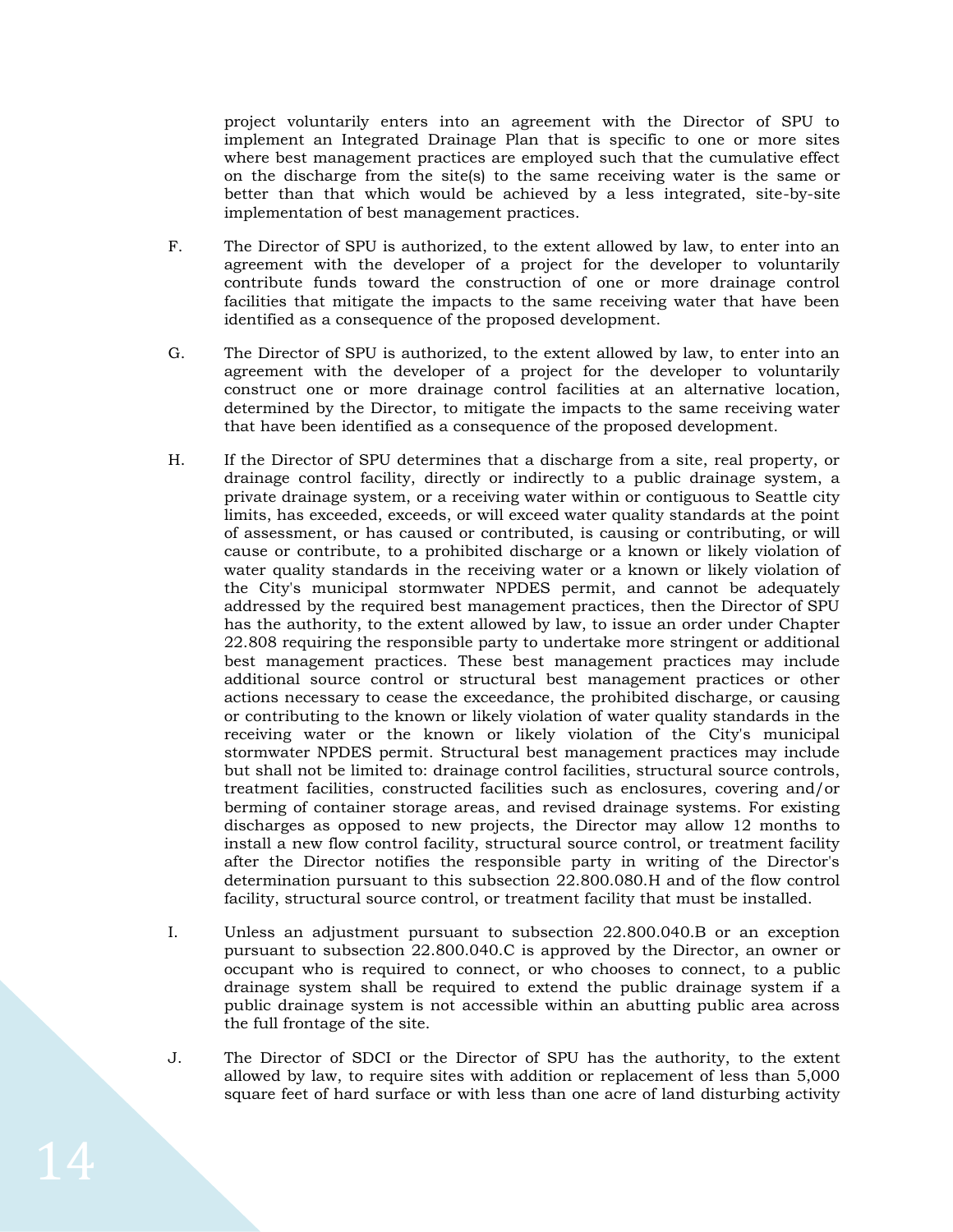to comply with the requirements set forth in Section 22.805.080 or Section 22.805.090 when necessary to accomplish the purposes of this subtitle. In making this determination, the Director of SDCI or the Director of SPU may consider, but is not limited to, the following attributes of the site: location within an Environmentally Critical Area; proximity and tributary to an Environmentally Critical Area; and proximity and tributary to an area with known erosion or flooding problems.

(Ord. 124919 § 90, 2015; Ord. 124872, § 6, 2015; Ord. 123105, § 2, 2009.)

## <span id="page-14-0"></span>22.800.090 CITY NOT LIABLE

- A. Nothing contained in this subtitle is intended to be nor shall be construed to create or form the basis for any liability on the part of the City, or its officers, employees or agents for any injury or damage resulting from the failure of responsible parties to comply with the provisions of this subtitle, or by reason or in consequence of any inspection, notice, order, certificate, permission or approval authorized or issued or done in connection with the implementation or enforcement of this subtitle, or by reason of any action or inaction on the part of the City related in any manner to the enforcement of this subtitle by its officers, employees or agents.
- B. The Director or any employee charged with the enforcement of this subtitle, acting in good faith and without malice on behalf of the City, shall not be personally liable for any damage that may accrue to persons or property as a result of any act required by the City, or by reason of any act or omission in the discharge of these duties. Any suit brought against the Director of SDCI, Director of SPU, or other employee because of an act or omission performed in the enforcement of any provisions of this Subtitle VIII, shall be defended by the City.
- C. Nothing in this subtitle shall impose any liability on the City or any of its officers or employees for cleanup or any harm relating to sites containing hazardous materials, wastes or contaminated soil.

(Ord. 124919 § 91, 2015; Ord. 123105, § 2, 2009.)

### <span id="page-14-1"></span>22.800.100 TRANSITION TO REVISED STORMWATER CODE

- A. Any building or grading permit (a) which was not considered, either in the initial application process or in a renewal process, under the version of the Stormwater Code in effect on or after January 1, 2016, and (b) pursuant to which construction has not started by June 30, 2020, shall expire on June 30, 2020.
- B. Any master use permit for a project not requiring a building permit (a) which was not considered, either in the initial application process or in a renewal process, under the version of the Stormwater Code in effect on or after January 1, 2016, and (b) pursuant to which construction has not started by June 30, 2020, shall expire on June 30, 2020.
- C. Neither Section 23.22.028, Section 23.22.064, Section 23.24.050, RCW 58.17.033, nor RCW 58.17.170 shall require any permit application submitted on or after January 1, 2016, to be considered under a version of the Stormwater Code in effect prior to January 1, 2016. For purposes of this subsection 22.800.100.C, "permit application" means an application for any permit required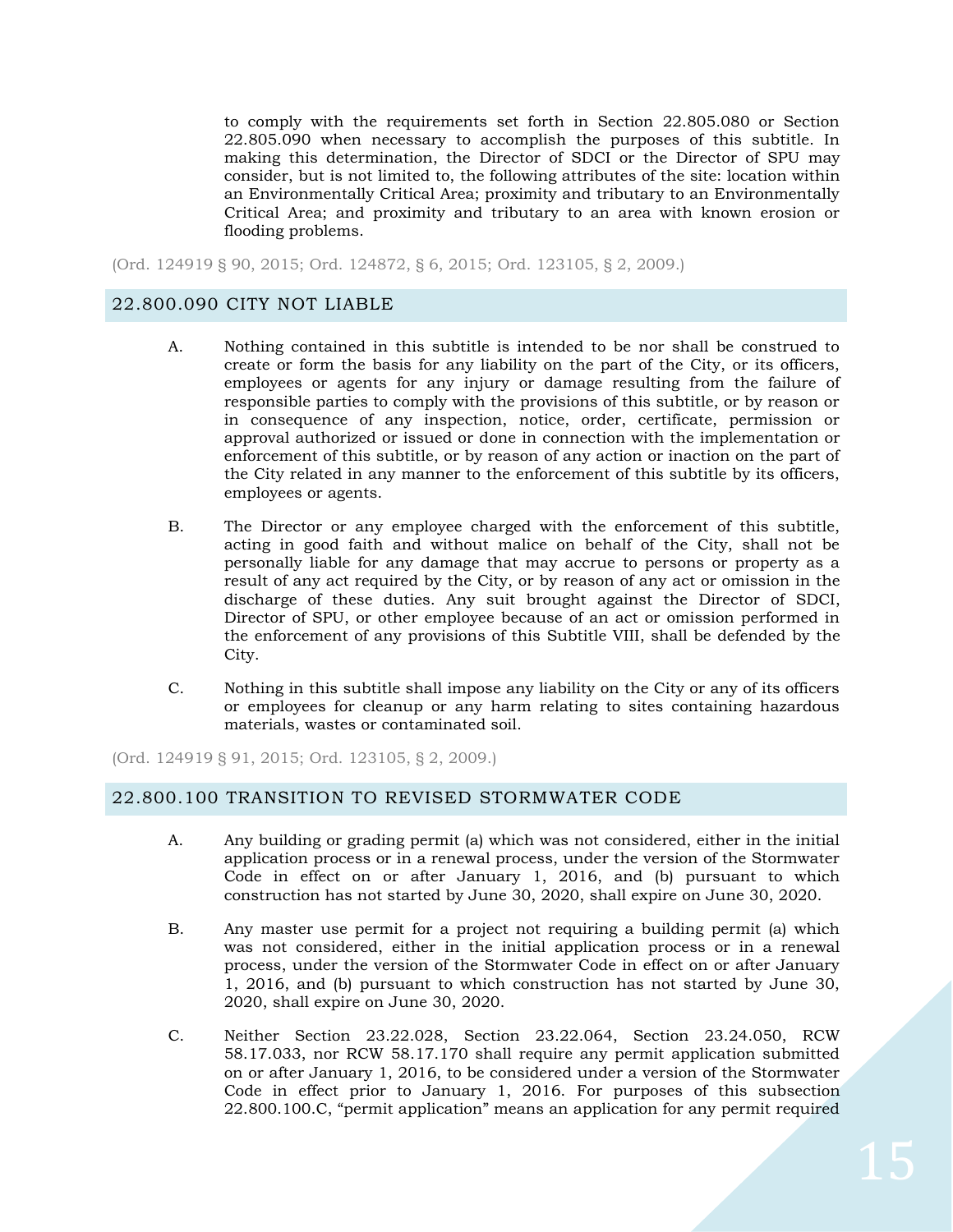for construction within a plat or short plat or for construction of facilities and improvements for a plat or short plat, including, but not limited to, master use, building and grading permits.

- D. Neither Section 23.22.028 nor Section 23.22.064 shall authorize starting construction, after June 30, 2020, of facilities or improvements for any plat without compliance with the version of the Stormwater Code in effect on or after January 1, 2016.
- E. For purposes of this section, "starting construction" or "started construction" means the site work associated with and directly related to the approved project has begun. For example: grading the project site to final grade or utility installation. Simply clearing the project site does not constitute the start of construction.

(Ord. 124872, § 7, 2015)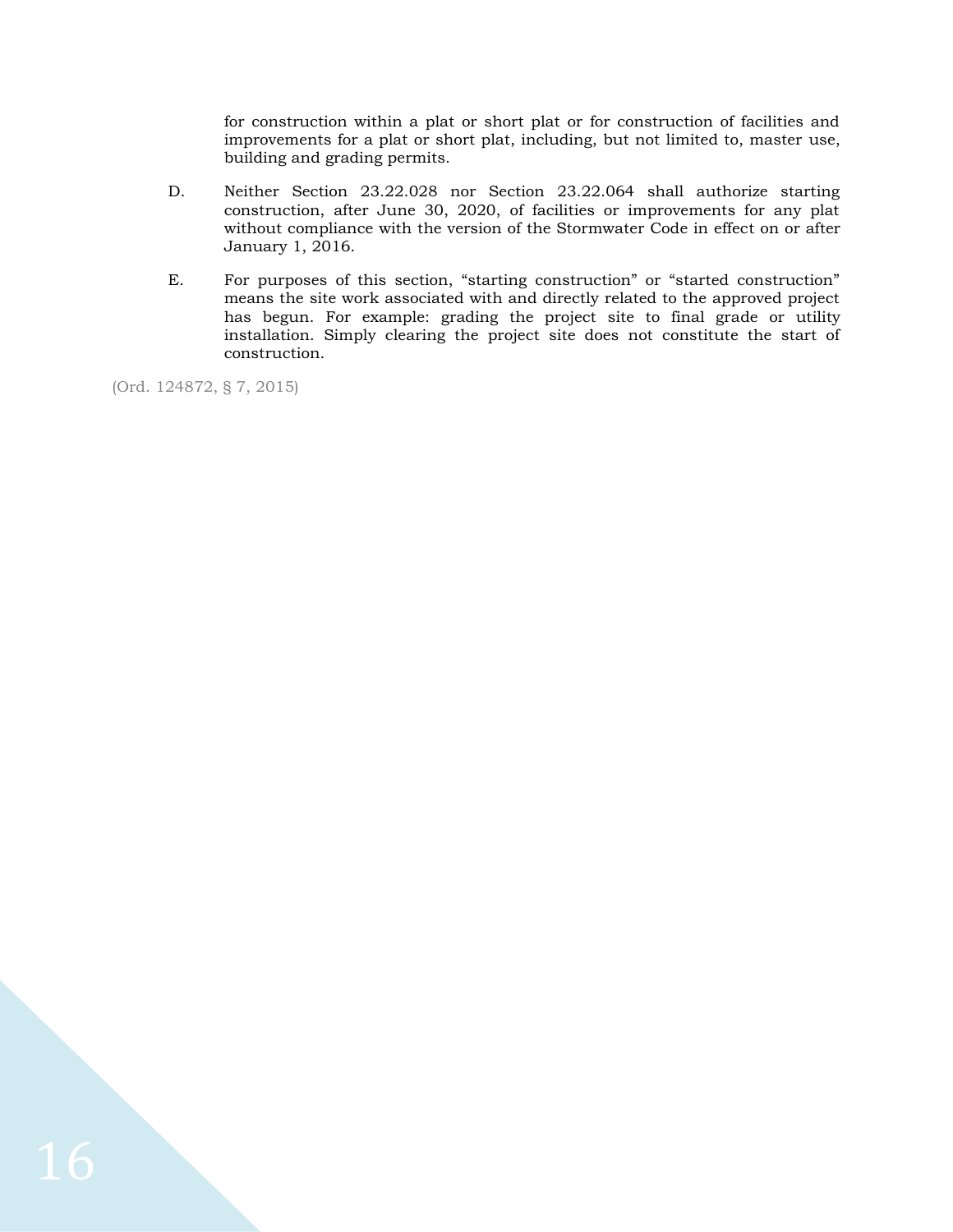## <span id="page-16-0"></span>**CHAPTER 22.801 DEFINITIONS**

#### <span id="page-16-1"></span>22.801.010 GENERAL

For the purpose of this subtitle, the words listed in this Chapter 22.801 have the following meanings, unless the context clearly indicates otherwise. Terms relating to pollutants and to hazardous wastes, materials, and substances, where not defined in this subtitle, shall be as defined in Washington Administrative Code Chapters 173-303, 173-304 and 173-340, the Seattle Building Code or the Seattle Fire Code, including future amendments to those codes. Words used in the singular include the plural, and words used in the plural include the singular.

(Ord. 124872, § 8, 2015; Ord. 123105, § 2, 2009.)

#### <span id="page-16-2"></span>22.801.020 "A"

"Agency" means any governmental entity or its subdivision.

"Agency, City" means "City agency" as defined in Section 25.09.520.

"Approved" means approved by the Director.

"Aquatic life use" means "aquatic life use" as defined in WAC 173-201A-200. For the purposes of this subtitle, at minimum the following water bodies are designated for aquatic life use: small lakes, creeks, and freshwater designated receiving waters.

"Arterial" means "arterial" as defined in Section 11.14.035.

(Ord. 124872, § 9, 2015; Ord. 123668, § 1, 2011; Ord. 123105, § 2, 2009.)

#### <span id="page-16-3"></span>22.801.030 "B"

"Basic treatment facility" means a drainage control facility designed to reduce concentrations of total suspended solids in drainage water.

"Best management practice" (BMP) means a schedule of activities, prohibitions of practices, operational and maintenance procedures, structural facilities, or managerial practice or device that, when used singly or in combination, prevents, reduces, or treats contamination of drainage water, prevents or reduces soil erosion, or prevents or reduces other adverse effects of drainage water. When the Directors develop rules and/or manuals prescribing BMPs for particular purposes, whether or not those rules and/or manuals are adopted by ordinance, BMPs prescribed in the rules and/or manuals shall be the BMPs required for compliance with this subtitle.

"Building permit" means a document issued by the Seattle Department of Construction and Inspections authorizing construction or other specified activity in accordance with the Seattle Building Code (Chapter 22.100) or the Seattle Residential Code (Chapter 22.150).

(Ord. 124919 § 92, 2015; Ord. 124872, § 10, 2015; Ord. 123105, § 2, 2009.)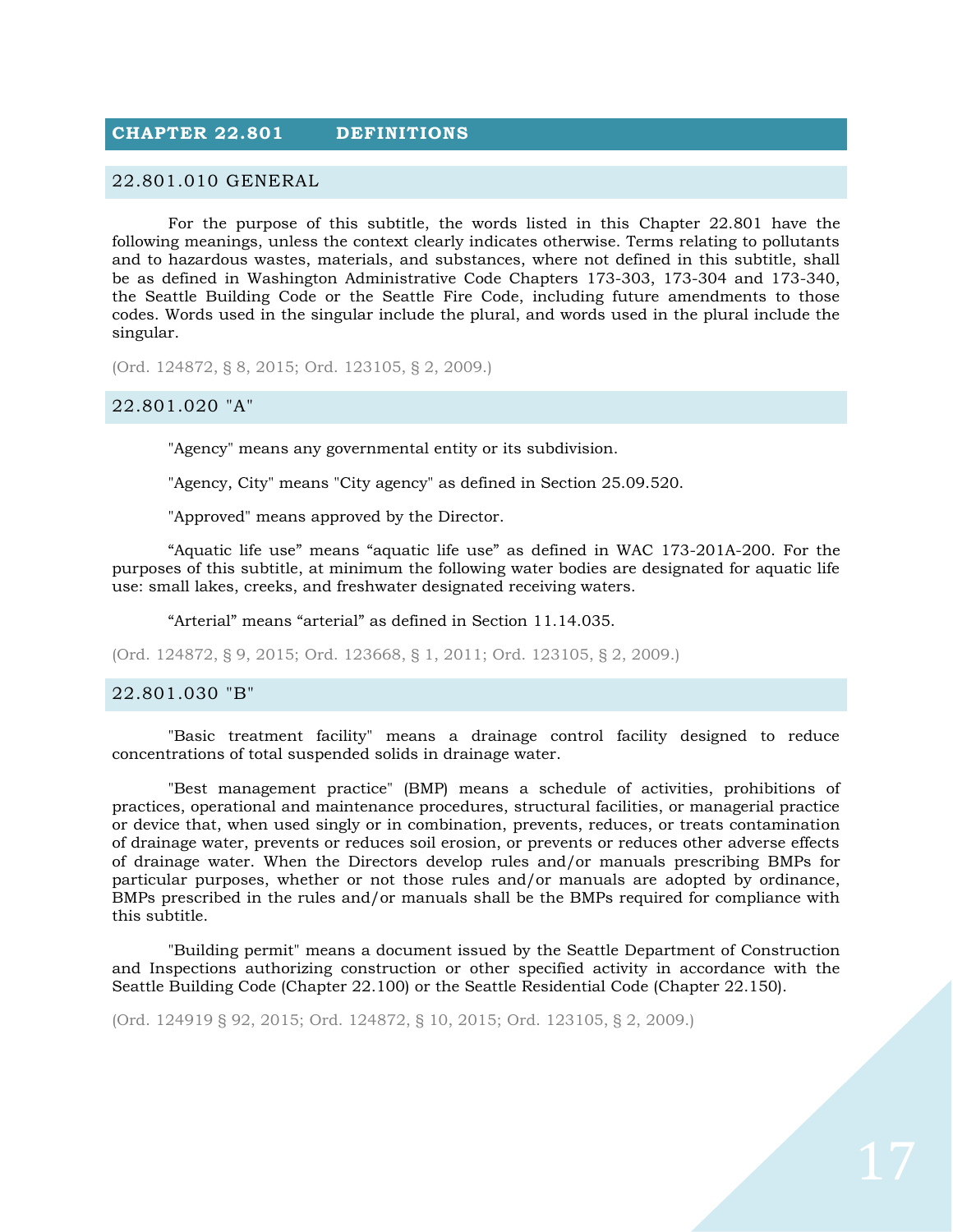#### <span id="page-17-0"></span>22.801.040 "C"

"Capacity-constrained system" means a drainage system or public combined sewer that the Director of SPU has determined to have inadequate capacity to carry existing and anticipated loads, or a drainage system that includes ditches or culverts.

"Certified Erosion and Sediment Control Lead" (CESCL) means an individual who has current certification through an approved erosion and sediment control training program that meets the minimum training standards established by Ecology.

"Civil engineer, licensed" means a person who is licensed by the State of Washington to practice civil engineering.

"City agency" means "City agency" as defined in Section 25.09.520.

"Combined sewer." See "public combined sewer."

"Combined sewer basin" or "public combined sewer basin" means the area tributary to a public combined sewer feature, including, but not limited to, a combined sewer overflow outfall, trunk line connection, pump station, or regulator.

"Compaction" means the densification, settlement, or packing of earth material or fill in such a way that permeability is reduced by mechanical means.

"Construction Stormwater Control Plan" means a document that explains and illustrates the measures to be taken on the construction site to control pollutants on a construction project.

"Containment area" means the area designated for conducting pollution-generating activities for the purposes of implementing source controls or designing and installing source controls or treatment facilities.

"Contaminate" means the addition of sediment, any other pollutant or waste, or any illicit or prohibited discharge.

"Creek" means a Type 2-5 water as defined in WAC 222-16-031 and is used synonymously with "stream."

(Ord. 124872, § 11, 2015; Ord. 123105, § 2, 2009.)

<span id="page-17-1"></span>22.801.050 "D"

"Damages" means monetary compensation for harm, loss, costs, or expenses incurred by the City, including, but not limited, to the following: costs of abating or correcting violations of this subtitle; fines or penalties the City incurs as a result of a violation of this subtitle; and costs to repair or clean the public drainage system or public combined sewer as a result of a violation. For the purposes of this subtitle, damages do not include compensation to any person other than the City.

"Designated receiving waters" means the Duwamish River, Puget Sound, Lake Washington, Lake Union, Elliott Bay, Portage Bay, Union Bay, the Lake Washington Ship Canal, and other receiving waters determined by the Director of SPU and approved by Ecology as having sufficient capacity to receive discharges of drainage water such that a site discharging to the designated receiving water is not required to implement flow control.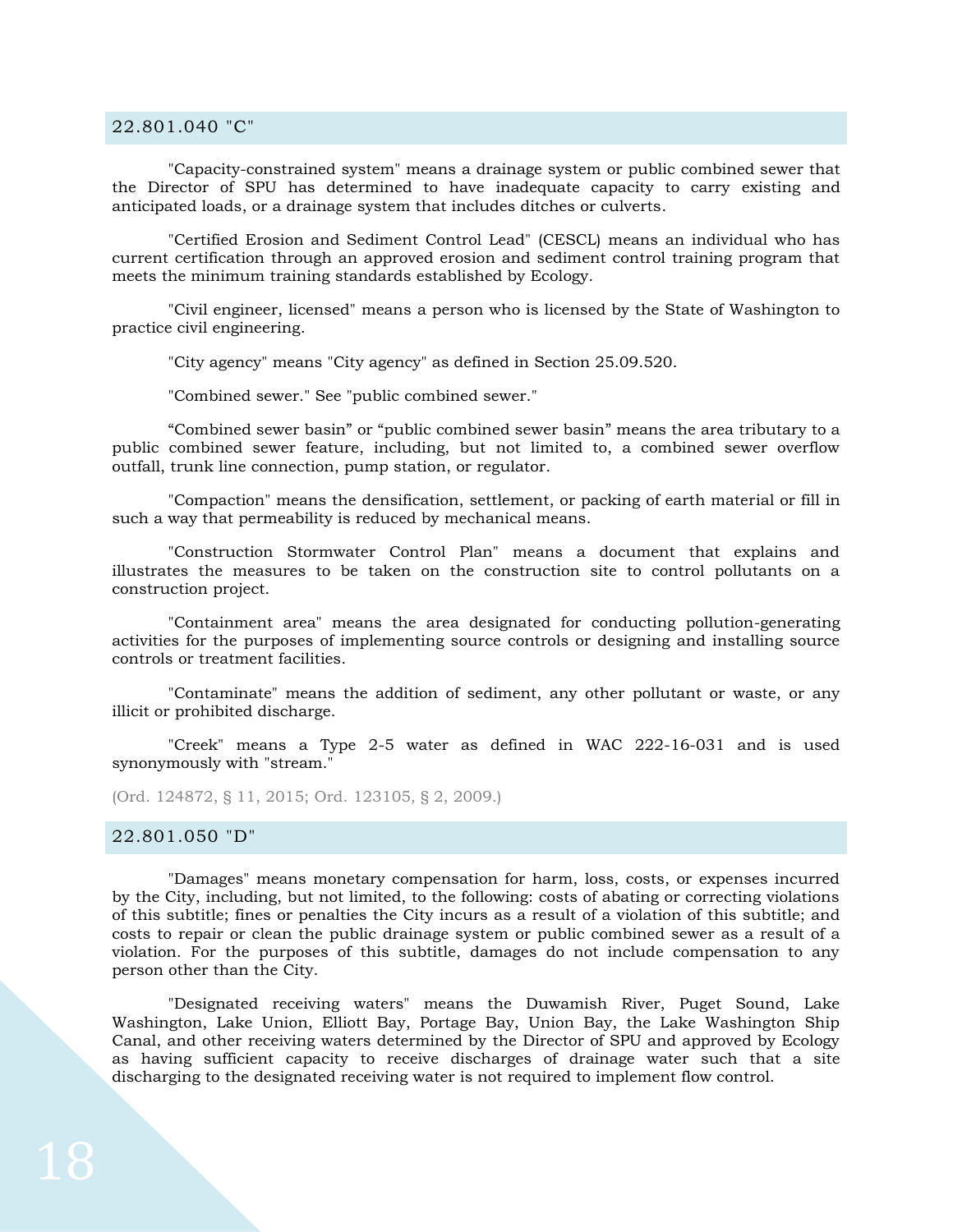"Detention" means temporary storage of drainage water for the purpose of controlling the drainage discharge rate.

"Development" means land disturbing activity or the addition or replacement of hard surface.

"Director" means the Director of the Department authorized to take a particular action, and the Director's designees, who may be employees of that department or another City department.

"Director of SDCI" means the Director of the Seattle Department of Construction and Inspections or the designee of the Director of the Seattle Department of Construction and Inspections, who may be employees of that department or another City department.

"Director of SDOT" means the Director of Seattle Department of Transportation of The City of Seattle or the designee of the Director of Seattle Department of Transportation, who may be employees of that department or another City department.

"Director of SPU" means the Director of Seattle Public Utilities of The City of Seattle or the designee of the Director of Seattle Public Utilities, who may be employees of that department or another City department.

"Discharge point" means the location from which drainage water from a site is released.

"Discharge rate" means the rate at which drainage water is released from a site. The discharge rate is expressed as volume per unit of time, such as cubic feet per second.

"Drainage basin" means the geographic and hydrologic tributary area or subunit of a watershed through which drainage water is collected, regulated, transported, and discharged to receiving waters.

"Drainage basin plan" means a plan to manage the quality and quantity of drainage water in a watershed or a drainage basin, including watershed action plans.

"Drainage control" means the management of drainage water. Drainage control is accomplished through one or more of the following: collecting, conveying, and discharging drainage water; controlling the discharge rate from a site; controlling the flow duration from a site; controlling the quantity from a site; and separating, treating or preventing the introduction of pollutants.

"Drainage control facility" means any facility, including best management practices, installed or constructed for the purpose of controlling the discharge rate, flow duration, quantity, and/or quality of drainage water.

"Drainage control plan" means a plan for collecting, controlling, transporting and disposing of drainage water falling upon, entering, flowing within, and exiting the site, including designs for drainage control facilities.

"Drainage system" means a system intended to collect, convey and control release of only drainage water. The system may be either publicly or privately owned or operated, and the system may serve public or private property. It includes components such as pipes, ditches, culverts, and drainage control facilities. Drainage systems are not receiving waters.

"Drainage water" means stormwater and all other discharges that are permissible pursuant to subsection 22.802.030.A.

(Ord. 124919 § 93, 2015; Ord. 124872, § 12, 2015; Ord. 123105, § 2, 2009.)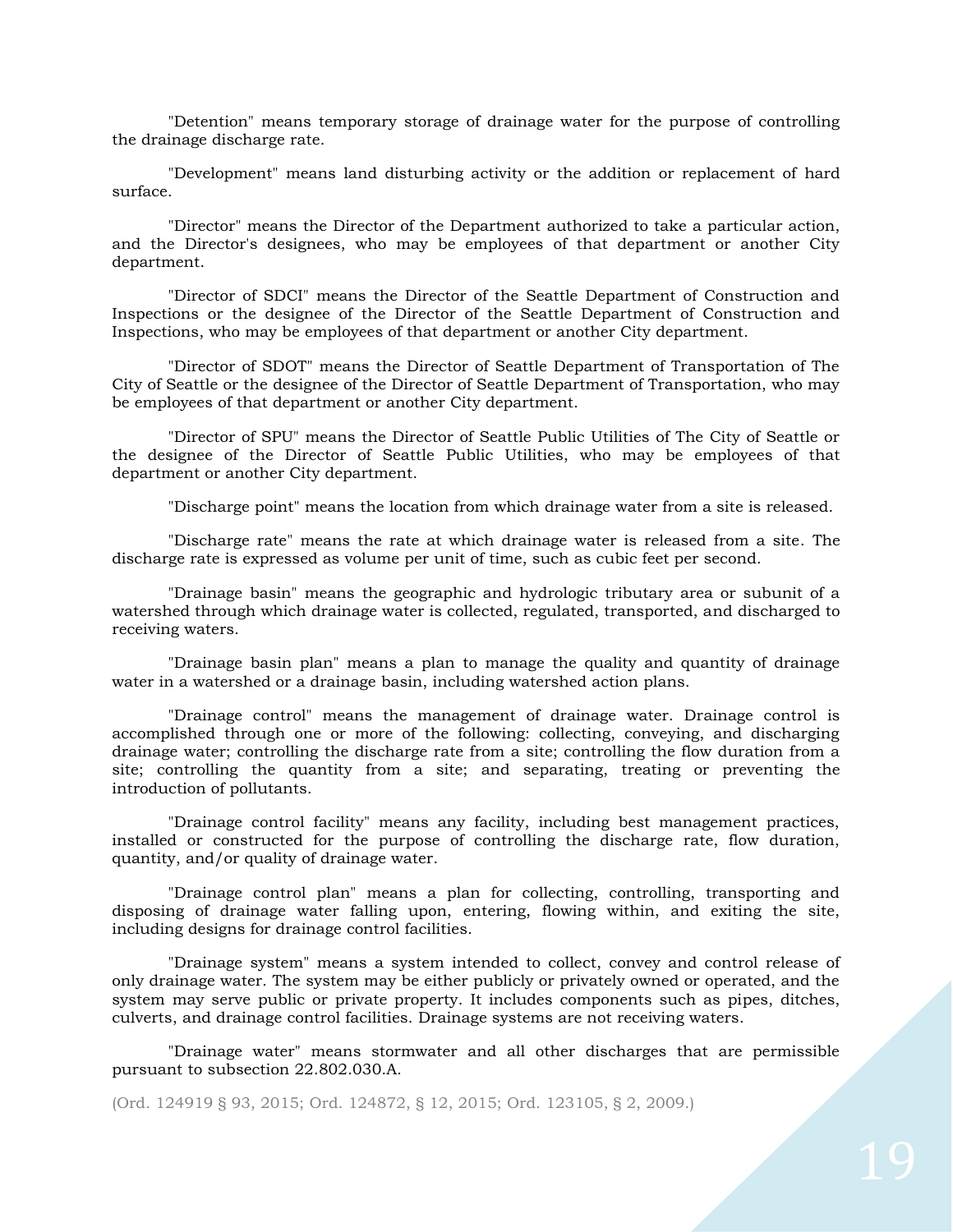#### <span id="page-19-0"></span>22.801.060 "E"

"Earth material" means any rock, gravel, natural soil, fill, or re-sedimented soil, or any combination thereof, but does not include any solid waste as defined by RCW 70.95.

"Ecology" means the Washington State Department of Ecology.

"Effective impervious surface" means those impervious surfaces that are connected via sheet flow or discrete conveyance to a drainage system.

"Enhanced treatment facility" means a drainage control facility designed to reduce concentrations of dissolved metals in drainage water.

"Environmentally critical area" (ECA) means an area designated in Section 25.09.020.

"EPA" means the United States Environmental Protection Agency.

"Erodible or leachable materials" means wastes, chemicals, or other substances which, when exposed to rainfall, measurably alter the physical or chemical characteristics of the drainage water. Examples include: erodible soils that are stockpiled; leachable materials that are stockpiled; uncovered process wastes; manure; fertilizers; oily substances; ashes, kiln dust; and garbage dumpster leakage.

"Erosion" means the wearing away of the ground surface as a result of mass wasting or of the movement of wind, water, ice, or other geological agents, including such processes as gravitational creep. Erosion also means the detachment and movement of soil or rock fragments by water, wind, ice, or gravity.

"Excavation" means the mechanical removal of earth material.

"Exception" means relief from a requirement of this subtitle to a specific project.

"Existing grade" means "existing grade" as defined in Section 22.170.050.

(Ord. 124872, § 13, 2015; Ord. 123105, § 2, 2009.)

#### <span id="page-19-1"></span>22.801.070 "F"

"Fill" means a deposit of earth material placed by artificial means.

"Flow control" means controlling the discharge rate, flow duration, or both of drainage water from the site through means such as infiltration or detention.

"Flow control facility" means a drainage control facility for controlling the discharge rate, flow duration, or both of drainage water from a site.

"Flow duration" means the aggregate time that peak flows are at or above a particular flow rate of interest.

(Ord. 124872, § 14, 2015; Ord. 123105, § 2, 2009.)

#### <span id="page-19-2"></span>22.801.080 "G"

"Garbage" means putrescible waste.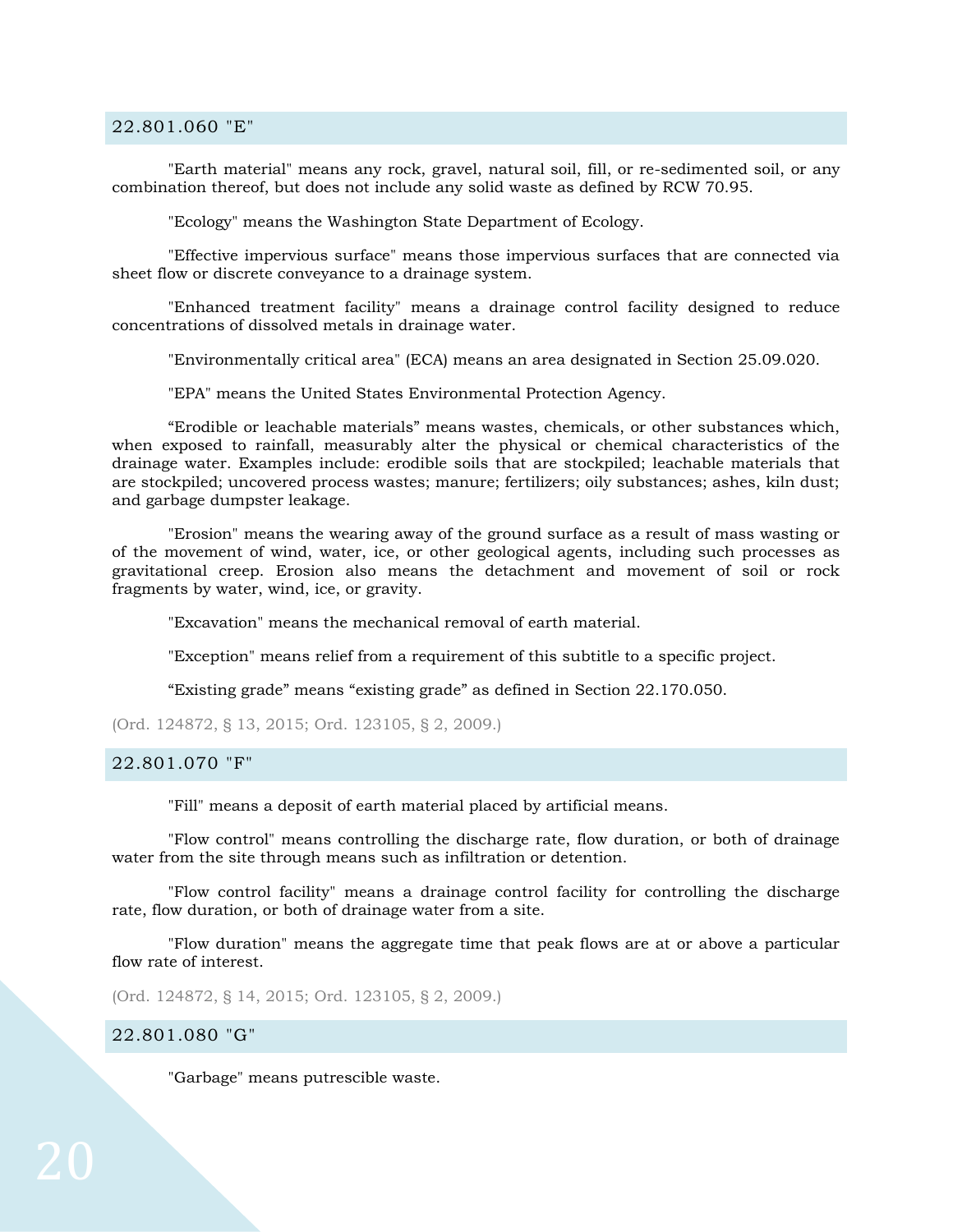"Geotechnical engineer" or "Geotechnical/civil engineer" means a person licensed by The State of Washington as a professional civil engineer who has expertise in geotechnical engineering.

"Grading" means excavation, filling, in-place ground modification, removal of roots or stumps that includes ground disturbance, stockpiling of earth materials, or any combination thereof, including the establishment of a grade following demolition of a structure.

"Green stormwater infrastructure" means distributed BMPs, integrated into a project design, that use infiltration, filtration, storage, or evapotranspiration, or provide stormwater reuse.

"Groundwater" means water in a saturated zone or stratum beneath the surface of land or below a surface water body. Refer to Ground Water Quality Standards, Chapter 173-200 WAC.

(Ord. 124872, § 15, 2015; Ord. 123105, § 2, 2009.)

#### <span id="page-20-0"></span>22.801.090 "H"

"Hard surface" means an impervious surface, a permeable pavement, or a vegetated roof.

"High-use sites" means sites that typically generate high concentrations of oil due to high traffic turnover or the frequent transfer of oil. High-use sites include:

- 1. An area of a commercial or industrial site subject to an expected average daily traffic (ADT) count equal to or greater than 100 vehicles per 1,000 square feet of gross building area;
- 2. An area of a commercial or industrial site subject to petroleum storage and transfer in excess of 1,500 gallons per year, not including routinely delivered heating oil;
- 3. An area of a commercial or industrial site subject to parking, storage or maintenance of 25 or more vehicles that are over 10 tons gross weight (trucks, buses, trains, heavy equipment, etc.);
- 4. A road intersection with a measured ADT count of 25,000 vehicles or more on the main roadway and 15,000 vehicles or more on any intersecting roadway, excluding projects proposing primarily pedestrian or bicycle use improvements.

(Ord. 124872, § 16, 2015; Ord. 123105, § 2, 2009.)

#### <span id="page-20-1"></span>22.801.100 "I"

"Illicit connection" means any direct or indirect infrastructure connection to the public drainage system or receiving water that is not intended, not permitted, or not used for collecting drainage water.

"Impervious surface" means any surface exposed to rainwater from which most water runs off. Impervious surfaces include, but are not limited to, roof tops, walkways, patios, driveways, formal planters, parking lots or storage areas, concrete or asphalt paving, areas with underdrains designed to remove stormwater from subgrade (e.g. playfields, athletic fields,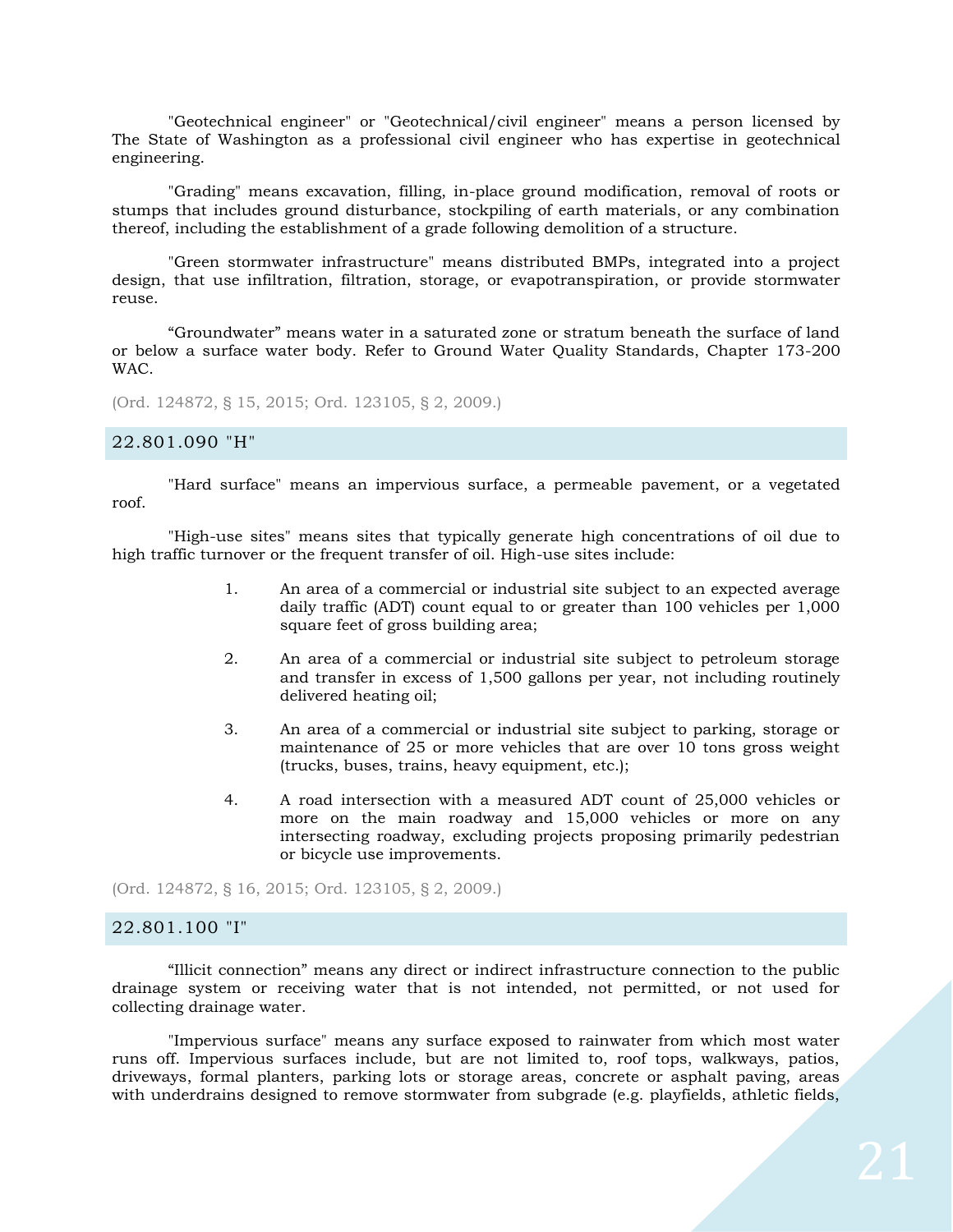rail yards), gravel surfaces subjected to vehicular traffic, compact gravel, packed earthen materials, and oiled macadam or other surfaces which similarly impede the natural infiltration of stormwater. Open, uncovered retention/detention facilities shall not be considered as impervious surfaces for the purposes of determining whether the thresholds for application of minimum requirements are exceeded. Open, uncovered retention/detention facilities shall be considered impervious surfaces for purposes of stormwater modeling.

"Industrial activities" means material handling, transportation, or storage; manufacturing; maintenance; treatment; or disposal. Areas with industrial activities include plant yards, access roads and rail lines used by carriers of raw materials, manufactured products, waste material, or by-products; material handling sites; refuse sites; sites used for the application or disposal of process waste waters; sites used for the storage and maintenance of material handling equipment; sites used for residual treatment, storage, or disposal; shipping and receiving areas; manufacturing buildings; storage areas for raw materials, and intermediate and finished products; and areas where industrial activity has taken place in the past and significant materials remain and are exposed to stormwater.

"Infiltration" means the downward movement of water from the surface to the subsoil.

"Infiltration facility" means a drainage control facility that temporarily stores, and then percolates, drainage water into the underlying soil.

"Integrated Drainage Plan" means a plan developed, reviewed, and approved pursuant to subsection 22.800.080.E.

"Interflow" means that portion of rainfall and other precipitation that infiltrates into the soil and moves laterally through the upper soil horizons until intercepted by a stream channel or until it returns to the surface.

"Inspector" means a City inspector, their designee, or licensed civil engineer performing the inspection work required by this subtitle.

(Ord. 124872, § 17, 2015; Ord. 123105, § 2, 2009.)

#### <span id="page-21-0"></span>22.801.110 RESERVED.

(Ord. 124872, § 18, 2015; Ord. 123105, § 2, 2009.)

#### <span id="page-21-1"></span>22.801.130 "L"

"Land disturbing activity" means any activity that results in a change in the existing soil cover, both vegetative and nonvegetative, or the existing topography. Land disturbing activities include, but are not limited to, clearing, grading, filling, excavation, or addition of new or the replacement of hard surface. Compaction, excluding hot asphalt mix, that is associated with stabilization of structures and road construction is also considered a land disturbing activity. Vegetation maintenance practices, including landscape maintenance and gardening, are not considered land disturbing activities. Stormwater facility maintenance is not considered land disturbing activity if conducted according to established standards and procedures.

"Large project" means a project including 5,000 square feet or more of new plus replaced hard surface; one acre or more of land disturbing activity; conversion of 3/4 acres or more of vegetation to lawn or landscaped area; or conversion of 2.5 acres or more of native vegetation to pasture.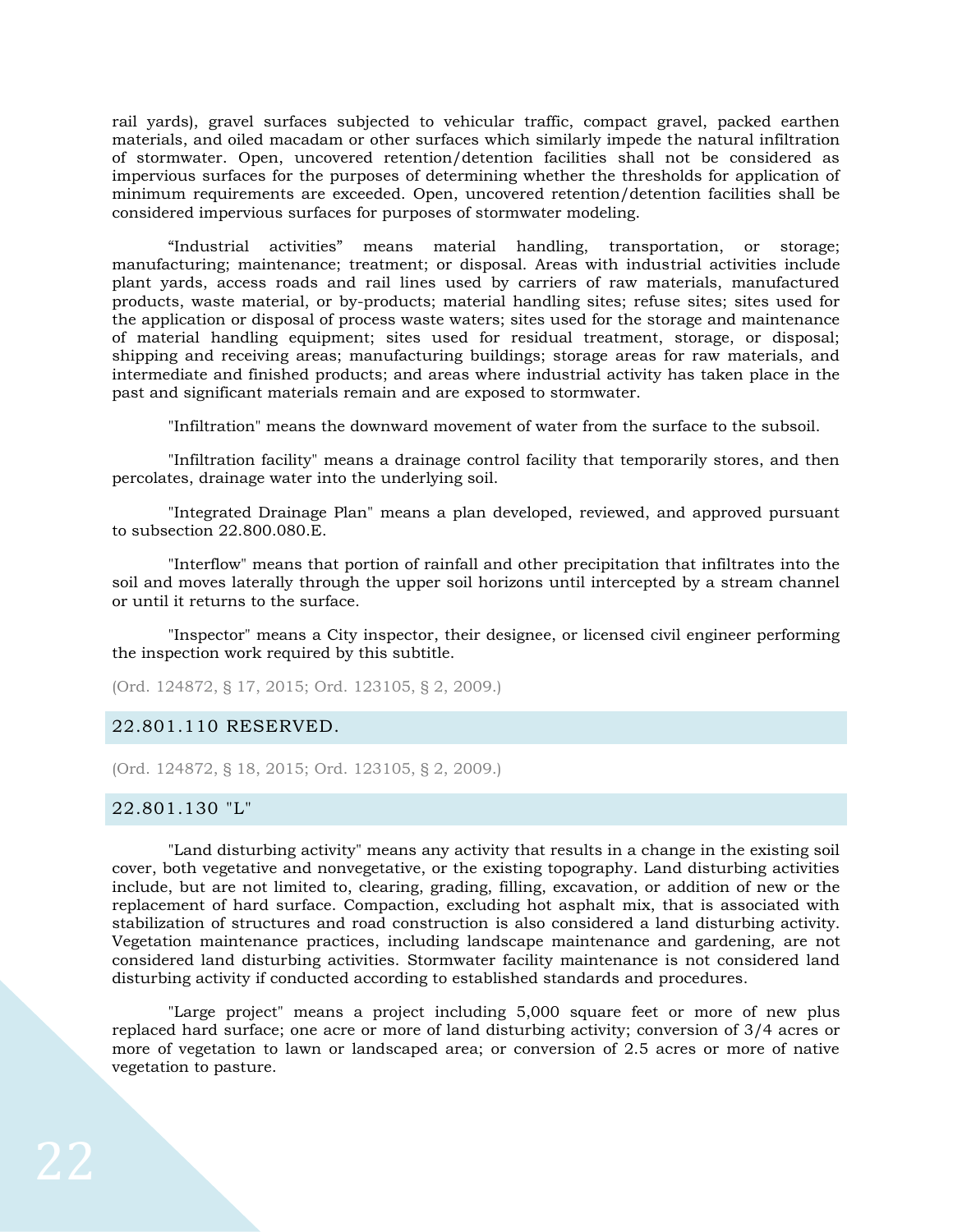"Listed creeks" means Blue Ridge Creek, Broadview Creek, Discovery Park Creek, Durham Creek, Frink Creek, Golden Gardens Creek, Kiwanis Ravine/Wolfe Creek, Licton Springs Creek, Madrona Park Creek, Mee-Kwa-Mooks Creek, Mount Baker Park Creek, Puget Creek, Riverview Creek, Schmitz Creek, Taylor Creek, and Washington Park Creek.

(Ord. 124872, § 19, 2015; Ord. 123105, § 2, 2009.)

#### <span id="page-22-0"></span>22.801.140 "M"

"Master use permit" means a document issued by SDCI giving permission for development or use of land or street right-of-way in accordance with Chapter 23.76.

"Maximum extent feasible" means the requirement is to be fully implemented, constrained only by the physical limitations of the site, practical considerations of engineering design, and reasonable considerations of financial costs.

"Municipal stormwater NPDES permit" means the permit issued to the City under the federal Clean Water Act for public drainage systems within the City limits.

(Ord. 124919 § 94, 2015; Ord. 124872, § 20, 2015; Ord. 123105, § 2, 2009.)

#### <span id="page-22-1"></span>22.801.150 "N"

"Native vegetation" means "native vegetation" as defined in Section 25.09.520.

"NPDES" means National Pollutant Discharge Elimination System, the national program for controlling discharges under the federal Clean Water Act.

"NPDES permit" means an authorization, license or equivalent control document issued by the EPA or Ecology to implement the requirements of the NPDES program.

"Nutrient-critical receiving water" means a surface water or water segment that is determined to be impaired due to phosphorus contributed by stormwater, as prescribed in rules promulgated by the Director of SPU which shall be based on consideration of waterbodies reported by Ecology, and approved by EPA, under Category 5 (impaired) under Section 303(d) of the Clean Water Act for total phosphorus through Ecology's Water Quality Assessment.

(Ord. 124872, § 21, 2015; Ord. 123105, § 2, 2009.)

#### <span id="page-22-2"></span>22.801.160 "O"

"Oil control treatment facility" means a drainage control facility designed to reduce concentrations of oil in drainage water.

"On-site BMP" means a best management practice identified in subsection 22.805.070.D.

"Owner" means any person having title to and/or responsibility for, a building or property, including a lessee, guardian, receiver or trustee, and the owner's duly authorized agent.

(Ord. 124872, § 22, 2015; Ord. 123105, § 2, 2009.)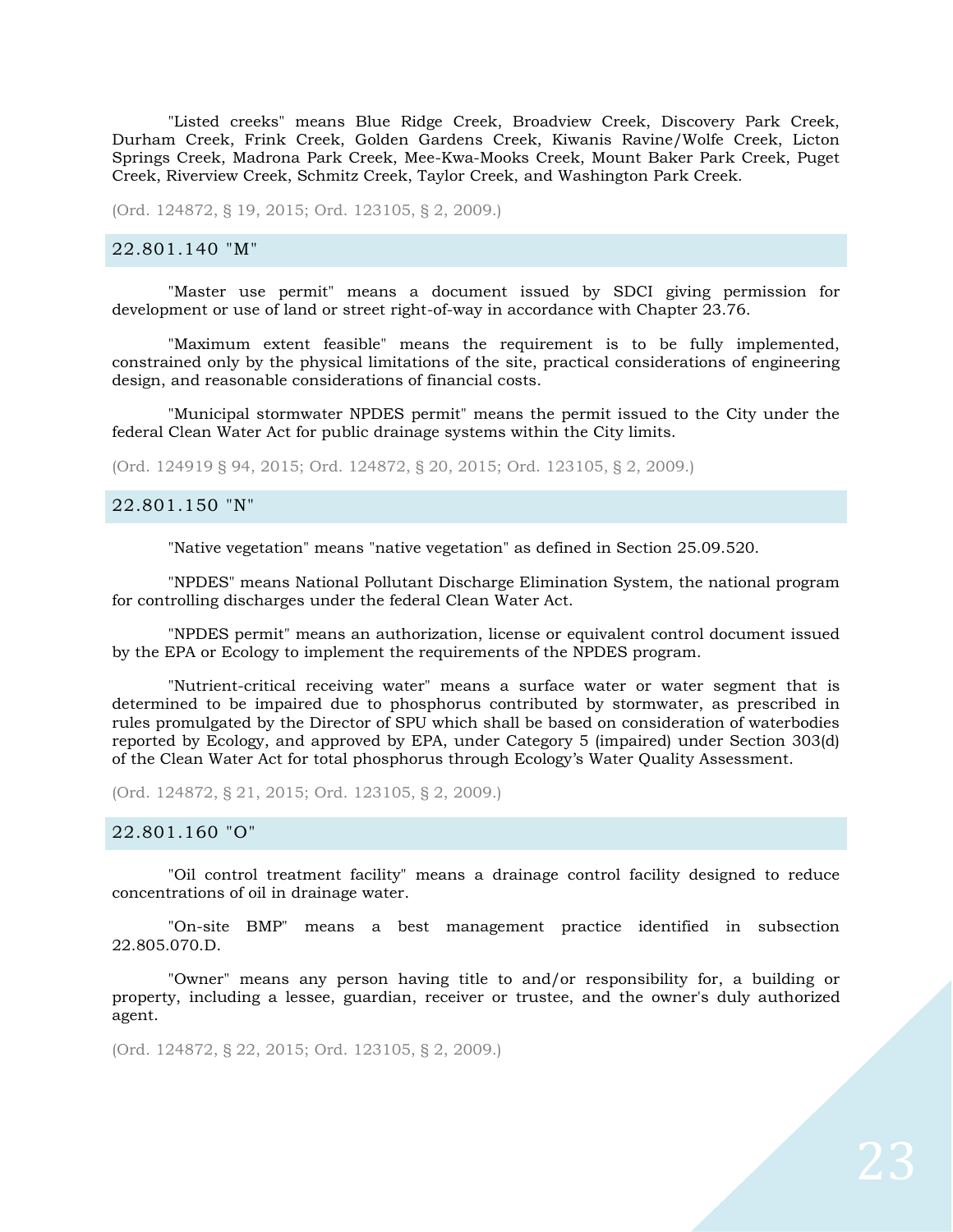#### <span id="page-23-0"></span>22.801.170 "P"

"Parcel-based project" means any project that is not a roadway project, single-family residential project, sidewalk project, or trail project. The boundary of the public right-of-way shall form the boundary between the parcel and roadway portions of a project.

"Person" means an individual, receiver, administrator, executor, assignee, trustee in bankruptcy, trust estate, firm, partnership, joint venture, club, company, joint stock company, business trust, municipal corporation, the State of Washington, political subdivision or agency of the State of Washington, public authority or other public body, corporation, limited liability company, association, society or any group of individuals acting as a unit, whether mutual, cooperative, fraternal, nonprofit or otherwise, and the United States or any instrumentality thereof.

"Pervious surface" means a surface that is not impervious. See also, "impervious surface."

"Phosphorus treatment facility" means a drainage control facility designed to reduce concentrations of phosphorus in drainage water.

"Plan" means a graphic or schematic representation, with accompanying notes, schedules, specifications and other related documents, or a document consisting of checklists, steps, actions, schedules, or other contents that has been prepared pursuant to this subtitle, such as a site plan, drainage control plan, construction stormwater control plan, stormwater pollution prevention plan, or integrated drainage plan.

"Pollution-generating activity" means any activity that is regulated by the joint SPU/DPD Directors' Rule titled "Seattle Stormwater Manual" at "Volume 4 – Source Control" or any activity with similar impacts on drainage water. These activities include, but are not limited to: cleaning and washing activities; transfer of liquid or solid material; production and application activities; dust, soil, and sediment control; commercial animal care and handling; log sorting and handling; boat building, mooring, maintenance, and repair; logging and tree removal; mining and quarrying of sand, gravel, rock, peat, clay, and other materials; cleaning and maintenance of swimming pool and spas; deicing and anti-icing operations for airports and streets; maintenance and management of roof and building drains at manufacturing and commercial buildings; maintenance and operation of railroad yards; maintenance of public and utility corridors and facilities; and maintenance of roadside ditches.

"Pollution-generating hard surface" means those hard surfaces considered to be a significant source of pollutants in drainage water. See definition of pollution-generating impervious surface in this Section 22.801.170 for surfaces that are considered significant sources of pollutants in drainage water.

"Pollution-generating impervious surface" means those impervious surfaces considered to be a significant source of pollutants in drainage water. Such surfaces include those that are subject to: vehicular use; certain industrial activities; or storage of erodible or leachable materials, wastes, or chemicals, and which receive direct rainfall or the run-on or blow-in of rainfall; roofs subject to venting of significant sources of pollutants; and metal roofs unless coated with an inert, non-leachable material (e.g., baked-on enamel coating).

A surface, whether paved or not, shall be considered subject to vehicular use if it is regularly used by motor vehicles. The following are considered regularly-used surfaces: roads; unvegetated road shoulders; bike lanes within the traveled lane of a roadway; driveways; parking lots; unfenced fire lanes; vehicular equipment storage yards; and airport runways.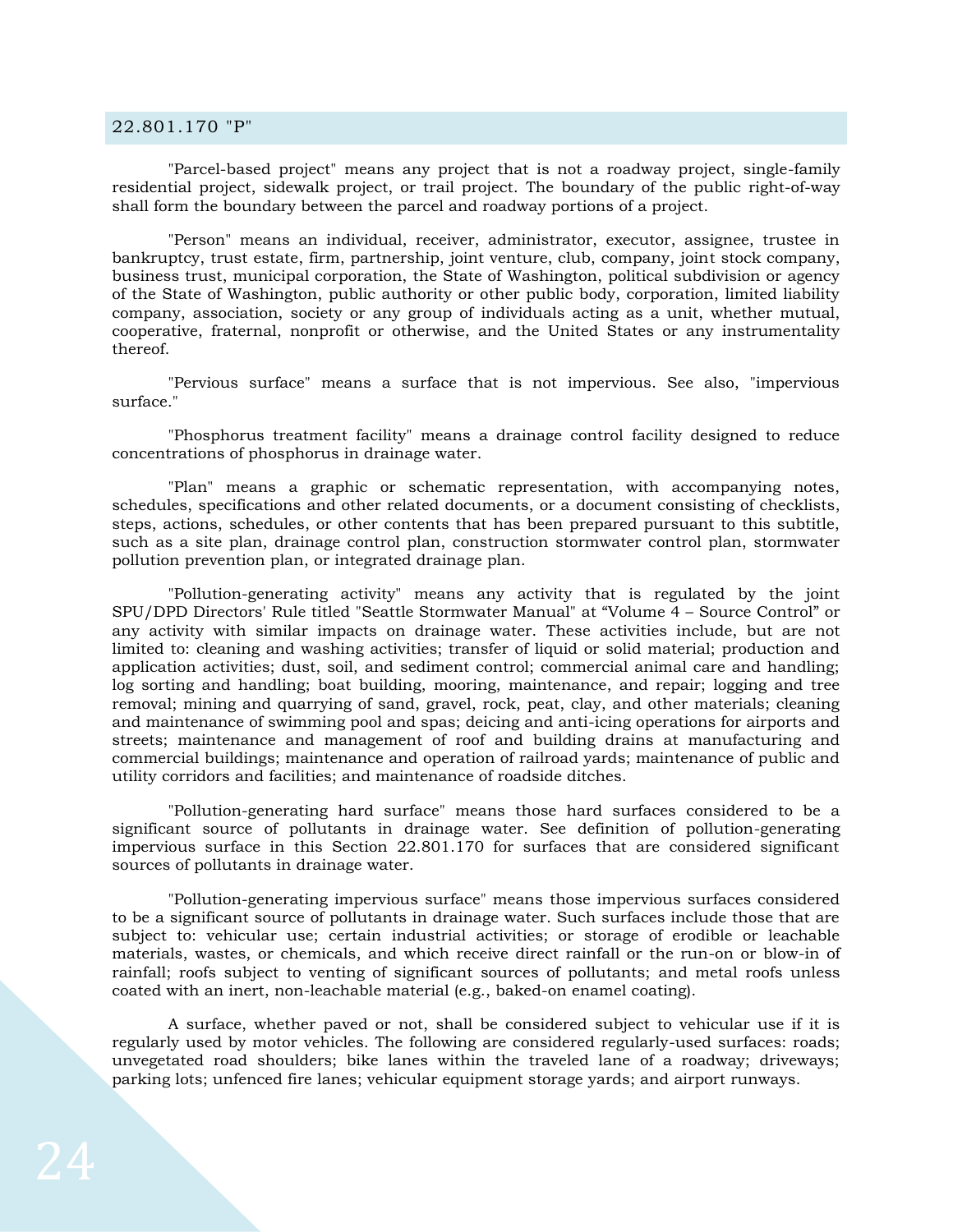The following are not considered regularly-used by motor vehicles: paved bicycle pathways separated from and not subject to drainage from roads for motor vehicles; fenced fire lanes; and infrequently used maintenance access roads.

"Pollution-generating pervious surface" means any non-impervious surface subject to vehicular use, industrial activities, or storage of erodible or leachable materials, wastes, or chemicals, and that receives direct rainfall or run-on or blow-in of rainfall, use of pesticides and fertilizers, or loss of soil. Typical pollution-generating pervious surfaces include lawns, landscaped areas, golf courses, parks, cemeteries, and sports fields (natural and artificial turf).

"Pre-developed condition" means the vegetation and soil conditions that are used to determine the allowable post-development discharge peak flow rates and flow durations, such as pasture or forest.

"Private drainage system" means a drainage system that is not a public drainage system.

"Project" means the addition or replacement of hard surface or the undertaking of land disturbing activity on a site.

"Project site" means that portion of a property, properties or right-of-way subject to addition or replacement of hard surface or the undertaking of land disturbing activity.

"Public combined sewer" means a publicly owned and maintained system which carries drainage water and wastewater and flows to a publicly owned treatment works.

"Public drainage system" means a drainage system owned or operated by the City of Seattle.

"Public place" means and includes streets, avenues, ways, boulevards, drives, places, alleys, sidewalks, and planting (parking) strips, squares, triangles and right-of-way for public use and the space above or beneath its surface, whether or not opened or improved.

"Public sanitary sewer" means the sanitary sewer that is owned or operated by the City of Seattle.

"Public storm drain" means the part of a public drainage system that is wholly or partially piped, owned or operated by a City agency and designed to carry only drainage water.

(Ord. 124872, § 23, 2015; Ord. 123105, § 2, 2009.)

## <span id="page-24-0"></span>22.801.190 "R"

"Real property" means "real property" as defined in Chapter 3.110.

"Receiving water" means the surface water, such as a creek, stream, river, lake, wetland or marine water, or groundwater, receiving drainage water. Drainage systems and public combined sewers are not receiving waters.

"Repeat violation" means a prior violation of this subtitle within the preceding five years that became a final order or decision of the Director or a court. The violation does not need to be the same nor occur on one site to be considered repeat.

"Replaced hard surface" or "replacement of hard surface" means, for structures, the removal and replacement of hard surfaces down to the foundation and, for other hard surfaces, the removal down to existing subgrade or base course and replacement.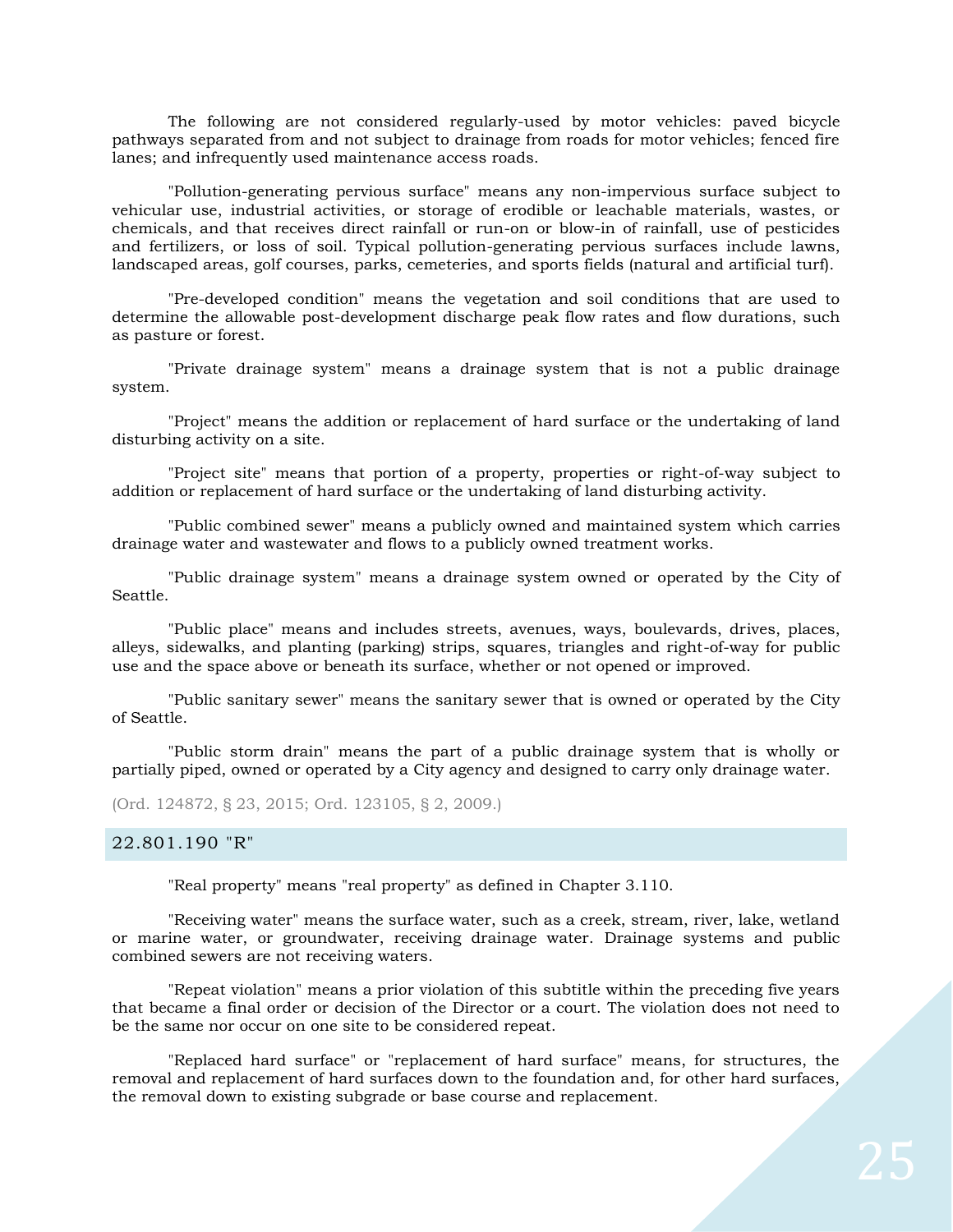"Replaced impervious surface" or "replacement of impervious surface" means, for structures, the removal and replacement of impervious surfaces down to the foundation and, for other impervious surfaces, the removal down to existing subgrade or base course and replacement.

"Responsible party" means all of the following persons:

- 1. Owners, operators, and occupants of property; and
- 2. Any person causing or contributing to a violation of the provisions of this subtitle.

"Right-of-way" means "right-of-way" as defined in Section 23.84A.032.

"Roadway" means "roadway" as defined in Section 23.84A.032.

"Roadway project" means a project located in the public right-of-way that involves the creation of a new or replacement of an existing roadway or alley. The boundary of the public right-of-way shall form the boundary between the parcel and roadway portions of a project.

"Runoff" means the portion of rainfall or other precipitation that becomes surface flow and interflow.

(Ord. 124872, § 24, 2015; Ord. 123105, § 2, 2009.)

#### <span id="page-25-0"></span>22.801.200 "S"

"Sanitary sewer" means a system that conveys wastewater and is not designed to convey drainage water.

"SDCI" means the Seattle Department of Construction and Inspections.

"SDOT" means the Seattle Department of Transportation.

"Service drain" means "service drain" as defined in Section 21.16.030.

"Side sewer" means "side sewer" as defined in Section 21.16.030.

"Sidewalk" means "sidewalk" as defined in Section 23.84A.036.

"Sidewalk project" means a project for the creation of a new sidewalk or replacement of an existing sidewalk, including any associated planting strip, apron, curb ramp, curb, or gutter, and necessary roadway grading and repair. If the total new plus replaced hard surface in the roadway exceeds 10,000 square feet, the entire project is a roadway project.

"Single-family residential project" means a project that constructs one Single-family Dwelling Unit pursuant to Section 23.44.006.A located in land classified as being Single-family Residential 9,600 (SF 9600), Single-family Residential 7,200 (SF 7200), or Single-family Residential 5,000 (SF 5000) pursuant to Section 23.30.010, and the total new plus replaced hard surface is less than 10,000 square feet, and the total new plus replaced pollutiongenerating hard surface is less than 5,000 square feet.

"Site" means the lot or parcel, or portion of street, highway or other right-of-way, or contiguous combination thereof, where development is proposed or performed. For roadway projects, the length of the project site and the right-of-way boundaries define the site.

"Slope" means an inclined ground surface.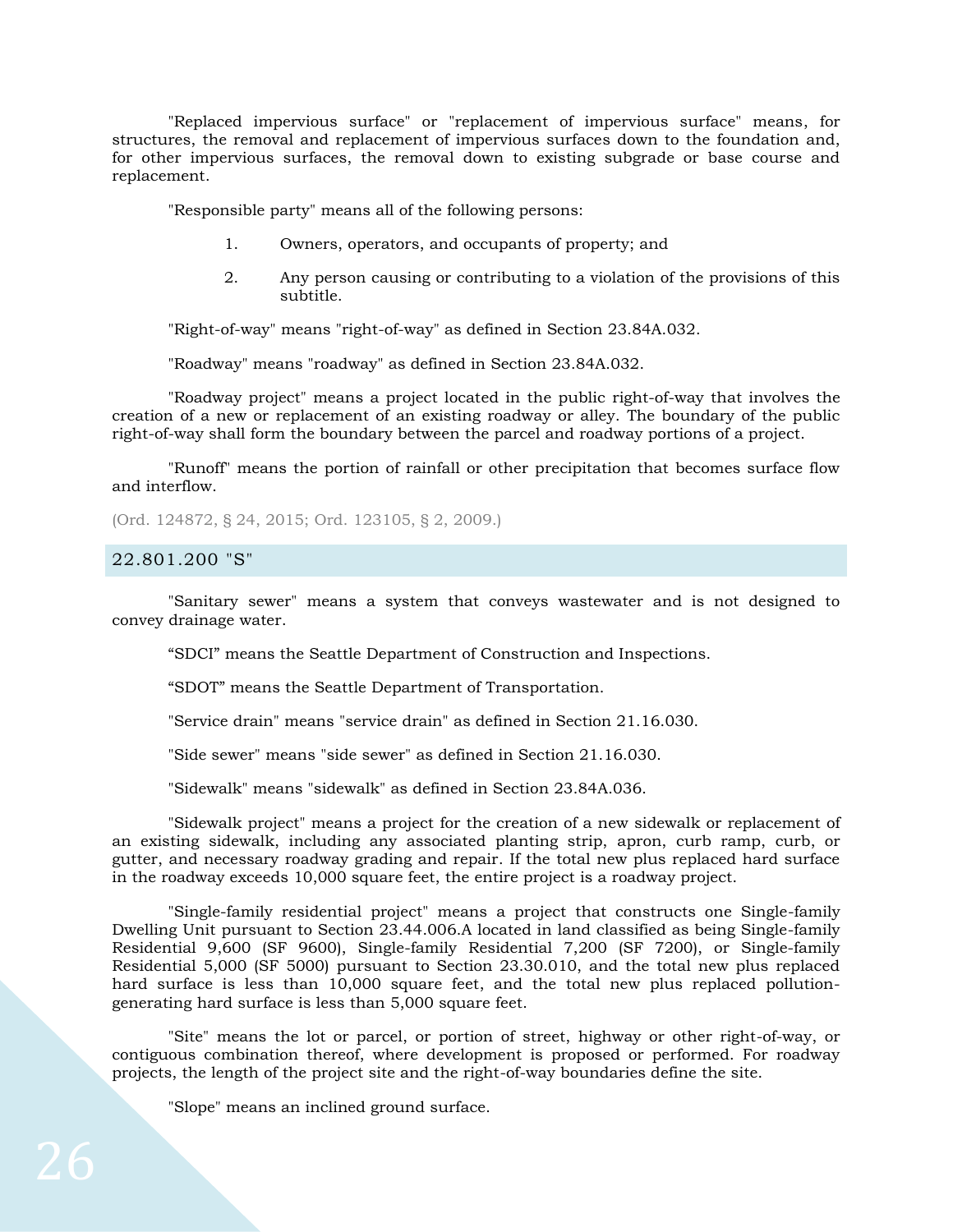"Small lakes" means Bitter Lake, Green Lake and Haller Lake.

"Small project" means a project with:

- 1. Less than 5,000 square feet of new and replaced hard surface; and
- 2. Less than one acre of land disturbing activities.

"SMC" means the Seattle Municipal Code.

"Soil" means naturally deposited non-rock earth materials.

"Solid waste" means "solid waste" as defined in Section 21.36.016.

"Source controls" means structures or operations that prevent contaminants from coming in contact with drainage water through physical separation or careful management of activities that are known sources of pollution.

"SPU" means Seattle Public Utilities.

"Standard design" is a design pre-approved by the Director for drainage and erosion control available for use at a site with pre-defined characteristics.

"Storm drain" means both public storm drain and service drain.

"Stormwater" means runoff during and following precipitation and snowmelt events, including surface runoff, drainage and interflow.

"Stream" means a Type 2-5 water as defined in WAC 222-16-031 and is used synonymously with "creek."

(Ord. 124919 § 95, 2015; Ord. 124872, § 25, 2015; Ord. 123105, § 2, 2009.)

#### <span id="page-26-0"></span>22.801.210 "T"

"Topsoil" means the weathered surface soil, including the organic layer, in which plants have most of their roots.

"Trail" means a path of travel for recreation and/or transportation within a park, natural environment, or corridor.

"Trail project" means a project for the creation of a new trail or replacement of an existing trail, and which does not contain pollution-generating hard surfaces.

"Treatment facility" means a drainage control facility designed to remove pollutants from drainage water.

(Ord. 124872, § 26, 2015; Ord. 123105, § 2, 2009.)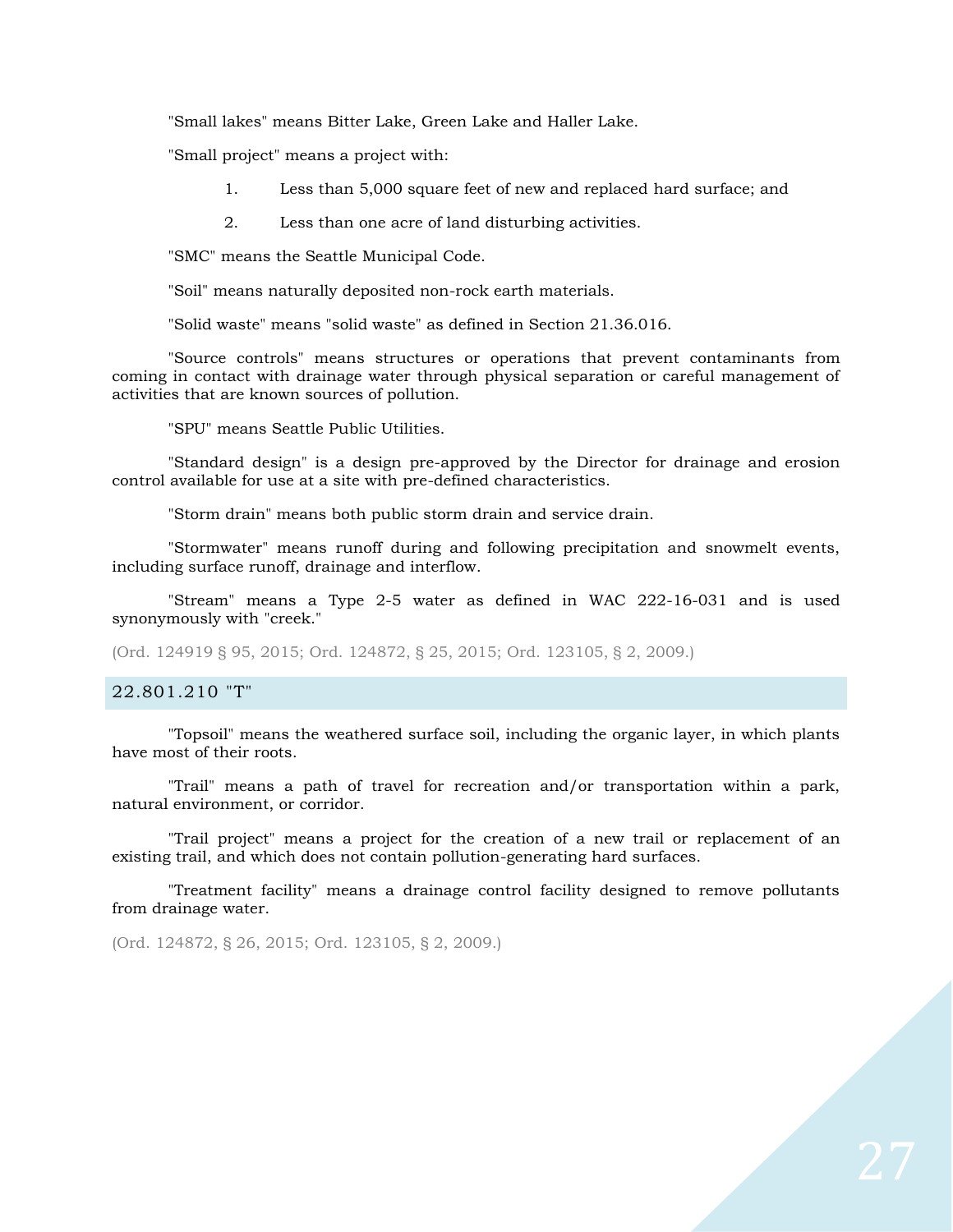#### <span id="page-27-0"></span>22.801.220 "U"

"Uncontaminated" means surface water or groundwater not containing sediment or other pollutants or contaminants above natural background levels and not containing pollutants or contaminants in levels greater than City-supplied drinking water when referring to potable water.

(Ord. 123105, § 2, 2009.)

#### <span id="page-27-1"></span>22.801.230 "V"

"Vegetation" means "vegetation" as defined in Section 25.09.520.

(Ord. 123105, § 2, 2009.)

#### <span id="page-27-2"></span>22.801.240 "W"

"Wastewater" means "wastewater" as defined in Section 21.16.030.

"Water Quality Standards" means Surface Water Quality Standards, Chapter 173-201A WAC, Ground Water Quality Standards, Chapter 173-200 WAC, and Sediment Management Standards, Chapter 173-204 WAC.

"Watercourse" means the route, constructed or formed by humans or by natural processes, generally consisting of a channel with bed, banks or sides, in which surface waters flow. Watercourse includes small lakes, bogs, streams, creeks, and other receiving waters but does not include designated receiving waters.

"Watershed" means a geographic region within which water drains into a particular river, stream, or other body of water.

"Wetland" means a wetland designated under Section 25.09.020.

"Wetland function" means the physical, biological, chemical, and geologic interactions among different components of the environment that occur within a wetland. Wetland functions can be grouped into three categories: functions that improve water quality; functions that change the water regime in a watershed, such as flood storage; and functions that provide habitat for plants and animals.

"Wetland values" means wetland processes, characteristics, or attributes that are considered to benefit society.

(Ord. 124872, § 27, 2015; Ord. 123105, § 2, 2009.)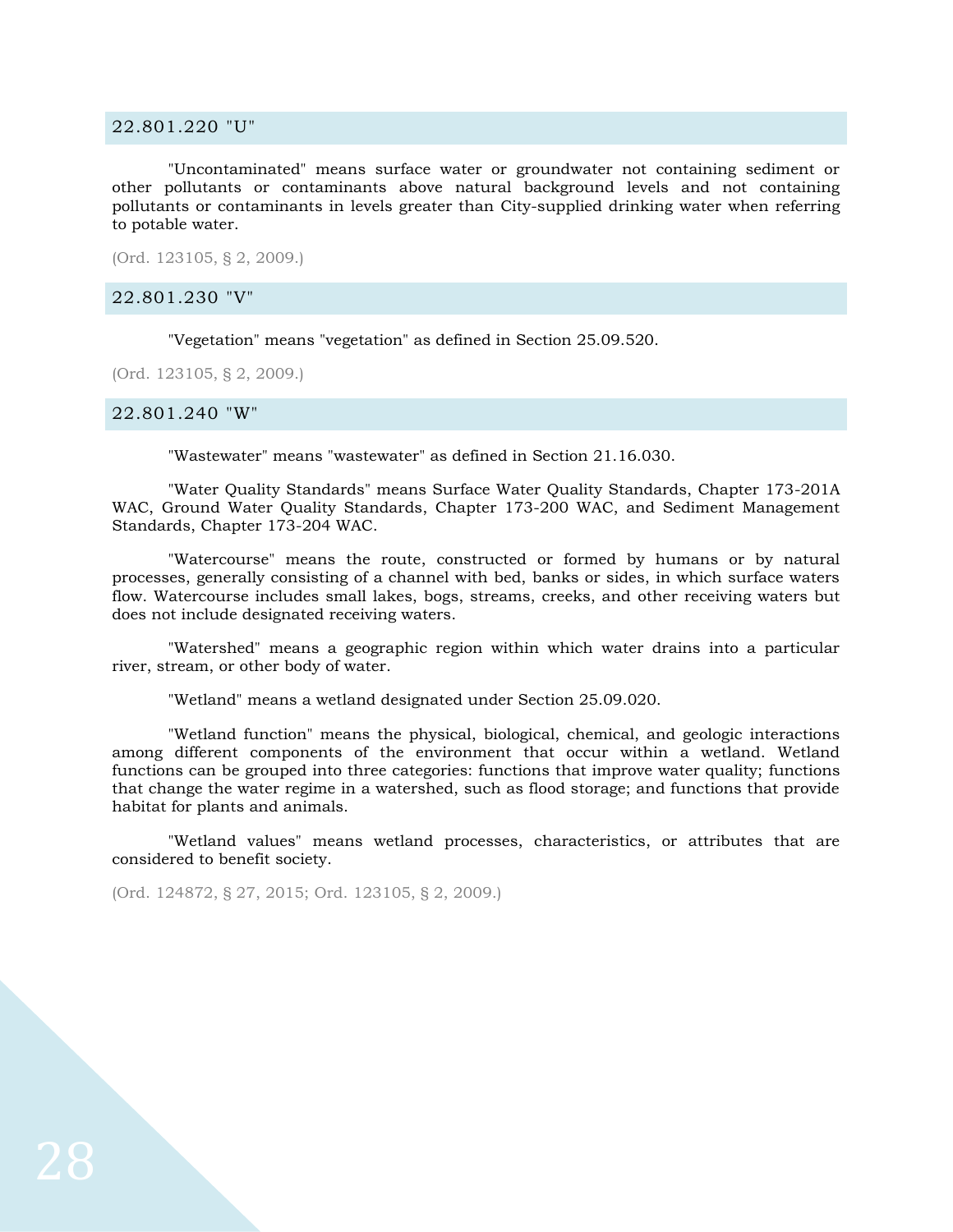## <span id="page-28-0"></span>**CHAPTER 22.802 PROHIBITED AND PERMISSIBLE DISCHARGES**

## <span id="page-28-1"></span>22.802.010 GENERAL

- A. No discharge from a site, real property, or drainage facility, directly or indirectly to a public drainage system, private drainage system, or a receiving water within or contiguous to Seattle city limits, may cause or contribute to a prohibited discharge or a known or likely violation of water quality standards in the receiving water or a known or likely violation of the City's municipal stormwater NPDES permit.
- B. Every permit issued to implement this subtitle shall contain a performance standard requiring that no discharge from a site, real property, or drainage facility, directly or indirectly to a public drainage system, private drainage system, or a receiving water within or contiguous to Seattle city limits, cause or contribute to a prohibited discharge or a known or likely violation of water quality standards in the receiving water or a known or likely violation of the City's municipal stormwater NPDES permit.

(Ord. 123105, § 2, 2009.)

#### <span id="page-28-2"></span>22.802.020 PROHIBITED DISCHARGES

- A. Prohibited Discharges. The following common substances are prohibited to enter, either directly or indirectly, a public drainage system, a private drainage system, or a receiving water within or contiguous to Seattle city limits, including but not limited to when entering via a service drain, overland flow, or as a result of a spill or deliberate dumping:
	- 1. acids;
	- 2. alkalis including cement wash water;
	- 3. ammonia;
	- 4. animal carcasses;
	- 5. antifreeze, oil, gasoline, grease and all other automotive and petroleum products;
	- 6. chemicals not normally found in uncontaminated water;
	- 7. chlorinated swimming pool or hot tub water;
	- 8. chlorine;
	- 9. commercial and household cleaning materials;
	- 10. detergent;
	- 11. dirt;
	- 12. domestic or sanitary sewage;
	- 13. drain cleaners;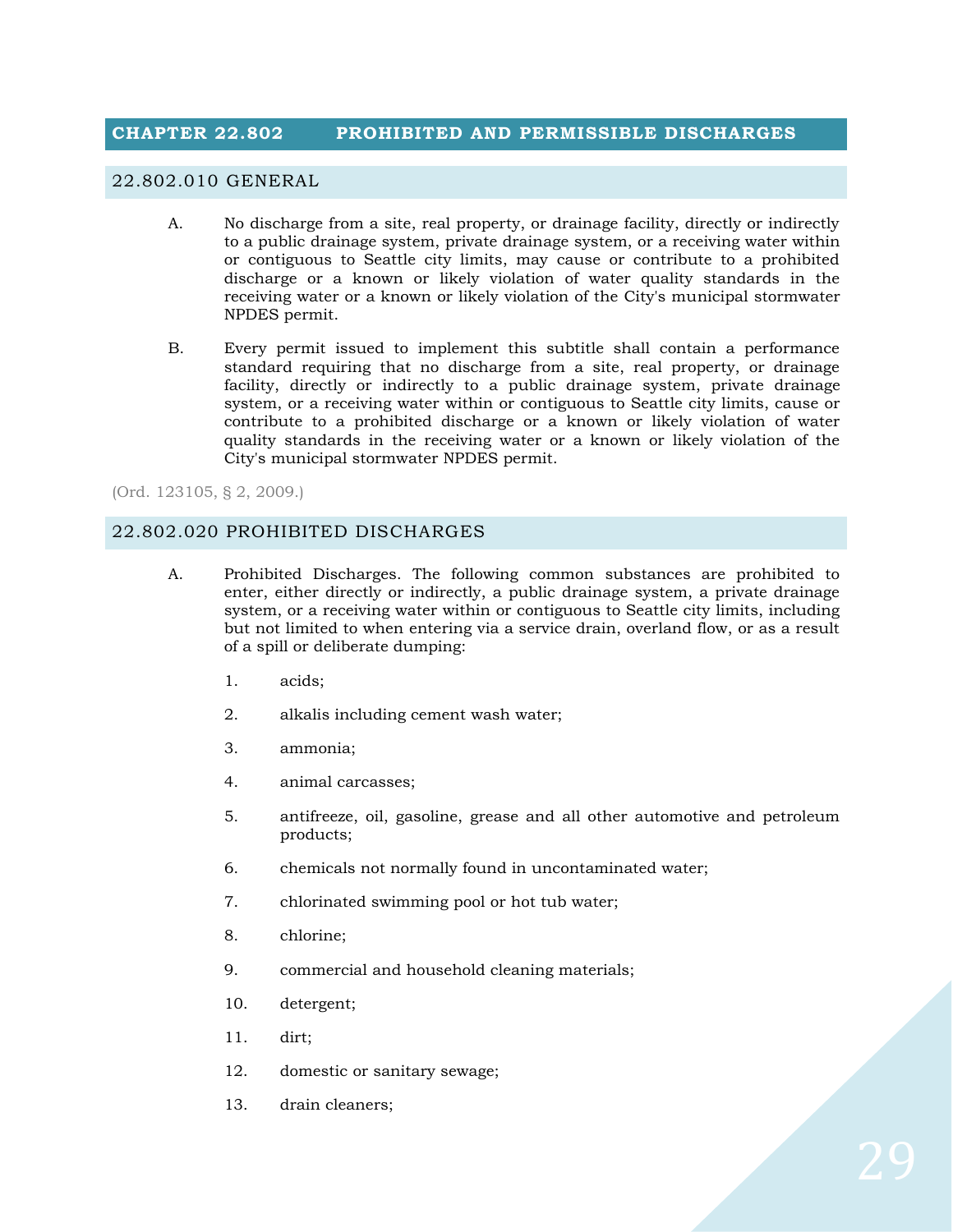- 14. fertilizers;
- 15. filter backwash wastewater;
- 16. flammable or explosive materials;
- 17. food and food waste;
- 18. gravel;
- 19. herbicides;
- 20. human and animal waste;
- 21. ink;
- 22. laundry waste;
- 23. metals in excess of naturally occurring amounts, whether in liquid or solid form;
- 24. painting products;
- 25. pesticides;
- 26. process wastewater;
- 27. sand;
- 28. soap;
- 29. solid waste;
- 30. solvents and degreasers;
- 31. steam-cleaning waste; and
- 32. yard waste.
- B. Prohibited Discharges to Public and Private Drainage System. Except as provided in Section 22.802.030, any discharge to a public drainage system or to a private drainage system that is not composed entirely of stormwater is prohibited.
- C. Prohibited Discharges to Receiving Waters. Except as provided in Section 22.802.030, any discharge, either directly or indirectly to receiving waters within or contiguous to Seattle city limits or to a public drainage system, that is not composed entirely of stormwater is prohibited.
- D. Prohibited Discharges to Public Combined Sewers. For discharges to the public combined sewer, the applicable prohibited discharges are stated in Chapter 21.16 (Side Sewer Code).

(Ord. 124872, § 28, 2015; Ord. 123105, § 2, 2009.)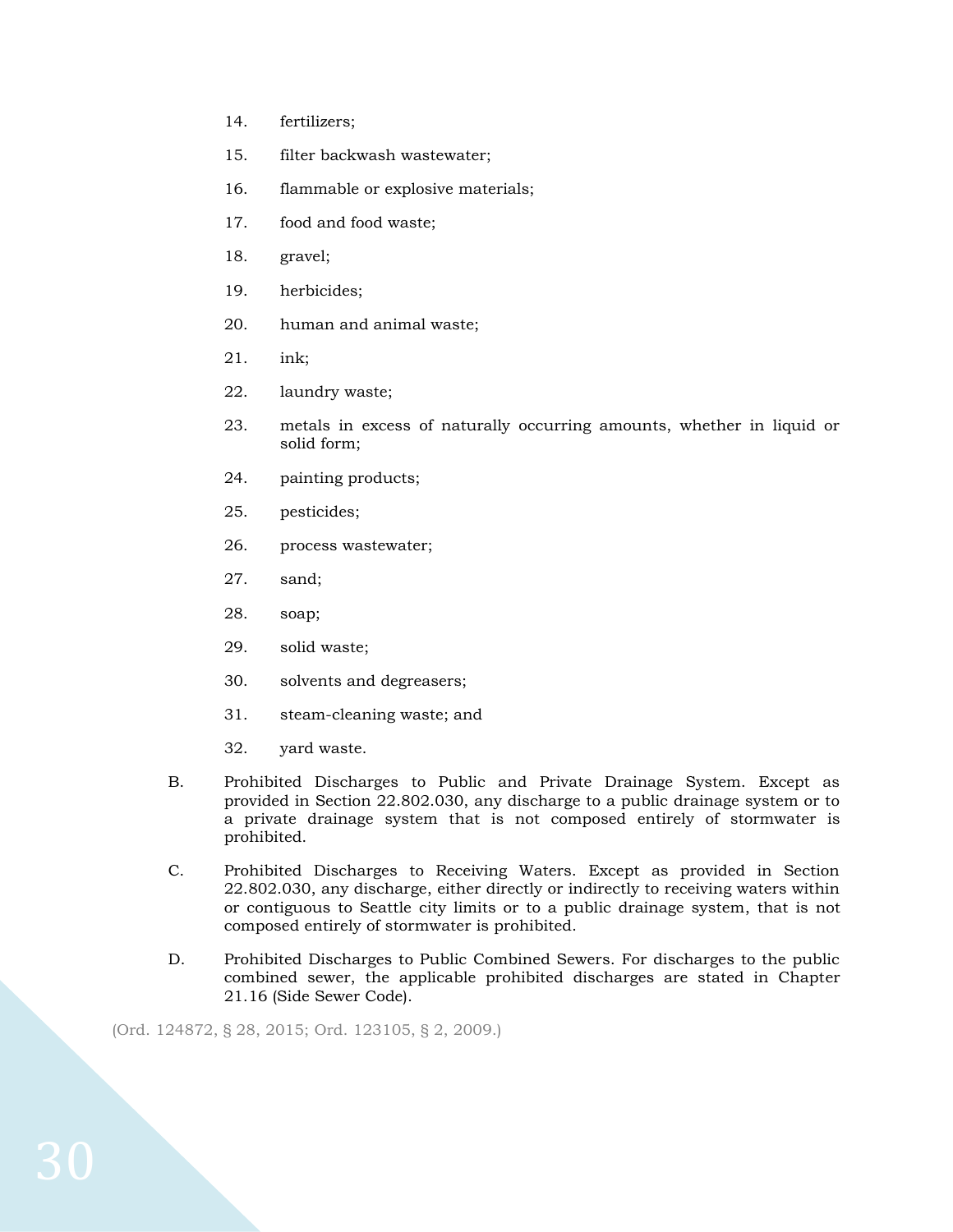### <span id="page-30-0"></span>22.802.030 PERMISSIBLE DISCHARGES

- A. Conditionally Permissible Discharges to Drainage Systems and Receiving Waters. Discharges from the sources listed below are permissible discharges only if the stated conditions are met and unless the Director of SPU determines that the type of discharge, directly or indirectly to a public drainage system, private drainage system, or a receiving water within or contiguous to Seattle city limits, whether singly or in combination with others, is causing or contributing to a violation of the City's NPDES stormwater permit or is causing or contributing to a water quality problem:
	- 1. Discharges from potable water sources, including, but not limited to, flushing of potable water lines, hyperchlorinated water line flushing, fire hydrant system flushing, pipeline hydrostatic test water, and washing of potable water storage reservoirs. Planned discharges shall be dechlorinated to a total residual chlorine concentration of 0.1 ppm or less, pH-adjusted if necessary, and volumetrically and velocity controlled to prevent resuspension of sediments in the drainage system. No chemicals may be added, and settleable solids must be removed prior to discharge;
	- 2. Discharges from swimming pools, spas, hot tubs, fountains, or similar aquatic recreation facilities and constructed water features, provided the discharges have been de-chlorinated to a total residual chlorine concentration of 0.1 ppm or less, pH-adjusted and reoxygenated if necessary, volumetrically and velocity controlled to prevent resuspension of sediments in the drainage system, and thermally controlled to prevent an increase of temperature in the receiving water. Swimming pool cleaning wastewater and filter backwash shall not be discharged;
	- 3. Discharges of street and sidewalk washwater when the surfaces are swept prior to washing, detergents are not used, and water use is minimized;
	- 4. Discharges of water from routine external building washdown when detergents are not used and water use is minimized;
	- 5. Discharges of water used to control dust when water use is minimized; and
	- 6. Other non-stormwater discharges, provided that these discharges are in compliance with the requirements of a pollution prevention plan that addresses control of such discharges and is approved by the Director.
- B. Permissible Discharges. Discharges from the sources listed below are permissible discharges unless the Director of SPU determines that the type of discharge, directly or indirectly to a public drainage system, private drainage system, or a receiving water within or contiguous to Seattle city limits, whether singly or in combination with others, is causing or contributing to a violation of the City's NPDES stormwater permit or is causing or contributing to a water quality problem:
	- 1. Discharges from surface waters, including diverted stream flows;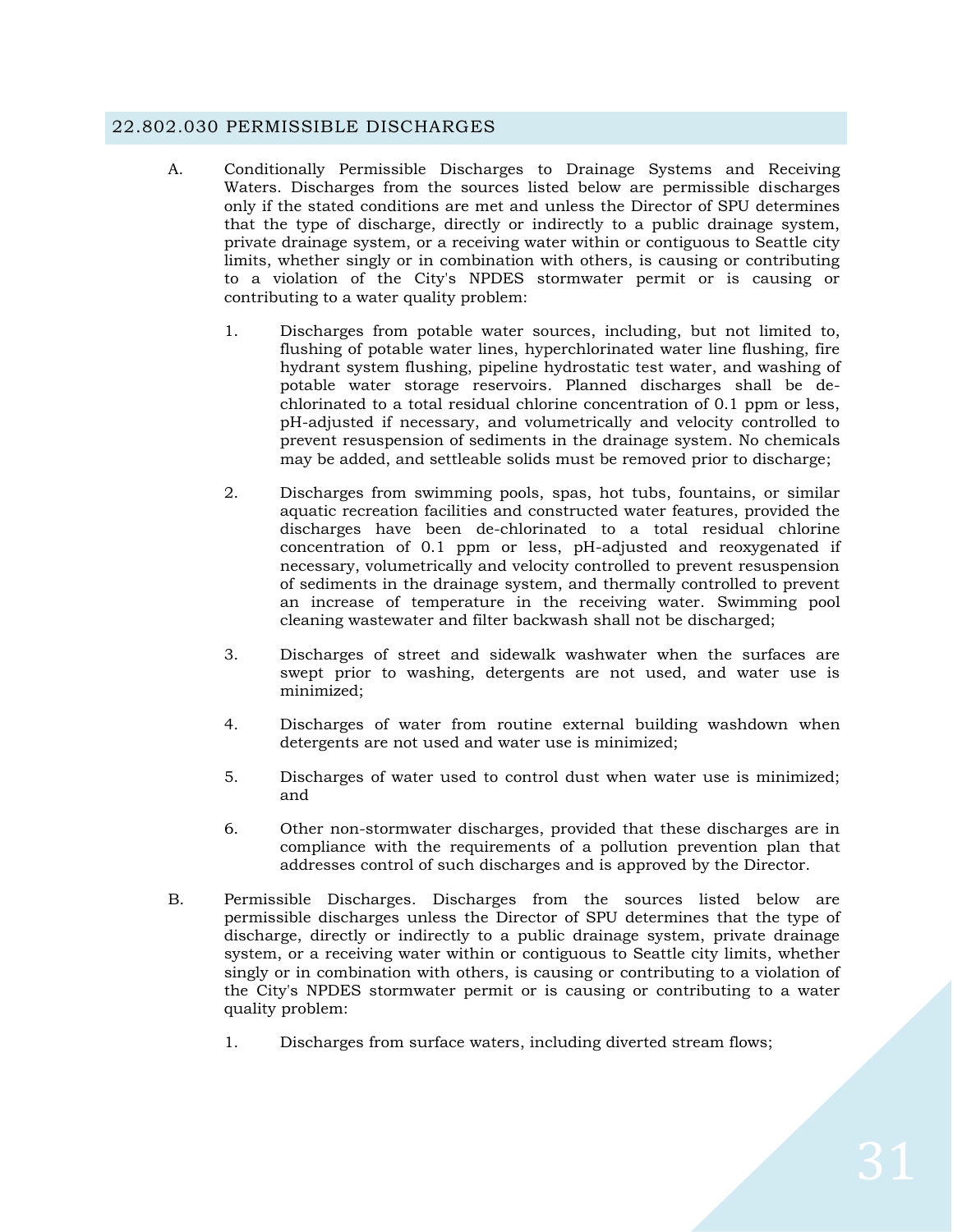- 2. Discharges of uncontaminated groundwater, including uncontaminated groundwater infiltration (as defined at 40 CFR 35.2005(b)(20), uncontaminated pumped groundwater, and rising groundwaters;
- 3. Discharges of air conditioning condensation;
- 4. Discharges from springs;
- 5. Discharges of uncontaminated water from crawl space pumps;
- 6. Discharges from lawn watering;
- 7. Discharges from irrigation runoff, including irrigation water from agricultural sources that is commingled with stormwater and that does not contain prohibited substances;
- 8. Discharges from riparian habitats and wetlands;
- 9. Discharges from approved footing drains and other subsurface drains or, where approval is not required, installed in compliance with this subtitle and rules promulgated pursuant to this subtitle;
- 10. Discharges from foundation drains;
- 11. Non-stormwater discharges authorized by another NPDES permit or State Waste Discharge permit;
- 12. Discharges that are from emergency fire fighting activities; and
- 13. Discharges of tracing dye used to establish or verify a drainage or sewer connection.
- C. Permissible Discharges to Sanitary Sewers. In consultation with the local sewage treatment agency, the Director of SPU may approve discharges of drainage water to a sanitary sewer if the discharging party demonstrates to the satisfaction of the Director of SPU that other methods of controlling pollutants in the discharge are not adequate or reasonable, the discharging party certifies that the discharge will not harm the environment, and the discharging party certifies that the discharge will not overburden or otherwise harm the sanitary sewer. Connections to the sanitary sewer shall be made in accordance with Chapter 21.16 (Side Sewer Code). The Director of SPU shall condition approval of such a discharge on compliance with local pretreatment regulations and on maintaining compliance with the required certifications given by the discharging party.
- D. Permissible Discharges to Public Combined Sewers. In consultation with the local sewage treatment agency, the Director of SPU may approve discharges of drainage water to a public combined sewer if the discharging party certifies that the discharge will not harm the environment, and the discharging party certifies that the discharge will not overburden or otherwise harm the public combined sewers. Connections to the public combined sewers shall be made in accordance with Chapter 21.16 (Side Sewer Code). The Director of SPU shall condition approval of such a discharge on compliance with local pretreatment regulations and on maintaining compliance with the required certifications given by the discharging party.

(Ord. 124872, § 29, 2015; Ord. 123105, § 2, 2009.)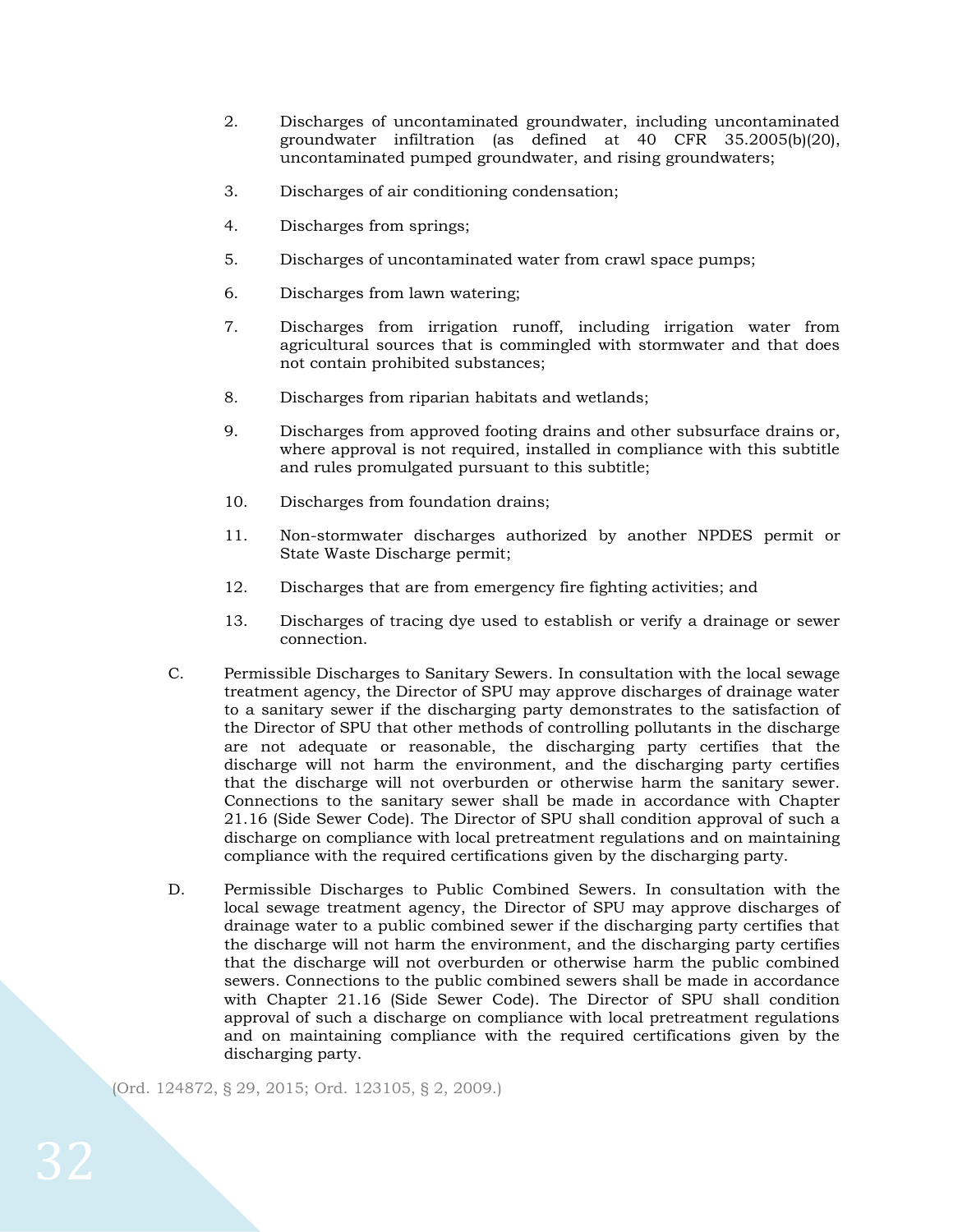### <span id="page-32-0"></span>22.802.040 TESTING FOR PROHIBITED DISCHARGES

- A. Any person conducting dye testing to establish or verify a drainage connection shall notify the Director of SPU prior to conducting the test.
- B. When the Director of SPU has reason to believe that any discharge is a prohibited discharge, the Director of SPU may sample and analyze the discharge and recover the costs from a responsible party. When the discharge is likely to be a prohibited discharge on a recurring basis, the Director of SPU may conduct, or may require the responsible party to conduct, ongoing monitoring at the responsible party's expense.

(Ord. 124872, § 30, 2015; Ord. 123105, § 2, 2009.)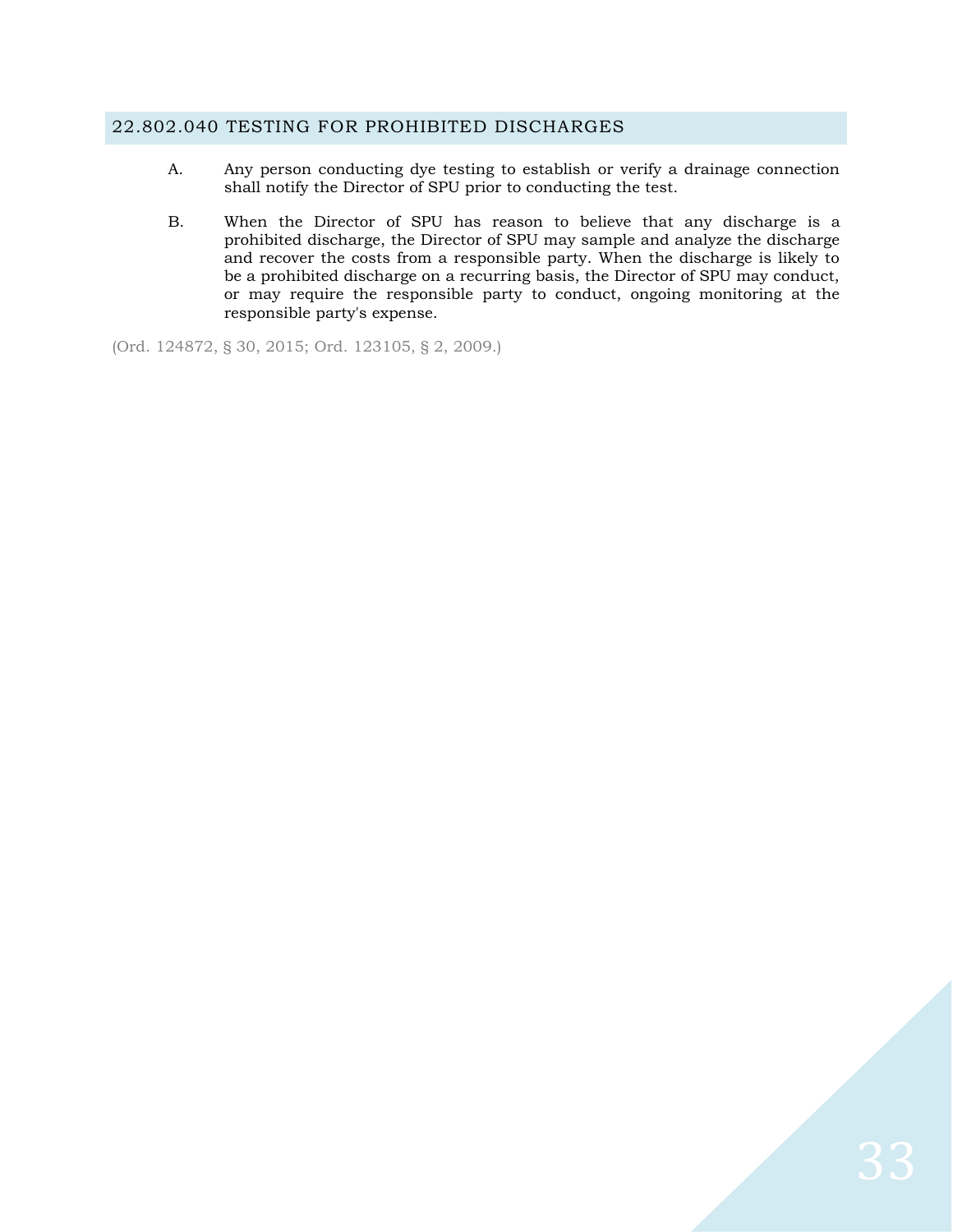## <span id="page-33-0"></span>**CHAPTER 22.803 MINIMUM REQUIREMENTS FOR ALL DISCHARGES AND ALL REAL PROPERTY**

#### <span id="page-33-1"></span>22.803.010 GENERAL

- A. All responsible parties are required to comply with this chapter, even where no development is occurring.
- B. No discharge from a site, real property, or drainage facility, directly or indirectly to a drainage system may cause or contribute to a prohibited discharge or a known or likely violation of water quality standards in the receiving water or a known or likely violation of the City's municipal stormwater NPDES permit.
- C. Every permit issued to implement this subtitle shall contain a performance standard requiring that no discharge from a site, real property, or drainage facility, directly or indirectly to a public drainage system, private drainage system, or a receiving water within or contiguous to Seattle city limits, cause or contribute to a prohibited discharge or a known or likely violation of water quality standards in the receiving water or a known or likely violation of the City's municipal stormwater NPDES permit.

(Ord. 124872, § 31, 2015; Ord. 123105, § 3, 2009.)

## <span id="page-33-2"></span>22.803.020 MINIMUM REQUIREMENTS FOR ALL DISCHARGES AND REAL PROPERTY

- A. Requirement to provide documentation and to map infrastructure. The owner is required to make plans, procedures, and schedules required by this subtitle available to the Director when requested. When requested to aid in applying the Stormwater Code, the owner must provide to the Director a complete map of all drainage, side sewer, and plumbing infrastructure on the property.
- B. Requirement to report spills, releases, or dumping. A responsible party is required to, at the earliest possible time, but in any case within 24 hours of discovery, report to the Director of SPU a spill, release, dumping, or other situation that has contributed or is likely to contribute pollutants to a public drainage system, a private drainage system, or a receiving water. This reporting requirement is in addition to, and not instead of, any other reporting requirements under federal, state or local laws.
- C. Requirements to maintain facilities. All treatment facilities, flow control facilities, drainage control facilities, and drainage systems shall be maintained as prescribed in rules promulgated by the Director in order for these facilities and systems to be kept in continuous working order.
- D. Requirements for disposal of waste from maintenance activities. Disposal of waste from maintenance of drainage control facilities shall be conducted in accordance with federal, state and local regulations, including the Minimum Functional Standards for Solid Waste Handling, Chapter 173-304 WAC, guidelines for disposal of waste materials, and, where appropriate, Dangerous Waste Regulations, Chapter 173-303 WAC.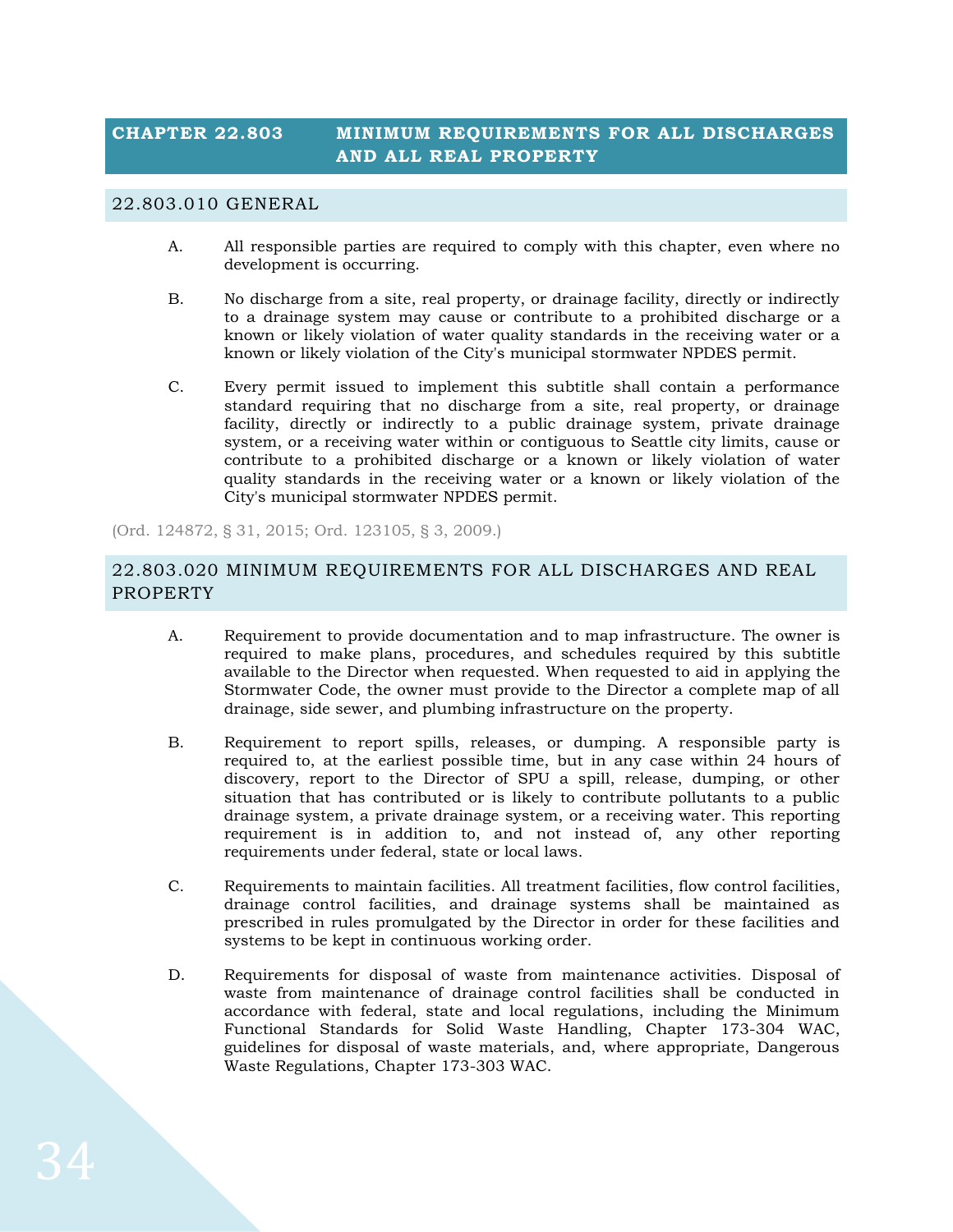E. Requirements to maintain records of installation and maintenance activities. When a drainage control facility is installed, the party having the facility installed shall make records of the installation and shall identify the party (or parties) responsible for maintenance and operations. The parties shall retain a continuous record of all maintenance and repair activities, and shall retain the records for at least ten years. If a transfer of ownership occurs, these records of installation, repair, and maintenance shall be transferred to the new property owner. These records shall be made available to the Director of SPU during inspection of the facility and at other reasonable times upon request of the Director of SPU.

(Ord. 124872, § 32, 2015; Ord. 123105, § 3, 2009.)

## <span id="page-34-0"></span>22.803.030 MINIMUM REQUIREMENTS FOR SOURCE CONTROLS FOR ALL REAL PROPERTY

For all discharges, responsible parties shall implement and maintain source controls to prevent or minimize pollutants from leaving a site or property. Source controls that are required for all real property include, but are not limited to, the following, as further described in rules promulgated by the Director:

- A. Eliminate Illicit or Prohibited Connections. It is the responsibility of the property owner or other responsible party to ensure that all plumbing connections are properly made and that only connections conveying stormwater or permissible discharges pursuant to Section 22.802.030 are connected to the drainage system. When requested to aid in applying the Stormwater Code, the owner must provide to the Director a complete map of all stormwater and plumbing infrastructure on the property.
- B. Perform Routine Maintenance of Drainage System. All drainage system components, including, but not limited to, catch basins, flow control facilities, treatment facilities, on-site BMPs, and unimproved drainage pathways shall be kept in continuous working order.
- C. Dispose of Fluids and Wastes Properly. Solid and liquid wastes must be disposed of in a manner that minimizes the risk of contaminating stormwater.
- D. Proper Storage of Solid Wastes. Solid wastes must be stored in a manner that minimizes the risk of contaminating stormwater.
- E. Spill Prevention and Cleanup. All property owners having the potential to spill pollutants shall take measures to prevent spills of pollutants and to properly clean up spills that might occur.
- F. Provide Oversight and Training for Staff. For businesses and public entities, annually train all employees responsible for the operation, maintenance, or inspection of BMPs, assign oversight responsibilities, and maintain records.
- G. Site Maintenance. For businesses and public entities, locate pollutiongenerating activities away from stormwater pathways where feasible and engage in proper site maintenance to prevent pollutant transport off site, including but not limited to sweeping paved areas and inspecting loading, unloading, storage and parking areas.

(Ord. 124872, § 33, 2015; Ord. 123105, § 3, 2009.)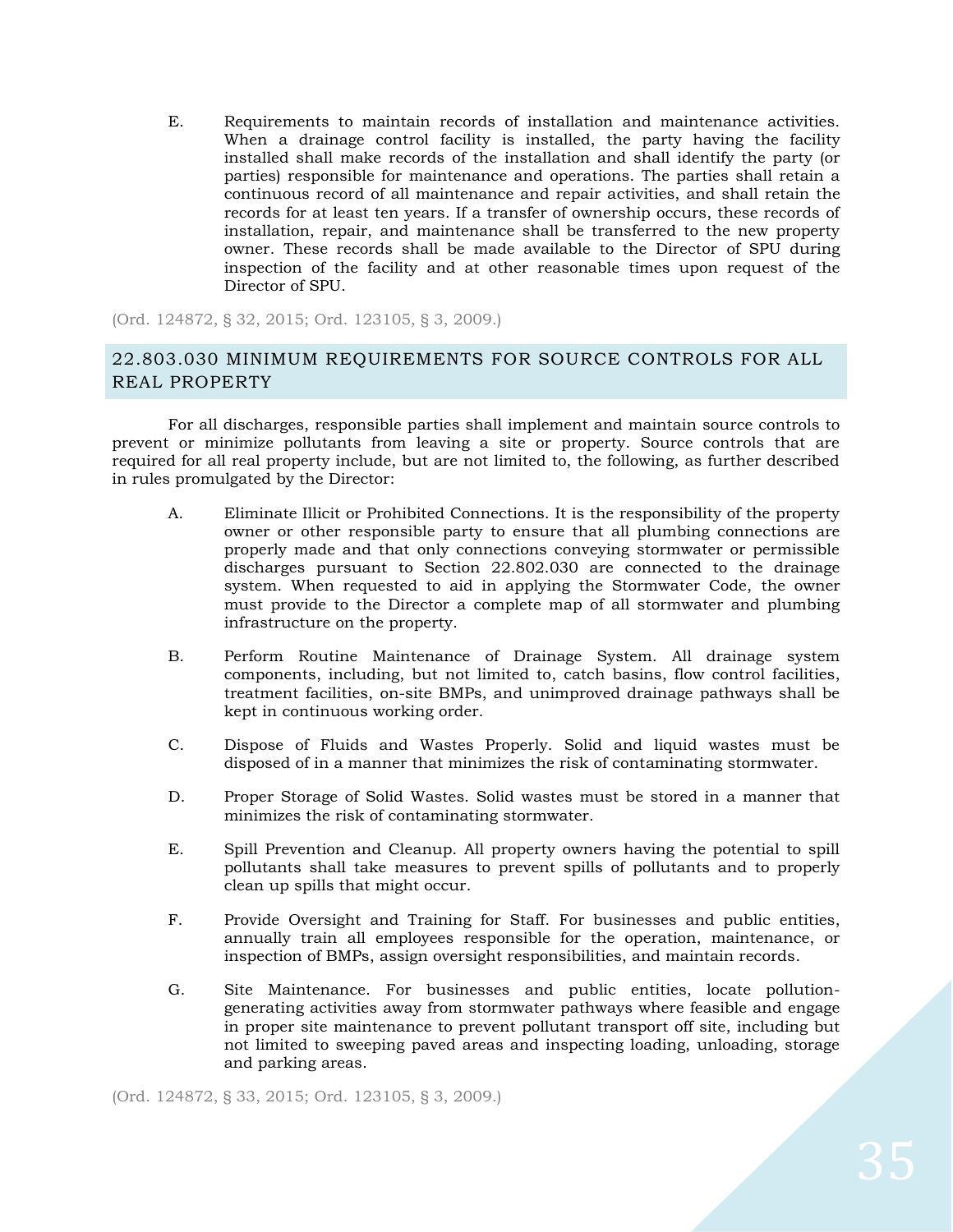## <span id="page-35-0"></span>22.803.040 MINIMUM REQUIREMENTS FOR SOURCE CONTROLS FOR BUSINESSES AND PUBLIC ENTITIES FOR SPECIFIC ACTIVITIES

For all discharges except those that drain only to the public combined sewer, source controls shall be implemented, to the extent allowed by law, by businesses and public entities for specific pollution-generating activities as specified in the joint SPU/DPD Directors' Rule titled "Seattle Stormwater Manual" at "Volume 4 Source Control," to the extent necessary to prevent prohibited discharges as described in subsection 22.802.020.A through subsection 22.802.020.C, and to prevent contaminants from coming in contact with drainage water. Source controls include, but are not limited to, segregating or isolating wastes to prevent contact with drainage water; enclosing, covering, or containing the activity to prevent contact with drainage water; developing and implementing inspection and maintenance programs; sweeping; and taking management actions such as training employees on pollution prevention.

(Ord. 124872, § 34, 2015; Ord. 123105, § 3, 2009.)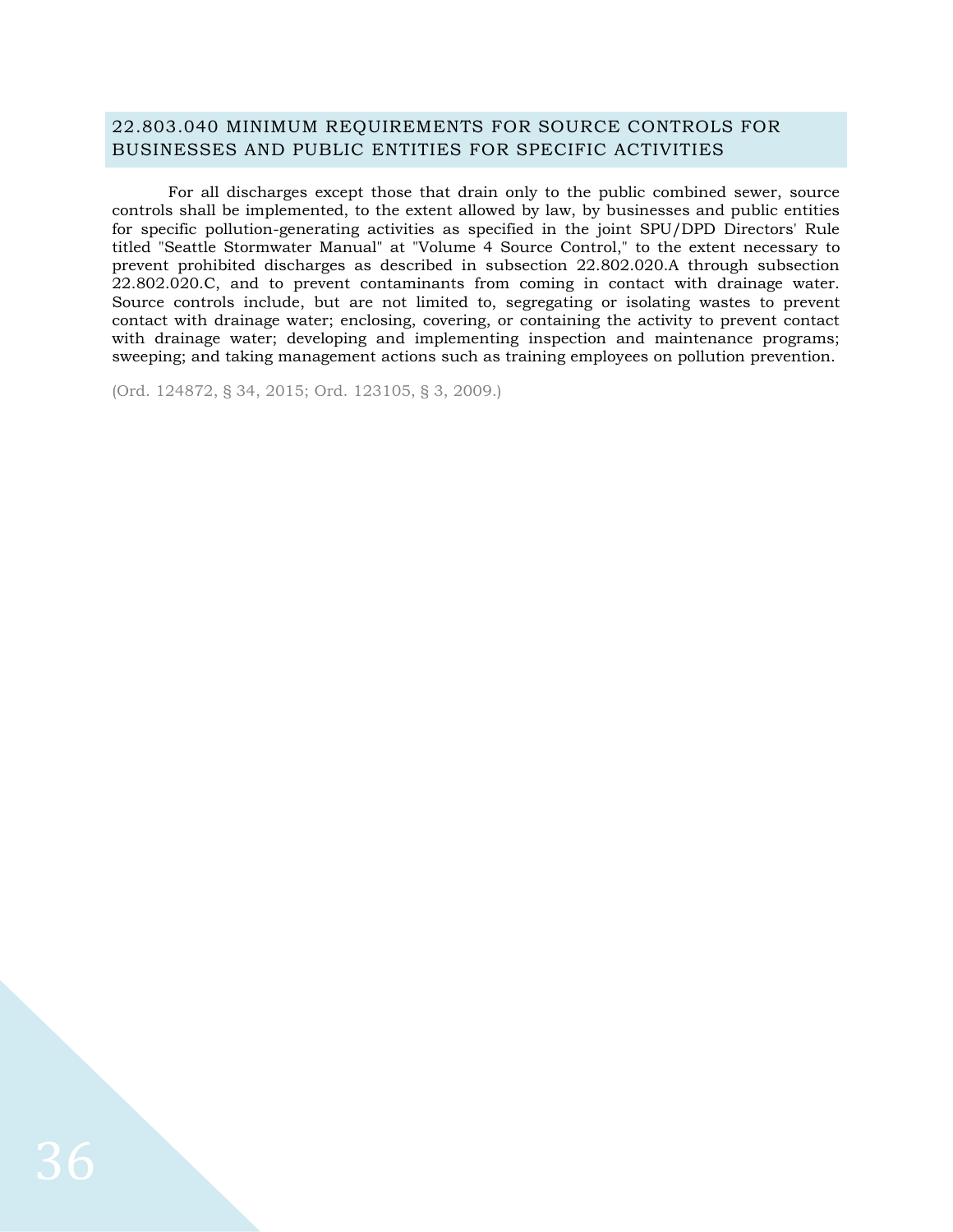# **CHAPTER 22.805 MINIMUM REQUIREMENTS FOR ALL PROJECTS**

#### 22.805.010 GENERAL

- A. All projects are required to comply with this chapter, even where drainage control review is not required.
- B. No discharge from a site, real property, or drainage facility, directly or indirectly to a public drainage system, private drainage system, or a receiving water within or contiguous to Seattle city limits, may cause or contribute to a prohibited discharge or a known or likely violation of water quality standards in the receiving water or a known or likely violation of the City's municipal stormwater NPDES permit.
- C. Every permit issued to implement this subtitle shall contain a performance standard requiring that no discharge from a site, real property, or drainage facility, directly or indirectly to a public drainage system, private drainage system, or a receiving water within or contiguous to Seattle city limits, cause or contribute to a prohibited discharge or a known or likely violation of water quality standards in the receiving water or a known or likely violation of the City's municipal stormwater NPDES permit.

(Ord. 123105, § 3, 2009.)

#### 22.805.020 MINIMUM REQUIREMENTS FOR ALL PROJECTS

- A. Minimum Requirements for Maintaining Natural Drainage Patterns. For all projects, natural drainage patterns shall be maintained and discharges shall occur at the natural location to the maximum extent feasible and consistent with subsection 22.805.020.B. Drainage water discharged from the site shall not cause a significant adverse impact to receiving waters or down-gradient properties. Drainage water retained or infiltrated on the site shall not cause significant adverse impact to up-gradient or down-gradient properties.
- B. Minimum Requirements for Discharge Point. The discharge point for drainage water from each site shall be selected using criteria that shall include, but not be limited to, preservation of natural drainage patterns and whether the capacity of the drainage system is adequate for the flow rate and volume. For those projects meeting the drainage review threshold, the proposed discharge point shall be identified in the drainage control plan required by this subtitle, for review and approval or disapproval by the Director.
- C. Minimum Requirements for Flood-prone Areas. On sites within flood-prone areas, responsible parties are required to employ procedures to minimize the potential for flooding on the site and to minimize the potential for the project to increase the risk of floods on adjacent or nearby properties. Flood control measures shall include those set forth in other titles of the Seattle Municipal Code and rules promulgated thereunder, including, but not limited to, Chapter 23.60 (Shoreline District), Chapter 25.06 (Floodplain Development), and Chapter 25.09 (Environmentally Critical Areas) of the Seattle Municipal Code.
- D. Minimum Requirements for Construction Site Stormwater Pollution Prevention Control. Temporary and permanent construction controls shall be used to accomplish the following minimum requirements. All projects are required to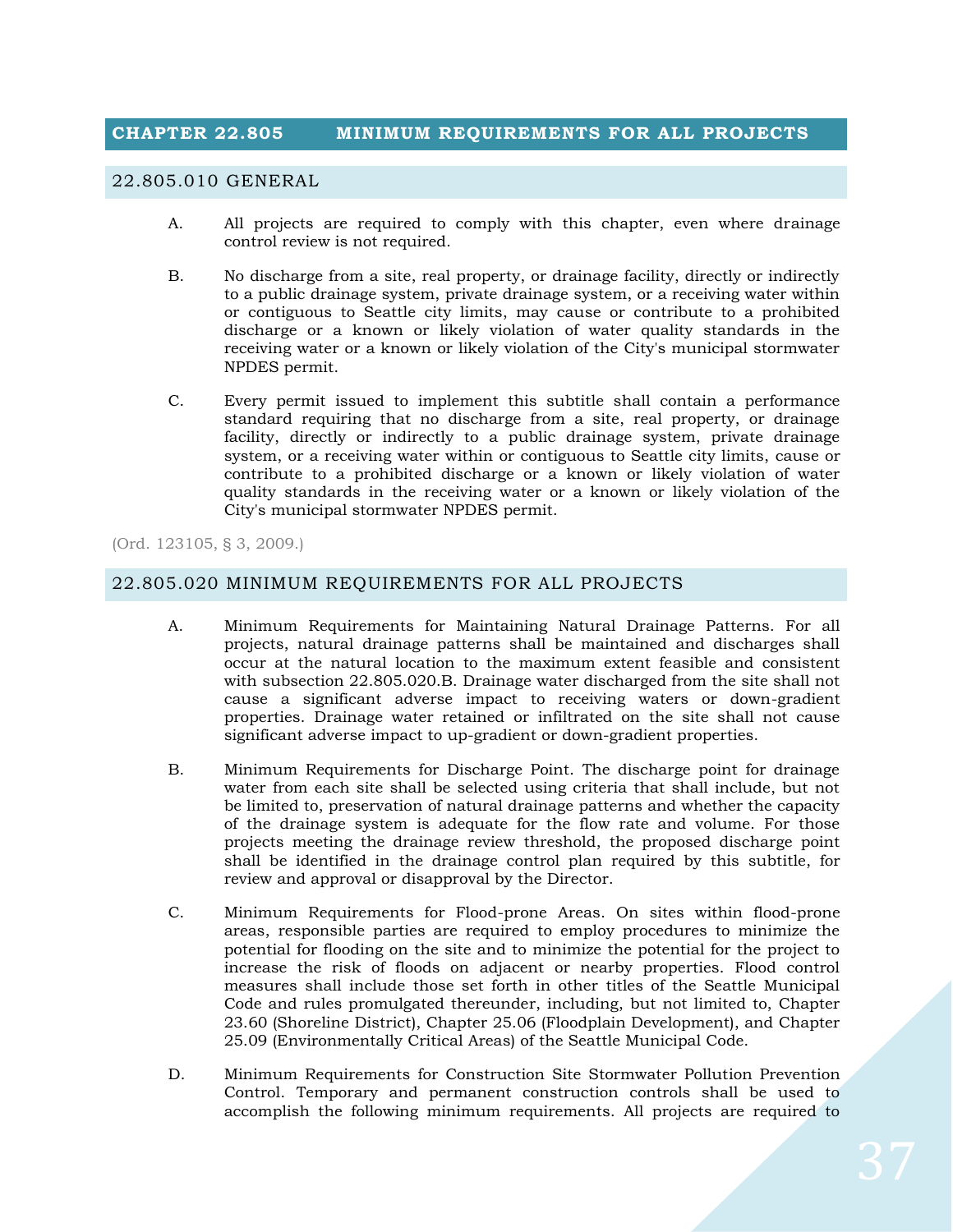meet each of the elements below or document why an element is not applicable. Additional controls may be required by the Director when minimum controls are not sufficient to prevent erosion or transport of sediment or other pollutants from the site.

- 1. Mark Clearing Limits and Environmentally Critical Areas. Within the boundaries of the project site and prior to beginning land disturbing activities, including clearing and grading, clearly mark all clearing limits, easements, setbacks, all environmentally critical areas and their buffers, and all trees and drainage courses that are to be preserved within the construction area.
- 2. Retain Top Layer. Within the boundaries of the project site, the duff layer, topsoil, and native vegetation, if there is any, shall be retained in an undisturbed state to the maximum extent feasible. If it is not feasible to retain the top layer in place, it should be stockpiled on-site, covered to prevent erosion, and replaced immediately upon completion of the land disturbing activities to the maximum extent feasible.
- 3. Establish Construction Access. Limit construction vehicle access, whenever possible, to one route. Stabilize access points and minimize tracking sediment onto public roads. Promptly remove any sediment tracked off site.
- 4. Protect Downstream Properties and Receiving Waters. Protect properties and receiving waters downstream from the development sites from erosion due to increases in the volume, velocity, and peak flow rate of drainage water from the project site. If it is necessary to construct flow control facilities to meet this requirement, these facilities shall be functioning prior to implementation of other land disturbing activity. If permanent infiltration facilities are used to control flows during construction, these facilities shall be protected from siltation during the construction phase of the project.
- 5. Prevent Erosion and Sediment Transport from the Site. Pass all drainage water from disturbed areas through a sediment trap, sediment pond, or other appropriate sediment removal BMP before the water leaves the site or prior to discharge to an infiltration facility. Sediment controls intended to trap sediment on site shall be constructed as one of the first steps in grading and shall be functional before other land disturbing activities take place. BMPs intended to trap sedimentation shall be located in a manner to avoid interference with the movement of juvenile salmonids attempting to enter off-channel areas or drainages.
- 6. Prevent Erosion and Sediment Transport from the Site by Vehicles. Whenever construction vehicle access routes intersect paved roads, the transport of sediment onto the paved road shall be minimized. If sediment is transported onto a paved road surface, the roads shall be cleaned thoroughly at the end of each day. Sediment shall be removed from paved roads by shoveling or sweeping and shall be transported to a controlled sediment disposal area. If sediment is tracked off site, roads shall be cleaned thoroughly at the end of each day, or at least twice daily during wet weather. Street washing is allowed only after sediment is removed, and street wash wastewater shall be prevented from entering the drainage system and receiving waters.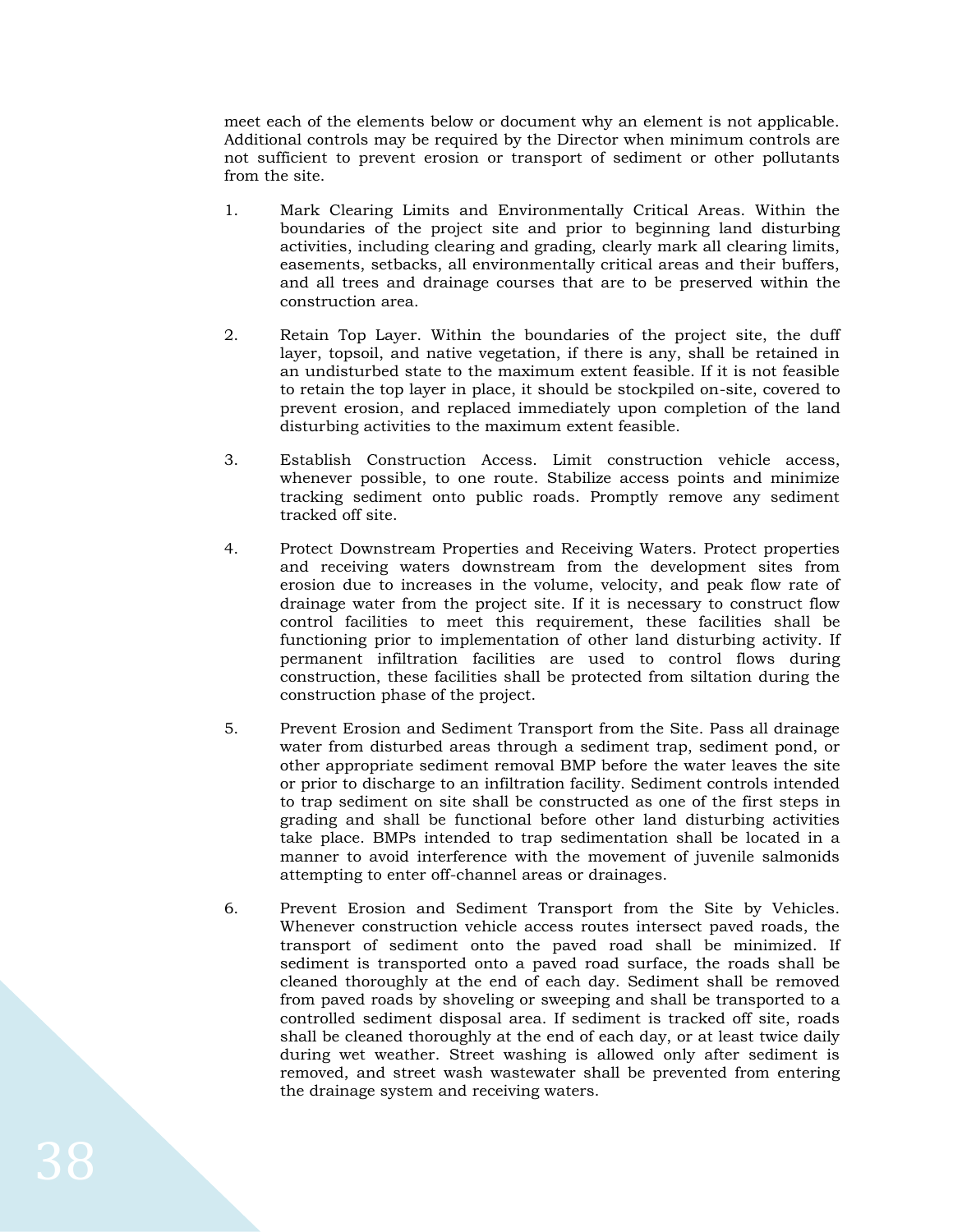- 7. Stabilize Soils. Prevent on-site erosion by stabilizing all exposed and unworked soils, including stock piles and earthen structures such as dams, dikes, and diversions. From October 1 to April 30, no soils shall remain exposed and unworked for more than two days. From May 1 to September 30, no soils shall remain exposed for more than seven days. Soils shall be stabilized at the end of the shift before a holiday or weekend if needed based on the weather forecast. Soil stockpiles shall be stabilized from erosion, protected with sediment trapping measures, and be located away from storm drain inlets, waterways, and drainage channels. Before the completion of the project, permanently stabilize all exposed soils that have been disturbed during construction.
- 8. Protect Slopes. Erosion from slopes shall be minimized. Cut and fill slopes shall be designed and constructed in a manner that will minimize erosion. Off-site stormwater run-on or groundwater shall be diverted away from slopes and undisturbed areas with interceptor dikes, pipes, and/or swales. Pipe slope drains or protected channels shall be constructed at the top of slopes to collect drainage and prevent erosion. Excavated material shall be placed on the uphill side of trenches, consistent with safety and space considerations. Check dams shall be placed at regular intervals within constructed channels that are cut down a slope.
- 9. Protect Storm Drains. Prevent sediment from entering all storm drains, including ditches that receive drainage water from the project. Storm drain inlets protection devices shall be cleaned or removed and replaced as recommended by the product manufacturer, or more frequently if required to prevent failure of the device or flooding. Storm drain inlets made operable during construction shall be protected so that drainage water does not enter the drainage system without first being filtered or treated to remove sediments. Storm drain inlet protection devices shall be removed at the conclusion of the project. When manufactured storm drain inlet protection devices are not feasible, inlets and catch basins must be cleaned as necessary to prevent sediment from entering the drainage control system.
- 10. Stabilize Channels and Outlets. All temporary on-site drainage systems shall be designed, constructed, and stabilized to prevent erosion. Stabilization shall be provided at the outlets of all drainage systems that is adequate to prevent erosion of outlets, adjacent stream banks, slopes, and downstream reaches.
- 11. Control Pollutants. Measures shall be taken to control potential pollutants and shall include, but not be limited to, the following measures:
	- a. All pollutants, including sediment, waste materials, and demolition debris, that occur onsite shall be handled and disposed of in a manner that does not cause contamination of drainage water and pursuant to all applicable disposal laws.
	- b. Containment, cover, and protection from vandalism shall be provided for all chemicals, liquid products, petroleum products, and other materials that have the potential to pose a threat to human health or the environment.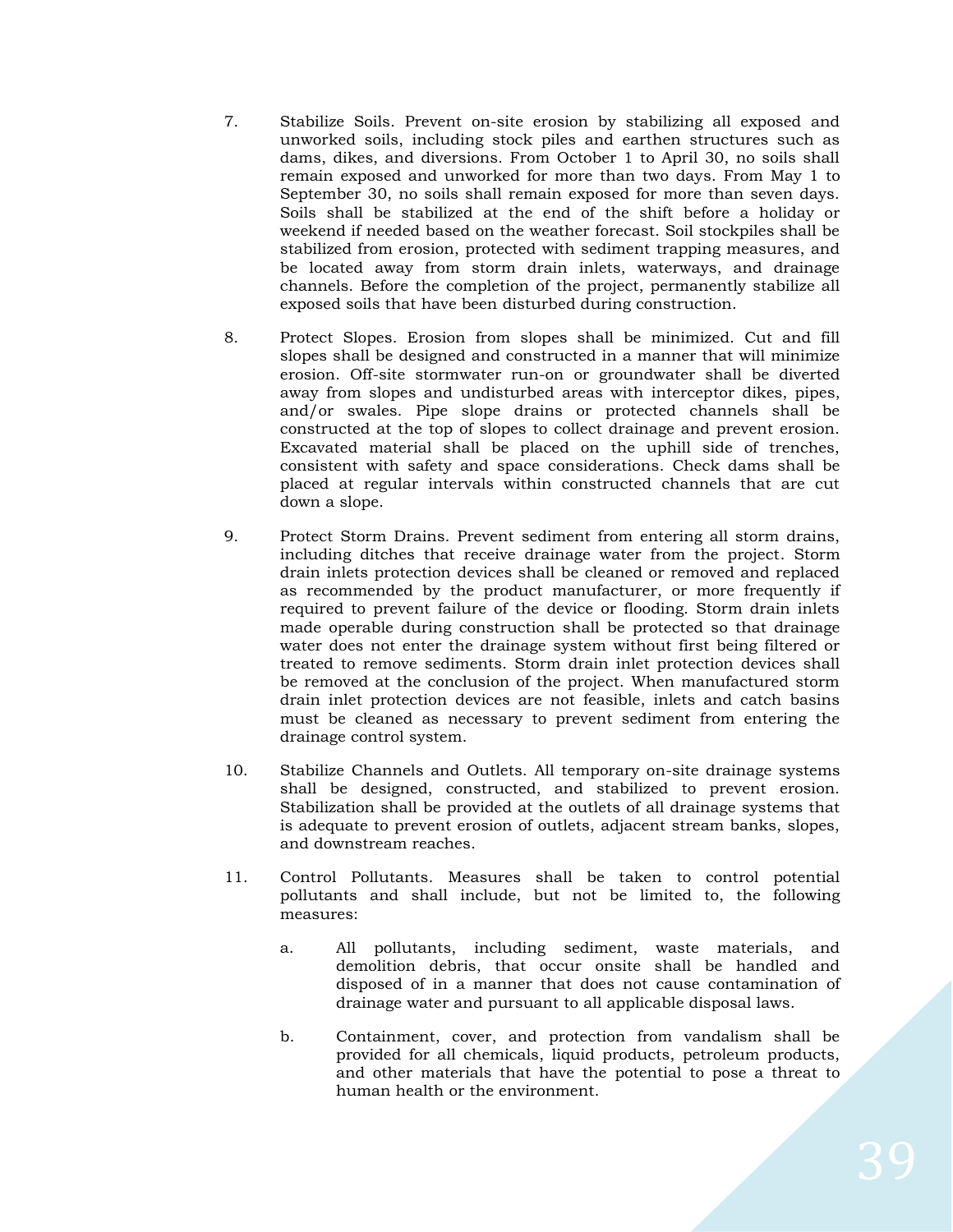- c. On-site fueling tanks shall include secondary containment.
- d. Maintenance, fueling, and repair of heavy equipment and vehicles involving oil changes, hydraulic system drain down, solvent and de-greasing cleaning operations, fuel tank drain down and removal, and other activities which may result in discharge or spillage of pollutants to the ground or into drainage water runoff shall be conducted using spill prevention and control measures.
- e. Contaminated surfaces shall be cleaned immediately following any discharge or spill incident.
- f. Wheel wash or tire bath wastewater shall be discharged to a separate on-site treatment system that prevents discharge to surface water, such as closed-loop recirculation or upland application, or to the sanitary sewer or combined sewer system with approval of the Director of SPU. Temporary discharges or connections to the public sanitary and combined sewers shall be made in accordance with Chapter 21.16 (Side Sewer Code).
- g. Application of fertilizers and pesticides shall be conducted in a manner and at application rates that will not result in loss of chemical to drainage water. Manufacturers' label requirements for application rates and procedures shall be followed.
- h. BMPs shall be used to prevent or treat contamination of drainage water by pH-modifying sources. These sources include, but are not limited to, bulk cement, cement kiln dust, fly ash, new concrete washing and curing waters, waste streams generated from concrete grinding and sawing, exposed aggregate processes, and concrete pumping and mixer washout waters. Construction site operators may be required to adjust the pH of drainage water if necessary to prevent a violation of water quality standards. Construction site operators must obtain written approval from Ecology prior to using chemical treatment other than carbon dioxide (CO2) or dry ice to adjust pH.
- 12. Control Dewatering. When dewatering devices discharge on site, to a public drainage system, or to the public combined sewer, dewatering devices shall discharge into a sediment trap, sediment pond, gently sloping vegetated area of sufficient length to remove sediment contamination, or other sediment removal BMP. Foundation, vault, and trench dewatering waters must be discharged into a controlled drainage system prior to discharge to a sediment trap or sediment pond. Clean, non-turbid dewatering water, such as well-point groundwater, that is discharged to systems tributary to state surface waters must not cause erosion or flooding. Highly turbid or contaminated dewatering water shall be handled separately from drainage water. For any project with an excavation depth of 12 feet or more below the existing grade and for all large projects, dewatering flows must be determined and it must be verified that there is sufficient capacity in the public drainage system and public combined sewer prior to discharging.
- 13. Maintain BMPs. All temporary and permanent erosion and sediment control BMPs shall be maintained and repaired as needed to assure continued performance of their intended function. All temporary erosion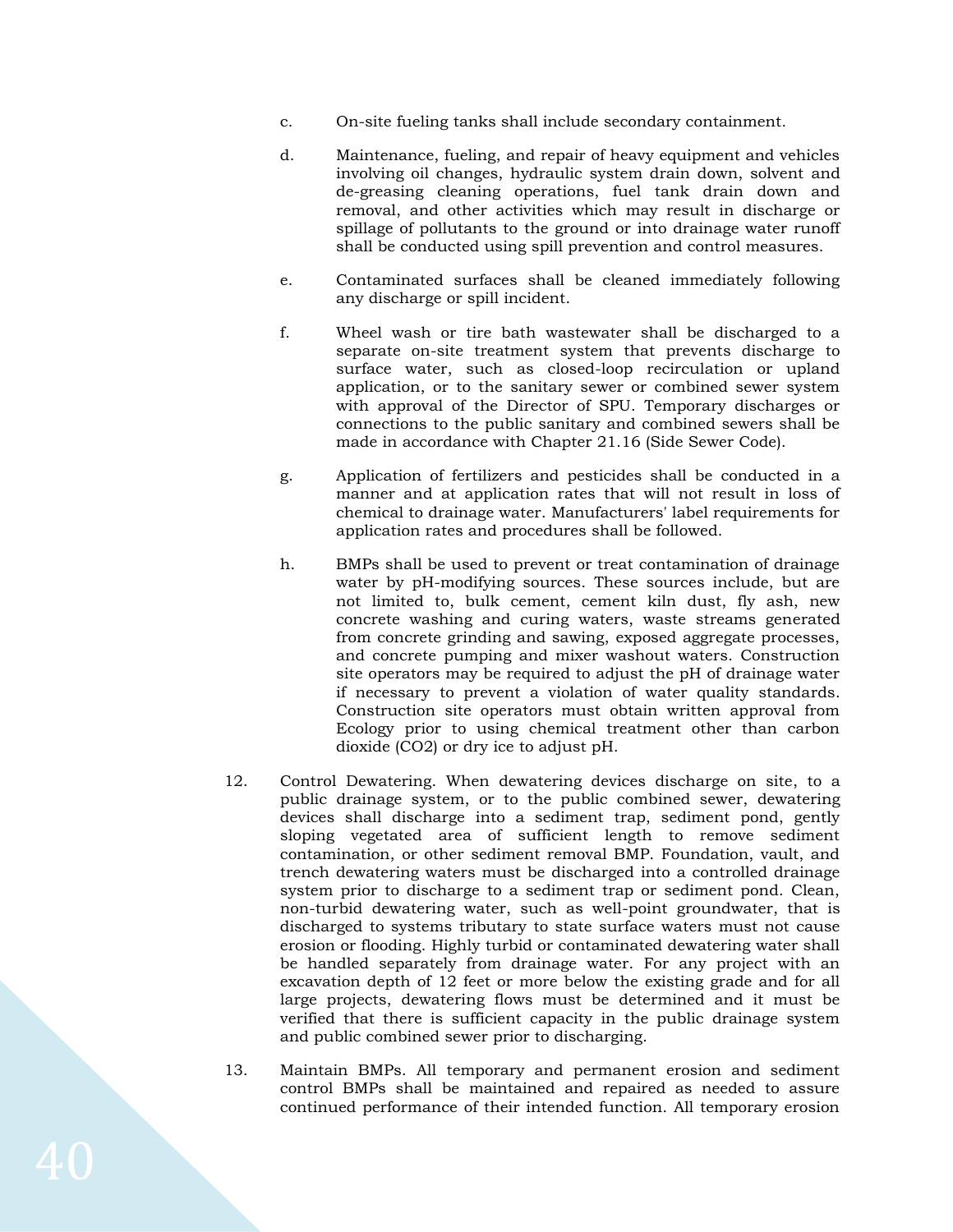and sediment controls shall be removed within five days after final site stabilization is achieved or after the temporary controls are no longer needed, whichever is later. Trapped sediment shall be removed or stabilized on site. Disturbed soil areas resulting from removal shall be permanently stabilized.

- 14. Inspect BMPs. BMPs shall be periodically inspected. For projects with 5,000 square feet or more of new plus replaced hard surface or 7,000 square feet or more of land disturbing activity, site inspections shall be conducted by a Certified Erosion and Sediment Control Lead who shall be identified prior to construction and shall be present on-site or on-call at all times.
- 15. Execute Construction Stormwater Control Plan. Construction site operators shall maintain, update, and implement their Construction Stormwater Control Plan. Construction site operators shall modify their Construction Stormwater Control Plan to maintain compliance whenever there is a change in design, construction, operation, or maintenance at the site that has, or could have, a significant effect on the discharge of pollutants to waters of the state.
- 16. Minimize Open Trenches. In the construction of underground utility lines, where feasible, no more than 150 feet of trench shall be opened at one time, unless soil is replaced within the same working day, and where consistent with safety and space considerations, excavated material shall be placed on the uphill side of trenches. Trench dewatering devices shall discharge into a sediment trap or sediment pond.
- 17. Phase the Project. Development projects shall be phased to the maximum extent feasible in order to minimize the amount of land disturbing activity occurring at the same time and shall take into account seasonal work limitations.
- 18. Install Flow Control and Water Quality Facilities. Development projects required to comply with Section 22.805.080 (Minimum Requirements for Flow Control) or Section 22.805.090 (Minimum Requirements for Treatment) shall install permanent flow control and water quality facilities to prevent erosion or transport of sediment or other pollutants from the site during construction.
- 19. Protect Stormwater BMPs
	- a. Protect all stormwater BMPs from sedimentation through installation and maintenance of erosion and sediment control BMPs. Restore the BMPs to their fully functioning condition if they accumulate sediment during construction. Restoring the stormwater BMP must include removal of sediment and any sediment-laden stormwater BMP soils, and replacing the removed soils with soils meeting the design specification.
	- b. Prevent compacting on-site BMPs by excluding construction equipment and foot traffic. Protect completed lawn and landscaped areas from compaction due to construction equipment.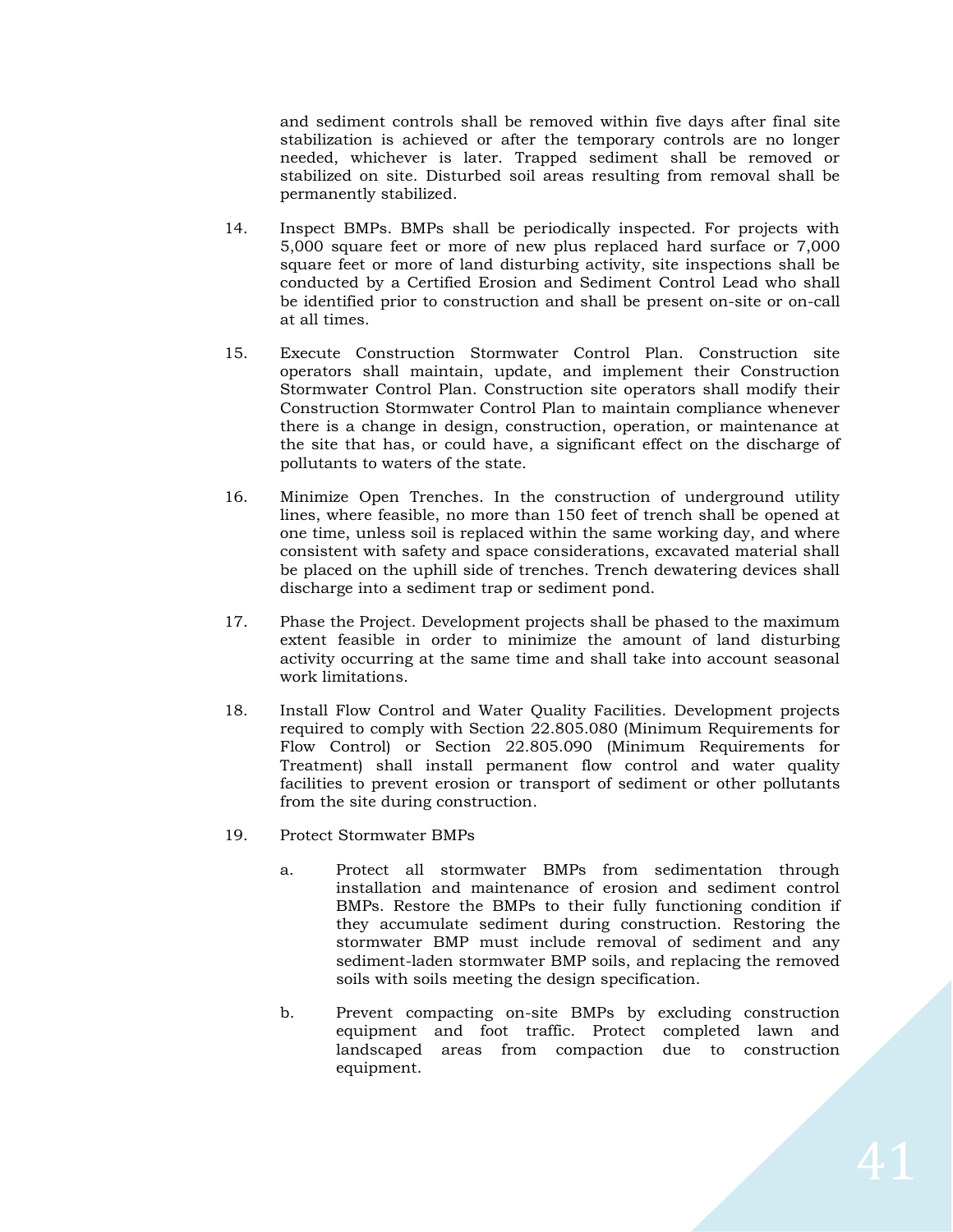- c. Control erosion and avoid introducing sediment from surrounding land uses onto permeable pavements. Do not allow muddy construction equipment on the base material or pavement. Do not allow sediment-laden runoff onto permeable pavements or base materials.
- d. Permeable pavements fouled with sediments or no longer passing an initial infiltration test must be cleaned until infiltrating per design or replaced.
- e. Keep all heavy equipment off existing soils under on-site BMPs that have been excavated to final grade, to retain the infiltration rate of the soils.
- E. Protect Wetlands. All projects discharging into a wetland or its buffer, either directly or indirectly through a drainage system, shall prevent impacts to wetlands that would result in a net loss of functions or values.
- F. Protect Streams and Creeks. All projects, including projects discharging directly to a stream or creek, or to a drainage system that discharges to a stream or creek, shall maintain the water quality in any affected stream or creek by selecting, designing, installing, and maintaining temporary and permanent controls.
- G. Protect Shorelines. All projects discharging directly or indirectly through a drainage system into the shoreline district as defined in Chapter 23.60 shall prevent impacts to water quality and stormwater quantity that would result in a net loss of shoreline ecological functions as defined in WAC 173-26-020(13).
- H. Ensure Sufficient Capacity. All large projects, all projects with an excavation depth of 12 feet or more below the existing grade, and all projects with an excavation depth of less than 12 feet located in an area expected to have shallow groundwater depths, shall ensure that sufficient capacity exists in the public drainage system and public combined sewer to carry existing and anticipated loads, including any flows from dewatering activities. Capacity analysis shall extend to at least 1/4-mile from the discharge point of the site. Sites at which there is insufficient capacity may be required to install a flow control facility or improve the drainage system or public combined sewer to accommodate flow from the site. Unless approved otherwise by the Director as necessary to meet the purposes of this subtitle:
	- 1. Capacity analysis for discharges to the public drainage system shall be based on peak flows with a 4 percent annual probability (25-year recurrence interval); and
	- 2. Capacity analysis for discharges to the public combined sewer shall be based on peak flows with a 20 percent annual probability (5-year recurrence interval).
- I. Install Source Control BMPs. Source control BMPs shall be installed for specific pollution-generating activities as specified in the joint SPU/DPD Directors' Rule titled "Seattle Stormwater Manual" at "Volume 4 Source Control," to the extent necessary to prevent prohibited discharges as described in Section 22.802.020 and to prevent contaminants from coming in contact with drainage water. This requirement applies to the pollution-generating activities that are stationary or occur in one primary location and to the portion of the site being developed.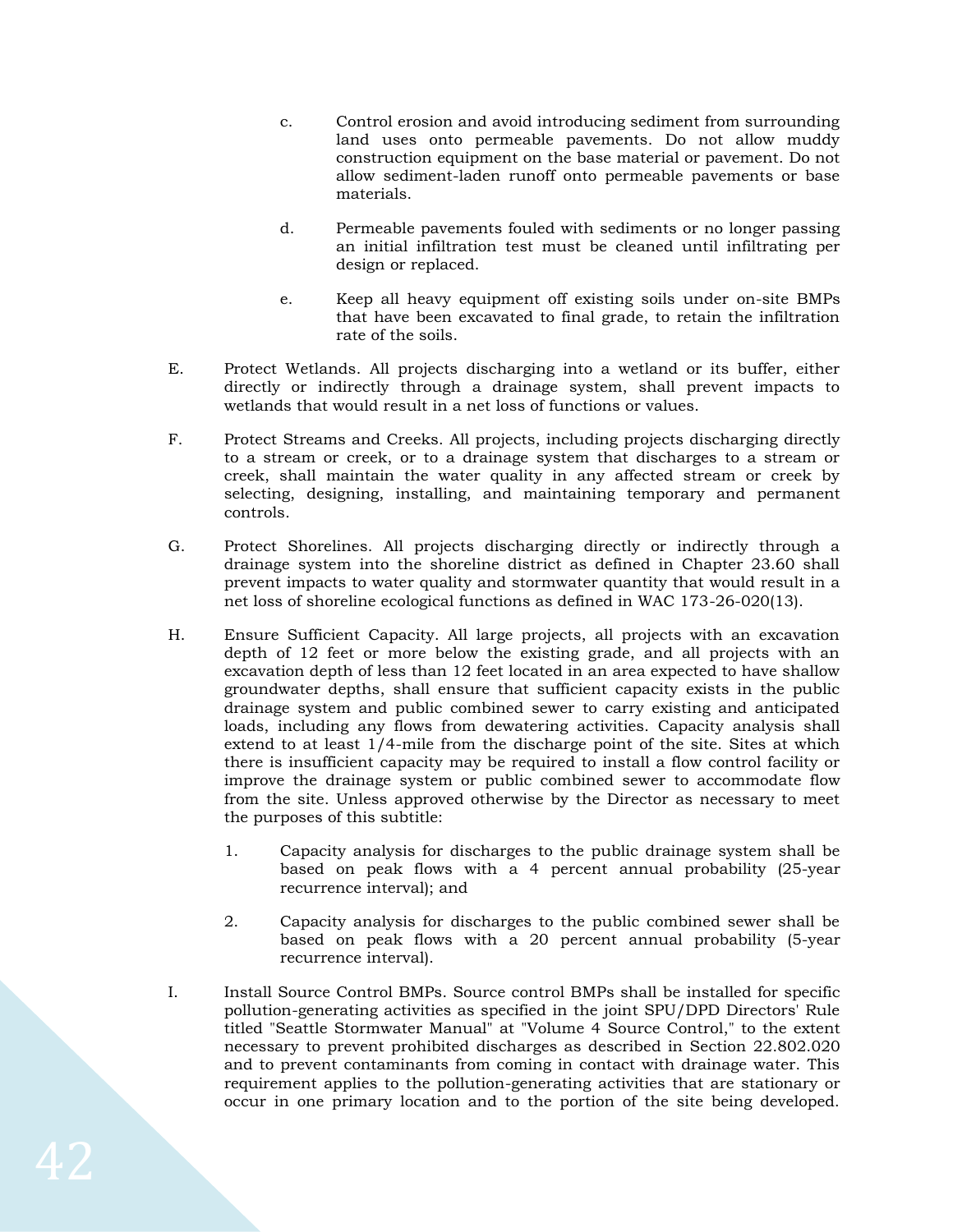Examples of installed source controls include, but are not limited to, the following:

- 1. A roof, awning, or cover erected over the pollution-generating activity area;
- 2. Ground surface treatment in the pollution-generating activity area to prevent interaction with, or breakdown of, materials used in conjunction with the pollution-generating activity;
- 3. Containment of drainage from the pollution-generating activity to a closed sump or tank. Contents of such a sump or tank must be pumped or hauled by a waste handler, or treated prior to discharge to a public drainage system.
- 4. Construct a berm or dike to enclose or contain the pollution-generating activities;
- 5. Direct drainage from containment area of pollution-generating activity to a closed sump or tank for settling and appropriate disposal, or treat prior to discharging to a public drainage system;
- 6. Pave, treat, or cover the containment area of pollution-generating activities with materials that will not interact with or break down in the presence of other materials used in conjunction with the pollutiongenerating activity; and
- 7. Prevent precipitation from flowing or being blown onto containment areas of pollution-generating activities.
- J. Do not obstruct watercourses. Watercourses shall not be obstructed.
- K. Comply with Side Sewer Code
	- 1. All privately owned and operated drainage control facilities or systems, whether or not they discharge to a public drainage system or public combined sewer, shall be considered side sewers and subject to Chapter 21.16 (Side Sewer Code), SPU Director's Rules promulgated under Title 21, and the design and installation specifications and permit requirements of SPU and SDCI for side sewer and drainage systems.
	- 2. Side sewer permits and inspections shall be required for constructing, capping, altering, or repairing privately owned and operated drainage systems as provided for in Chapter 21.16. When the work is ready for inspection, the permittee shall notify the Director. If the work is not constructed according to the plans approved under this Subtitle VIII, Chapter 21.16, the SPU Director's Rules promulgated under Title 21, and SPU and SDCI design and installation specifications, then the Director may issue a stop work order under Chapter 22.808 and require modifications as provided for in this Subtitle VIII and Chapter 21.16.

(Ord. 124919 § 96, 2015; Ord. 124872, § 35, 2015; Ord. [124105,](http://newords.municode.com/readordinance.aspx?ordinanceid=581980&datasource=ordbank) § 7, 2013; Ord. 123105, § 3, 2009.)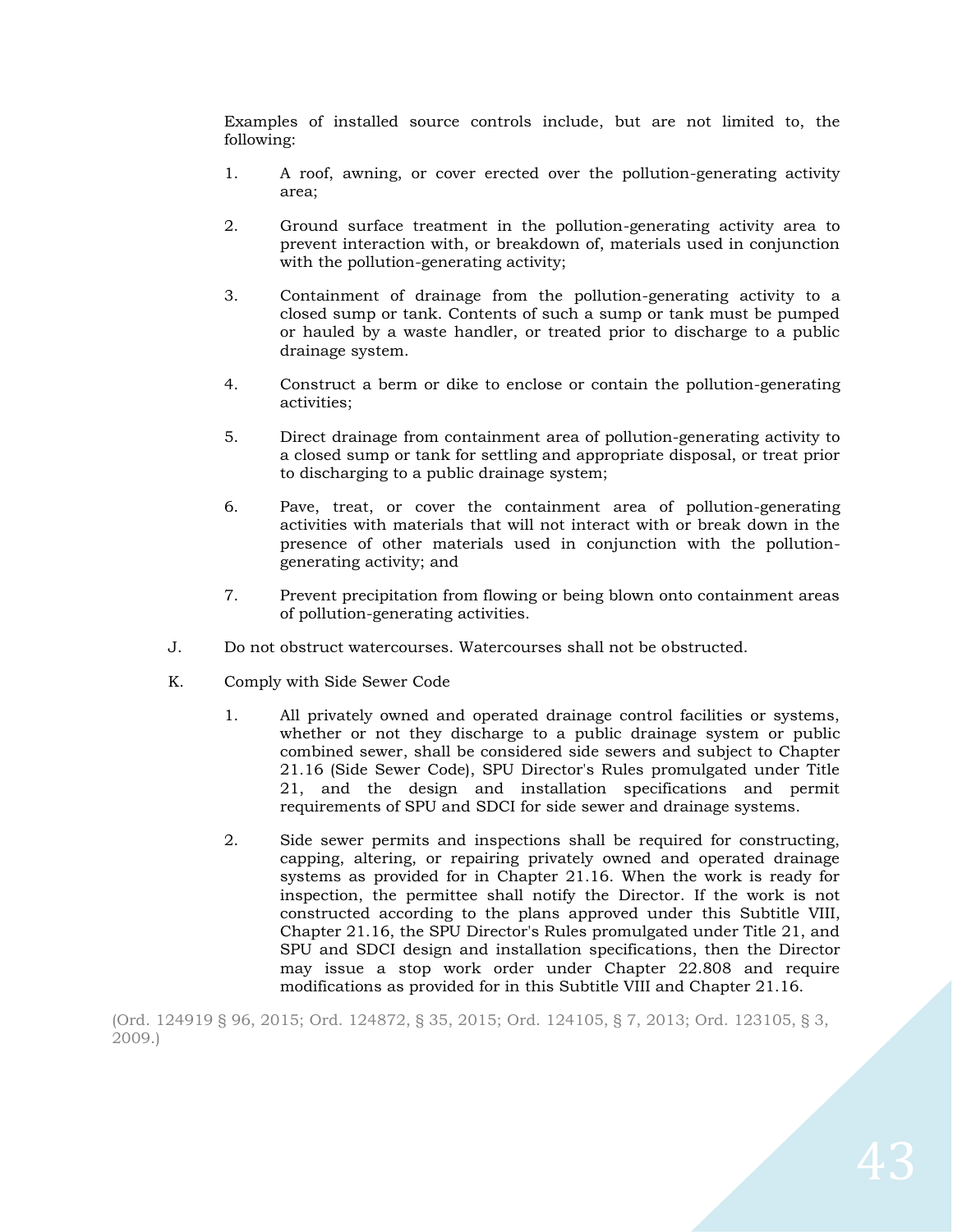# 22.805.030 MINIMUM REQUIREMENTS FOR SINGLE-FAMILY RESIDENTIAL PROJECTS

- A. Soil Amendment. Retain and protect undisturbed soil in areas not being developed, and prior to completion of the project, amend all new, replaced, and disturbed topsoil (including construction lay-down areas) with organic matter to the extent required by and in compliance with the rules promulgated by the Director.
- B. On-site Stormwater Management. Single-family residential projects shall meet the Minimum Requirements for On-site Stormwater Management contained in Section 22.805.070, to the extent allowed by law, if:
	- 1. For a project on a lot most recently created, adjusted, altered, or otherwise amended by a plat or other lawful document recorded with the King County Recorder on or after January 1, 2016, and where that document either created the lot or reduced the size of the lot, either the total new plus replaced hard surface is 750 square feet or more or land disturbing activity is 7,000 square feet or more; or
	- 2. For any other project, either the total new plus replaced hard surface is 1,500 square feet or the land disturbing activity is 7,000 square feet or more.

(Ord. 124872, § 36, 2015; Ord. 123105, § 3, 2009.)

# 22.805.040 MINIMUM REQUIREMENTS FOR TRAIL AND SIDEWALK PROJECTS

- A. Soil Amendment. Retain and protect undisturbed soil in areas not being developed, and prior to completion of the project, amend all new, replaced, and disturbed topsoil (including construction lay-down areas) with organic matter to the extent required by and in compliance with the rules promulgated by the Director.
- B. On-site Stormwater Management. All trail and sidewalk projects with 2,000 square feet or more of new plus replaced hard surface or  $7,000$  square feet or more of land disturbing activity shall meet the Minimum Requirements for Onsite Stormwater Management contained in Section 22.805.070, to the extent allowed by law.

(Ord. 124872, § 37, 2015; Ord. 123105, § 3, 2009.)

#### 22.805.050 MINIMUM REQUIREMENTS FOR PARCEL-BASED PROJECTS

- A. Soil Amendment. Retain and protect undisturbed soil in areas not being developed, and prior to completion of the project, amend all new, replaced, and disturbed topsoil (including construction lay-down areas) with organic matter to the extent required by and in compliance with the rules promulgated by the Director.
- B. On-site Stormwater Management. Parcel-based projects shall meet the Minimum Requirements for On-site Stormwater Management contained in Section 22.805.070, to the extent allowed by law, if: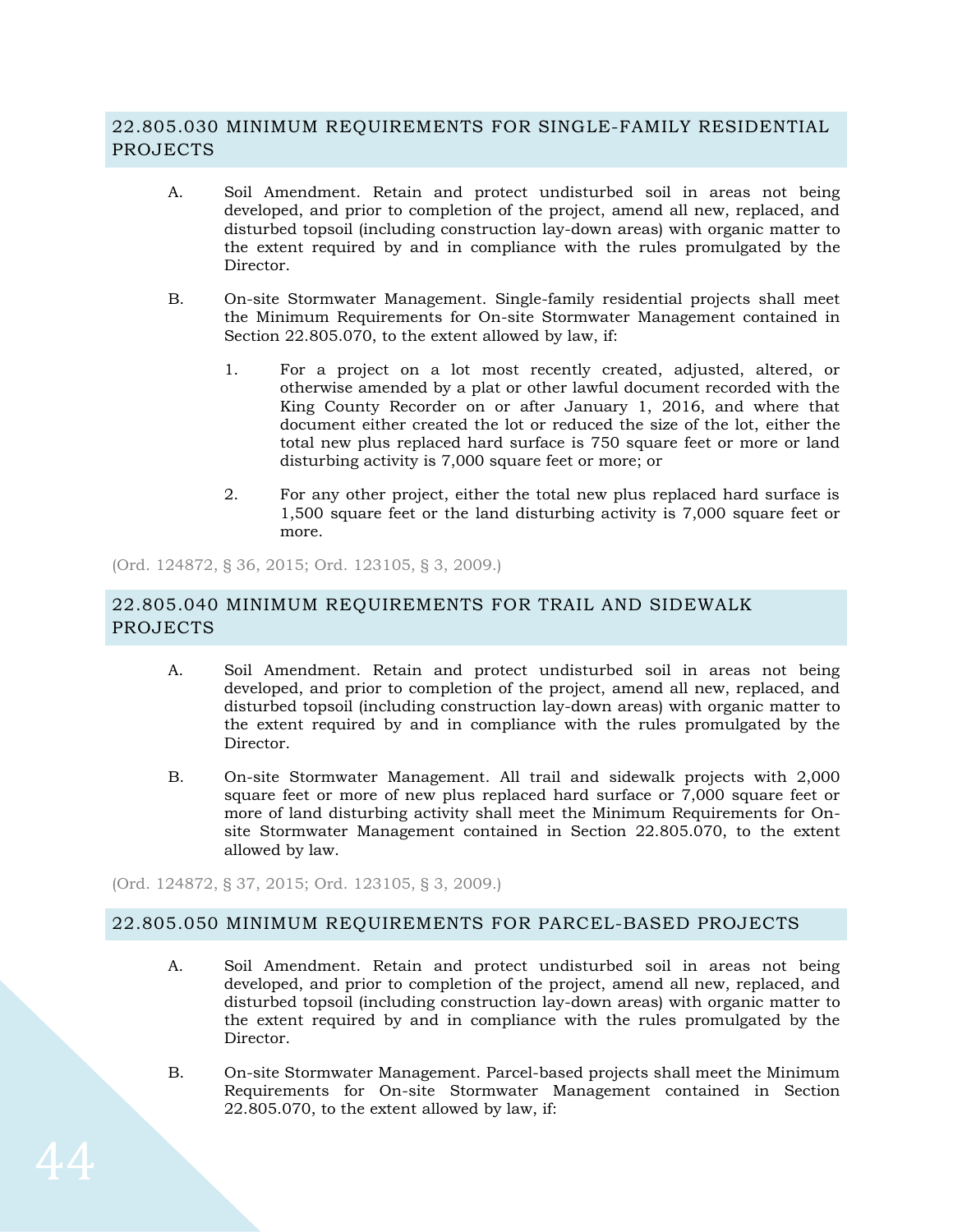- 1. For a project on a lot most recently created, adjusted, altered, or otherwise amended by a plat or other lawful document recorded with the King County Recorder on or after January 1, 2016, and where that document either created the lot or reduced the size of the lot, either the total new plus replaced hard surface is 750 square feet or more or land disturbing activity is 7,000 square feet or more; or
- 2. For any other project, either the total new plus replaced hard surface is 1,500 square feet or more or the land disturbing activity is 7,000 square feet or more.
- C. Flow Control. Parcel-based projects shall meet the minimum requirements for flow control contained in Section 22.805.080, to the extent allowed by law, as prescribed below.
	- 1. Discharges to Wetlands. Parcel-based projects discharging into a wetland or to the drainage basin of a wetland shall comply with subsection 22.805.080.B.1 (Wetland Protection Standard) if:
		- a. The total new plus replaced hard surface is 5,000 square feet or more; or
		- b. The project converts 3/4 acres or more of vegetation to lawn or landscaped areas, and from the project there is a surface discharge into a natural or man-made conveyance system from the site; or
		- c. The project converts 2.5 acres or more of native vegetation to pasture and from the project there is a surface discharge into a natural or man-made conveyance system from the site.
	- 2. Discharges to Listed Creek Basins. Parcel-based projects discharging into Blue Ridge Creek, Broadview Creek, Discovery Park Creek, Durham Creek, Frink Creek, Golden Gardens Creek, Kiwanis Ravine/Wolfe Creek, Licton Springs Creek, Madrona Park Creek, Mee-Kwa-Mooks Creek, Mount Baker Park Creek, Puget Creek, Riverview Creek, Schmitz Creek, Taylor Creek, or Washington Park Creek, or to the drainage basin of such creek, shall:
		- a. Comply with subsection 22.805.080.B.2 (Pre-developed Forested Standard) if the existing hard surface coverage is less than 35 percent and one or more of the following apply:
			- 1) The project adds 5,000 square feet or more of new hard surface and the total new plus replaced hard surface is 10,000 square feet or more; or
			- 2) The project converts 3/4 acres or more of vegetation to lawn or landscaped areas, and from the project there is a surface discharge into a natural or man-made conveyance system from the site; or
			- 3) The project converts 2.5 acres or more of native vegetation to pasture, and from the project there is a surface discharge into a natural or man-made conveyance system from the site; or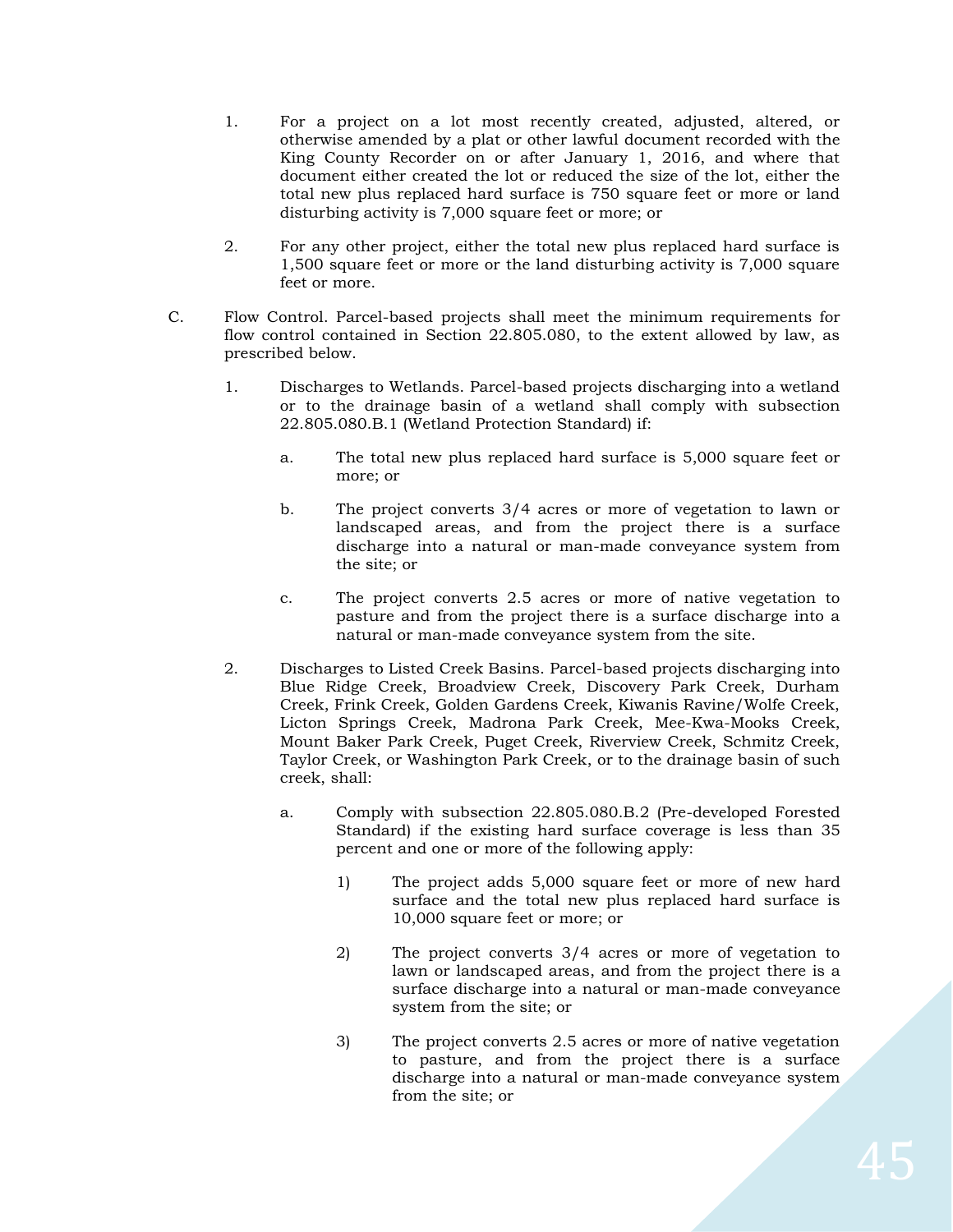- 4) The project adds 5,000 square feet or more of new hard surface and, through a combination of effective hard surfaces and converted pervious surfaces, causes a 0.1 cubic feet per second increase in the 100-year recurrence interval flow frequency as estimated using a continuous model approved by the Director.
- b. Comply with subsection 22.805.080.B.3 (Pre-developed Pasture Standard) if the criteria in subsection 22.805.050.C.2.a do not apply and the total new plus replaced hard surface is 2,000 square feet or more.
- 3. Discharges to Non-listed Creek Basins. Parcel-based projects discharging into a creek not listed in subsection 22.805.050.C.2, or to the drainage basin of such creek, shall:
	- a. Comply with subsection 22.805.080.B.2 (Pre-developed Forested Standard) if the existing land cover is forested and one or more of the following apply:
		- 1) The project adds 5,000 square feet or more of new hard surface and the total new plus replaced hard surface is 10,000 square feet or more; or
		- 2) The project converts 3/4 acres or more of vegetation to lawn or landscaped areas, and from the project there is a surface discharge into a natural or man-made conveyance system from the site; or
		- 3) The project converts 2.5 acres or more of native vegetation to pasture, and from the project there is a surface discharge into a natural or man-made conveyance system from the site; or
		- 4) The project adds 5,000 square feet or more of new hard surface and, through a combination of effective impervious surfaces and converted pervious surfaces, causes a 0.1 cubic feet per second increase in the 100-year recurrence interval flow frequency as estimated using a continuous model approved by the Director.
	- b. Comply with subsection 22.805.080.B.3 (Pre-developed Pasture Standard) if the criteria in subsection 22.805.050.C.3.a do not apply and the total new plus replaced hard surface is 2,000 square feet or more.
- 4. Discharges to Small Lake Basins. Parcel-based projects discharging into Bitter Lake, Green Lake, or Haller Lake, or to the drainage basin of such lake, shall comply with subsection 22.805.080.B.4 (Peak Control Standard) if the total new plus replaced hard surface is 2,000 square feet or more.
- 5. Discharges to Public Combined Sewer. Unless the Director of SPU has determined that the public combined sewer has sufficient capacity to carry existing and anticipated loads, parcel-based projects discharging into the public combined sewer or its basin shall comply with subsection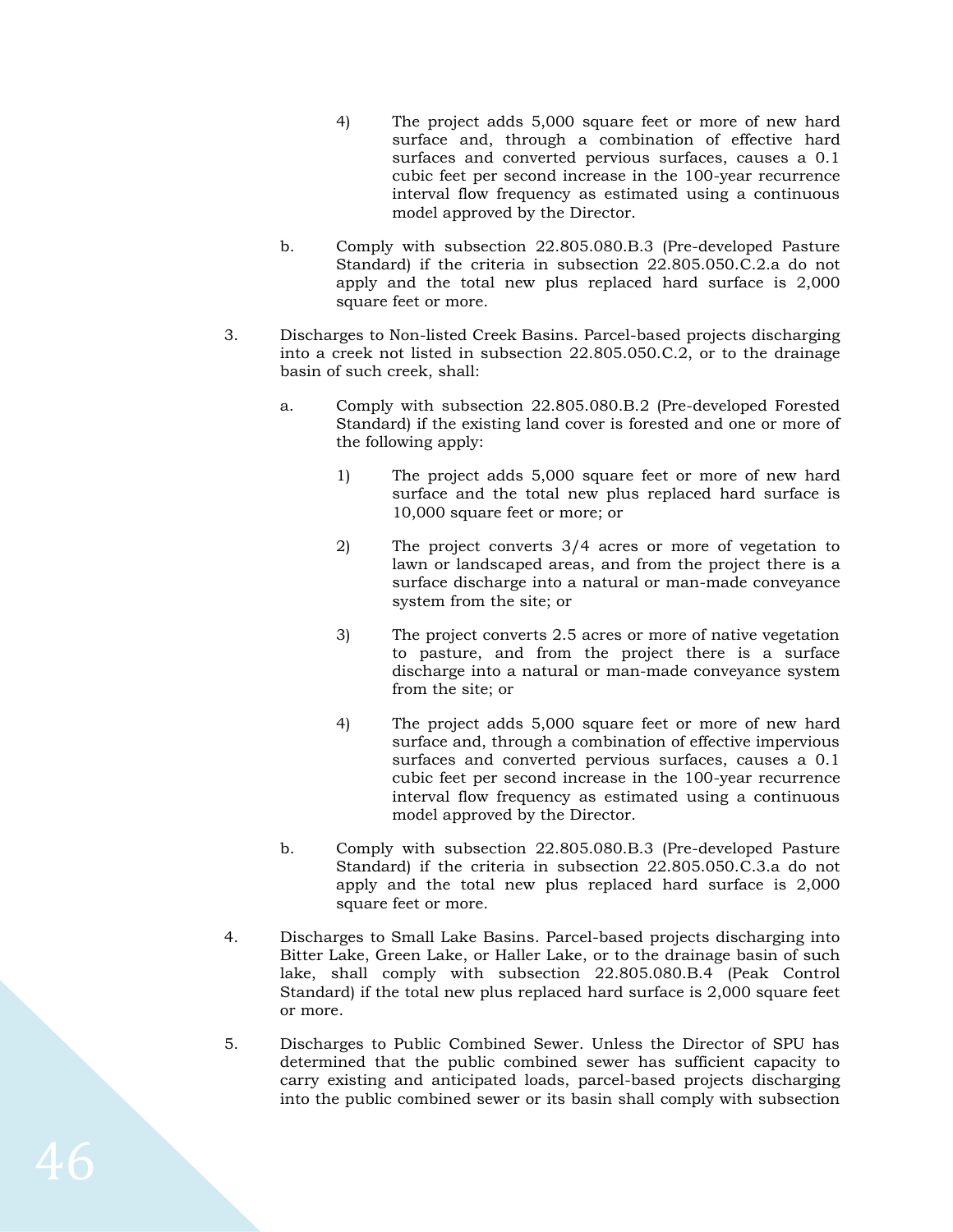22.805.080.B.4 (Peak Control Standard) if the total new plus replaced hard surface is 10,000 square feet or more.

- 6. Discharges to a Capacity-constrained System. In addition to applicable minimum requirements for flow control in subsection 22.805.050.C.1 through subsection 22.805.050.C.5, parcel-based projects discharging into a capacity-constrained system or its basin shall also comply with subsection 22.805.080.B.4 (Peak Control Standard) if the total new plus replaced hard surface is 2,000 square feet or more.
- 7. Discharges from Groundwater. In addition to applicable minimum requirements for flow control in subsection 22.805.050.C.1 through subsection 22.805.050.C.6, parcel-based projects that will permanently discharge groundwater to a public drainage system or to a public combined sewer shall also comply with subsection 22.805.080.B.4 (Peak Control Standard) if the total new plus replaced hard surface is 2,000 square feet or more.
- D. Treatment. Parcel-based projects not discharging to the public combined sewer shall comply with the minimum requirements for treatment contained in Section 22.805.090 for flows from the total new plus replaced pollution-generating hard surface and the new plus replaced pollution-generating pervious surface, to the extent allowed by law, if:
	- 1. The total new plus replaced pollution-generating hard surface is 5,000 square feet or more; or
	- 2. The total new plus replaced pollution-generating pervious surfaces is 3/4 acres or more, and from the project there is a surface discharge in a natural or man-made conveyance system from the site.

(Ord. 124872, § 38, 2015; Ord. [124758,](http://newords.municode.com/readordinance.aspx?ordinanceid=709638&datasource=ordbank) § 2, 2015; Ord. 123105, § 3, 2009.)

# 22.805.060 MINIMUM REQUIREMENTS FOR ROADWAY PROJECTS

- A. Soil Amendment. Retain and protect undisturbed soil in areas not being developed, and prior to completion of the project, amend all new, replaced, and disturbed topsoil (including construction lay-down areas) with organic matter to the extent required by and in compliance with the rules promulgated by the Director.
- B. On-Site Stormwater Management. All roadway projects with 2,000 square feet or more of new plus replaced hard surface or 7,000 square feet or more of land disturbing activity shall meet the Minimum Requirements for On-site Stormwater Management contained in Section 22.805.070, to the extent allowed by law, except as provided in subsection 22.805.060.E.
- C. Flow Control. Roadway projects shall meet the minimum requirements for flow control contained in Section 22.805.080, to the extent allowed by law, as prescribed below, except as provided in subsection 22.805.060.E.
	- 1. Discharges to Wetlands. Roadway projects discharging into a wetland or to the drainage basin of a wetland shall comply with subsection 22.805.080.B.1 (Wetland Protection Standard) if: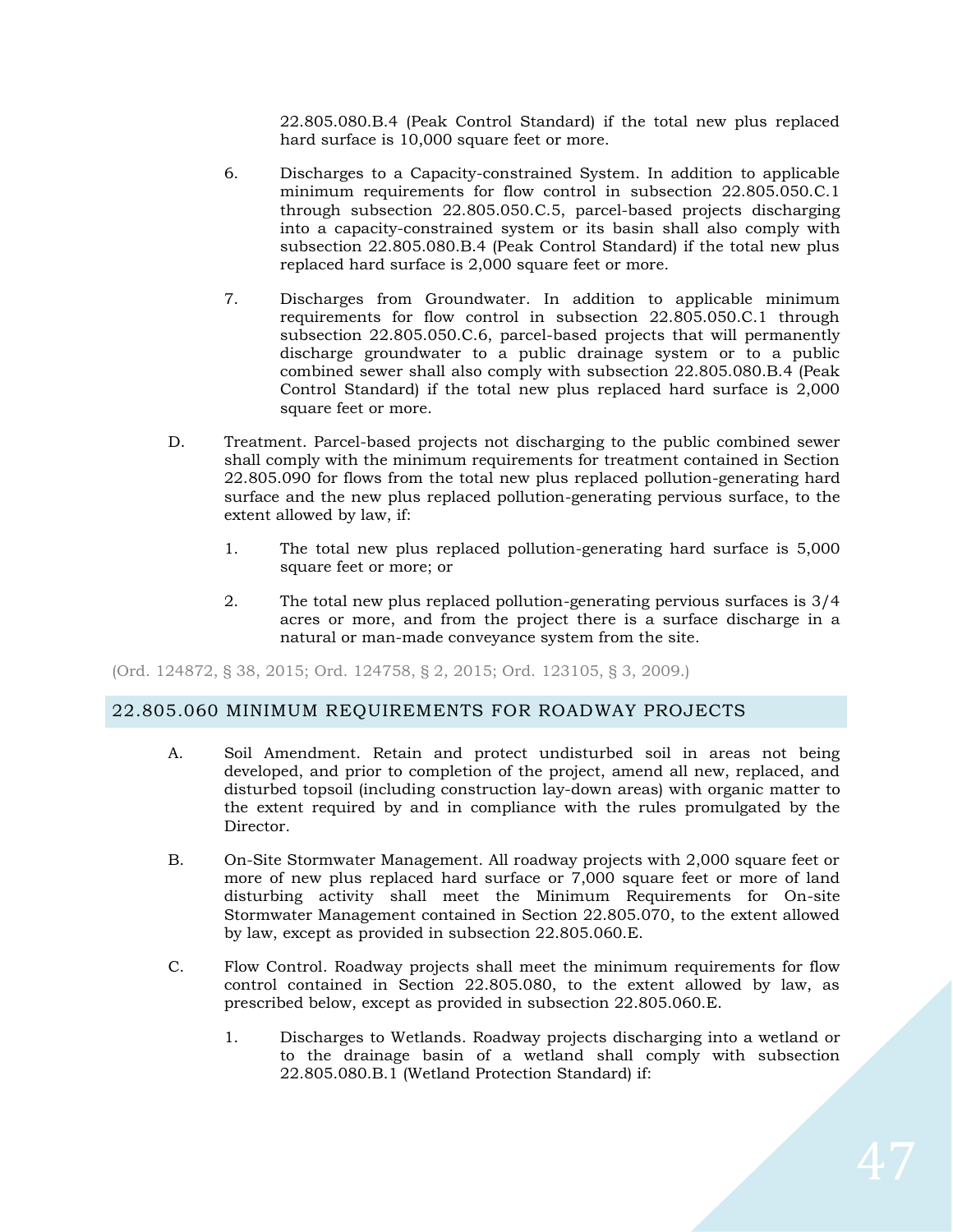- a. The total new plus replaced hard surface is 5,000 square feet or more; or
- b. The project converts 3/4 acres or more of vegetation to lawn or landscaped areas, and from the project there is a surface discharge into a natural or man-made conveyance system from the site; or
- c. The project converts 2.5 acres or more of native vegetation to pasture and from the project there is a surface discharge into a natural or man-made conveyance system from the site.
- 2. Discharges to Listed Creek Basins. Roadway projects discharging into Blue Ridge Creek, Broadview Creek, Discovery Park Creek, Durham Creek, Frink Creek, Golden Gardens Creek, Kiwanis Ravine/Wolfe Creek, Licton Springs Creek, Madrona Park Creek, Mee-Kwa-Mooks Creek, Mount Baker Park Creek, Puget Creek, Riverview Creek, Schmitz Creek, Taylor Creek, or Washington Park Creek, or to the drainage basin of such creek, shall:
	- a. Comply with subsection 22.805.080.B.2 (Pre-developed Forested Standard) if the existing hard surface coverage is less than 35 percent and one or more of the following apply:
		- 1) The project adds 5,000 square feet or more of new hard surface and the total new plus replaced hard surface is 10,000 square feet or more; or
		- 2) The project converts 3/4 acres or more of vegetation to lawn or landscaped areas, and from the project there is a surface discharge into a natural or man-made conveyance system from the site; or
		- 3) The project converts 2.5 acres or more of native vegetation to pasture, and from the project there is a surface discharge into a natural or man-made conveyance system from the site; or
		- 4) The project adds 5,000 square feet or more of new hard surface and, through a combination of effective hard surfaces and converted pervious surfaces, causes a 0.1 cubic feet per second increase in the 100-year recurrence interval flow frequency as estimated using a continuous model approved by the Director.
	- b. Comply with subsection 22.805.080.B.3 (Pre-developed Pasture Standard) if the criteria in subsection 22.805.060.C.2.a do not apply and the total new plus replaced hard surface is 10,000 square feet or more.
- 3. Discharges to Non-listed Creek Basins. Roadway projects discharging into a creek not listed in subsection 22.805.060.C.2, or to the drainage basin of such creek, shall: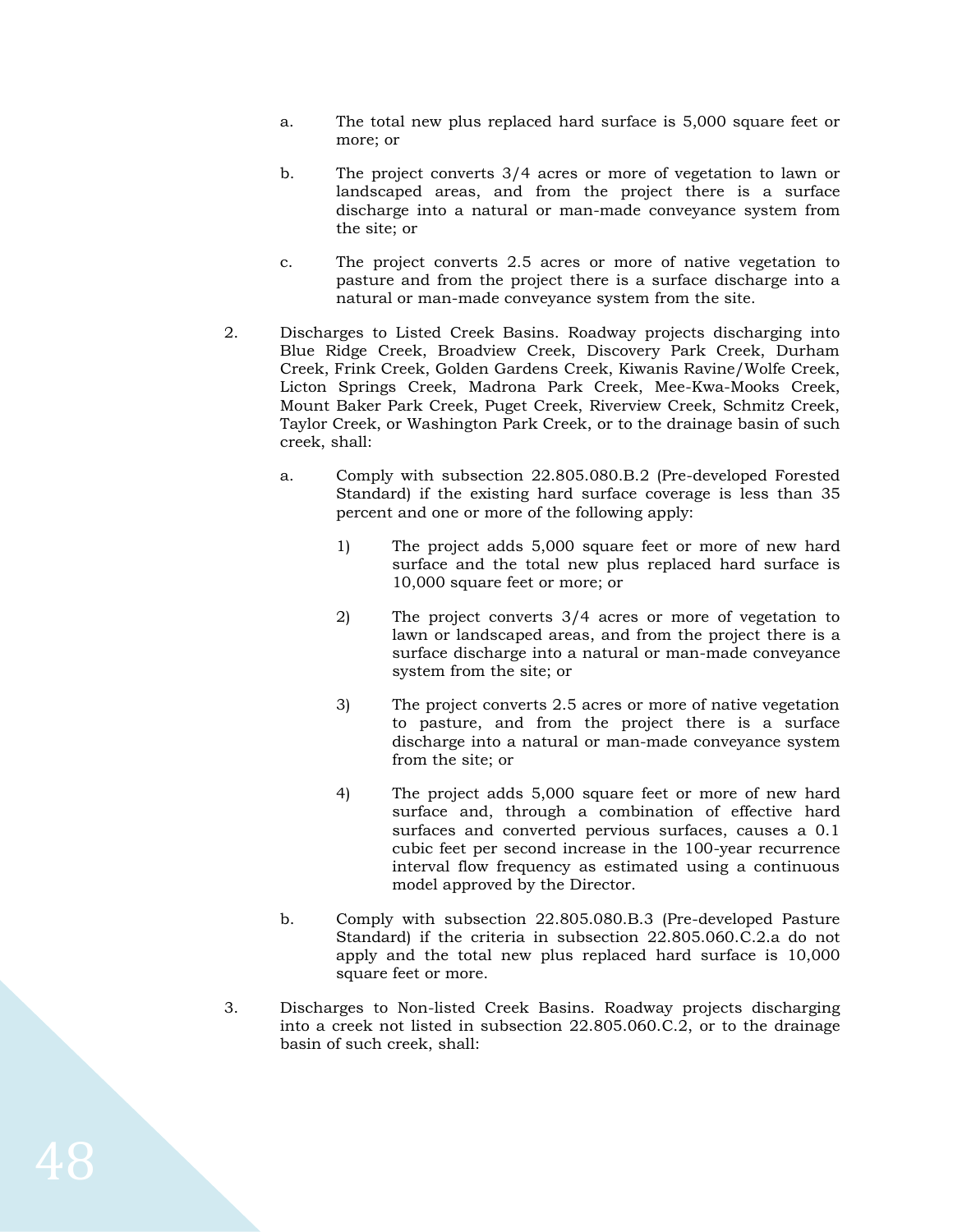- a. Comply with subsection 22.805.080.B.2 (Pre-developed Forested Standard) if the existing land cover is forested and one or more of the following apply:
	- 1) The project adds 5,000 square feet or more of new hard surface and the total new plus replaced hard surface is 10,000 square feet or more; or
	- 2) The project converts 3/4 acres or more of vegetation to lawn or landscaped areas, and from the project there is a surface discharge into a natural or man-made conveyance system from the site; or
	- 3) The project converts 2.5 acres or more of native vegetation to pasture, and from the project there is a surface discharge into a natural or man-made conveyance system from the site; or
	- 4) The project adds 5,000 square feet or more of new hard surface and, through a combination of effective hard surfaces and converted pervious surfaces, causes a 0.1 cubic feet per second increase in the 100-year recurrence interval flow frequency as estimated using a continuous model approved by the Director.
- b. Comply with subsection 22.805.080.B.3 (Pre-developed Pasture Standard) if the criteria in subsection 22.805.060.C.3.a do not apply and the total new plus replaced hard surface is 10,000 square feet or more.
- 4. Discharges to Small Lake Basins. Projects discharging into Bitter Lake, Green Lake, or Haller Lake, or to the drainage basin of such lake, shall comply with subsection 22.805.080.B.4 (Peak Control Standard) if the total new plus replaced hard surface is 10,000 square feet or more.
- 5. Discharges to Public Combined Sewer. Unless the Director of SPU has determined that the public combined sewer has sufficient capacity to carry existing and anticipated loads, roadway projects discharging into the public combined sewer or its basin shall comply with subsection 22.805.080.B.4 (Peak Control Standard) if the total new plus replaced hard surface is 10,000 square feet or more.
- 6. Discharges to a Capacity-constrained System. In addition to applicable minimum requirements for flow control in subsection 22.805.060.C.1 through subsection 22.805.060.C.5, roadway projects discharging into a capacity-constrained system or its basin shall also comply with subsection 22.805.080.B.4 (Peak Control Standard) if the total new plus replaced hard surface is 10,000 square feet or more.
- 7. Discharges from Groundwater. In addition to applicable minimum requirements for flow control in subsection 22.805.060.C.1 through subsection 22.805.060.C.6, roadway projects that will permanently discharge groundwater to a public drainage system or to a public combined sewer shall also comply with subsection 22.805.080.B.4 (Peak Control Standard) if the total new plus replaced hard surface is 10,000 square feet or more.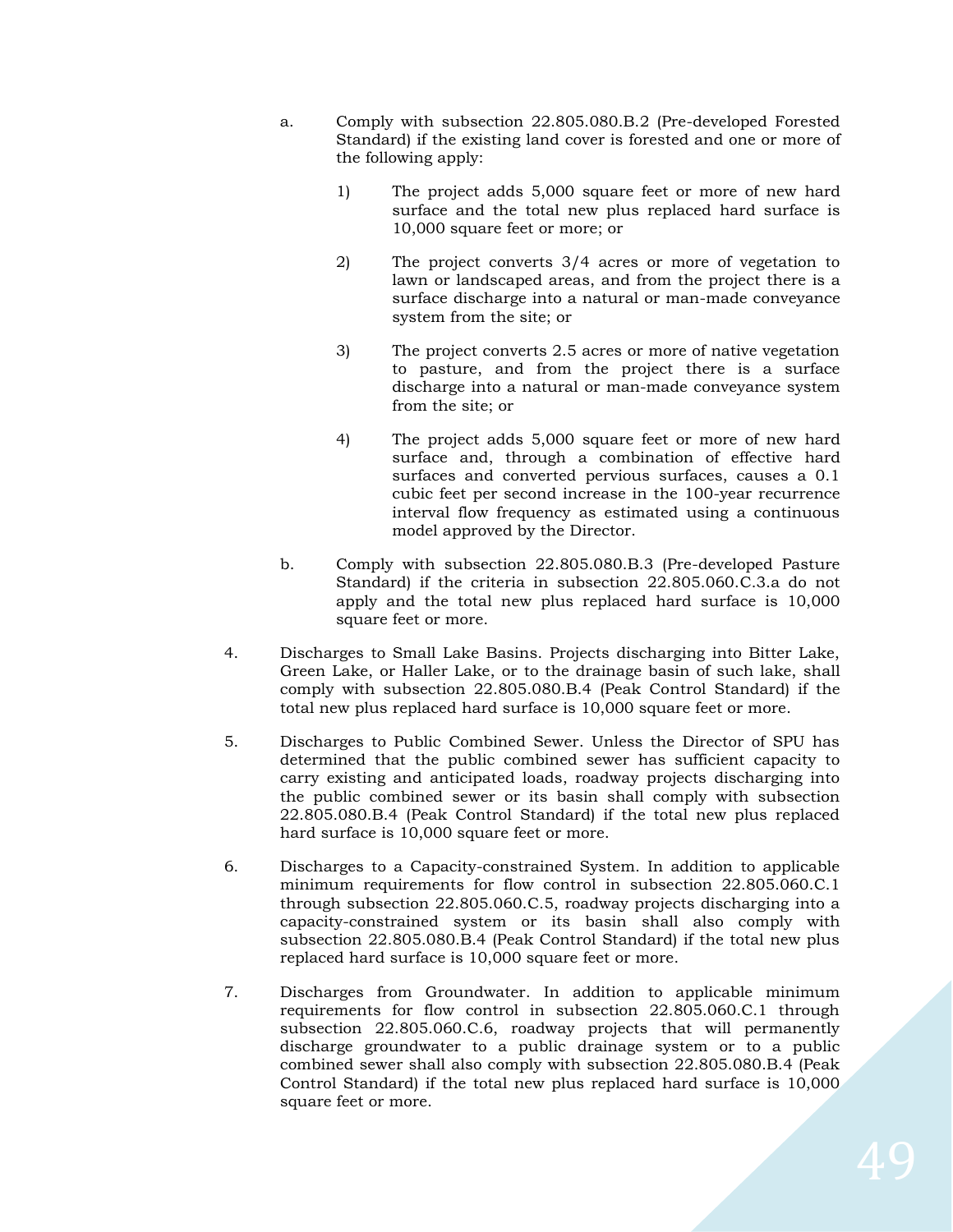- D. Treatment. Roadway projects not discharging to the public combined sewer shall, to the extent allowed by law, except as provided in subsection 22.805.060.E:
	- 1. If the site has less than 35 percent existing hard surface coverage, and the project's total new plus replaced pollution-generating hard surface is 5,000 square feet or more, comply with the minimum requirements for treatment contained in Section 22.805.090 for flows from the total new plus replaced pollution-generating hard surface and new plus replaced pollution-generating pervious surface; and
	- 2. If the site has greater than or equal to 35 percent existing impervious surface coverage and the project's total new pollution-generating hard surface is 5,000 square feet or more, and
		- a. If the new pollution-generating hard surface adds 50 percent or more to the existing hard surfaces within the project limits, comply with the minimum requirements for treatment contained in Section 22.805.090 for flows from the total new plus replaced pollution-generating hard surface and new plus replaced pollution-generating pervious surface. The project limits are defined by the length of the project and the width of the right-ofway; or
		- b. If the new pollution-generating hard surface adds less than 50 percent to the existing hard surfaces within the project limits, comply with the minimum requirements for treatment contained in Section 22.805.090 for flows from the total new pollutiongenerating hard surface and new pollution-generating pervious surface. The project limits are defined by the length of the project and the width of the right-of-way; and
	- 3. If the total new plus replaced pollution-generating pervious surfaces is 3/4 acres or more, and from the project there is a surface discharge in a natural or man-made conveyance system from the site, comply with the minimum requirements for treatment contained in Section 22.805.090 for flows from the total new plus replaced pollution-generating pervious surface and the new plus replaced pollution-generating hard surface.
- E. For a roadway project that adds less than 50 percent to the existing hard surface within the project limits on a site having greater than 35 percent existing hard surface coverage, the requirements of subsections 22.805.060.B, 22.805.060.C and 22.805.060.D to install drainage control facilities are modified based on infeasibility to the degree that (a) complete installation would require that an existing major publicly or privately-owned infrastructure or utility element be relocated, or (b) the drainage control facility cannot be built and operated to discharge stormwater from the site under gravity flow conditions while meeting the applicable engineering standards. Compliance with subsections 22.805.060.B, 22.805.060.C and 22.805.060.D is required to the degree that the project can avoid the infeasibility described in this subsection 22.805.060.E. Standard drainage control review and approval shall be required whenever this subsection is used, whether or not Section 22.800.070 applies.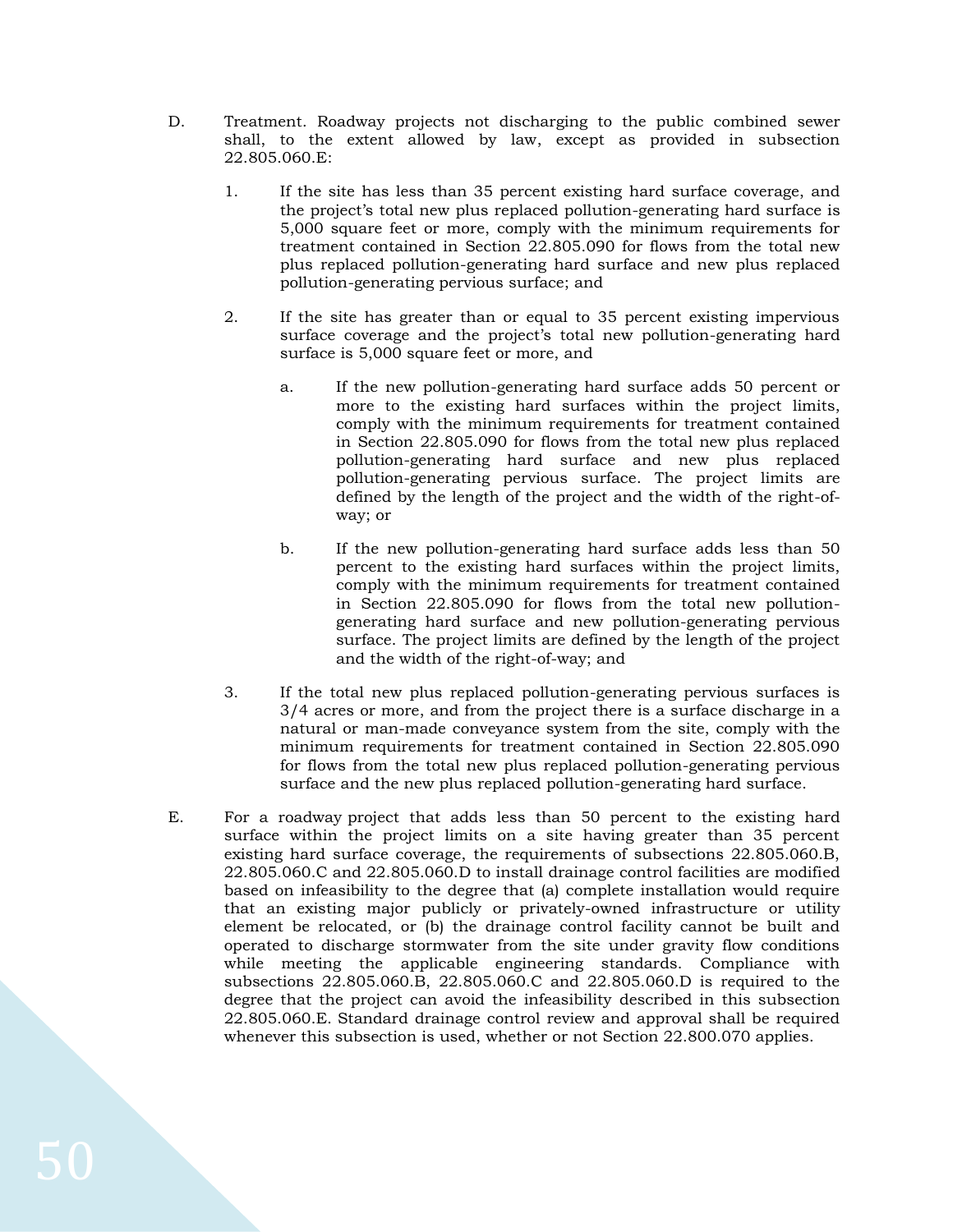- 1. The following are considered existing major infrastructure or utility elements:
	- a. Gravity flow pipe greater than or equal to 24 inches in diameter or gravity flow pipe which cannot be relocated to discharge under gravity flow conditions;
	- b. High-pressure gas pipe;
	- c. Pressure gas pipe greater than 8 inches in diameter;
	- d. Any other pressure pipe greater than 12 inches in diameter (e.g. water or steam);
	- e. Duct banks, vaults, or handholes, for underground electrical, fiber optic, or telecommunication services;
	- f. Bridge, building, or tunnel structural foundations; and
	- g. Foundations for walls greater than 6 feet in height or 15 feet in length.

(Ord. 124872, § 39, 2015; Ord. [124758](http://newords.municode.com/readordinance.aspx?ordinanceid=709638&datasource=ordbank), § 3, 2015; Ord. 123105, § 3, 2009.)

# 22.805.070 MINIMUM REQUIREMENTS FOR ON-SITE STORMWATER MANAGEMENT

- A. Applicability. The requirements of this subsection 22.805.070 apply as required in Section 22.805.030 to Section 22.805.060.
- B. Requirements. On-site stormwater management shall be installed to the extent allowed by law and maintained in compliance with the rules promulgated by the Director to receive flows from that portion of the site being developed and shall:
	- 1. Comply with either:
		- a. Subsection 22.805.070.C (On-site Performance Standard); or
		- b. Subsection 22.805.070.D (On-site Lists).
- C. On-site Performance Standard:
	- 1. If the existing hard surface coverage is less than 35 percent and the project discharges to a listed creek, or to the drainage basin of such creek:
		- a. The post-development discharge durations shall match the discharge durations of a pre-developed forested condition for the range of pre-developed discharge rates from 8 percent of the 2 year peak flow to 50 percent of the 2-year peak flow.
	- 2. For all other projects:
		- a. The post-development discharge durations shall match the discharge durations of a pre-developed pasture condition for the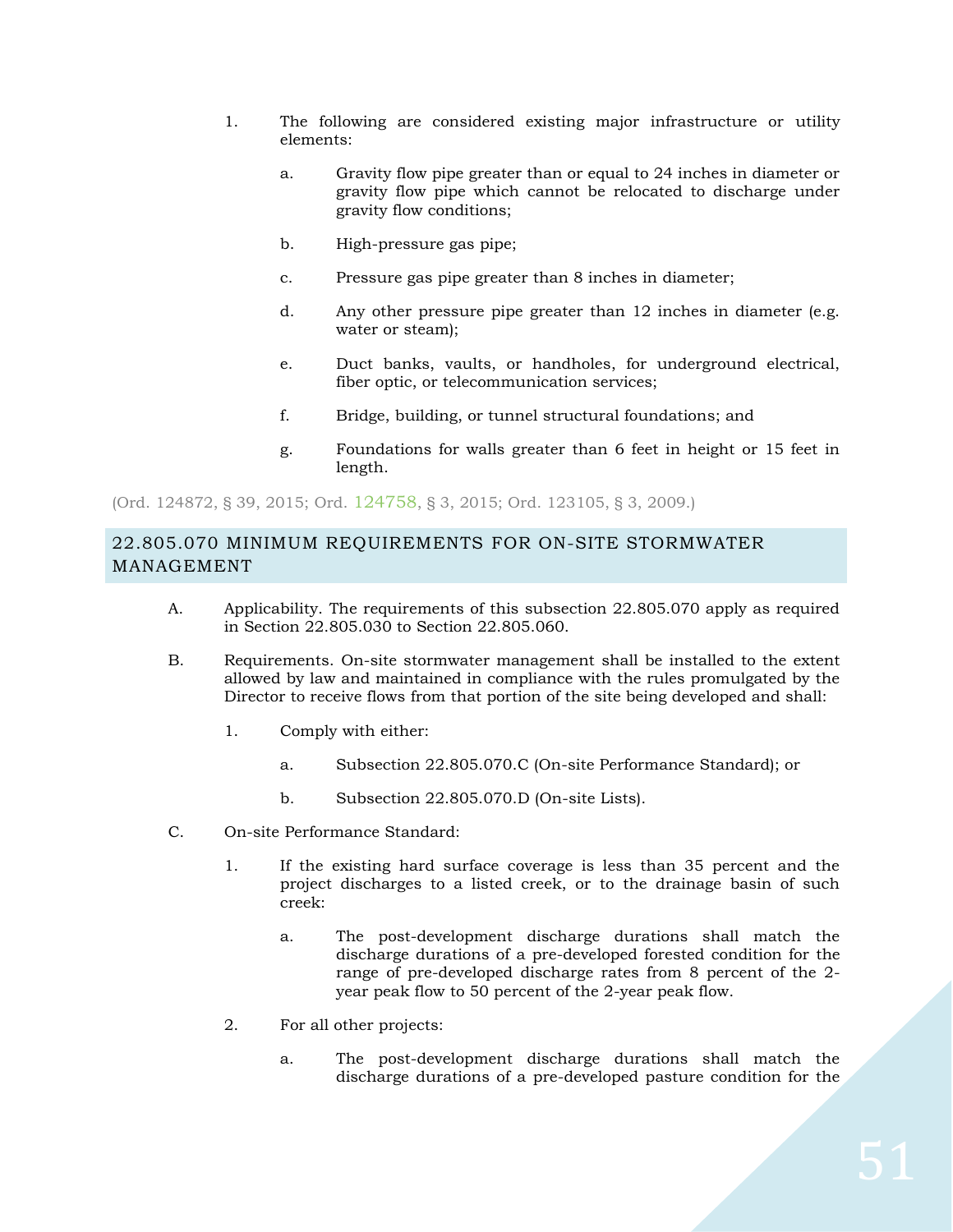range of pre-developed discharge rates between the 1 percent and 10 percent exceedance values.

- D. On-site Lists:
	- 1. For each project surface, follow the appropriate project table in subsection 22.805.070.D.2 to subsection 22.805.070.D.5 to evaluate onsite BMPs shown for that type of surface, by category. All on-site BMPs used must comply with the rules promulgated by the Director. For each surface, consider all of the applicable on-site BMPs in the first category. Use any that is considered feasible. If none is feasible for that surface, move on to each successive category and repeat the selection process as necessary. Once one on-site BMP is used for a surface, no other on-site BMP is necessary for that surface. If no BMP in the appropriate categories is feasible, then no further evaluation is required for that surface under this subsection 22.805.070.D.1. Feasibility shall be determined by evaluation against:
		- a. Design criteria, minimum size, limitations, and infeasibility criteria identified for each BMP in this subsection and the rules promulgated by the Director; and
		- b. Competing Needs: Subsection 22.805.070.D (On-site Lists) can be superseded or reduced by the Director if the installation of the BMPs is in conflict with:
			- 1) Any of the following federal or state laws, rules, and standards, as may be amended or superseded: Historic Preservation and Archaeology Laws identified in subsection 22.805.070.E (Historic Preservation and Archaeology Laws), Federal Superfund or Washington State Model Toxics Control Act, Federal Aviation Administration requirements for airports, the Americans with Disabilities Act, and related rules and standards; or
			- 2) Special zoning district design criteria adopted and being implemented pursuant to a community planning process. Special zoning districts include, for example, historic and preservation districts, pedestrian zone overlays, station area overlays, special review districts, multifamily residential zones, urban centers and urban villages, and master planned communities. Specific criteria in these areas include, but are not limited to, minimum Floor Area Ratio standards; zero lot line development; usable open space requirements; minimum sidewalk width and required bicycle facilities; alley, loading, and access requirements; pitched roof standards; and street-level development standards for modulation and projections; or
			- 3) Public health and safety standards; or
			- 4) Transportation regulations to maintain the option for future expansion or multi-modal use of public rights-ofway; or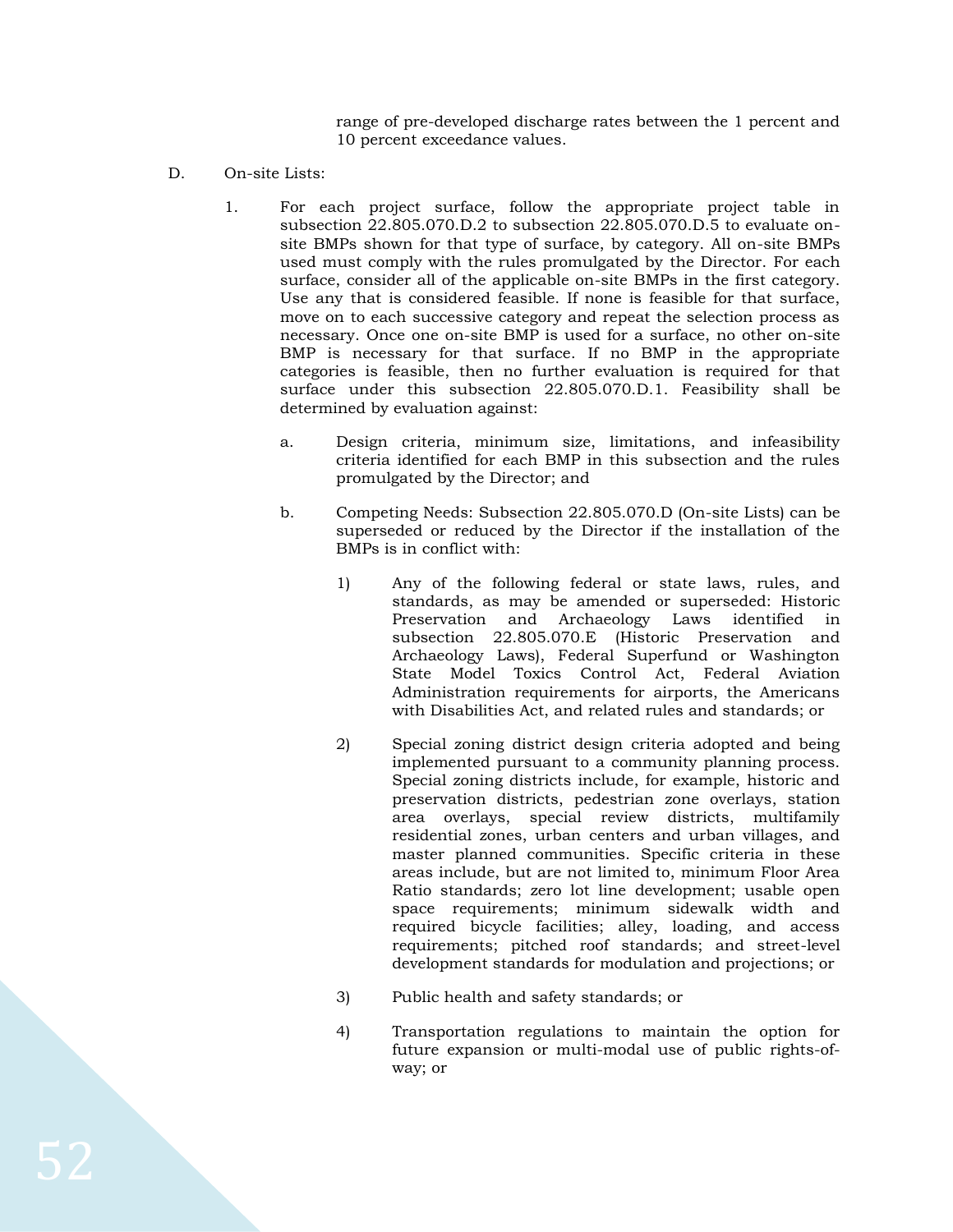5) Chapter 15.43 (Tree and Vegetation Management in Public Places); Chapter 25.09 (Regulations for Environmentally Critical Areas); Chapter 25.11 (Tree Protection); and Chapter 23.60A (Standards for Vegetation in the Shoreline Master Plan).

| <b>Table A for 22.805.070</b><br>On-site List for Single-family Residential Projects |                                    |                                |  |
|--------------------------------------------------------------------------------------|------------------------------------|--------------------------------|--|
| Category                                                                             | <b>BMPs</b>                        | <b>All Discharge Locations</b> |  |
| 1                                                                                    | <b>Full Dispersion</b>             | R, S                           |  |
|                                                                                      | <b>Infiltration Trenches</b>       | R, S                           |  |
|                                                                                      | Dry Wells                          | R, S                           |  |
| $\overline{2}$                                                                       | Rain Gardens <sup>a</sup>          | R, S                           |  |
|                                                                                      | Infiltrating Bioretention          | R, S                           |  |
|                                                                                      | Rainwater Harvesting               | X                              |  |
|                                                                                      | Permeable Pavement Facilities      | R, S                           |  |
|                                                                                      | Permeable Pavement Surfaces        | S                              |  |
| 3                                                                                    | Sheet Flow Dispersion              | R, S                           |  |
|                                                                                      | Concentrated Flow Dispersion       | S                              |  |
|                                                                                      | Splashblock Downspout Dispersion   | $\mathbb{R}$                   |  |
|                                                                                      | Trench Downspout Dispersion        | $\mathbb R$                    |  |
|                                                                                      | Non-infiltrating Bioretention      | R, S                           |  |
|                                                                                      | Vegetated Roofs                    | X                              |  |
| $\overline{4}$                                                                       | Single-family Residential Cisterns | R                              |  |
|                                                                                      | Perforated Stub-out Connections    | $\mathbb{R}$                   |  |
|                                                                                      | <b>Newly Planted Trees</b>         | S                              |  |

2. For single-family residential projects, Table A for 22.805.070 applies.

Note that subsection 22.805.070.D.1 requires consideration of all on-site BMPs in a category for feasibility before moving on to each successive category as necessary. Within a category, BMPs may be considered in any order.

*Key to Table A for 22.805.070*

- $R =$  Evaluation is required for all roof runoff from Single-family residential projects.
- S = Evaluation is required for all surfaces of Single-family residential projects.
- $X =$  Evaluation is not required but is allowed.
- Installation is only allowed for projects with less than 5,000 square feet of hard surface infiltrating on the project site.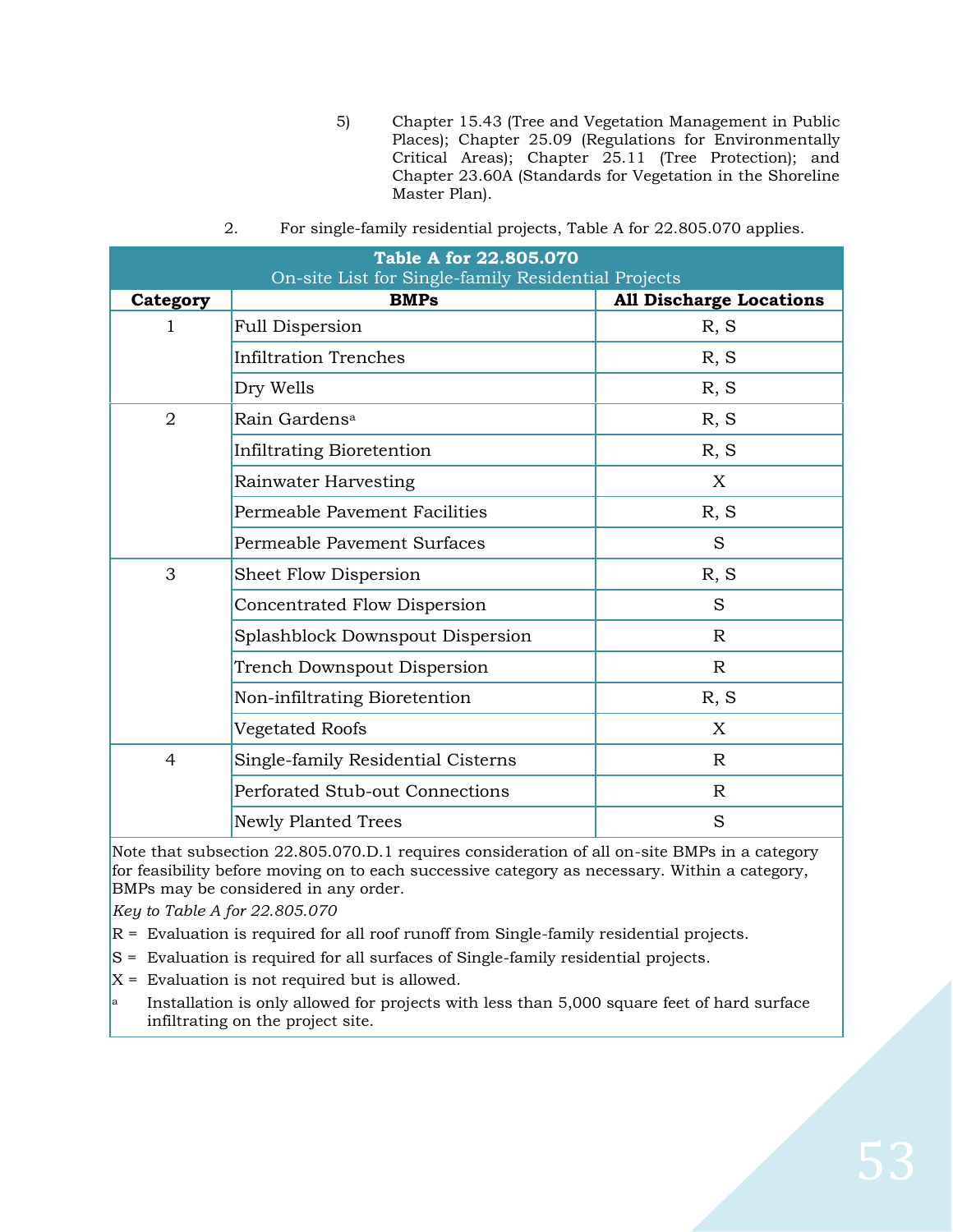| Table B for 22.805.070<br>On-site List for Trail and Sidewalk Projects |                                         |                                                                                                                                     |                                                                                                                                            |                                                                                                    |
|------------------------------------------------------------------------|-----------------------------------------|-------------------------------------------------------------------------------------------------------------------------------------|--------------------------------------------------------------------------------------------------------------------------------------------|----------------------------------------------------------------------------------------------------|
| Category                                                               | <b>BMPs</b>                             | <b>Projects</b><br>Discharging to a<br><b>Receiving Water</b><br><b>Not Designated</b><br>by Section<br>22.801.050, or<br>its Basin | Projects<br>Discharging to a<br><b>Public Combined</b><br><b>Sewer or Capacity-</b><br>constrained<br>System, <sup>c</sup> or<br>its Basin | <b>Projects</b><br>Discharging<br>to a<br>Designated<br>Receiving<br>Water, or its<br><b>Basin</b> |
| 1                                                                      | <b>Full Dispersion</b>                  | S                                                                                                                                   | S                                                                                                                                          | S                                                                                                  |
| 2                                                                      | Rain Gardens                            | S                                                                                                                                   | S                                                                                                                                          | X                                                                                                  |
|                                                                        | Permeable<br><b>Pavement Facilities</b> | X                                                                                                                                   | X a                                                                                                                                        | $X$ a, b                                                                                           |
|                                                                        | Permeable<br><b>Pavement Surfaces</b>   | S                                                                                                                                   | S a                                                                                                                                        | $X$ a, b                                                                                           |
| 3                                                                      | <b>Sheet Flow</b><br>Dispersion         | S                                                                                                                                   | S                                                                                                                                          | S                                                                                                  |
|                                                                        | <b>Concentrated Flow</b><br>Dispersion  | S                                                                                                                                   | S                                                                                                                                          | S                                                                                                  |

3. For trail and sidewalk projects, Table B for 22.805.070 applies.

Note that subsection 22.805.070.D.1 requires consideration of all on-site BMPs in a category for feasibility before moving on to each successive category as necessary. Within a category, BMPs may be considered in any order.

*Key to Table B for 22.805.070*

- S = Evaluation is required for all surfaces of trail or sidewalk projects.
- $X =$  Evaluation is not required for trail or sidewalk projects.
- <sup>a</sup> Minimum permeable pavement area allowed in right-of-way is 2,000 square feet of pavement within the project site.
- **b** Installation is not allowed in the right-of-way if new plus replaced pollution-generating hard surface area is less than 2,000 square feet of pavement within the project site.
- Does not include any project discharging to a receiving water not designated by Section 22.801.050, or its basin, even if the project discharges to a capacity-constrained system or its basin.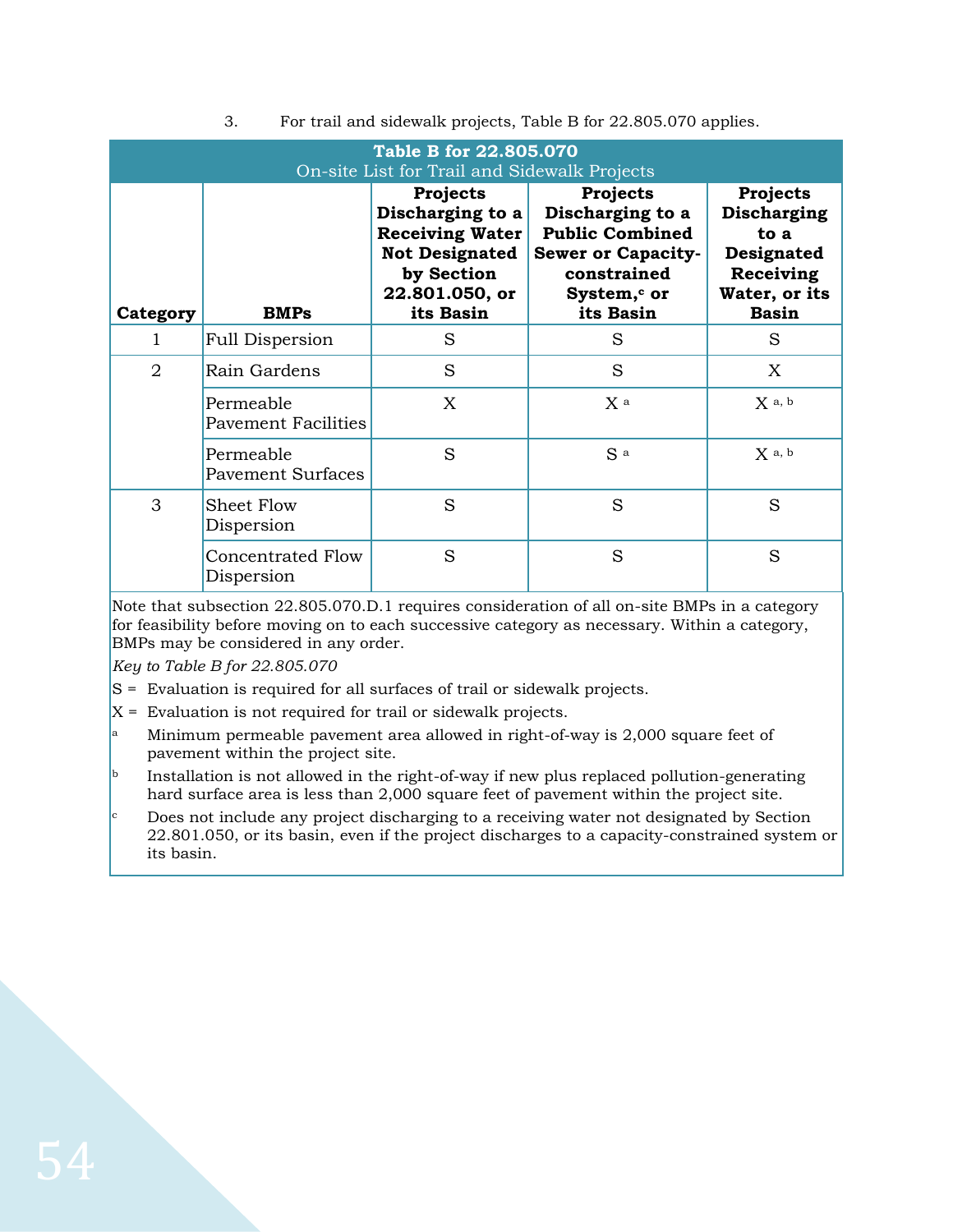| Table C for 22.805.070<br>On-site List for Parcel-based Projects |                                        |                                                                                                                                                                        |                                                                                             |
|------------------------------------------------------------------|----------------------------------------|------------------------------------------------------------------------------------------------------------------------------------------------------------------------|---------------------------------------------------------------------------------------------|
| Category                                                         | <b>BMPs</b>                            | Projects Discharging to a Receiving<br><b>Water Not Designated by Section</b><br>22.801.050, Public Combined Sewer,<br>or Capacity-constrained System, or<br>its Basin | <b>Projects</b><br>Discharging<br>to a Designated<br><b>Receiving Water</b><br>or its Basin |
| $\mathbf{1}$                                                     | <b>Full Dispersion</b>                 | R, S                                                                                                                                                                   | R, S                                                                                        |
|                                                                  | Infiltration<br>Trenches               | R, S                                                                                                                                                                   | R, S                                                                                        |
|                                                                  | Dry Wells                              | R, S                                                                                                                                                                   | R, S                                                                                        |
| $\overline{2}$                                                   | Rain Gardens                           | Ra, Sa                                                                                                                                                                 | Ra, Sa                                                                                      |
|                                                                  | Infiltrating<br>Bioretention           | R, S                                                                                                                                                                   | R, S                                                                                        |
|                                                                  | Rainwater<br>Harvesting                | R <sub>b</sub>                                                                                                                                                         | X                                                                                           |
|                                                                  | Permeable<br>Pavement<br>Facilities    | R, S                                                                                                                                                                   | R, S                                                                                        |
|                                                                  | Permeable<br>Pavement<br>Surfaces      | S                                                                                                                                                                      | S                                                                                           |
| 3                                                                | Sheet Flow<br>Dispersion               | R, S                                                                                                                                                                   | R, S                                                                                        |
|                                                                  | Concentrated<br>Flow Dispersion        | S                                                                                                                                                                      | S                                                                                           |
|                                                                  | Splashblock<br>Downspout<br>Dispersion | $\mathbb{R}$                                                                                                                                                           | $\mathbb R$                                                                                 |
|                                                                  | Trench<br>Downspout<br>Dispersion      | $\mathbb{R}$                                                                                                                                                           | ${\mathbf R}$                                                                               |
|                                                                  | Non-infiltrating<br>Bioretention       | R, S                                                                                                                                                                   | R, S                                                                                        |
|                                                                  | Vegetated Roofs                        | R <sub>c</sub>                                                                                                                                                         | X                                                                                           |
| $\overline{4}$                                                   | Perforated Stub-<br>out Connections    | $\mathbb{R}$                                                                                                                                                           | $\mathbb{R}$                                                                                |
|                                                                  | Newly Planted<br>Trees                 | S                                                                                                                                                                      | S                                                                                           |

# 4. For parcel-based projects, Table C for 22.805.070 applies.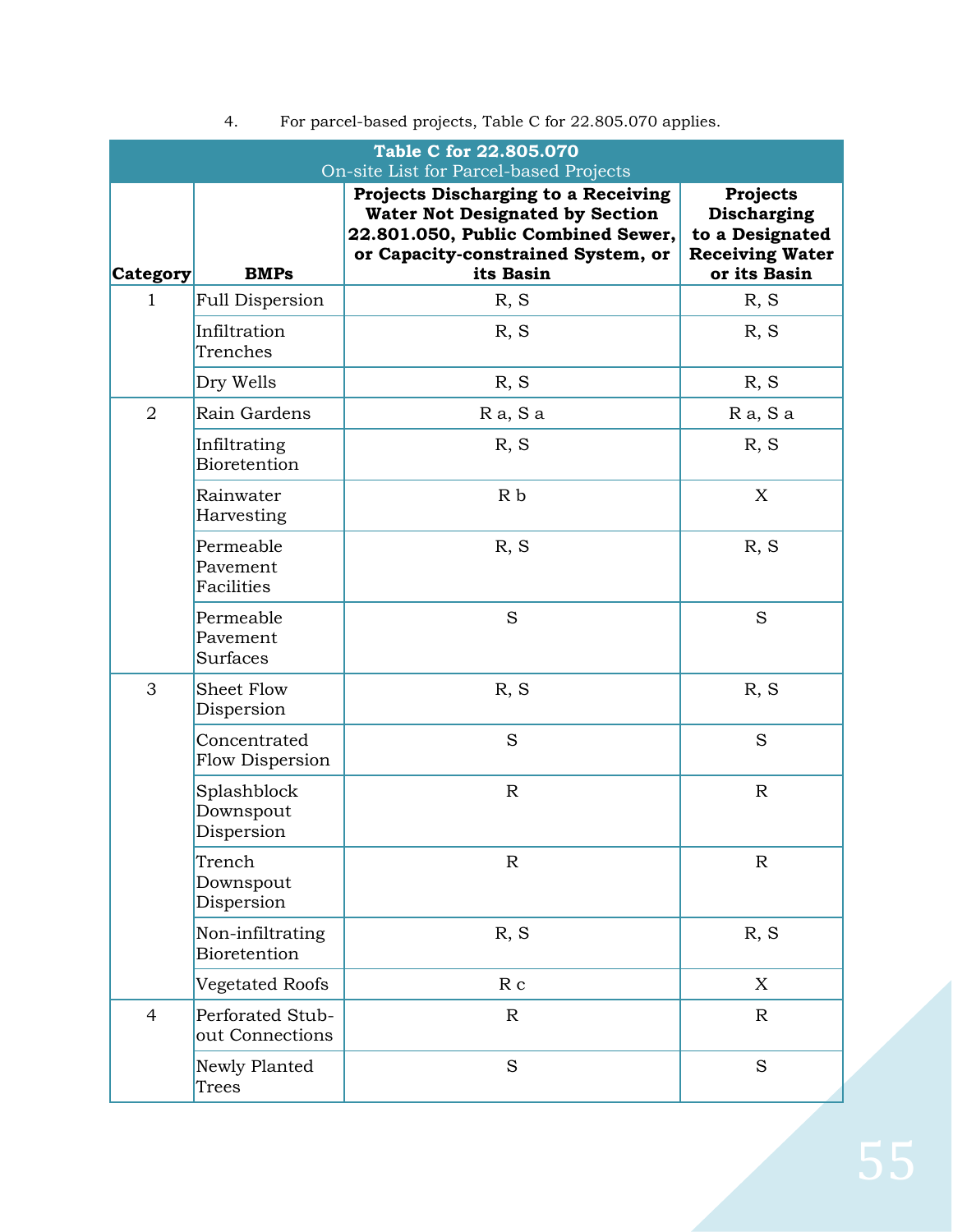# **Table C for 22.805.070** On-site List for Parcel-based Projects

Note that subsection 22.805.070.D.1 requires consideration of all on-site BMPs in a category for feasibility before moving on to each successive category as necessary. Within a category, BMPs may be considered in any order.

*Key to Table C for 22.805.070*

- R = Evaluation is required for all roof runoff from parcel-based projects.
- S = Evaluation is required for all surfaces of parcel-based projects, unless otherwise noted below.
- $X =$  Evaluation is not required but is allowed.
- a Installation is only allowed for projects not required to meet Section 22.805.080 (Minimum Requirements for Flow Control) or Section 22.805.090 (Minimum Requirements for Treatment) and with less than 5,000 square feet of hard surface infiltrating on the project site.
- b Evaluation is not required for projects with less than 10,000 square feet of new plus replaced rooftop surface.
- $\rm c$  Evaluation is not required for projects with less than 5,000 square feet of new plus replaced rooftop surface.

| Table D for 22.805.070<br>On-site List for Roadway Projects |                                     |                                                                                                                                                   |                                                                                                                                                   |                                                                                      |
|-------------------------------------------------------------|-------------------------------------|---------------------------------------------------------------------------------------------------------------------------------------------------|---------------------------------------------------------------------------------------------------------------------------------------------------|--------------------------------------------------------------------------------------|
| <b>Category</b>                                             | <b>BMPs</b>                         | <b>Projects</b><br>Discharging to a<br><b>Receiving Water</b><br><b>Not Designated by</b><br><b>Section</b><br>22.801.050, or its<br><b>Basin</b> | Projects<br>Discharging to a<br><b>Public Combined</b><br><b>Sewer or Capacity-</b><br>constrained<br>System, <sup>g</sup> or its<br><b>Basin</b> | Projects<br>Discharging to a<br>Designated<br><b>Receiving Water</b><br>or its Basin |
| 1                                                           | Full<br>Dispersion                  | S                                                                                                                                                 | S                                                                                                                                                 | S                                                                                    |
| $\overline{2}$                                              | Rain Gardens                        | S a                                                                                                                                               | S <sup>a</sup>                                                                                                                                    | S a                                                                                  |
|                                                             | Infiltrating<br><b>Bioretention</b> | S                                                                                                                                                 | S <sub>b</sub>                                                                                                                                    | $Sb$ , c                                                                             |
|                                                             | Permeable<br>Pavement<br>Facilities | X <sup>d</sup>                                                                                                                                    | $X$ e, f                                                                                                                                          | $X$ c, e, f                                                                          |
|                                                             | Permeable<br>Pavement<br>Surfaces   | S <sup>d</sup>                                                                                                                                    | $S_{e,f}$                                                                                                                                         | $S$ c, e, f                                                                          |
| 3                                                           | <b>Sheet Flow</b><br>Dispersion     | S                                                                                                                                                 | S                                                                                                                                                 | S                                                                                    |

# 5. For roadway projects, Table D for 22.805.070 applies.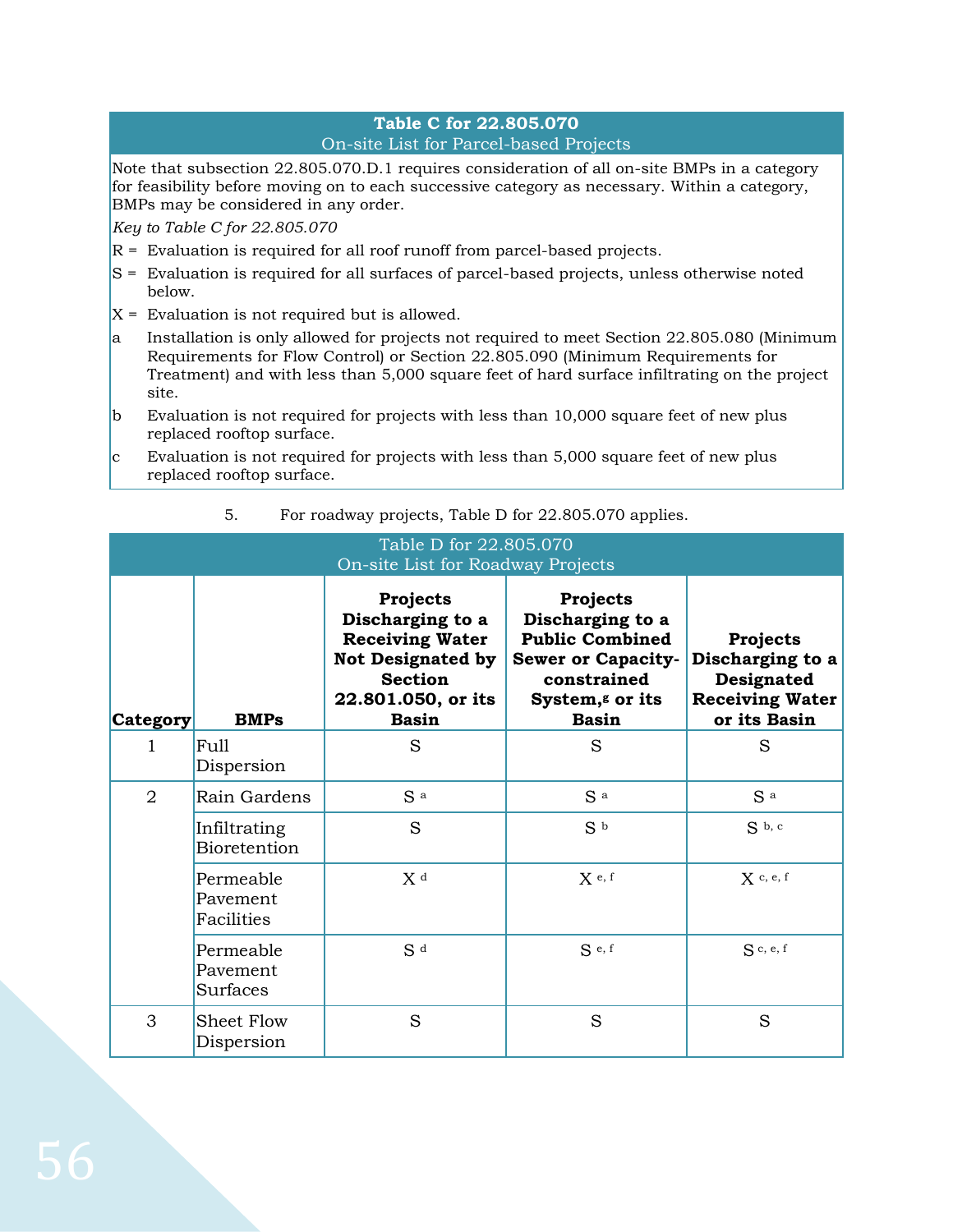| Table D for 22.805.070<br>On-site List for Roadway Projects |  |  |  |
|-------------------------------------------------------------|--|--|--|
| Concentrated<br>Flow<br>Dispersion                          |  |  |  |

Note that subsection 22.805.070.D.1 requires consideration of all on-site BMPs in a category for feasibility before moving on to each successive category as necessary. Within a category, BMPs may be considered in any order.

*Key to Table D for 22.805.070*

- S = Evaluation is required for all surfaces of Roadway Projects.
- $X =$  Evaluation is not required for Roadway Projects, but is allowed.
- Installation is only allowed for projects not required to meet Section 22.805.080 (Minimum Requirements for Flow Control) or Section 22.805.090 (Minimum Requirements for Treatment) and with less than 5,000 square feet of hard surface infiltrating on the project site.
- <sup>b</sup> Minimum bioretention cell size top area in right-of-way is 500 square feet (including presettling area). Evaluation is only required and installation only allowed when contributing area is sufficient to warrant minimum bioretention cell size in right-of-way.
- Evaluation is not required, and installation is not allowed, if new plus replaced pollutiongenerating hard surface is less than 2,000 square feet.
- $d$  Evaluation of roadway surfaces is not required, and installation is not allowed, if roadway is an arterial street/collector.
- <sup>e</sup> Evaluation of roadway surfaces, including alleys, is not required and installation is not allowed.
- Minimum permeable pavement area allowed in right-of-way is 2,000 square feet of pavement within the project site.
- <sup>g</sup> Does not include any project discharging to a receiving water not designated by Section 22.801.050, or its basin, even if the project discharges to a capacity-constrained system or its basin.
	- E. Historic Preservation and Archaeology Laws. For use with subsection 22.805.070.D.1.b.1:
		- 1. Federal Laws on Historic Preservation:
			- a. 16 U.S.C. 470, et seq. (National Historic Preservation Act);
			- b. 36 CFR Part 60 (National Register of Historic Places);
			- c. 36 CFR Part 61 (Procedures for State, Tribal, and Local Government Historic Preservation Programs);
			- d. 36 CFR Part 63 (Determinations of Eligibility for Inclusion in the National Register of Historic Places);
			- e. 36 CFR Part 65 (National Historic Landmarks Program);
			- f. 36 CFR Part 68 (The Secretary of the Interior's Standards for the Treatment of Historic Properties);
			- g. Section 106 of National Historic Preservation Act;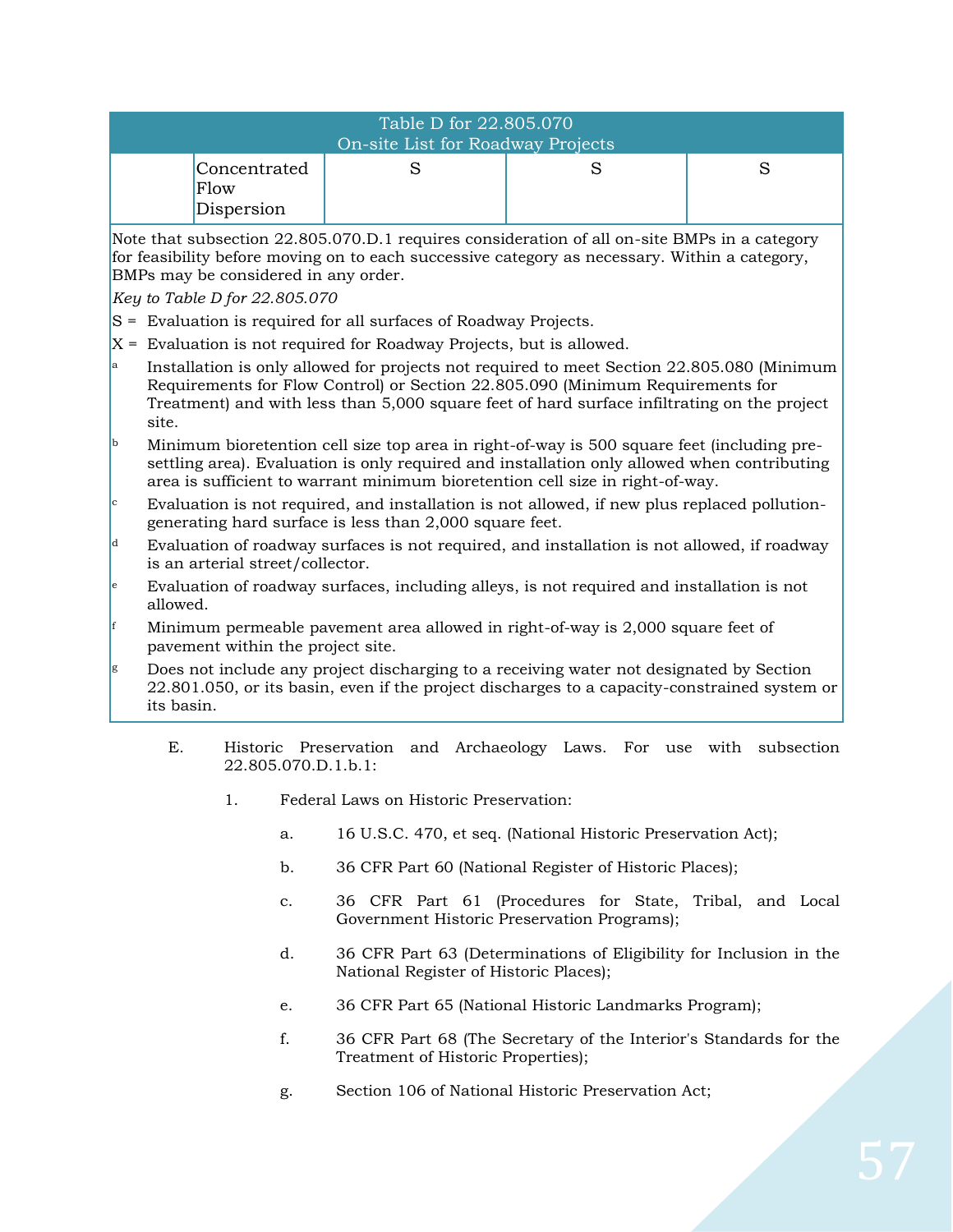- h. Secretary of the Interior's Standards and Guidelines for Professional Qualifications Standards;
- i. Executive Order 11593 (Protection and Enhancement of the Cultural Environment); and
- j. Executive Order 13006 (Locating Federal Facilities in Historic Properties).
- 2. Washington State Laws on Historic Preservation:
	- a. Archaeological and Cultural Resources (Executive Order 05-05);
	- b. Advisory Council on Historic Preservation (WAC 25-12);
	- c. Washington State Historic Building Code (RCW 19.27.120);
	- d. Heritage Barn Program (RCW 27.34.400);
	- e. State Historical Societies Historic Preservation (RCW 27.34); and
	- f. Abandoned and Historic Cemeteries and Historic Graves (RCW 68.60).
- 3. Federal Laws on Archaeology:
	- a. 16 U.S.C. 470aa, et seq. (Archaeological Resources Protection Act of 1979);
	- b. 16 U.S.C. 469 (Archaeological and Historic Preservation Act of 1974);
	- c. 25 U.S.C. 3001, et seq. (Native American Graves Protection and Repatriation Act); and
	- d. 16 U.S.C. 470, et seq. (National Historic Preservation Act).
- 4. Washington State Laws on Archaeology:
	- a. Archaeological and Cultural Resources (Executive Order 05-05);
	- b. Registration of Historic Archaeological Resources on State-Owned Aquatic Lands (WAC 25-46);
	- c. Archaeological Excavation and Removal Permit (WAC 25-48);
	- d. Indian Graves and Records (RCW 27.44);
	- e. Archaeological Sites and Resources (RCW 27.53);
	- f. Archaeological Site Public Disclosure Exemption (RCW 42.56.300);
	- g. Abandoned and Historic Cemeteries and Historic Graves (RCW 68.60); and
	- h. Archaeological Activities on State-owned Aquatic Lands Agreements, Leases, or Other Conveyances (RCW 79.105.600).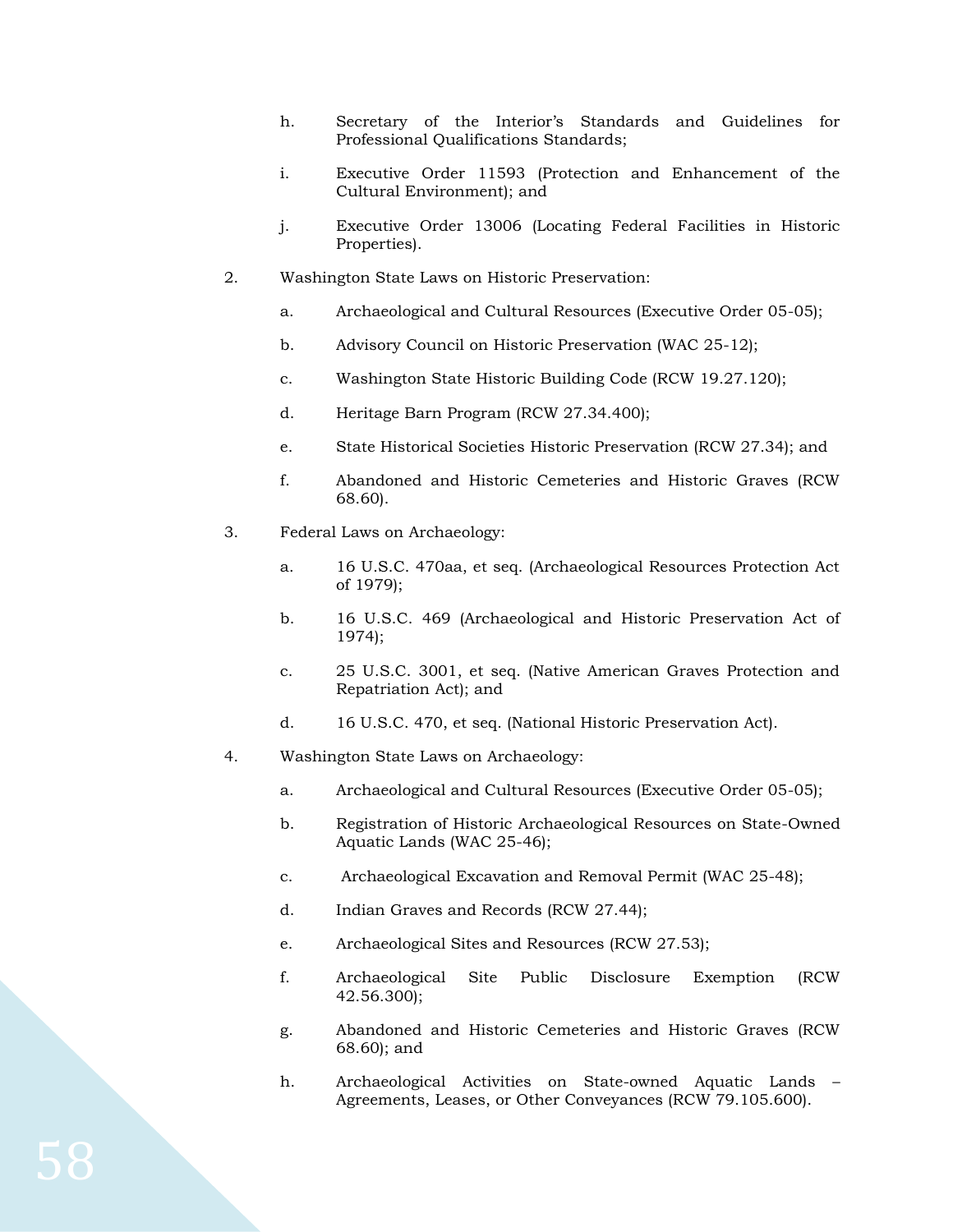- 5. City of Seattle Laws on Historic Preservation as listed below and historic districts that have been or may be designated by ordinance:
	- a. Chapter 23.66 (Pioneer Square and International Special Review Districts);
	- b. Chapter 25.12 (Landmarks Preservation);
	- c. Chapter 25.16 (Ballard Avenue Landmark District);
	- d. Chapter 25.20 (Columbia City Landmark District);
	- e. Chapter 25.21 (Fort Lawton Landmark District);
	- f. Chapter 25.22 (Harvard-Belmont Landmark District);
	- g. Chapter 25.24 (Pike Place Market Historical District); and
	- h. Chapter 25.32 (Table of Historical Landmarks).

(Ord. 124872, § 40, 2015; Ord. 123105, § 3, 2009.)

#### 22.805.080 MINIMUM REQUIREMENTS FOR FLOW CONTROL

- A. Applicability. The requirements of this subsection apply to the extent required in Section 22.805.050 to Section 22.805.060.
- B. Requirements. Flow control facilities shall be installed to the extent allowed by law and maintained pursuant to rules promulgated by the Director to receive flows from that portion of the site being developed. Post-development discharge determination must include flows from dewatering activities. All projects shall use on-site BMPs identified in Section 22.805.070.D to the maximum extent feasible to meet the minimum requirements. Flow control facilities that receive flows from less than that portion of the site being developed may be installed if the total new plus replaced impervious surface is less than 10,000 square feet, the project site uses only on-site BMPs to meet the requirement, and the on-site BMPs provides substantially equivalent environmental protection as facilities not using on-site BMPs that receive flows from all of the portion of the site being developed.
	- 1. Wetland Protection Standard. Protect the functions and values of wetlands and their buffers from all projects discharging stormwater directly or indirectly to them. The hydrologic conditions, vegetative community, and substrate characteristics of the wetlands shall be protected, and impacts caused by changes in water flows and pollutants shall be prevented. The introduction of sediment, heat and other pollutants and contaminants into wetlands shall be minimized through the selection, design, installation, and maintenance of temporary and permanent controls. The total volume of stormwater discharging into a wetland shall not be more than:
		- a. during a single precipitation event, 20 percent higher or lower than the pre-project volume, and
		- b. on a monthly basis, 15 percent higher or lower than the preproject volume.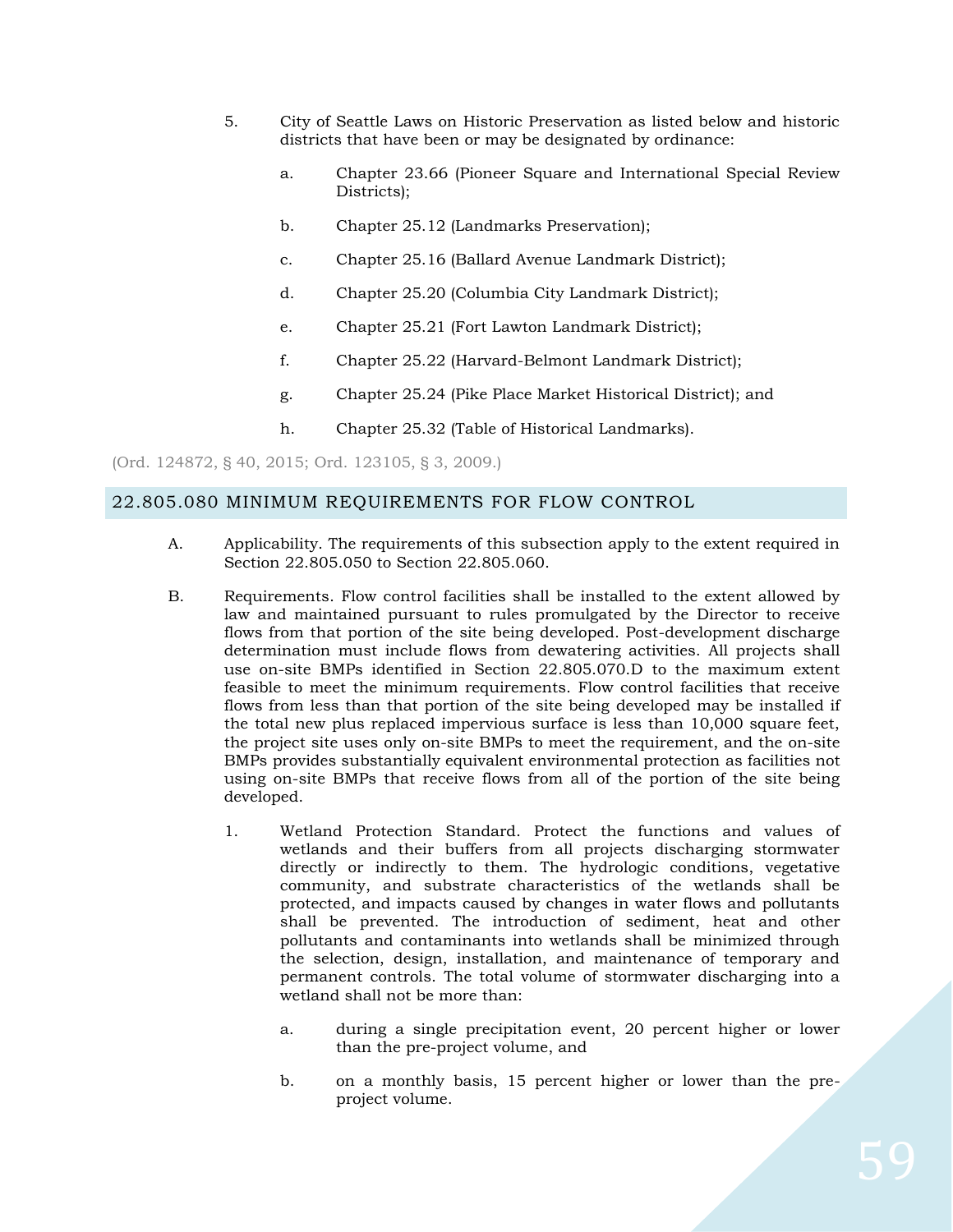Before authorizing new discharges to a wetland, alternative discharge locations shall be evaluated and infiltration options outside the wetland shall be maximized unless doing so will adversely impact the functions and values of the affected wetlands. If one or more of the flow control requirements contained in 22.805.080.B.2 through 22.805.080.B.4 also apply to the project, an analysis shall be conducted to ensure that the functions and values of the affected wetland are protected before implementing these flow control requirements. Projects triggering this requirement shall refer to Guide Sheets #1 through #3 presented in Appendix I-D of Ecology's Stormwater Management Manual for Western Washington (Ecology 2014) for additional guidance. Notwithstanding any provision in this subtitle, no net loss of wetland functions of values shall result from actions regulated by this subtitle.

- 2. Pre-developed Forested Standard. The post-development discharge durations shall match the discharge durations of a pre-developed forested condition for the range of pre-developed discharge rates from 50 percent of the 2-year peak flow to the 50-year peak flow.
- 3. Pre-developed Pasture Standard. The post-development discharge durations shall match the discharge durations of a pre-developed pasture condition for the range of pre-developed discharge rates from 50 percent of the 2-year peak flow to the 2-year peak flow.
- 4. Peak Control Standard. The post-development peak flow with a 4 percent annual probability (25-year recurrence flow) shall not exceed 0.4 cubic feet per second per acre. Additionally, the peak flow with a 50 percent annual probability (recurrence flow) shall not exceed 0.15 cubic feet per second per acre.
- C. Inspection and Maintenance Schedule. Temporary and permanent flow control facilities shall be inspected and maintained according to rules promulgated by the Director to keep these facilities in continuous working order.

(Ord. 124872, § 41, 2015; Ord. 123105, § 3, 2009.)

# 22.805.090 MINIMUM REQUIREMENTS FOR TREATMENT

- A. Applicability. The requirements of this subsection apply to the extent required in Section 22.805.050 to Section 22.805.060.
- B. Requirements. Water quality treatment facilities shall be installed to the extent allowed by law and maintained pursuant to rules promulgated by the Director to treat flows from the pollution-generating pervious and impervious surfaces on the site being developed. When stormwater flows from other areas, including non-pollution generating surfaces (e.g., roofs), dewatering activities, and off-site areas, cannot be separated or bypassed, treatment BMPs shall be designed for the entire area draining to the treatment facility. All projects shall use on-site BMPs identified in Section 22.805.070.D to the maximum extent feasible to meet the minimum requirements.
	- 1. Runoff Volume. Stormwater treatment facilities shall be designed based on the stormwater runoff volume from the contributing area or a peak flow rate as follows: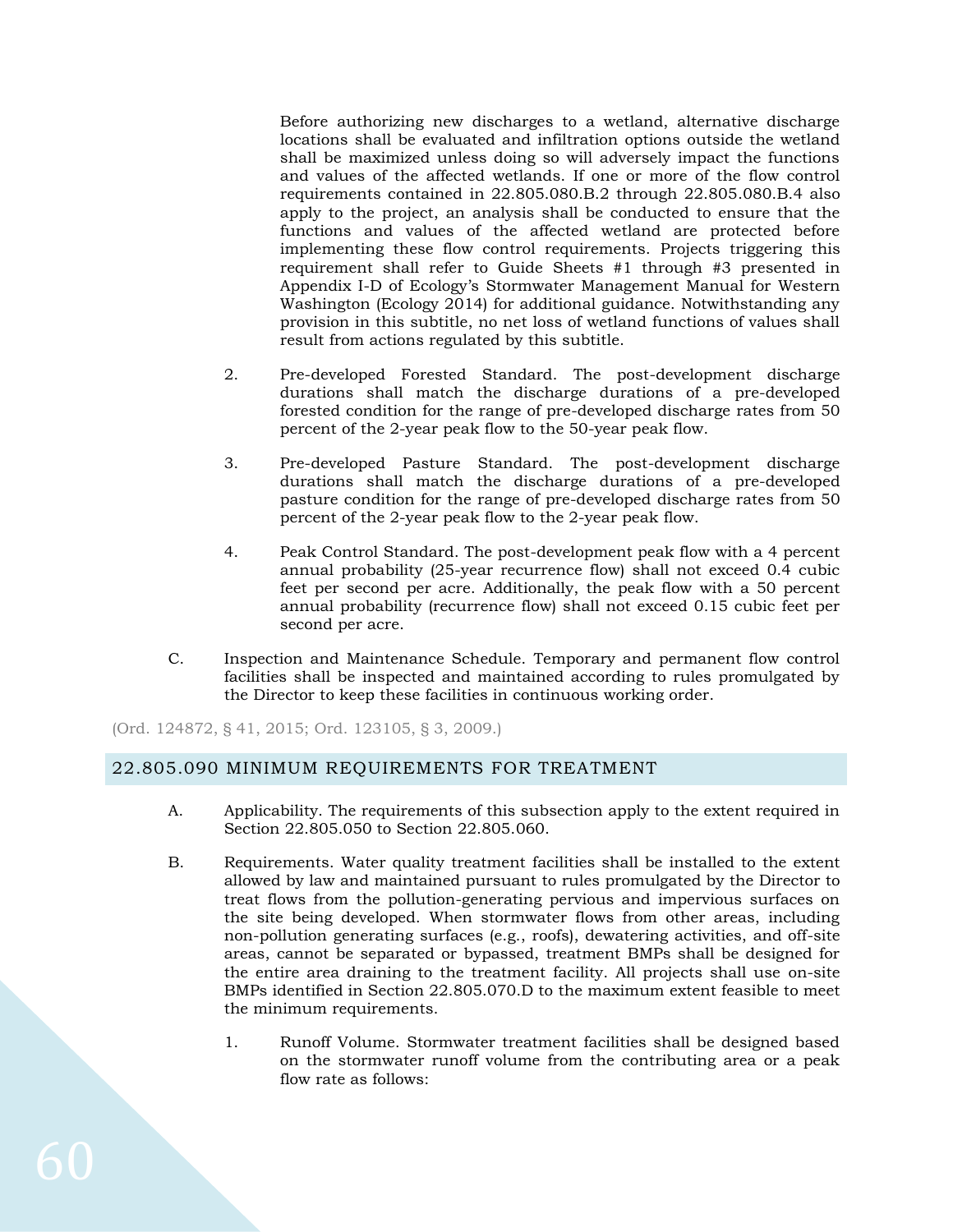- a. The daily runoff volume at or below which 91 percent of the total runoff volume for the simulation period occurs, as determined using an approved continuous model. It is calculated as follows:
	- 1) Rank the daily runoff volumes from highest to lowest.
	- 2) Sum all the daily volumes and multiply by 0.09.
	- 3) Sequentially sum daily runoff volumes, starting with the highest value, until the total equals 9 percent of the total runoff volume. The last daily value added to the sum is defined as the water quality design volume.
- b. Different design flow rates are required depending on whether a treatment facility will be located upstream or downstream of a detention facility:
	- 1) For facilities located upstream of detention or when detention is not required, the design flow rate is the flow rate at or below which 91 percent of the total runoff volume for the simulation period is treated, as determined using an approved continuous runoff model.
	- 2) For facilities located downstream of detention, the design flow rate is the release rate shall be the full 2-year release rate, as determined using an approved continuous runoff model.
- c. Infiltration facilities designed for water quality treatment must infiltrate 91 percent of the total runoff volume as determined using an approved continuous runoff model. To prevent the onset of anaerobic conditions, an infiltration facility designed for water quality treatment purposes must be designed to drain the water quality design treatment volume (the 91st percentile, 24-hour volume) within 48 hours.
- 2. Basic Treatment. A basic treatment facility shall be required for all projects. The requirements of subsection 22.805.090.B.3 (Oil Control Treatment), subsection 22.805.090.B.4 (Phosphorus Treatment), and subsection 22.805.090.B.5 (Enhanced Treatment) are in addition to this basic treatment requirement.
- 3. Oil Control Treatment. An oil control treatment facility shall be required for high-use sites, as defined in this subtitle.
- 4. Phosphorus Treatment. A phosphorus treatment facility shall be required for projects discharging into nutrient-critical receiving waters.
- 5. Enhanced Treatment. An enhanced treatment facility for reducing concentrations of dissolved metals shall be required for projects that discharge, directly or through conveyance systems, to fresh waters designated for aquatic life use or having an existing aquatic life use, or that use infiltration strictly for flow control (not treatment) and discharge within one-quarter mile of fresh waters designated for aquatic life use or having an existing aquatic life use, if the project meets one of the following criteria: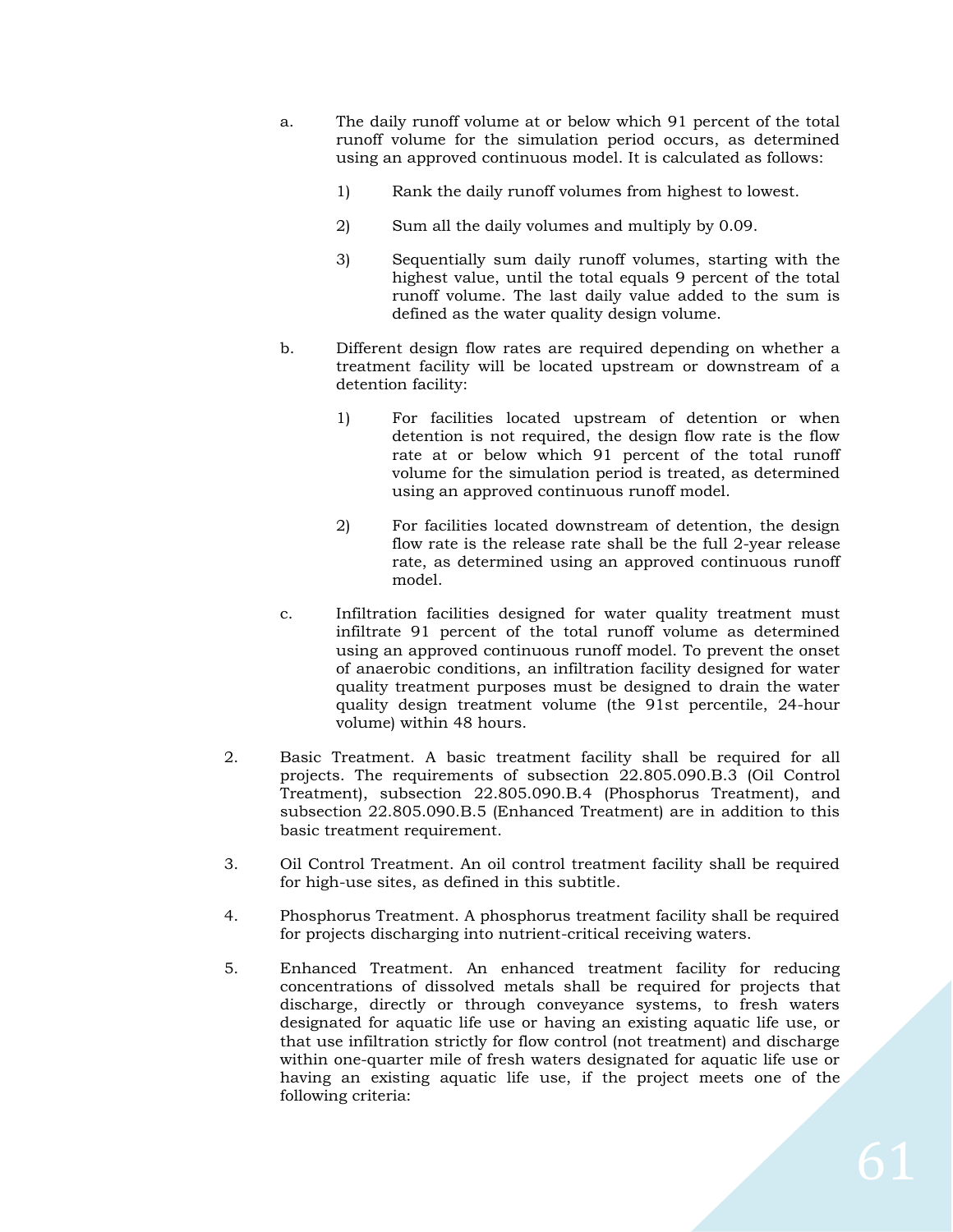- a. For a parcel-based project, the site is an industrial, commercial, or multi-family project.
- b. For a roadway project, the site is either:
	- 1) A fully controlled or a partially controlled limited access highway with Annual Average Daily Traffic counts of 15,000 or more; or
	- 2) Any other road with an Annual Average Daily Traffic count of 7,500 or greater.
- 6. Discharges to Groundwater. Direct discharge of untreated drainage water from pollution-generating hard surfaces to groundwater is prohibited.
- C. Inspection and Maintenance Schedule. Temporary and permanent treatment facilities shall be inspected and maintained according to rules promulgated by the Director to keep these facilities in continuous working order.

(Ord. 124872, § 42, 2015; Ord. 123105, § 3, 2009.)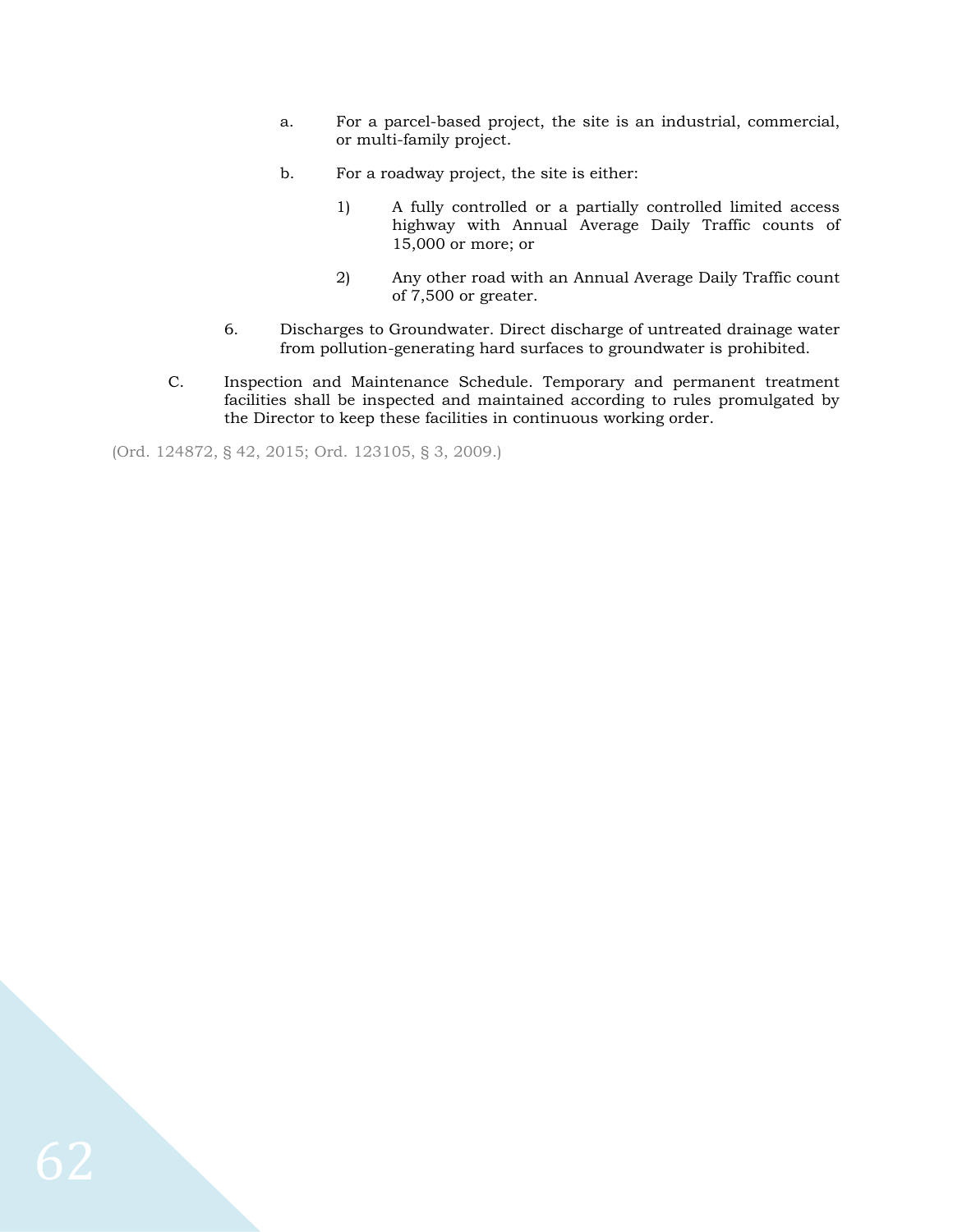#### 22.807.010 GENERAL

- A. No discharge from a site, real property, or drainage facility, directly or indirectly to a public drainage system, private drainage system, or a receiving water within or contiguous to Seattle city limits, may cause or contribute to a prohibited discharge or a known or likely violation of water quality standards in the receiving water or a known or likely violation of the City's municipal stormwater NPDES permit.
- B. Every permit issued to implement this subtitle shall contain a performance standard requiring that no discharge from a site, real property, or drainage facility, directly or indirectly to a public drainage system, private drainage system, or a receiving water within or contiguous to Seattle city limits, cause or contribute to a prohibited discharge or a known or likely violation of water quality standards in the receiving water or a known or likely violation of the City's municipal stormwater NPDES permit.

(Ord. 123105, § 3, 2009.)

# 22.807.020 DRAINAGE CONTROL REVIEW AND APPLICATION REQUIREMENTS

- A. Thresholds for Drainage Control Review. Drainage control review and approval shall be required for any of the following:
	- 1. Standard drainage control review and approval shall be required for the following:
		- a. Any land disturbing activity encompassing an area of 750 square feet or more;
		- b. Applications for either a master use permit or building permit that includes the cumulative addition of 750 square feet or more of land disturbing activity and/or new and replaced impervious surface;
		- c. Applications for which a grading permit or approval is required pursuant to Chapter 22.170;
		- d. Applications for street use permits for the cumulative addition of 750 square feet or more of new and replaced impervious surface and land disturbing activity;
		- e. City public works projects or construction contracts, including contracts for day labor and other public works purchasing agreements, for the cumulative addition of 750 square feet or more of new and replaced impervious surface and/or land disturbing activity to the site, except for projects in a City-owned right-of-way and except for work performed for the operation and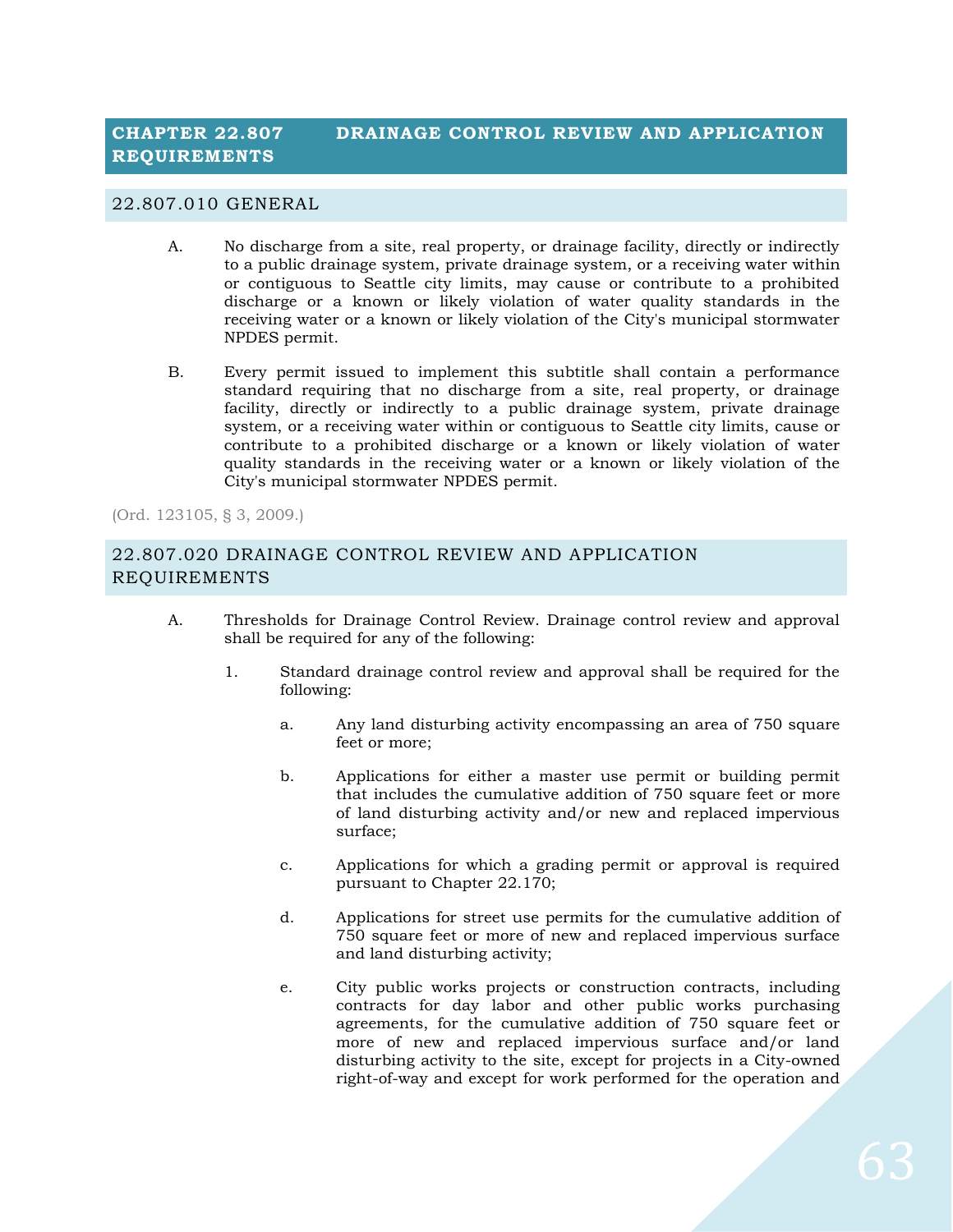maintenance of park lands under the control or jurisdiction of the Department of Parks and Recreation;

- f. Permit approvals and contracts that include any new or replaced impervious surface or any land disturbing activity on a site deemed a potentially hazardous location, as specified in Section 22.800.050 (Potentially Hazardous Locations);
- g. Permit approvals that include any new impervious surface in a Category I peat settlement-prone area delineated pursuant to Section 25.09.020;
- h. Whenever an exception to a requirement set forth in this Subtitle VIII or in a rule promulgated under this Subtitle VIII is desired, whether or not review and approval would otherwise be required, including, but not limited to, alteration of natural drainage patterns or the obstruction of watercourses; or
- i. Whenever roadway project infeasibility pursuant to subsection 22.805.060.E is applied, whether or not review and approval would otherwise be required.
- 2. Large project drainage control review and approval shall be required for projects that include:
	- a. 5,000 square feet or more of new plus replaced hard surface;
	- b. 1 acre or more of land disturbing activity;
	- c. Conversion of 3/4 acres or more of vegetation to lawn or landscaped area; or
	- d. Conversion of 2.5 acres or more of native vegetation to pasture.
- 3. The City may, by interagency agreement signed by the Directors of SPU and SDCI, waive the drainage and erosion control permit and document requirements for property owned by public entities, when discharges for the property do not enter the public drainage system or the public combined sewer system. Whether or not the public entities are required to obtain permits or submit documents, such entities are subject to the substantive requirements of this subtitle, unless exceptions are granted as set forth in Section 22.800.040.
- B. Submittal Requirements for Drainage Control Review and Approval.
	- 1. Information Required for Standard Drainage Control Review. The following information shall be submitted to the Director for all projects for which drainage control review is required.
		- a. Site Plan. A site plan shall be submitted to the Director.
		- b. Standard Drainage Control Plan. A drainage control plan shall be submitted to the Director. Standard designs for drainage control facilities as set forth in rules promulgated by the Director may be used. For a project with no accessible offsite discharge point, the drainage control plan shall be prepared by a licensed civil engineer in accordance with standards adopted by the Director.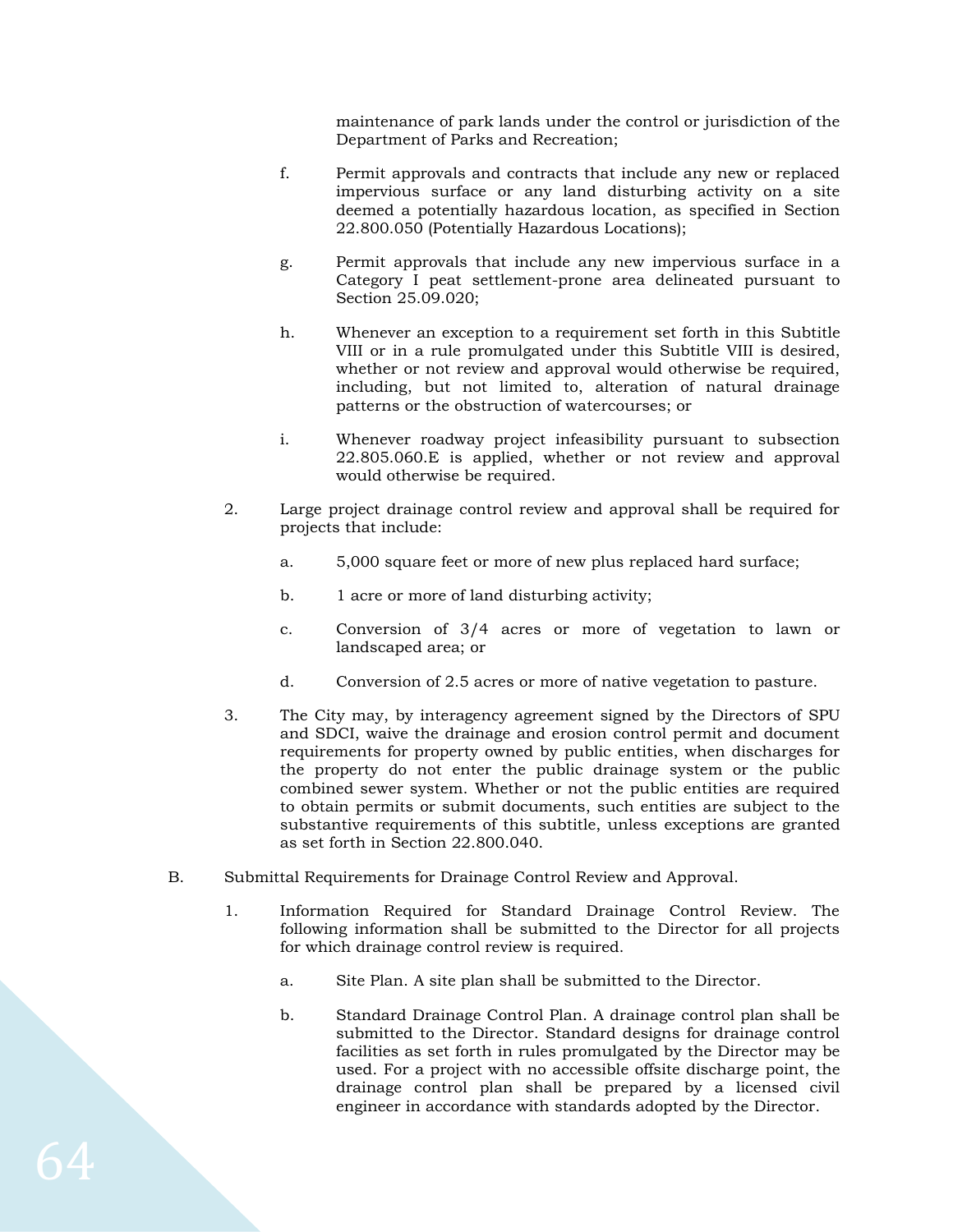- c. Construction Stormwater Control Plan. A construction stormwater control plan demonstrating controls sufficient to determine compliance with subsection 22.805.020.D shall be submitted. The Director may approve a checklist in place of a plan, pursuant to rules promulgated by the Director.
- d. Memorandum of Drainage Control. The owner(s) of the site shall sign a "memorandum of drainage control" that has been prepared by the Director of SPU. Completion of the memorandum shall be a condition precedent to issuance of any permit or approval for which a drainage control plan is required. The applicant shall file the memorandum of drainage control with the King County Recorder's Office so as to become part of the King County real property records. The applicant shall give the Director of SPU proof of filing of the memorandum. The memorandum shall not be required when the drainage control facility will be owned and operated by the City. A memorandum of drainage control shall include:
	- 1) The legal description of the site;
	- 2) A summary of the terms of the drainage control plan, including any known limitations of the drainage control facilities, and an agreement by the owners to implement those terms;
	- 3) An agreement that the owner(s) shall inform future purchasers and other successors and assignees of the existence of the drainage control facilities and other elements of the drainage control plan, the limitations of the drainage control facilities, and of the requirements for continued inspection and maintenance of the drainage control facilities;
	- 4) The side sewer permit number and the date and name of the permit or approval for which the drainage control plan is required;
	- 5) Permission for the City to enter the property for inspection, monitoring, correction, and abatement purposes;
	- 6) An acknowledgment by the owner(s) that the City is not responsible for the adequacy or performance of the drainage control plan, and a waiver of any and all claims against the City for any harm, loss, or damage related to the plan, or to drainage or erosion on the property, except for claims arising from the City's sole negligence; and
	- 7) The owner(s)' signatures acknowledged by a notary public.
- e. Submittals identified by rule. Additional information shall be submitted to the Director to comply with the requirements of this subtitle and rules promulgated hereunder and to accomplish the purposes of this subtitle.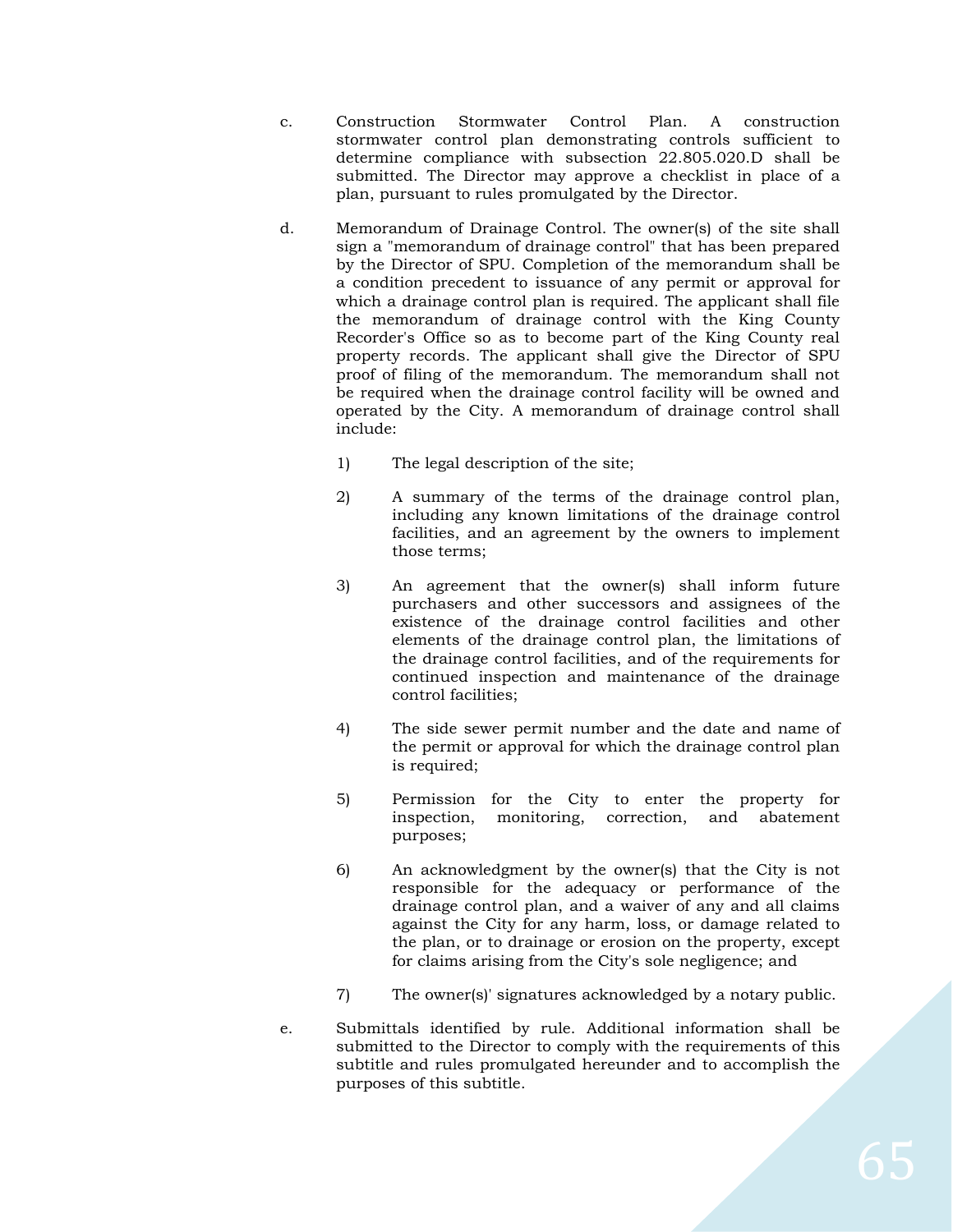- 2. Information Required for Large Project Drainage Control Review. In addition to the submittal requirements for standard drainage control review, the following information is required for large projects:
	- a. Comprehensive Drainage Control Plan. A comprehensive drainage control plan, in lieu of a standard drainage control plan, to comply with the requirements of this subtitle and rules promulgated hereunder and to accomplish the purposes of this subtitle shall be submitted with the permit application. It shall be prepared by a licensed civil engineer in accordance with standards adopted by the Director.
	- b. Inspection and Maintenance Schedule. A schedule shall be submitted that provides for inspection of temporary and permanent flow control facilities, treatment facilities, and source controls to comply with Section 22.805.070 (Minimum Requirements for On-site Stormwater Management), Section 22.805.080 (Minimum Requirements for Flow Control), and Section 22.805.090 (Minimum Requirements for Treatment).
	- c. Construction Stormwater Control Plan. A construction stormwater control plan prepared in accordance with subsection 22.805.020.D shall be submitted.
- 3. Applications for drainage control review and approval shall be prepared and submitted in accordance with provisions of this subsection, with Chapter 21.16 (Side Sewer Code), and with associated rules and regulations adopted jointly by the Directors of SDCI and SPU.
- 4. The Director may require additional information necessary to adequately evaluate applications for compliance with the requirements and purposes of this subtitle and other laws and regulations, including, but not limited to, Chapter 25.09 (Regulations for Environmentally Critical Areas). The Director may also require appropriate information about adjoining properties that may be related to, or affected by, the drainage control proposal in order to evaluate effects on the adjacent property. This additional information may be required as a precondition for permit application review and approval.
- C. Authority to Review. The Director may approve those plans that comply with the provisions of this Subtitle VIII and rules promulgated hereunder, and may place conditions upon the approval in order to assure compliance with the provisions of this subtitle. Submission of the required drainage control application information shall be a condition precedent to the processing of any of the abovelisted permits. Approval of drainage control shall be a condition precedent to issuance of any of the above-listed permits. The Director may review and inspect activities subject to this Subtitle VIII and may require compliance regardless of whether review or approval is specifically required by this subsection 22.807.020.C. The Director may disapprove plans that do not comply with the provisions of this Subtitle VIII and rules promulgated hereunder. Disapproved plans shall be returned to the applicant, who may correct and resubmit the plans.

(Ord. 124919 § 97, 2015; Ord. 124872, § 43, 2015; Ord. 124105, § 8, 2013; Ord. 123105, § 3, 2009.)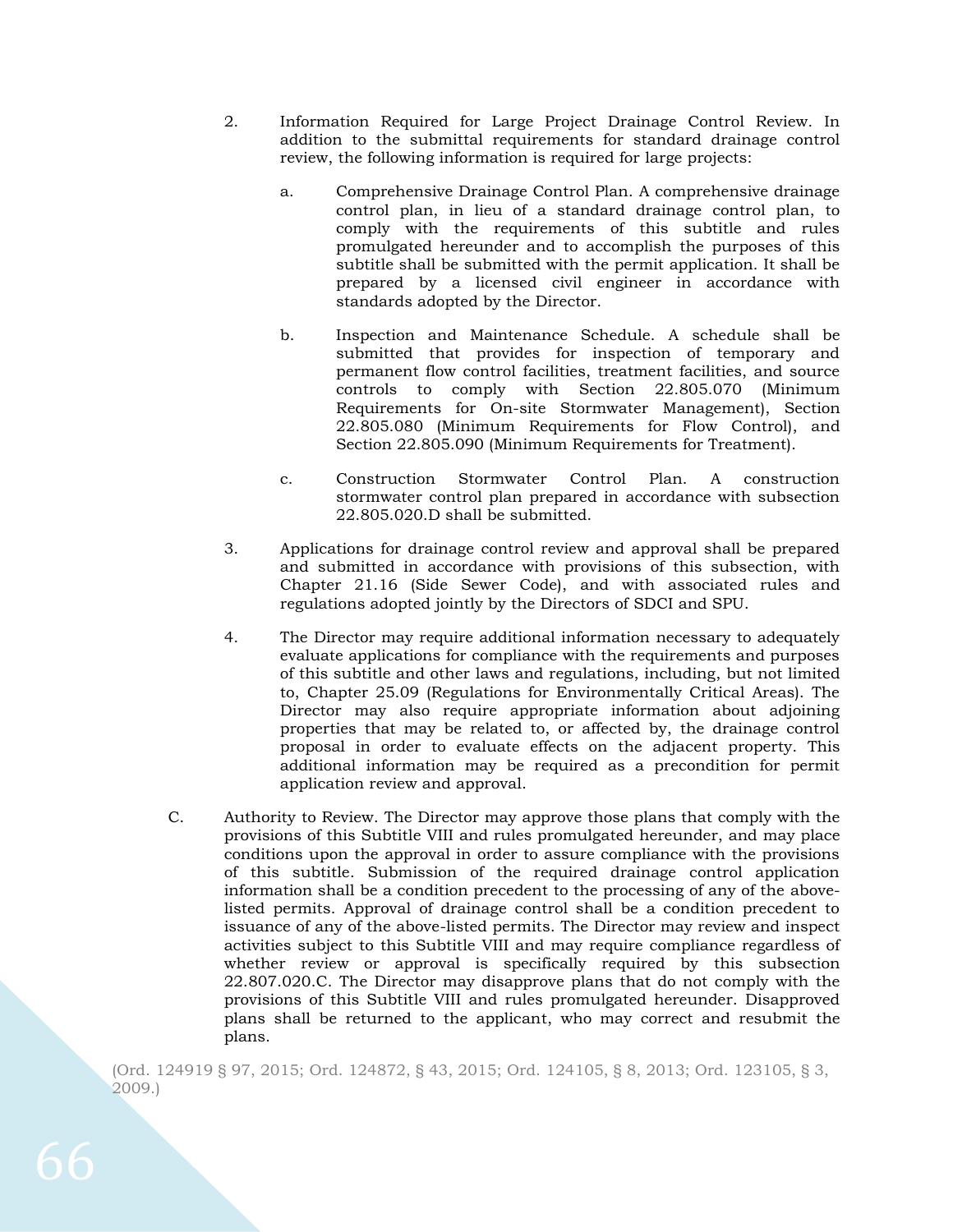#### 22.807.090 MAINTENANCE AND INSPECTION

- A. Responsibility for Maintenance and Inspection. The owner and other responsible parties shall maintain drainage control facilities, source controls, and other facilities required by this subtitle and by rules adopted hereunder to keep these facilities in continuous working order. The owner and other responsible parties shall inspect permanent drainage control facilities, temporary drainage control facilities, and other temporary best management practices or facilities on a schedule consistent with this subtitle and sufficient for the facilities to function at design capacity. The Director may require the responsible party to conduct more frequent inspections and/or maintenance when necessary to ensure functioning at design capacity. The owner(s) shall inform future purchasers and other successors and assignees to the property of the existence of the drainage control facilities and the elements of the drainage control plan, the limitations of the drainage control facilities, and the requirements for continued inspection and maintenance of the drainage control facilities.
- B. Inspection by City. The Director of SPU may establish inspection programs to evaluate and, when required, enforce compliance with the requirements of this subtitle and accomplishment of its purposes. Inspection programs may be established on any reasonable basis, including, but not limited to: routine inspections; random inspections; inspections based upon complaints or other notice of possible violations; inspection of drainage basins or areas identified as higher than typical sources of sediment or other contaminants or pollutants; inspections of businesses or industries of a type associated with higher than usual discharges of contaminants or pollutants or with discharges of a type more likely than the typical discharge to cause violations of state or federal water or sediment quality standards or the City's NPDES stormwater permit; and joint inspections with other agencies inspecting under environmental or safety laws. Inspections may include, but are not limited to: reviewing maintenance and repair records; sampling discharges, surface water, groundwater, and material or water in drainage control facilities; and evaluating the condition of drainage control facilities and other best management practices.
- C. Entry for Inspection and Abatement Purposes.
	- 1. New Installations and Connections. When any new drainage control facility is installed on private property, and when any new connection is made between private property and a public drainage system, sanitary sewer or combined sewer, the property owner shall grant, pursuant to subsection 22.807.020.B.1.c (Memorandum of Drainage Control), the City the right to enter the property at reasonable times and in a reasonable manner pursuant to an inspection program established pursuant to subsection 22.807.090.B, and to enter the property when the City has a reasonable basis to believe that a violation of this subtitle is occurring or has occurred, and to enter when necessary for abatement of a public nuisance or correction of a violation of this subtitle.
	- 2. Existing Real Property and Discharges. Owners of property with existing discharges or land uses subject to this subtitle who are not installing a new drainage control facility or making a new connection between private property and a public drainage system, sanitary sewer, or combined sewer shall have the option to execute a permission form for the purposes described above when provided with the form by the Director of **SPU.**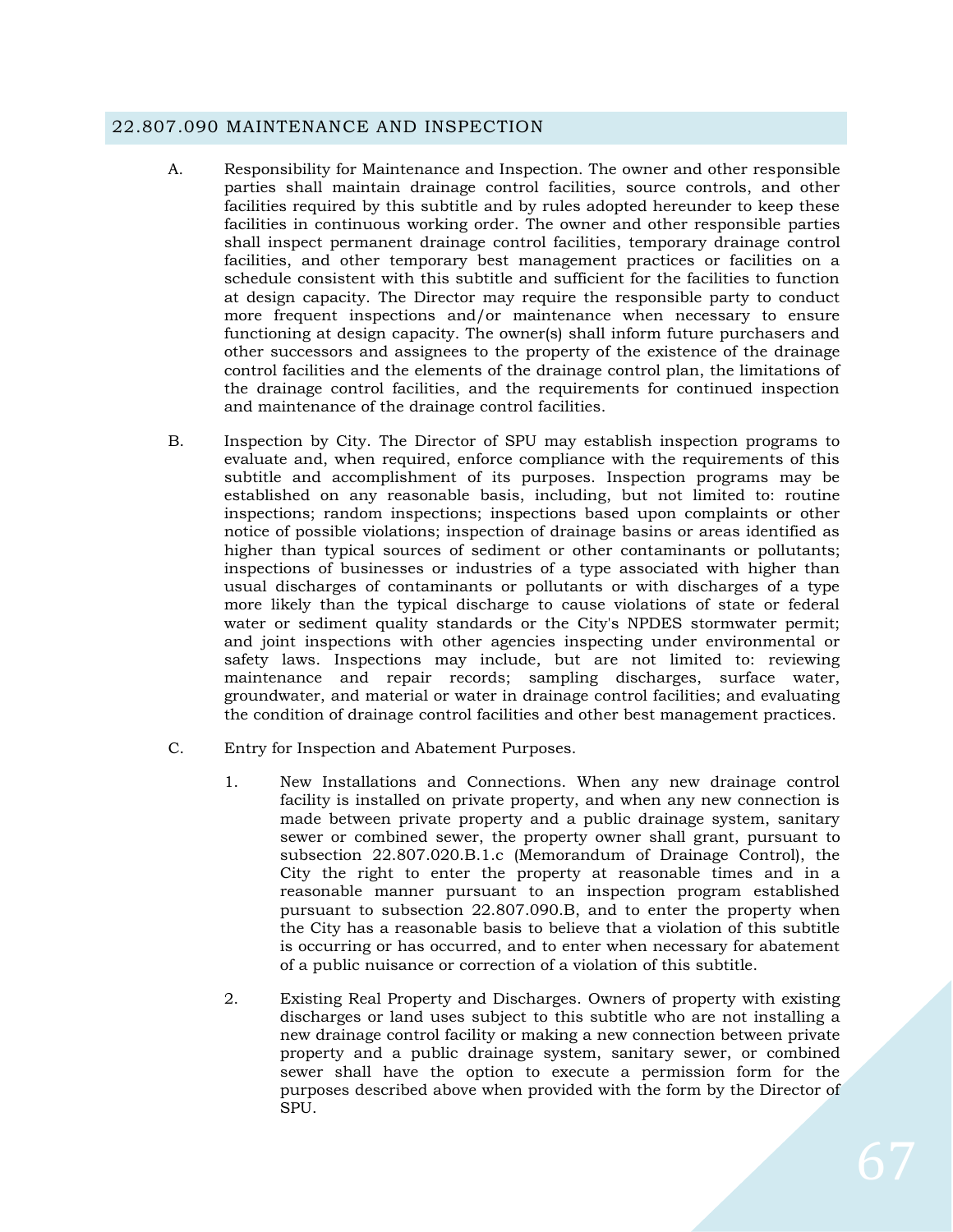(Ord. 124872, § 44, 2015; Ord. 123105, § 3, 2009.)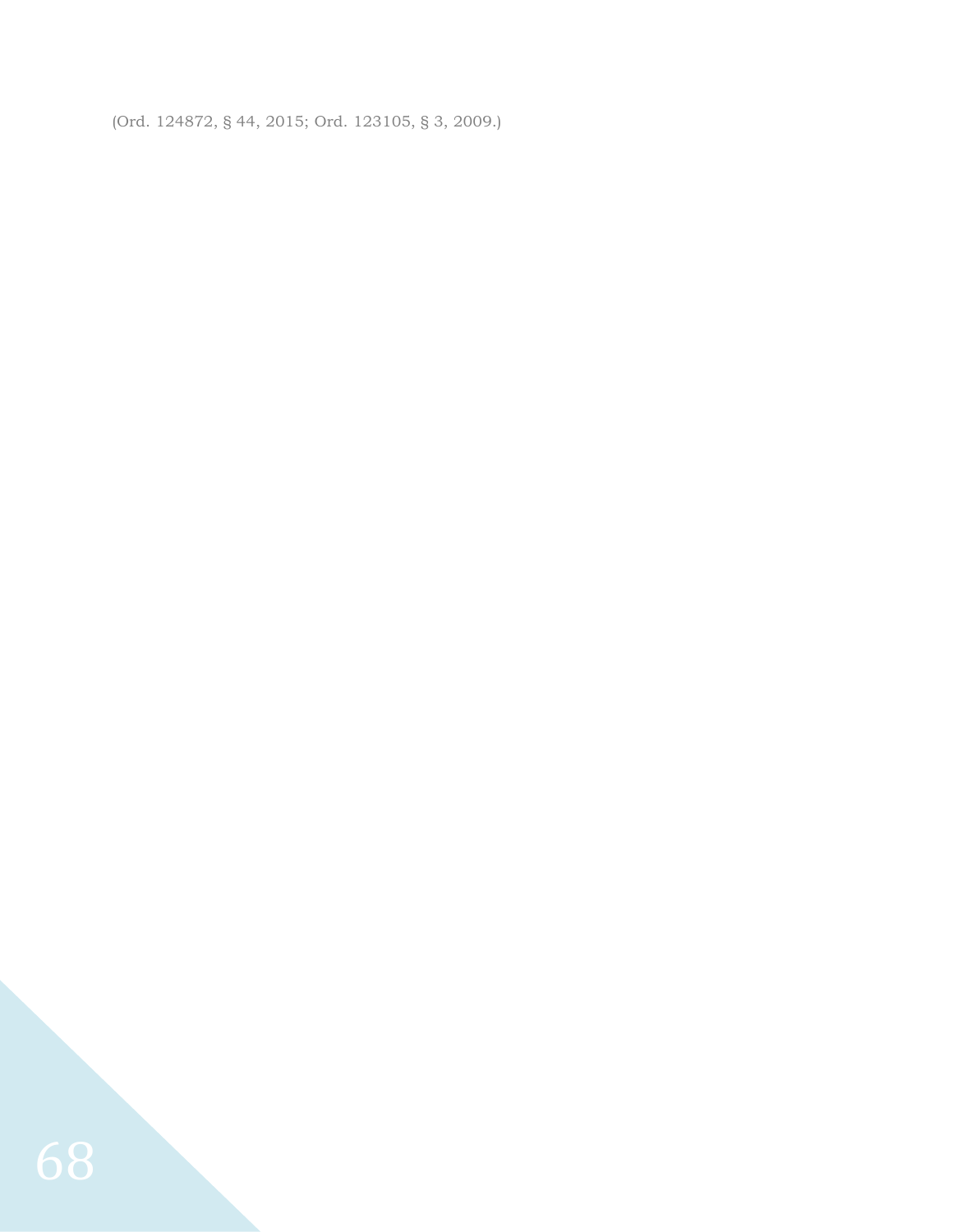# **CHAPTER 22.808 STORMWATER CODE ENFORCEMENT**

#### 22.808.010 VIOLATIONS

- A. Civil Violations
	- 1. The following are civil violations of this subtitle, subject to a maximum civil penalty of up to \$5,000 per day for each violation.
		- a. General. It is a violation to not comply with any requirement of, or to act in a manner prohibited by, this subtitle, or a permit, approval, rule, manual, order, Notice of Violation or Voluntary Compliance Agreement issued pursuant to this subtitle;
		- b. Aiding and Abetting. It is a violation to aid, abet, counsel, encourage, commend, incite, induce, hire or otherwise procure another person to violate this subtitle;
		- c. Alteration of Existing Drainage. It is a violation to alter existing drainage patterns which serve a tributary area of more than one acre without authorization or approval by the Director;
		- d. Obstruction of Watercourse or Public Drainage System. It is a violation to obstruct a watercourse or public drainage system without authorization or approval by the Director;
		- e. Dangerous Condition. It is a violation to allow to exist, or cause or contribute to, a condition of a drainage control facility, or condition related to grading, drainage water, drainage or erosion that is likely to endanger the public health, safety or welfare, the environment, or public or private property;
		- f. Interference. It is a violation for any person to interfere with or impede the correction of any violation, or compliance with any Notice of Violation, emergency order, stop work order, or the abatement of any nuisance;
		- g. Piecemeal of Projects. It is a violation for any person to knowingly divide a larger project into a set of smaller projects specifically for the purpose of avoiding minimum requirements;
		- h. Altering a Posted Order. It is a violation for any person to remove, obscure, or mutilate any posted order of the Director, including a stop work or emergency order; and
		- i. Continuing Work. It is a violation for any work to be done after service or posting of a stop work order, except work necessary to perform the required corrective action, until authorization is given by the Director.
- B. Criminal Violations
	- 1. The following are criminal violations, punishable upon conviction by a fine of not more than \$5,000 per violation or imprisonment for each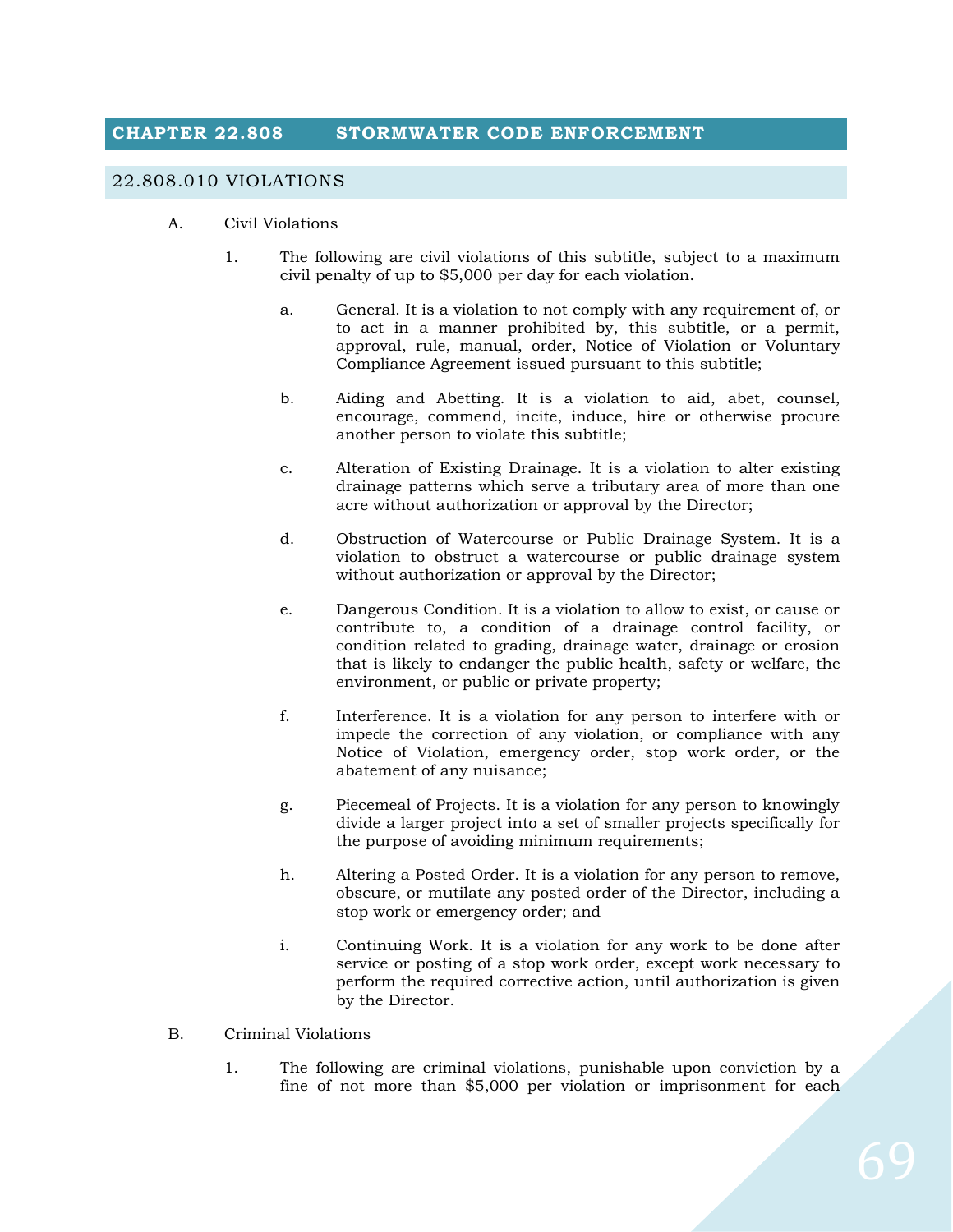violation for not more than 360 days, or both such fine and imprisonment:

- a. Failing to comply with a Notice of Violation or Director's order issued pursuant to this subtitle;
- b. Failing to comply with a court order;
- c. Tampering with or vandalizing any part of a drainage control facility or other best management practice, a public or private drainage system, monitoring or sampling equipment or records, or notices posted pursuant to this subtitle; and
- d. Anyone violating this subtitle who has had a judgment, final Director's order, or Director's review decision against them for a prior violation of this subtitle in the preceding five years.

(Ord. 124872, § 45, 2015; Ord. 123105, § 4, 2009.)

### 22.808.020 LIABILITY AND DEFENSES OF RESPONSIBLE PARTIES

- A. Who Must Comply. It is the specific intent of this subtitle to place the obligation of complying with its requirements upon the responsible parties, as defined in subsection 22.801.190. The City and its agencies are intended to have the same obligation for compliance when the City is a responsible party. No provision of this subtitle is intended to impose any other duty upon the City or any of its officers or employees.
	- 1. Joint and Several Liability. Each responsible party is jointly and severally liable for a violation of this subtitle. The Director may take enforcement action, in whole or in part, against any responsible party. All applicable civil penalties may be imposed against each responsible party.
	- 2. Allocation of Damages. In the event enforcement action is taken against more than one responsible party, recoverable damages, costs, and expenses may be allocated among the responsible parties by the court based upon the extent to which each responsible party's acts or omissions caused the violation. If this factor cannot be determined the court may consider:
		- a. Awareness of the violation;
		- b. Ability to correct the violation;
		- c. Ability to pay the damages, costs, and expenses;
		- d. Cooperation with government agencies;
		- e. Degree to which any impact or threatened impact on water or sediment quality, human health, the environment, or public or private property is related to acts or omissions by each responsible party;
		- f. Degree to which the responsible parties made good-faith efforts to avoid a violation or to mitigate its consequences; and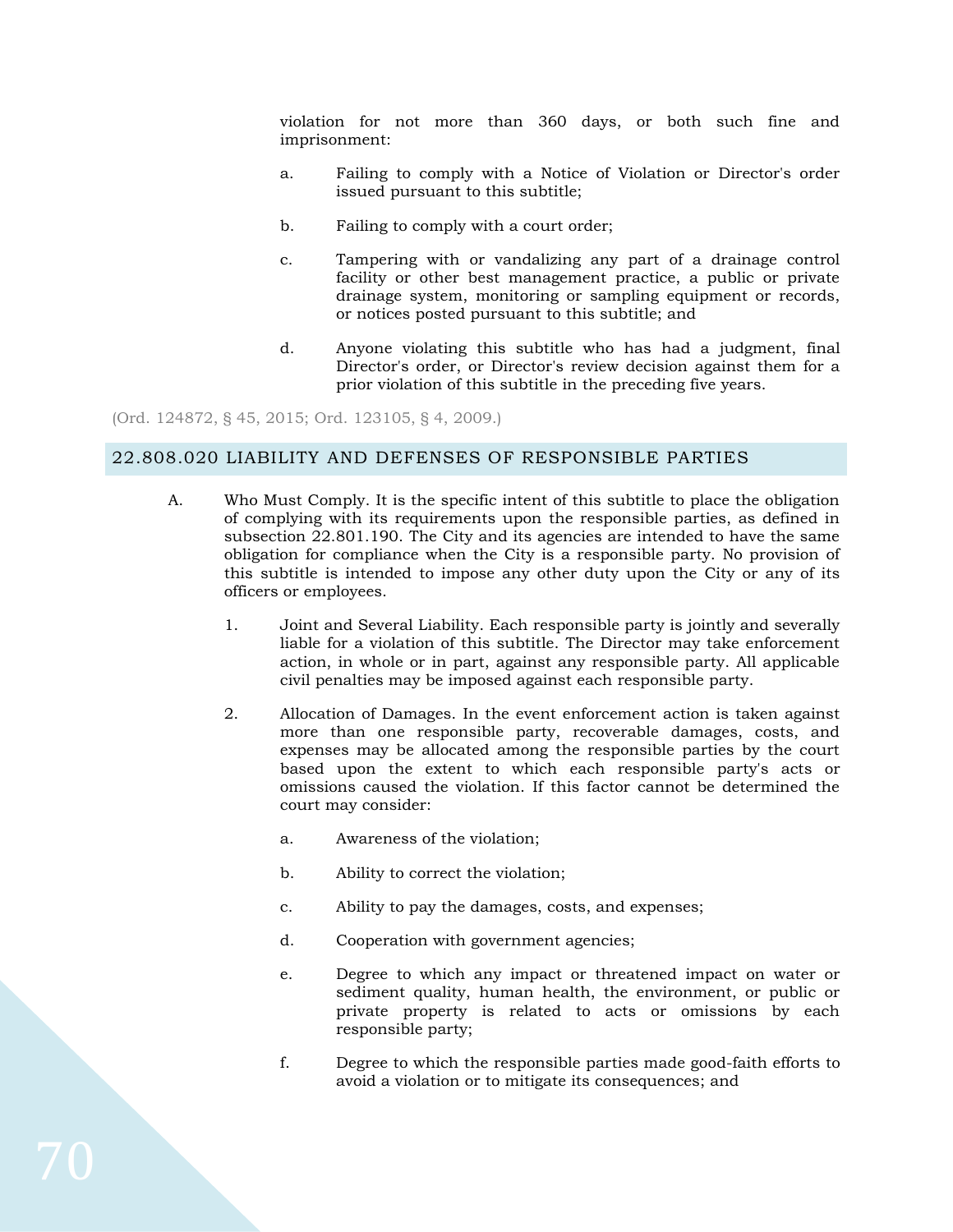- g. Other equitable factors.
- B. Defenses. A responsible party shall not be liable under this subtitle when the responsible party proves, by a preponderance of the evidence, one of the following:
	- 1. The violation was caused solely by an act of God;
	- 2. The violation was caused solely by another responsible party over whom the defending responsible party had no authority or control and the defending responsible party could not have reasonably prevented the violation;
	- 3. The violation was caused solely by a prior owner or occupant when the defending responsible party took possession of the property without knowledge of the violation, after using reasonable efforts to identify violations. But, the defending responsible party shall be liable for all continuing, recurrent, or new violations after becoming the owner or occupant; or
	- 4. The responsible party implemented and maintained all appropriate drainage control facilities, treatment facilities, flow control facilities, erosion and sediment controls, source controls, and best management practices identified in rules promulgated by the Director or in manuals published by Ecology, or as otherwise identified and required of the responsible party by the Director in writing.

(Ord. 124872, § 46, 2015; Ord. 123105, § 4, 2009.)

#### 22.808.025 RIGHT OF ENTRY FOR ENFORCEMENT

With the consent of the owner or occupant of a building, premises, or property, or pursuant to a lawfully issued warrant, the Director may enter a building, premises, or property at any reasonable time to perform the duties imposed by this code.

(Ord. 123105, § 4, 2009.)

#### 22.808.030 ENFORCEMENT ACTIONS

- A. Investigation. The Director may investigate any site where there is reason to believe that there may be a failure to comply with the requirements of this subtitle.
- B. Notice of Violation
	- 1. Issuance. The Director is authorized to issue a Notice of Violation to a responsible party whenever the Director determines that a violation of this subtitle has occurred or is occurring. The Notice of Violation shall be considered an order of the Director.
	- 2. Contents
		- a. The Notice of Violation shall include the following information:
			- 1) A description of the violation and the action necessary to correct it;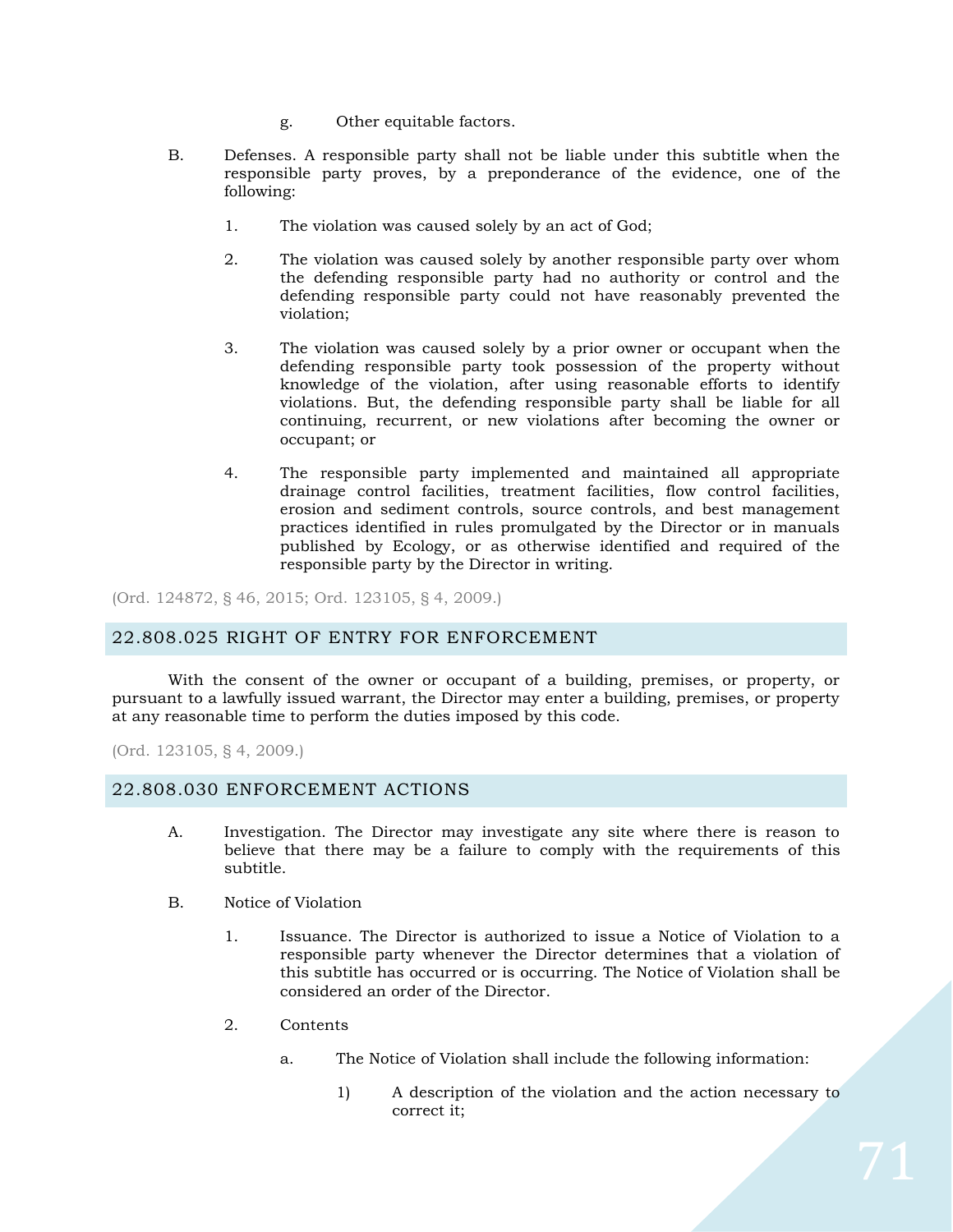- 2) The date of the notice; and
- 3) A deadline by which the action necessary to correct the violation must be completed.
- b. A Notice of Violation may be amended at any time to correct clerical errors, add citations of authority, or modify required corrective action.
- 3. Service. The Director shall serve the notice upon a responsible party either by personal service, by first-class mail, or by certified mail return receipt requested, to the party's last known address. If by first-class mail, service shall be deemed complete upon the third day following the day upon which the notice is placed in the mail, or if the third day falls on a Saturday, Sunday or legal holiday, then on the next day following that is not a Saturday, Sunday or legal holiday. If the address of the responsible party cannot be found after a reasonable search, the notice may be served by posting a copy of the notice at a conspicuous place on the property. Alternatively, if the whereabouts of the responsible party is unknown and cannot be ascertained in the exercise of reasonable diligence, and the Director makes an affidavit to that effect, then service may be accomplished by publishing the notice once each week for two consecutive weeks in the City official newspaper.
- 4. Nothing in this subtitle shall be deemed to obligate or require the Director to issue a Notice of Violation or order prior to the initiation of enforcement action by the City Attorney's Office pursuant to subsection 22.808.030.E.
- C. Stop Work and Emergency Orders
	- 1. Stop Work Order. The Director may order work on a site stopped when the Director determines it is necessary to do so in order to obtain compliance with or to correct a violation of any provision of this subtitle or rules promulgated hereunder, or to correct a violation of a permit or approval granted under this subtitle.
		- a. The stop work notice shall contain the following information:
			- 1) A description of the violation; and
			- 2) An order that the work be stopped until corrective action has been completed and approved by the Director.
		- b. The stop work order shall be personally served on the responsible party or posted conspicuously on the premises.
	- 2. Emergency Order
		- a. The Director may order a responsible party to take emergency corrective action and set a schedule for compliance and/or may require immediate compliance with an emergency order to correct when the Director determines that it is necessary to do so in order to obtain immediate compliance with or to correct a violation of any provision of this subtitle, or to correct a violation of a permit or approval granted under this subtitle.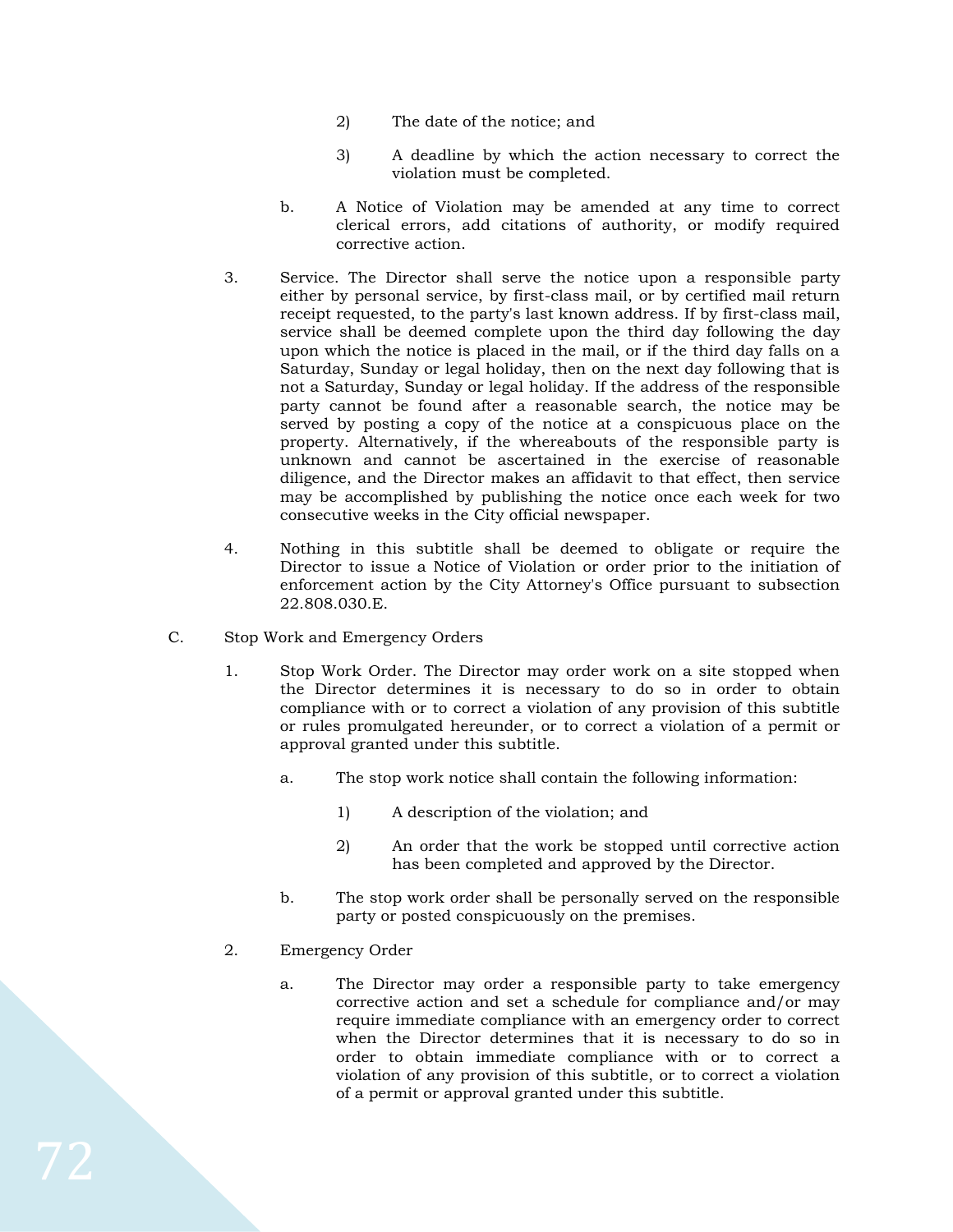- b. An emergency order shall be personally served on the responsible party or posted conspicuously on the premises.
- c. The Director is authorized to enter any property to investigate and correct a condition associated with grading, drainage, erosion control, drainage water, or a drainage control facility when it reasonably appears that the condition creates a substantial and present or imminent danger to the public health, safety or welfare, the environment, or public or private property. The Director may enter property without permission or an administrative warrant in the case of an extreme emergency placing human life, property, or the environment in immediate and substantial jeopardy which requires corrective action before either permission or an administrative warrant can be obtained. The cost of such emergency corrective action shall be collected as set forth in subsection 22.808.060.
- 3. Director's Review of Stop Work and Emergency Order. A stop work order or emergency order shall be final and not subject to a Director's review.
- D. Review by Director.
	- 1. A Notice of Violation, Director's order, or invoice issued pursuant to this subtitle shall be final and not subject to further appeal unless an aggrieved party requests in writing a review by the Director within ten business days after service of the Notice of Violation, order or invoice. When the last day of the period so computed is a Saturday, Sunday, or federal or City holiday, the period shall run until 5 p.m. on the next business day.
	- 2. Following receipt of a request for review, the Director shall notify the requesting party, any persons served the Notice of Violation, order or invoice, and any person who has requested notice of the review, that the request for review has been received by the Director. Additional information for consideration as part of the review shall be submitted to the Director no later than 15 business days after the written request for a review is mailed.
	- 3. The Director will review the basis for issuance of the Notice of Violation, order, or invoice and all information received by the deadline for submission of additional information for consideration as part of the review. The Director may request clarification of information received and a site visit. After the review is completed, the Director may:
		- a. Sustain the Notice of Violation, order, or invoice;
		- b. Withdraw the Notice of Violation, order, or invoice;
		- c. Continue the review to a date certain for receipt of additional information; or
		- d. Modify or amend the Notice of Violation, order, or invoice.
	- 4. The Director's decision shall become final and is not subject to further administrative appeal.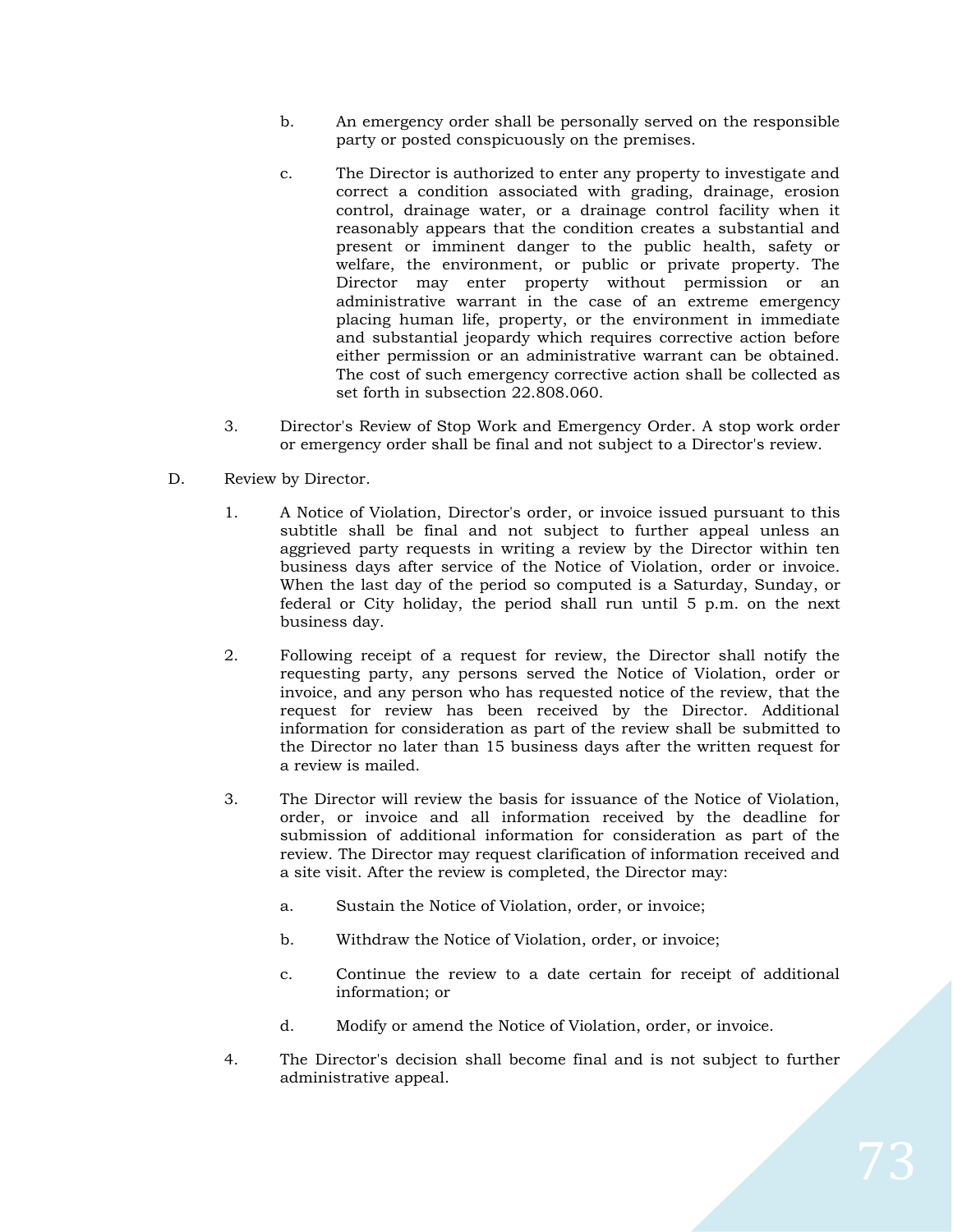- E. Referral to City Attorney for Enforcement. If a responsible party fails to correct a violation or pay a penalty as required by a Notice of Violation, or fails to comply with a Director's order, the Director may refer the matter to the City Attorney's Office for civil or criminal enforcement action. Civil actions to enforce this subtitle shall be exclusively in Municipal Court.
- F. Appeal to Superior Court. Because civil actions to enforce Title 22 are brought exclusively in Municipal Court, notices of violation, orders, and all other actions made under this subtitle are not subject to judicial review under chapter 36.70C RCW. Instead, final decisions of the Municipal Court on enforcement actions authorized by this subtitle may be appealed under the Rules for Appeal of Decisions of Courts of Limited Jurisdiction.
- G. Filing of Notice or Order. A Notice of Violation, voluntary compliance agreement, or an order issued by the Director or court may be filed with the King County Recorder's Office.
- H. Change of Ownership. When a Notice of Violation, voluntary compliance agreement, or an order issued by the Director or court has been filed with the King County Recorder's Office, a Notice of Violation or an order regarding the same violations need not be served upon a new owner of the property where the violation occurred. If no Notice of Violation or order is served upon the new owner, the Director may grant the new owner the same number of days to comply as was given the previous owner. The compliance period for the new owner shall begin on the date that the conveyance of title to the new owner is completed.

(Ord. 124872, § 47, 2015; Ord. 123105, § 4, 2009.)

# 22.808.040 VOLUNTARY COMPLIANCE AGREEMENT

- A. Initiation. Either a responsible party or the Director may initiate negotiations for a voluntary compliance agreement at any time. Neither has any obligation to enter into any voluntary compliance agreement.
- B. Contents. A voluntary compliance agreement shall identify actions to be taken by the responsible party that will correct past or existing violations of this subtitle. The agreement may also identify actions to mitigate the impacts of violations. The agreement shall contain a schedule for completion of the corrective actions and any mitigating actions. The agreement shall contain a provision allowing the Director to inspect the premises to determine compliance with the agreement. The agreement shall provide that the responsible party agrees the City may perform the actions set forth in the agreement if the responsible party fails to do so according to the terms and schedule of the agreement, and the responsible party will pay the costs, expenses and damages the City incurs in performing the actions, as set forth in Section 22.808.060.
- C. Effect of Agreement
	- 1. A voluntary compliance agreement is a binding contract between the party executing it and the City. It is not enforceable by any other party. By entering into a voluntary compliance agreement, a responsible party waives the right to Director's review of the Notice of Violation or order.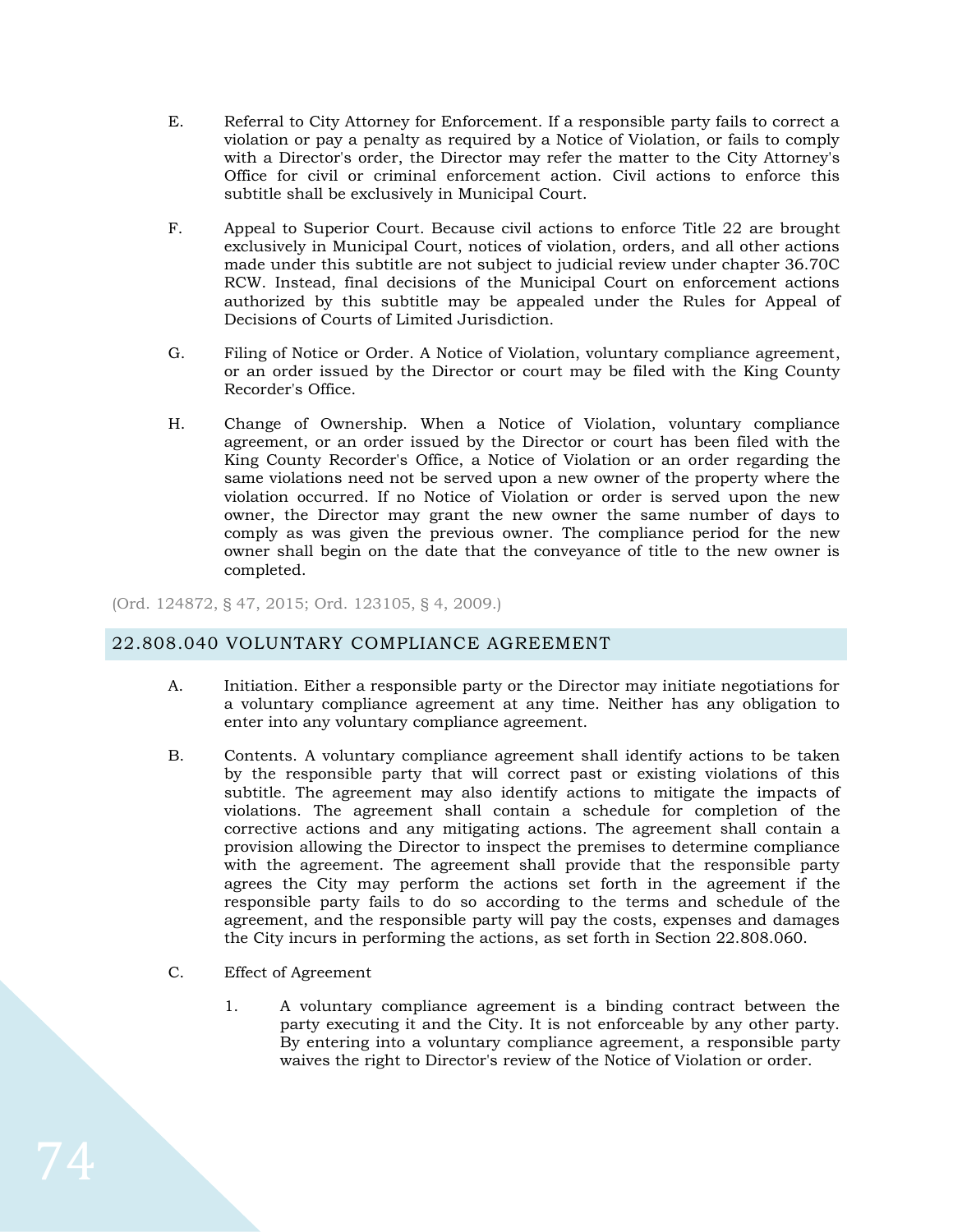- 2. Penalties may be reduced or waived if violations are corrected or mitigated according to the terms and schedule of a voluntary compliance agreement. If the responsible party fails to perform according to the terms and schedule of the voluntary compliance agreement, penalties for each violation addressed in the agreement may be assessed starting from the date the violation occurred, or as otherwise provided for in a Notice of Violation or Director's order.
- D. Modification. The terms and schedule of the voluntary compliance agreement may be modified by mutual agreement of the responsible party and either Director if circumstances or conditions outside the responsible party's control, or unknown at the time the agreement was made, or other just cause necessitate such modifications.

(Ord. 124872, § 48, 2015; Ord. 123105, § 4, 2009.)

## 22.808.050 PENALTIES AND DAMAGES

- A. Assessment of Penalties by the Director. The Director, after considering all available information, may assess a penalty for each violation of this subtitle based upon the Schedule of Civil Penalties in subsection 22.808.050.B.
- B. Schedule of Civil Penalties. The Director shall determine penalties as follows:
	- 1. Basic Penalty.
		- a. Maximum Penalty. A violation of this subtitle is subject to a maximum civil penalty of up to \$5,000. Each day or portion thereof during which a violation of this subtitle exists is a separate violation of this subtitle.
		- b. Commencement Date. The penalty shall commence on the date of the violation, unless otherwise provided for in a Notice of Violation or Director's order.
		- c. Assessment Matrix. The penalty shall be assessed using a matrix of criteria and scored as defined in rules promulgated by the Director. The total score will equate with a penalty up to a maximum of \$5,000 for each violation. The penalty shall be rated for severity by using the criteria listed below and by answering "No", "Possibly", "Probably", or "Definitely":
			- 1) Did the violation pose a public health risk?
			- 2) Did the violation result in environmental damage or adverse impacts to infrastructure?
			- 3) Was the action a willful and knowing violation?
			- 4) Was the responsible party unresponsive in correcting the violation?
			- 5) Was the violation a result of improper operation, inadequate maintenance or inadequate implementation of a required plan that addresses stormwater management (e.g. TESC plans, SWPPP, O&M Manual, DCP)?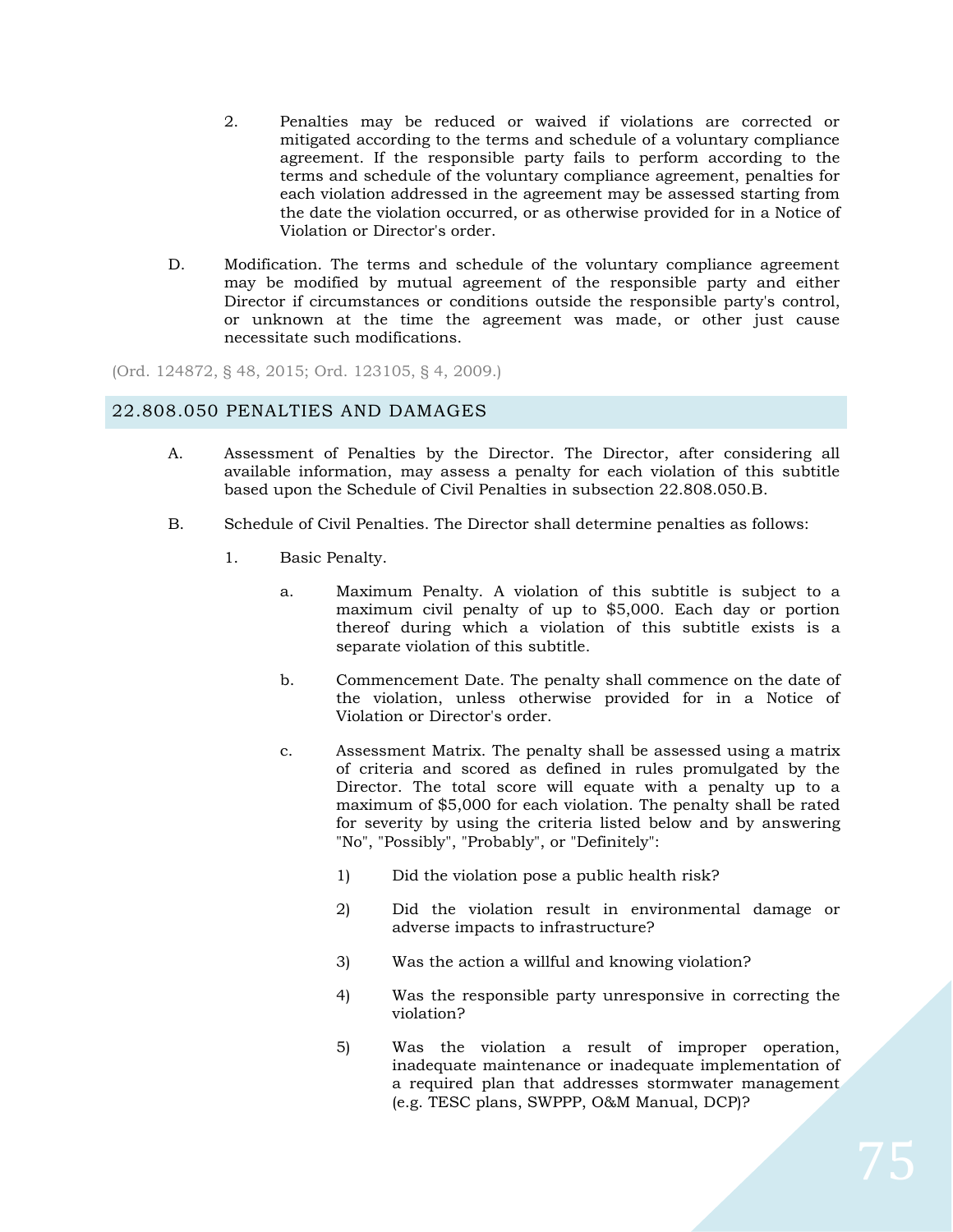- 6) Did the responsible party fail to obtain and comply with relevant permits, certifications, and approvals that require or would have required the responsible party to manage stormwater in a manner that could have prevented or mitigated the Code violation?
- 7) Did anyone benefit economically from non-compliance?
- 8) Was the violation a repeat violation?
- C. Penalty for Significant Violation. For violations causing significant harm to public health, safety, welfare, the environment, or private or public property, the Director may, as an alternative to the Basic Penalty, refer the matter to the City Attorney's Office for enforcement and request the City Attorney seek a penalty equivalent to the economic benefit the responsible party derived from the violation. Significant harm is damage or injury which cannot be fully corrected or mitigated by the responsible party, and which cannot be adequately compensated for by assessment of the Basic Penalty and costs, expenses, or damages under this subtitle. Economic benefit may be determined by savings in costs realized by the responsible party, value received by the responsible party, increased income to the responsible party, increase in market value of property, or any other method reasonable under the circumstances.
- D. Damages. Whoever violates any of the provisions of this subtitle shall, in addition to any penalties provided for such violation, be liable for any: investigation cost, cost to correct or any other cost expense; loss or damage incurred by the City; plus a charge of 15 percent for administrative costs. This subtitle does not establish a cause of action that may be asserted by any party other than the City. Penalties, damages, costs and expenses may be recovered only by the City.
- E. Effect of Payment of Penalties. The responsible party named in a Notice of Violation or order is not relieved of the duty to correct the violation by paying civil penalties.

(Ord. 124872, § 49, 2015; Ord. 123105, § 4, 2009.)

# 22.808.060 COLLECTION OF COSTS AND PENALTIES

- A. Invoice and Demand for Payment of Investigation and Correction Costs. The Director may issue an invoice and demand for payment of the City's costs and expenses when the Director has investigated or corrected a violation of this subtitle. The invoice may include:
	- 1. The amount of the City's investigation and correction costs, which may include, but are not limited to:
		- a. Billed cost, including labor, administration, overhead, overtime, profit, taxes, and other related costs, for a hired contractor to investigate and/or perform the abatement work;
		- b. Labor, administration, overhead, overtime, and other related costs for the City staff and crews to investigate and/or perform the abatement work;
		- c. Administrative costs to set up contracts and coordinate work;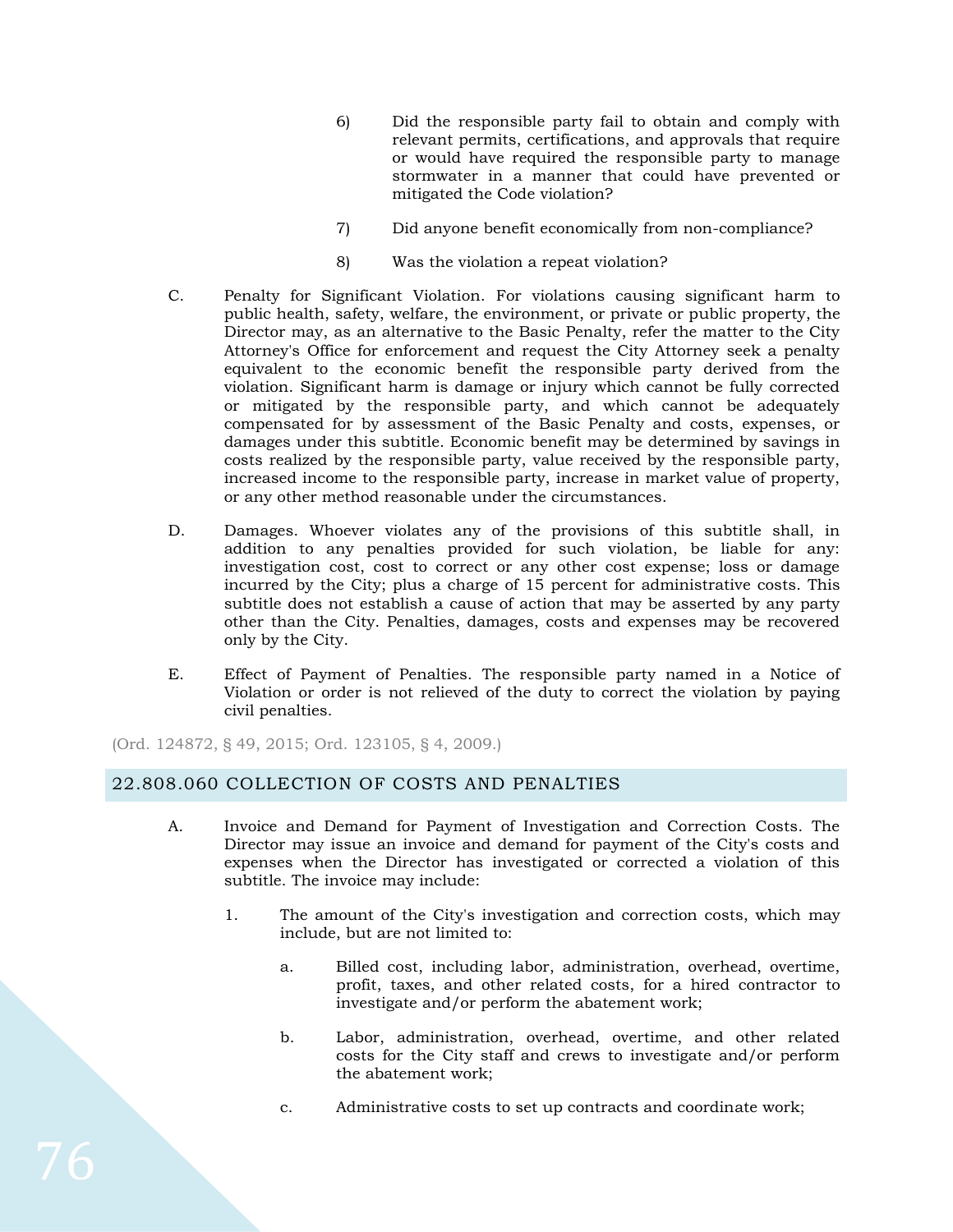- d. Time spent communicating with the responsible party, any other enforcing agencies, and the affected community;
- e. Inspections for compliance with the Code, documentation of costs, and invoicing the responsible party;
- f. Cost of equipment, materials, and supplies, including all related expenses for purchasing, renting, and leasing;
- g. Laboratory costs and analytical expenses;
- h. Cost of mobilization, disposal of materials, and cleanup; and
- i. Any associated permit fees;
- 2. Either a legal description of the property corresponding as nearly as possible to that used for the property on the rolls of the King County Assessor or, where available, the property's street address;
- 3. Notice that the responsible party may request a Director's review pursuant to subsection 22.808.030.D;
- 4. Notice that if the amount due is not paid within 30 days, the unpaid amount may be collected in any of the manners identified in subsection 22.808.060.C; and
- 5. Notice that interest shall accrue on the unpaid balance if not paid within 30 days after the invoice date.
- B. Invoice and Demand for Payment of Civil Penalties. The Director may issue an invoice and demand for payment of civil penalties when the responsible party has failed to pay a penalty by the deadline in a Notice of Violation or order and has failed to request a Director's review or file an appeal within the required time periods established in subsection 22.808.030.D. The invoice shall include:
	- 1. The amount of the penalty;
	- 2. Either a legal description of the property corresponding as nearly as possible to that used for the property on the rolls of the King County Assessor or, where available, the property's street address;
	- 3. Notice that if the amount due is not paid within 30 days, the Director may collect the unpaid amount in any lawful manner, including, but not limited to, referral of the matter to a collection agency; and
	- 4. Notice that interest shall accrue on the unpaid balance if not paid within 30 days after the invoice date.
- C. Collection Following a Judicial Review or Issuance of a Court Order Affirming the Penalty Due. If a court has issued an order or judgment imposing penalties, costs, damages, or expenses for a violation of this subtitle, and the court's order or judgment is not appealed within 30 days, the Director may:
	- 1. Refer the matter to the City Attorney to initiate any appropriate legal action in an appropriate forum; or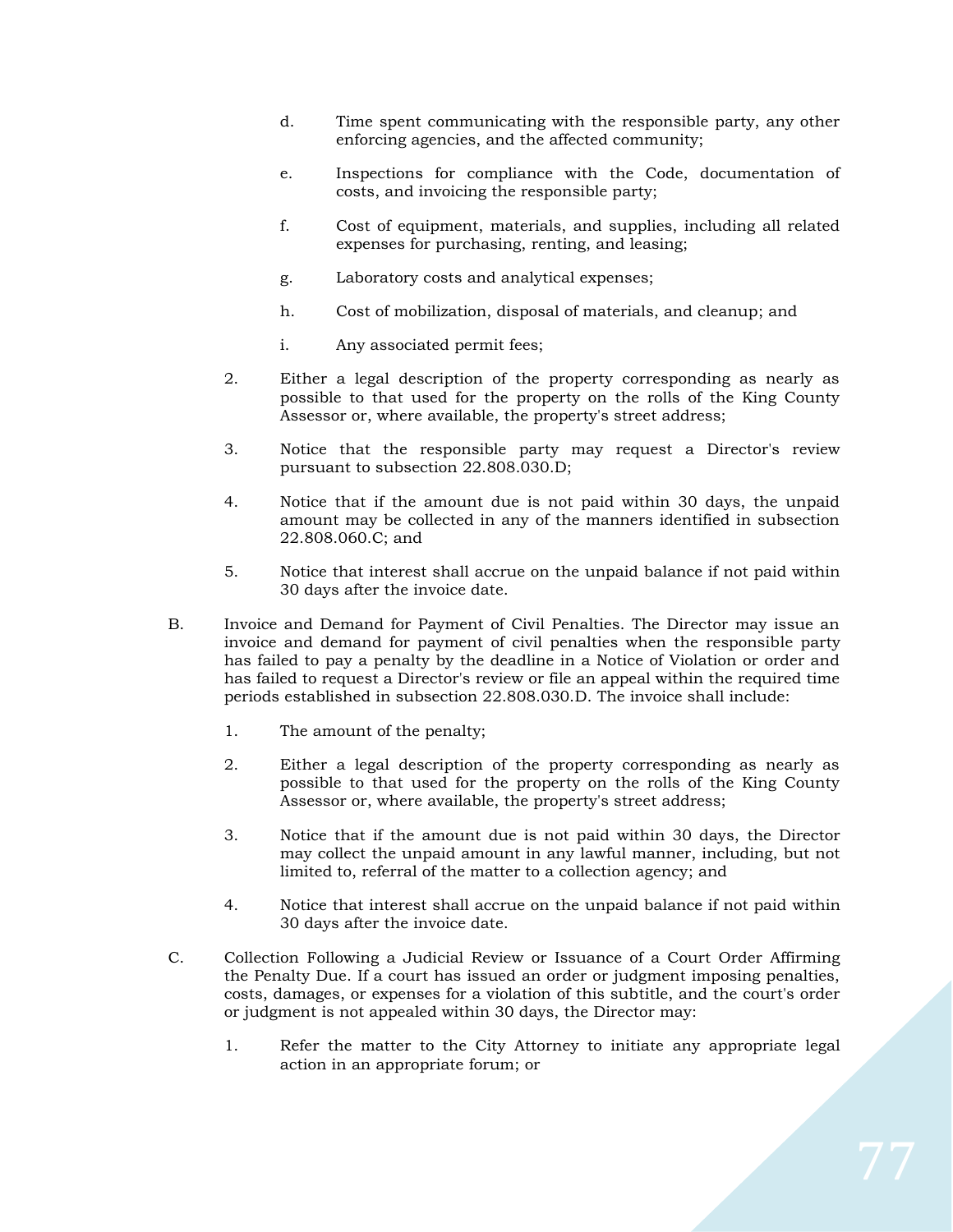2. Add a surcharge in the amount owed under the order to the responsible party's bill for drainage and wastewater services to the site. If unpaid, the surcharge may become a lien on the property, may be foreclosed, and may accrue interest as provided by state law or Section 21.33.110.

(Ord. 124872, § 50, 2015; Ord. 123105, § 4, 2009.)

### 22.808.070 PUBLIC NUISANCE

- A. Abatement Required. A public nuisance affecting drainage water, drainage, erosion control, grading and other public nuisances set forth in this subsection are violations of this subtitle. A responsible party shall immediately abate a public nuisance upon becoming aware of its existence.
- B. Dysfunctional Facility or Practice. Any private drainage control facility or best management practice not installed or maintained as required by this subtitle, or otherwise found to be in a state of dysfunction creating, a threat to the public health, safety or welfare, the environment, or public or private property is a public nuisance.
- C. Obstruction of Watercourse or Public Drainage System. Obstruction of a watercourse or public drainage system without authorization by the Director, and obstruction in such a manner as to increase the risk of flooding or erosion should a storm occur, is a public nuisance.
- D. Dangerous Conditions. Any condition relating to grading, drainage water, drainage or erosion which creates a present or imminent danger, or which is likely to create a danger in the event of a storm, to the public health, safety or welfare, the environment, or public or private property is a public nuisance.
- E. Abatement by the City. The Director is authorized, but not required, to investigate a condition that the Director suspects of being a public nuisance under this subtitle, and to abate any public nuisance. If a public nuisance is an immediate threat to the public health, safety or welfare or to the environment, the Director may summarily and without prior notice abate the condition. The Director shall give notice of the abatement to the responsible party as soon as reasonably possible after the abatement.
- F. Collection of Abatement Costs. The costs of abatement may be collected from the responsible party, including a reasonable charge for attorney time and a 15 percent surcharge for administrative expenses as set forth in subsection 22.808.050.D. Abatement costs and other damages, expenses and penalties collected by the City shall go into an abatement account for the department collecting the moneys. The money in the abatement account shall be used for abatements, investigations, and corrections of violations performed by the City. When the account is insufficient the Director may use other available funds.

(Ord. 124872, § 51, 2015; Ord. 123105, § 4, 2009.)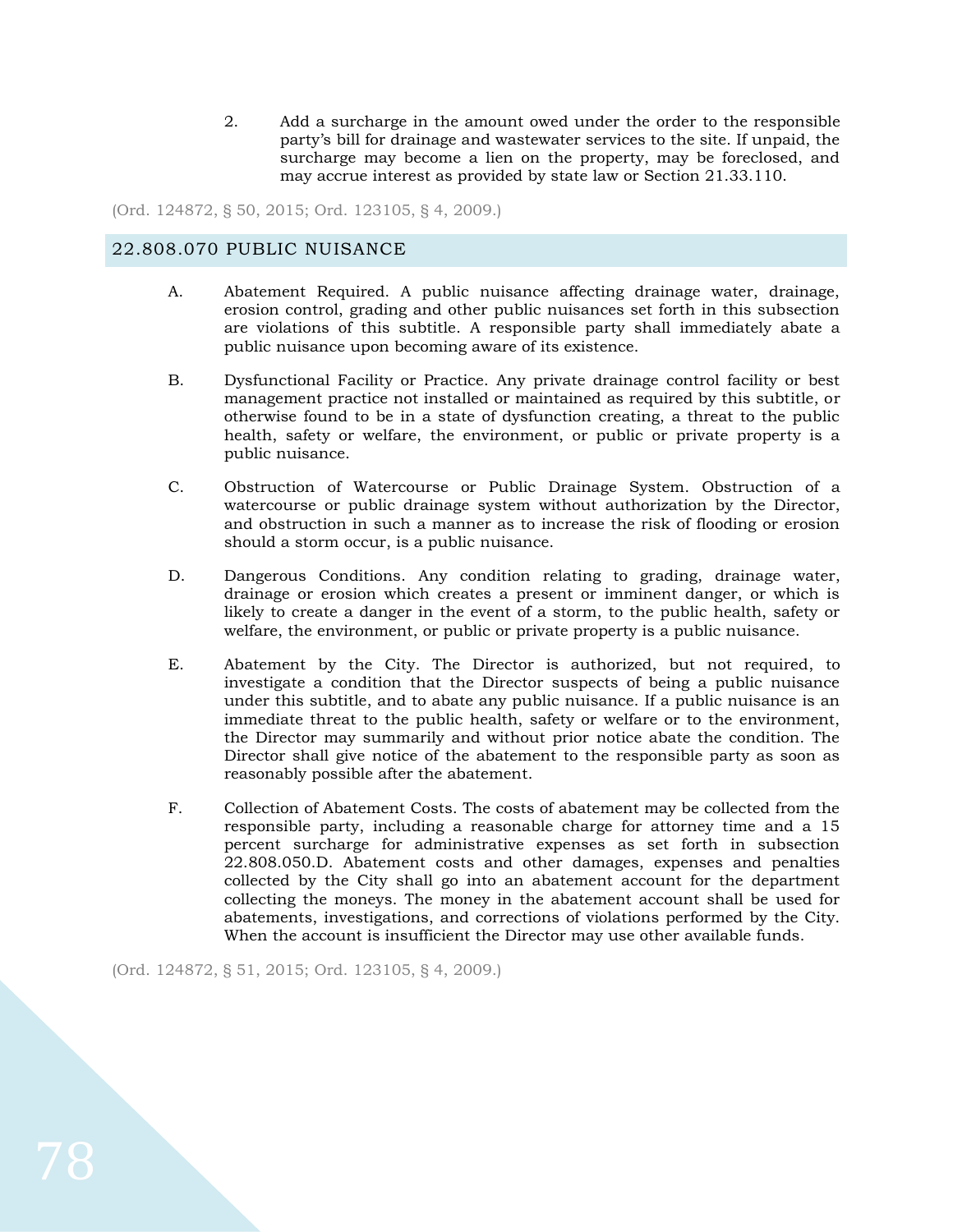### 22.808.080 ADDITIONAL RELIEF

In addition to any remedy provided in this subtitle, the Director may seek any other legal or equitable remedy to enjoin any acts or practices or abate any condition that constitutes or will constitute a violation of this subtitle or a public nuisance.

(Ord. 124872, § 52, 2015; Ord. 123105, § 4, 2009.)

## 22.808.090 SUSPENSION OR REVOCATION

Approvals or permits granted on the basis of inaccurate or misleading information may be suspended or revoked. Other permits or approvals interrelated with an approval suspended or revoked under this subsection, including, but not limited to, certificates of occupancy or approvals for occupancy, may also be suspended or revoked. When an approval or permit is suspended or revoked, the Director may require the applicant take corrective action to bring the project into compliance with this subtitle by a deadline set by the Director, or may take other enforcement action.

(Ord. 124872, § 53, 2015; Ord. 123105, § 4, 2009.)

#### 22.808.100 FEES

Fees for drainage control plan review and approvals shall be as identified in Subtitle IX of Title 22. Fees for record-keeping or other activities pursuant to this subtitle shall, unless otherwise provided for in this subtitle, be prescribed by ordinance.

(Ord. 124872, § 54, 2015; Ord. 123105, § 4, 2009.)

#### 22.808.110 FINANCIAL ASSURANCE AND COVENANTS

As a condition precedent to issuance of any permit or approval provided for in this subtitle, the Director may require an applicant for a permit or approval to submit financial assurances as provided in this subsection.

- A. Insurance
	- 1. The Director may require the property owners or contractor to carry liability and property damage insurance naming the City as an additional insured. The amount, as determined by the Director, shall be commensurate with the risks.
	- 2. The Director may also require the property owner to maintain a policy of general public liability insurance against personal injury, death, property damage and/or loss from activities conducted pursuant to the permit or approval, or conditions caused by such activities, and naming the City as an additional insured. The amount, as determined by the Director, shall be commensurate with the risks. It shall cover a period of not more than ten years from the date of issuance of a certificate of occupancy or finalization of the permit or approval. A certificate evidencing such insurance shall be filed with the Director before issuing a certificate of occupancy or finalizing a permit for any single-family dwelling or duplex.
	- 3. The insurance policy shall provide that the City will be notified of cancellation of the policy at least 30 days prior to cancellation. The notice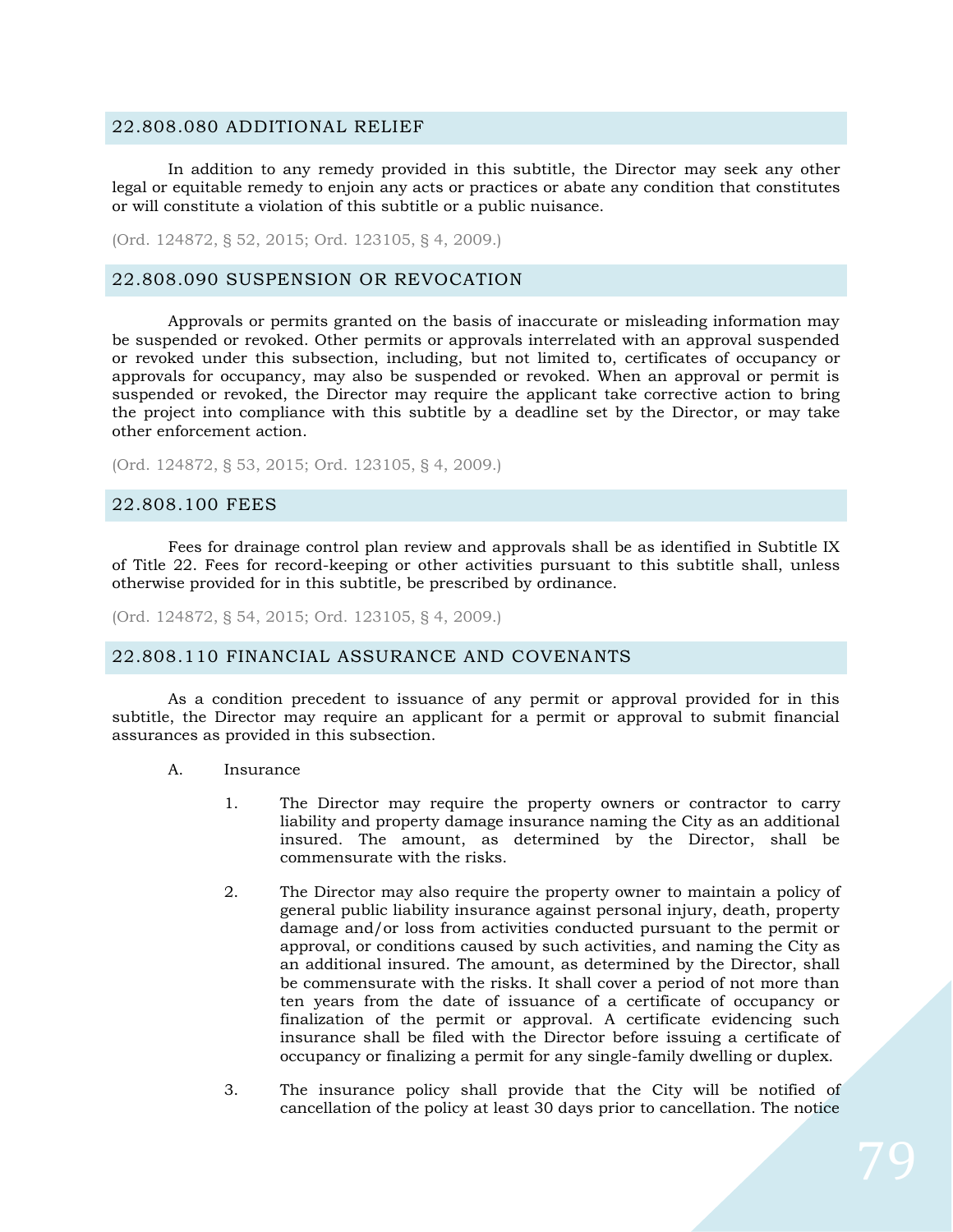shall be sent to the Director who required the insurance and shall state the insured's name and the property address. If a property owner's insurance is canceled and not replaced, the permit or approval and any interrelated permit or approval may be revoked, including a certificate of occupancy or approval for occupancy.

- B. Bonds, Cash Deposits or Instruments of Credit
	- 1. Surety Bond
		- a. The Director may require that the property owners or contractor deliver to the Director for filing in the Office of the City Clerk a surety bond, cash deposit or an instrument of credit in such form and amounts deemed by the Director to be necessary to ensure that requirements of the permit or approval are met. A surety bond may be furnished only by a surety company licensed to do business in The State of Washington. The bond shall be conditioned that the work will be completed in accordance with the conditions of the permit or approval, or, if the work is not completed, that the site will be left in a safe condition. The bond shall also be conditioned that the site and nearby, adjacent or surrounding areas will be restored if damaged or made unsafe by activities conducted pursuant to the permit or approval.
		- b. The bond will be exonerated one year after a determination by the Director that the requirements of the permit or approval have been met. For work under a building permit, issuance of a certificate of occupancy or approval for occupancy following a final inspection shall be considered to be such a determination.
	- 2. Assurance in Lieu of Surety Bond. In lieu of a surety bond, the owners may elect to file a cash deposit or instrument of credit with the Director in an amount equal to that which would be required in the surety bond and in a form approved by the Director. The cash deposit or instrument of credit shall comply with the same conditions as required for surety bonds.

#### C. Covenants

- 1. The Director may require a covenant between the property owners and the City. The covenant shall be signed by the owners of the site and notarized prior to issuing any permit or approval in a potential landslide area, potentially hazardous location, flood-prone zone, or other area of potentially hazardous soils or drainage or erosion conditions. The covenant shall not be required where the permit or approval is for work done by the City. The covenant shall include:
	- a. A legal description of the property;
	- b. A description of the property condition making this subsection applicable;
	- c. A statement that the owners of the property understand and accept the responsibility for the risks associated with development on the property given the described condition, and